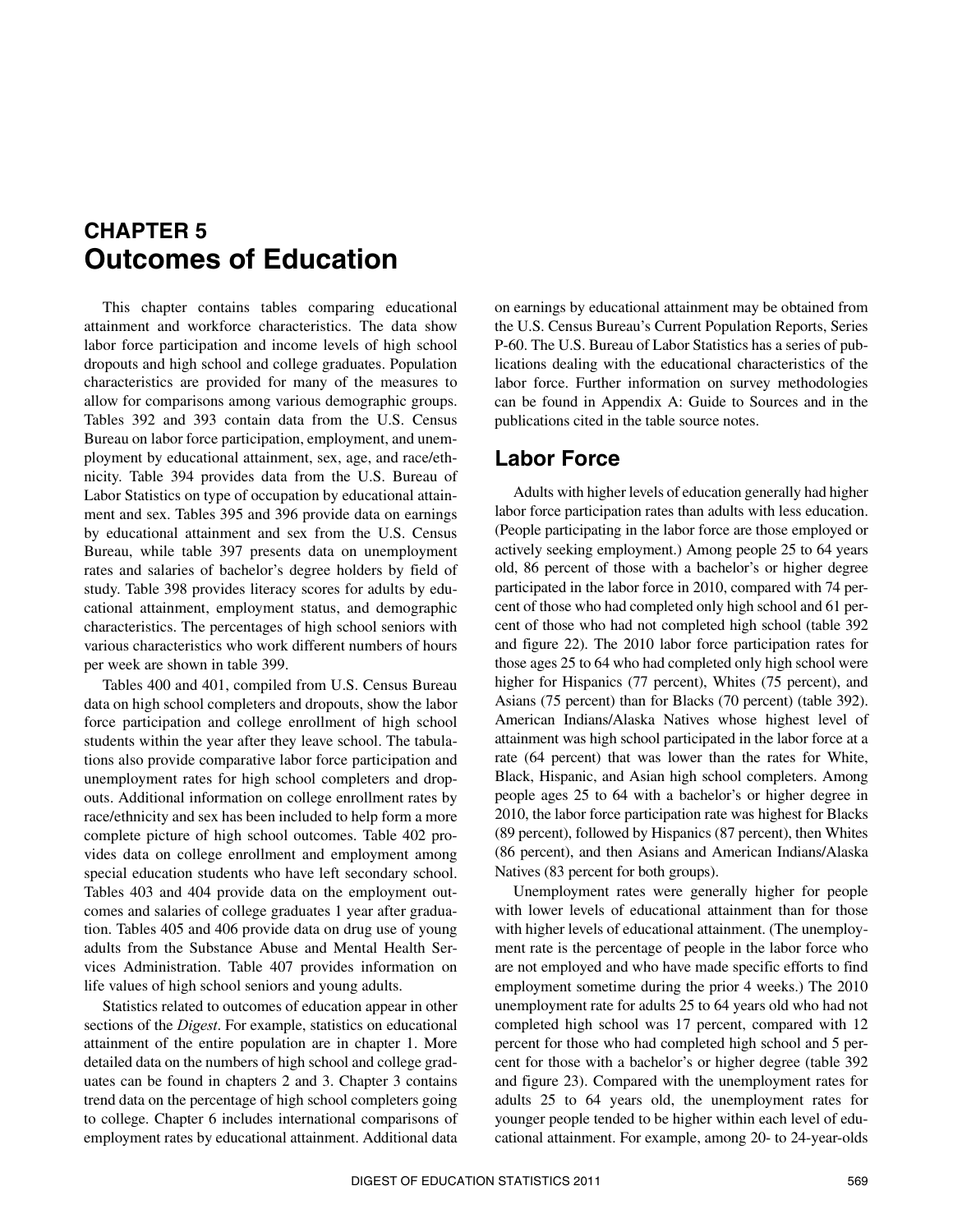who had not completed high school and were not enrolled in school, the 2010 unemployment rate was 29 percent, compared with 17 percent for 25- to 64-year-olds with the same level of educational attainment (tables 392 and 393).

The relative difficulties that dropouts encounter in entering the job market are highlighted by comparing their labor force participation and employment rates with those of other youth. In October 2010, 77 percent of the 2009–10 high school completers who were not enrolled in college participated in the labor force (i.e., were either employed or looking for work), compared with 54 percent of the 2009–10 high school dropouts (tables 400 and 401 and figure 24). The percentage of 2009–10 high school completers not enrolled in college who were employed (51 percent) was also higher than the percentage of 2009–10 dropouts who were employed (31 percent).

# **Earnings**

 Adults with higher levels of education generally had males and females, full-time year-round workers 25 years old and over who had higher levels of educational attain- ers in 2010, for example, both males and females whose higher earnings than those with less education. For both ment generally had higher median annual earnings than did those with lower levels of educational attainment (table E, table 395, and figure 25). Among full-time year-round workhighest level of educational attainment was a bachelor's degree earned 59 percent more than their counterparts whose highest level of attainment was high school completion.

 over, the earnings of females remained lower than the earn-Among full-time year-round workers 25 years old and ings of males overall, as well as by education level. For example, median 2010 earnings for full-time year-round workers with a bachelor's degree were 34 percent higher for males than for females. Among high school completers, median 2010 earnings were also 34 percent higher for males than for females.

 from 1995 to 2010 varied according to highest level of edu- cational attainment and sex. For both male and female full- significantly different in 1995 (\$64,770) than in 2010 (\$63,740). In contrast, the median earnings of male workers For full-time year-round workers 25 years old and over, changes in median annual earnings in constant 2010 dollars time year-round workers, net percentage changes in earnings were generally more negative for those with lower levels of educational attainment than for those with higher levels of attainment. The median annual earnings in constant 2010 dollars of male workers with a bachelor's degree were not who had completed high school decreased 5 percent from 1995 (\$42,220) to 2010 (\$40,060), and the median earnings

 were not high school completers) decreased 7 percent from of male workers who had attended some high school (but 1995 (\$31,740) to 2010 (\$29,440). Among female full-time year-round workers, the median annual earnings of those who had a bachelor's degree increased 3 percent from 1995 (\$45,860) to 2010 (\$47,440), the median earnings of those who had completed high school were not significantly different in 1995 (\$29,280) than in 2010 (\$29,860), and the median earnings of those who had attended some high school decreased 8 percent from 1995 (\$22,640) to 2010 (\$20,880).

|                | $\frac{1}{2}$ out of the control of $\frac{1}{2}$ |             |            |
|----------------|---------------------------------------------------|-------------|------------|
|                | Some high                                         |             |            |
|                | school, no                                        | High school | Bachelor's |
| Sex and year   | completion                                        | completion  | degree     |
| <b>Males</b>   |                                                   |             |            |
|                | \$31.740                                          | \$42.220    | \$64,770   |
|                | 31.780                                            | 43.440      | 71.340     |
|                | 30.360                                            | 40.530      | 67.010     |
|                | 29.440                                            | 40.060      | 63.740     |
| <b>Females</b> |                                                   |             |            |
|                | 22.640                                            | 29.280      | 45.860     |
| 2000           | 22.690                                            | 31.620      | 51.180     |
|                | 22.470                                            | 29.350      | 47,090     |
| 2010           | 20.880                                            | 29.860      | 47.440     |

**Table E. Median annual earnings of full-time year-round workers 25 years old and over, by selected levels of educational attainment and sex: Selected years, 1995 through 2010**  [In constant 2010 dollars]

SOURCE: U.S. Department of Commerce, Census Bureau, Current Population Reports, Series P-60, *Money Income in the United States,* 1995 and 2000; and Detailed Income Tabulations from the CPS, 2005 and 2010.

 \$37,600 in constant 2010 dollars (table 404 and figure 26). receiving bachelor's degrees in engineering had the highest In 2009, the median annual salary of bachelor's degree recipients employed full time 1 year after graduation was Full-time median annual salaries varied by degree field, however. In 2009, graduates employed full time 1 year after median annual salary (\$55,100 in constant 2010 dollars), followed by those with degrees in mathematics/computer science (\$48,500) and in the health professions (\$46,600). Among the lowest full-time median annual salaries were those earned by graduates with degrees in the humanities (\$27,700), education (\$28,500), and psychology (\$29,800).

Overall, the inflation-adjusted median annual salary of graduates employed full time 1 year after receiving their bachelor's degree was 4 percent lower in 2009 than in 2001. However, the change in median annual salary from 2001 to 2009 varied by degree field, ranging from an increase of 8 percent for graduates with degrees in the health professions to a decrease of 25 percent for those with degrees in the humanities.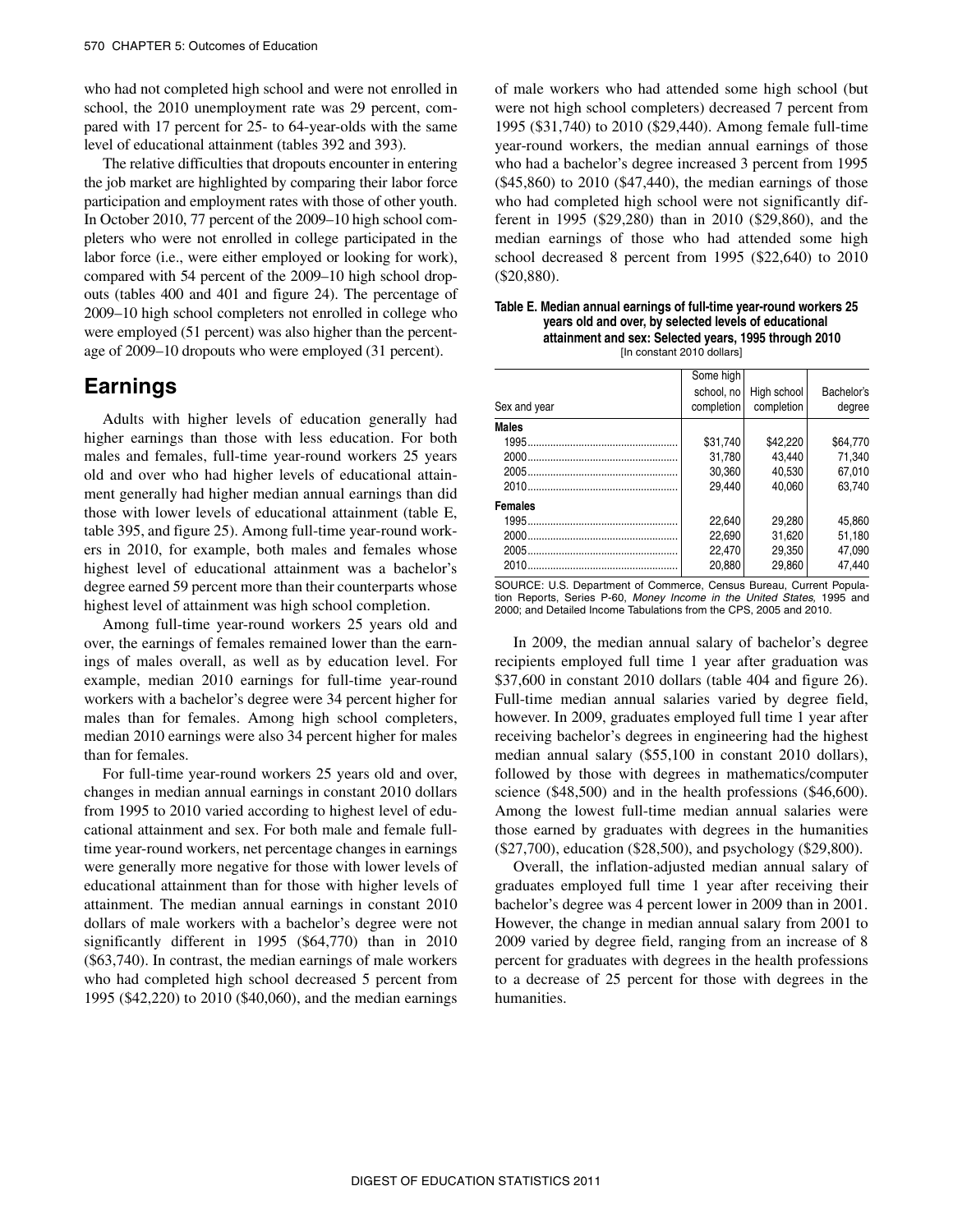



1Excludes persons enrolled in school.

<sup>2</sup>Includes equivalency credentials, such as the General Educational Development (GED) credential.<br><sup>3</sup>Percentage of the civilian population who are employed or seeking employment.

SOURCE: U.S. Department of Commerce, Census Bureau, American Community Survey, 2010, unpublished tabulations.

### **Figure 23. Unemployment rates of persons 25 to 64 years old, by highest level of educational attainment: 2010**



#### **Highest level of educational attainment**

<sup>1</sup>The unemployment rate is the percentage of individuals in the civilian labor force who are not working and who made specific efforts to find employment sometime during the prior 4 weeks.<br><sup>2</sup>Includes equivalency credenti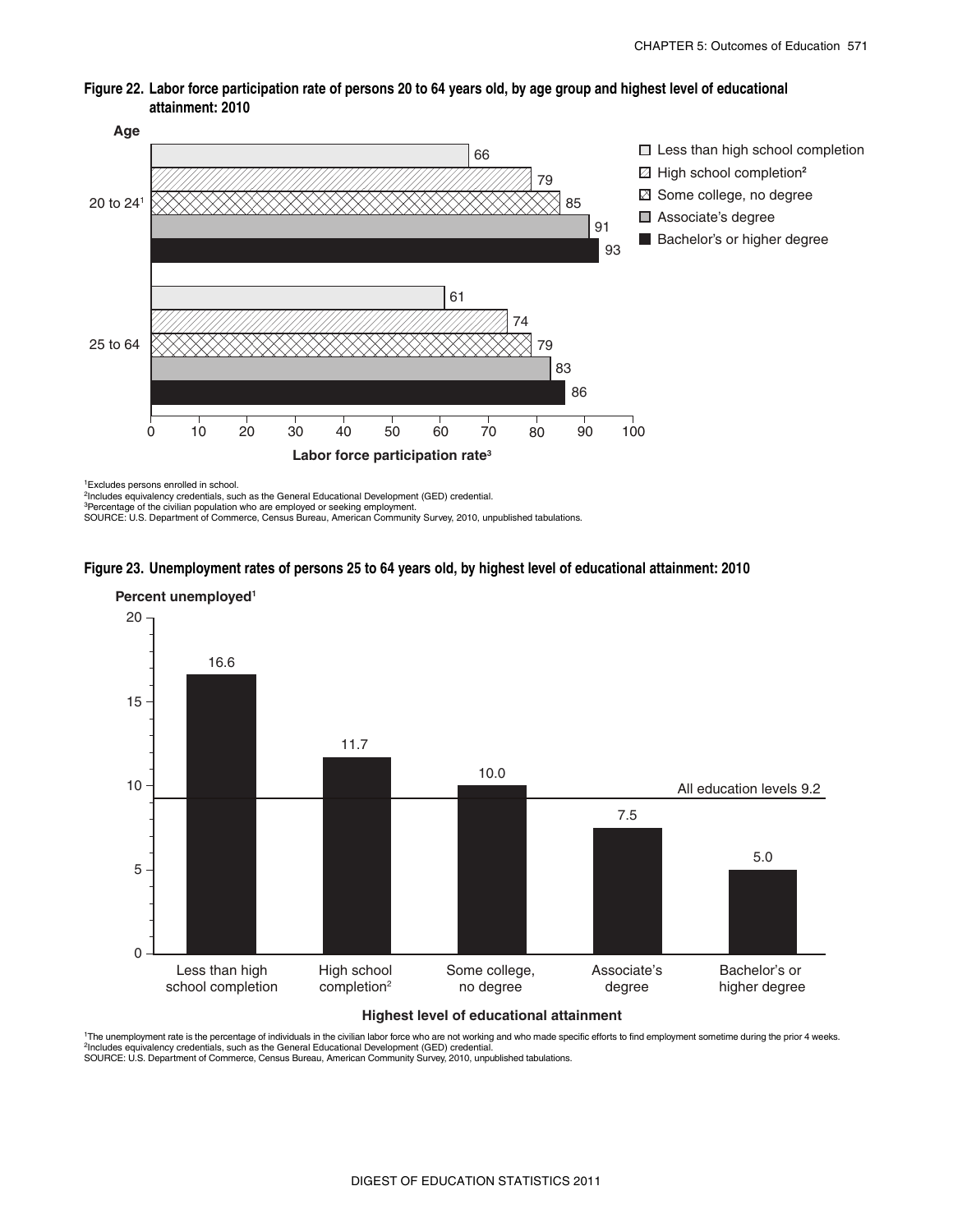



**High school completion status** 

NOTE: Dropouts are persons who have not completed high school and are not enrolled in school. High school completers include recipients of equivalency credentials as well as<br>diploma recipients. Detail may not sum to totals SOURCE: U.S. Department of Commerce, Census Bureau, Current Population Survey (CPS), October 2010.

### **Figure 25. Median annual earnings of full-time year-round workers 25 years old and over, by highest level of educational attainment and sex: 2010**



#### **Highest level of educational attainment**

1Includes equivalency credentials, such as the General Educational Development (GED) credential.

SOURCE: U.S. Department of Commerce, Census Bureau, Current Population Survey (CPS), Detailed Income Tabulations from the CPS, 2010.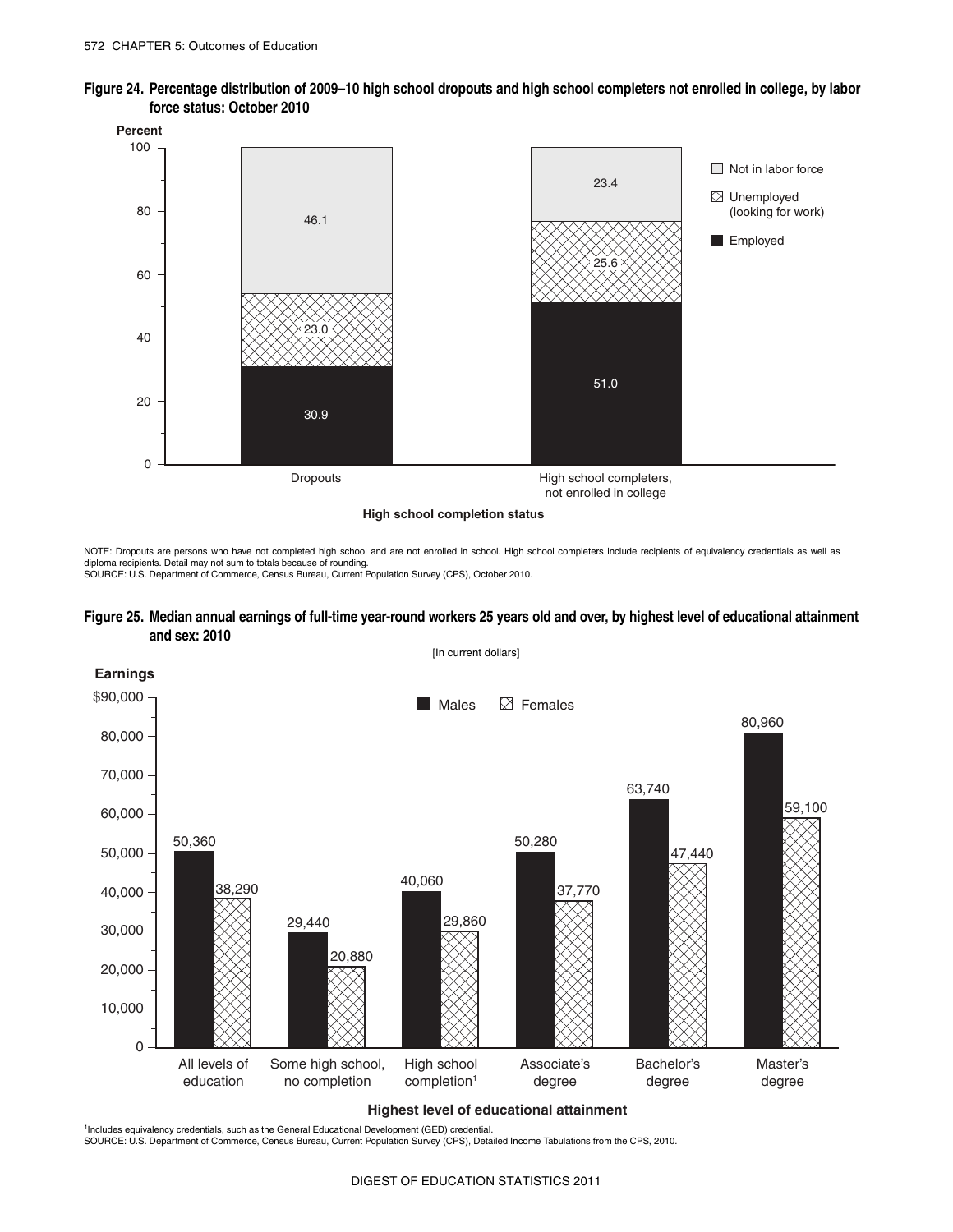

# **Figure 26. Median annual salaries of bachelor's degree recipients employed full time 1 year after graduation, by field of study: 2001 and 2009**

SOURCE: U.S. Department of Education, National Center for Education Statistics, 2000/01 and 2008/09 Baccalaureate and Beyond Longitudinal Study (B&B:2000/01 and B&B:08/09).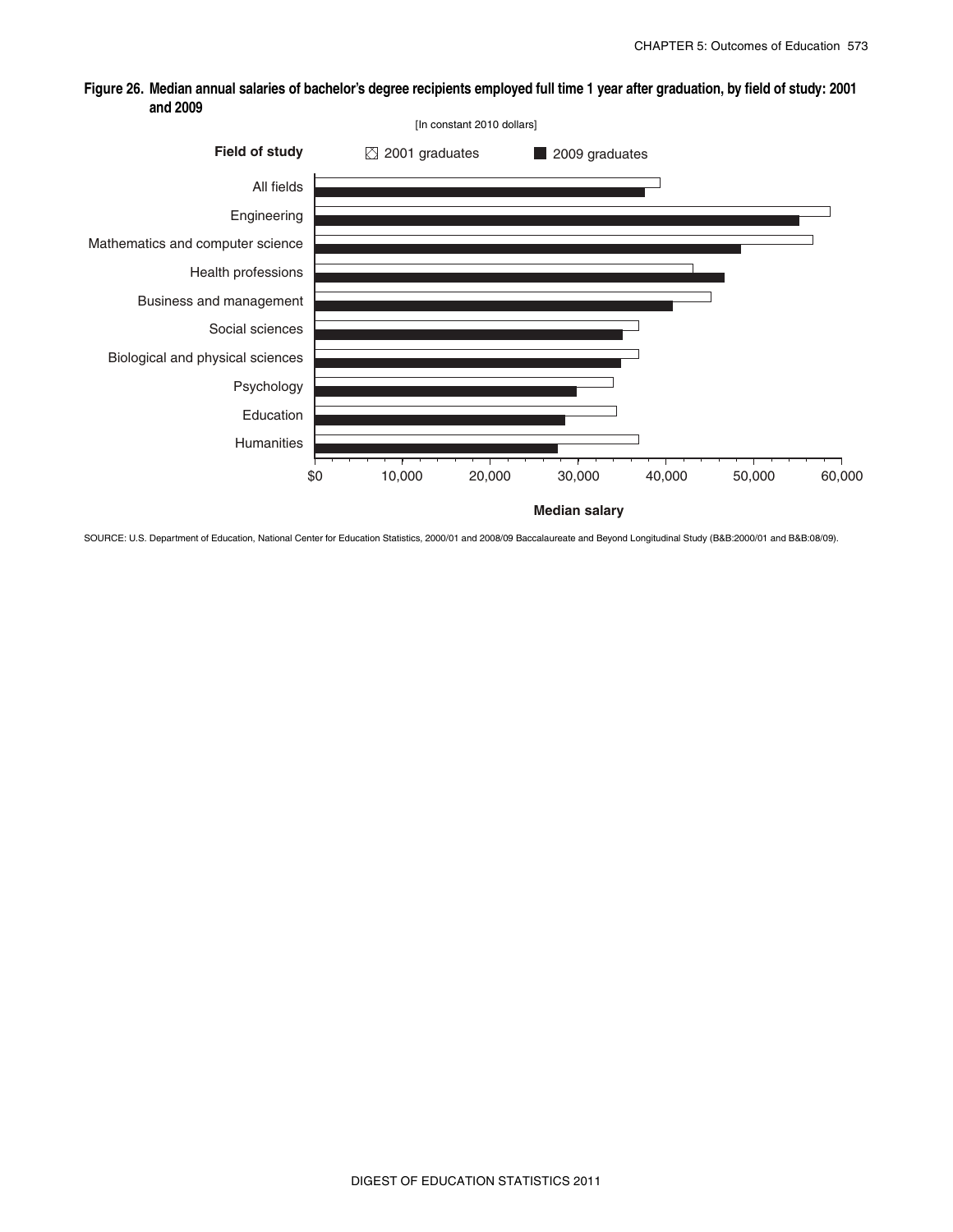#### Table 392. Labor force participation, employment, and unemployment of persons 25 to 64 years old, by sex, race/ethnicity, and educational attainment: 2008, 2009, and 2010

|                                                                           |                                                                                                          | Labor force participation                                                                                |                                                                                                          |                                                                                                                       |                                                                                                          |                                                                                                          | Employment                                                                                               |                                                                                                                        |                                                                                                      | Unemployment                                                                                           |                                                                                                         |                                                                                                              | m                                                          |
|---------------------------------------------------------------------------|----------------------------------------------------------------------------------------------------------|----------------------------------------------------------------------------------------------------------|----------------------------------------------------------------------------------------------------------|-----------------------------------------------------------------------------------------------------------------------|----------------------------------------------------------------------------------------------------------|----------------------------------------------------------------------------------------------------------|----------------------------------------------------------------------------------------------------------|------------------------------------------------------------------------------------------------------------------------|------------------------------------------------------------------------------------------------------|--------------------------------------------------------------------------------------------------------|---------------------------------------------------------------------------------------------------------|--------------------------------------------------------------------------------------------------------------|------------------------------------------------------------|
|                                                                           |                                                                                                          | Labor force participation rate <sup>1</sup>                                                              |                                                                                                          | Number<br>of participants<br>(in thousands)                                                                           |                                                                                                          | Employment to population ratio <sup>2</sup>                                                              |                                                                                                          | Number<br>employed<br>(in thousands)                                                                                   |                                                                                                      | Unemployment rate <sup>3</sup>                                                                         |                                                                                                         | Number<br>unemployed<br>(in thousands)                                                                       | CHAP<br>O<br>ucati<br>š<br>mi<br>고                         |
| Sex, race/ethnicity, and educational attainment                           | 2008                                                                                                     | 2009                                                                                                     | 2010                                                                                                     | 2010                                                                                                                  | 2008                                                                                                     | 2009                                                                                                     | 2010                                                                                                     | 2010                                                                                                                   | 2008                                                                                                 | 2009                                                                                                   | 2010                                                                                                    | 2010                                                                                                         | ھ<br>Ö٦<br>O                                               |
|                                                                           | $\overline{2}$                                                                                           | 3                                                                                                        |                                                                                                          | 5                                                                                                                     | 6                                                                                                        | 7                                                                                                        | 8                                                                                                        | 9                                                                                                                      | 10                                                                                                   | 11                                                                                                     | 12                                                                                                      | 13                                                                                                           | Outc<br>haract                                             |
|                                                                           | 79.0<br>(0.04)<br>63.0<br>(0.11)<br>75.7<br>(0.08)<br>(0.09)<br>80.6<br>(0.09)<br>84.3<br>86.4<br>(0.05) | 78.6<br>(0.04)<br>62.6<br>(0.15)<br>75.1<br>(0.08)<br>79.9<br>(0.08)<br>83.9<br>(0.11)<br>86.4<br>(0.05) | (0.04)<br>77.9<br>61.3<br>(0.14)<br>74.1<br>(0.08)<br>78.9<br>(0.08)<br>(0.13)<br>83.1<br>86.1<br>(0.06) | 127.203<br>(81.5)<br>12,554<br>(52.2)<br>32.800<br>(70.1)<br>28,383<br>(61.8)<br>(36.7)<br>11.427<br>106.2)<br>42,040 | 75.0<br>(0.04)<br>56.8<br>(0.13)<br>70.8<br>(0.09)<br>76.5<br>(0.10)<br>81.1<br>(0.10)<br>(0.05)<br>84.1 | 72.1<br>(0.04)<br>(0.16)<br>53.1<br>67.1<br>(0.09)<br>(0.09)<br>72.7<br>78.3<br>(0.12)<br>82.5<br>(0.06) | (0.04)<br>70.7<br>(0.14)<br>51.1<br>(0.09)<br>65.4<br>(0.09)<br>71.0<br>76.9<br>(0.14)<br>(0.07)<br>81.8 | 115.462<br>(89.0)<br>(45.7)<br>10,469<br>(65.4)<br>28,946<br>25,531<br>(56.8)<br>(35.8)<br>10,566<br>39,948<br>(102.6) | (0.03)<br>5.0<br>(0.12)<br>9.8<br>6.4<br>(0.05)<br>(0.06)<br>5.2<br>3.8<br>(0.07)<br>2.6<br>(0.03)   | (0.03)<br>8.4<br>15.2<br>(0.14)<br>(0.06)<br>10.6<br>(0.06)<br>9.0<br>6.6<br>(0.09)<br>(0.03)<br>4.5   | 9.2<br>(0.03)<br>(0.13)<br>16.6<br>(0.08)<br>11.7<br>10.0<br>(0.07)<br>7.5<br>(0.08)<br>5.0<br>(0.04)   | (42.2)<br>11.741<br>(18.8)<br>2,085<br>3,853<br>(27.2)<br>2,851<br>(22.1)<br>(9.8)<br>861<br>(19.0)<br>2,091 | ğ<br>teris<br>ēs<br>ics<br>$\Omega$<br>$\blacksquare$<br>으 |
| Male, all education levels.                                               | (0.05)<br>84.9<br>72.7<br>(0.16)<br>(0.10)<br>81.9<br>86.1<br>(0.12)<br>88.9<br>(0.14)<br>(0.05)<br>91.9 | 84.1<br>(0.05)<br>71.8<br>(0.17)<br>(0.09)<br>81.0<br>(0.09)<br>84.8<br>88.2<br>(0.16)<br>91.7<br>(0.07) | 83.2<br>(0.04)<br>70.5<br>(0.16)<br>80.0<br>(0.11)<br>83.7<br>(0.10)<br>87.2<br>(0.16)<br>91.4<br>(0.07) | (50.3)<br>66,857<br>(35.7)<br>7,893<br>18.435<br>(49.9)<br>(43.1)<br>14,311<br>(23.8)<br>5,122<br>(56.8)<br>21,096    | 80.6<br>(0.05)<br>66.2<br>(0.17)<br>76.5<br>(0.11)<br>81.8<br>(0.13)<br>85.4<br>(0.16)<br>89.6<br>(0.06) | (0.06)<br>76.5<br>(0.20)<br>61.1<br>71.7<br>(0.11)<br>76.8<br>(0.12)<br>(0.20)<br>81.8<br>87.4<br>(0.08) | (0.06)<br>75.1<br>59.2<br>(0.17)<br>(0.12)<br>69.8<br>75.1<br>(0.15)<br>(0.20)<br>80.3<br>86.8<br>(0.08) | 60,312<br>(54.5)<br>6,623<br>(32.1)<br>(45.5)<br>16.090<br>(42.0)<br>12,844<br>(22.4)<br>4,714<br>20,040<br>(54.8)     | 5.1<br>(0.03)<br>(0.13)<br>8.9<br>(0.08)<br>6.6<br>(0.08)<br>5.0<br>(0.08)<br>3.9<br>2.5<br>(0.04)   | (0.05)<br>9.0<br>14.9<br>(0.18)<br>(0.09)<br>11.5<br>9.4<br>(0.10)<br>7.3<br>(0.13)<br>(0.05)<br>4.7   | 9.8<br>(0.05)<br>16.1<br>(0.16)<br>12.7<br>(0.10)<br>10.2<br>(0.11)<br>8.0<br>(0.13)<br>5.0<br>(0.05)   | 6.544<br>(31.0)<br>1,270<br>(14.1)<br>2.344<br>(19.5)<br>1.467<br>(16.6)<br>408<br>(7.3)<br>1,056<br>(11.8)  | ial<br>Si<br>ō<br>ئۆ<br>ig<br><b>Workfor</b><br>ਨ          |
|                                                                           | (0.05)<br>73.3<br>51.0<br>(0.18)<br>(0.11)<br>69.0<br>75.6<br>(0.13)<br>(0.13)<br>80.8<br>(0.08)<br>81.2 | 73.3<br>(0.06)<br>(0.22)<br>51.3<br>(0.14)<br>68.6<br>75.4<br>(0.12)<br>80.6<br>(0.15)<br>81.5<br>(0.08) | (0.06)<br>72.8<br>50.2<br>(0.18)<br>67.8<br>(0.11)<br>74.6<br>(0.11)<br>80.1<br>(0.16)<br>81.4<br>(0.08) | 60.346<br>(54.2)<br>(25.0)<br>4,660<br>(40.1)<br>14,365<br>(41.3)<br>14.072<br>(26.8)<br>6,305<br>20,944<br>(60.0)    | 69.6<br>(0.05)<br>(0.19)<br>45.2<br>(0.12)<br>64.8<br>71.6<br>(0.14)<br>77.8<br>(0.14)<br>78.9<br>(0.07) | 67.7<br>(0.07)<br>(0.23)<br>43.2<br>62.1<br>(0.15)<br>68.9<br>(0.13)<br>75.8<br>(0.17)<br>77.9<br>(0.09) | (0.06)<br>66.5<br>41.4<br>(0.19)<br>(0.12)<br>60.7<br>67.3<br>(0.11)<br>(0.19)<br>74.4<br>77.4<br>(0.09) | 55,149<br>(57.8)<br>3,846<br>(21.8)<br>12,856<br>(36.9)<br>12,687<br>(39.4)<br>5,852<br>(26.3)<br>19,908<br>(59.1)     | 5.0<br>(0.04)<br>(0.21)<br>11.5<br>(0.09)<br>6.1<br>5.3<br>(0.08)<br>3.7<br>(0.10)<br>2.7<br>(0.05)  | (0.04)<br>7.6<br>15.7<br>(0.21)<br>(0.10)<br>9.4<br>(0.09)<br>8.6<br>(0.11)<br>6.0<br>(0.05)<br>4.4    | (0.05)<br>8.6<br>17.5<br>(0.21)<br>(0.10)<br>10.5<br>9.8<br>(0.09)<br>(0.13)<br>7.2<br>4.9<br>(0.06)    | 5.197<br>(27.6)<br>815<br>(11.3)<br>(15.5)<br>1,509<br>1,385<br>(12.7)<br>453<br>(8.3)<br>1,036<br>(11.9)    |                                                            |
| White, all education levels<br>Associate's degree                         | 79.9<br>(0.04)<br>(0.23)<br>58.2<br>75.9<br>(0.10)<br>80.4<br>(0.10)<br>84.5<br>(0.10)<br>(0.05)<br>86.3 | 79.6<br>(0.05)<br>57.3<br>(0.25)<br>75.4<br>(0.10)<br>79.8<br>(0.10)<br>84.1<br>(0.12)<br>86.3<br>(0.06) | (0.05)<br>78.9<br>55.3<br>(0.22)<br>74.6<br>(0.10)<br>78.7<br>(0.09)<br>(0.15)<br>83.5<br>86.2<br>(0.06) | (54.9)<br>84.427<br>(27.1)<br>4.110<br>21.690<br>(55.3)<br>(47.4)<br>19.055<br>(30.5)<br>8.240<br>31,332<br>(71.0)    | 76.5<br>(0.05)<br>52.3<br>(0.23)<br>71.6<br>(0.11)<br>76.8<br>(0.10)<br>81.7<br>(0.11)<br>84.3<br>(0.06) | 73.9<br>(0.05)<br>47.8<br>(0.25)<br>68.3<br>(0.11)<br>73.3<br>(0.11)<br>79.0<br>(0.15)<br>82.8<br>(0.06) | (0.05)<br>72.7<br>(0.23)<br>45.1<br>(0.10)<br>66.7<br>71.7<br>(0.11)<br>78.0<br>(0.17)<br>82.3<br>(0.06) | 77,736<br>(59.4)<br>3.356<br>(23.1)<br>19.400<br>(51.4)<br>17.351<br>(45.6)<br>7,698<br>(30.3)<br>29,931<br>(69.1)     | 4.2<br>(0.03)<br>(0.18)<br>10.2<br>5.6<br>(0.06)<br>4.4<br>(0.06)<br>3.3<br>(0.07)<br>2.3<br>(0.04)  | (0.04)<br>7.2<br>(0.23)<br>16.6<br>(0.08)<br>9.4<br>8.1<br>(0.07)<br>6.0<br>(0.09)<br>(0.04)<br>4.1    | 7.9<br>(0.04)<br>(0.22)<br>18.3<br>(0.08)<br>10.6<br>(0.08)<br>8.9<br>(0.10)<br>6.6<br>(0.04)<br>4.5    | 6,690<br>(30.3)<br>753<br>(10.7)<br>2,291<br>(18.8)<br>(15.0)<br>1.703<br>(7.9)<br>543<br>(14.3)<br>1,401    |                                                            |
| Associate's degree                                                        | (0.13)<br>75.1<br>50.5<br>(0.41)<br>(0.22)<br>71.9<br>80.4<br>(0.19)<br>(0.38)<br>84.9<br>(0.20)<br>89.6 | 74.3<br>(0.14)<br>49.5<br>(0.40)<br>(0.23)<br>70.8<br>(0.23)<br>79.0<br>(0.38)<br>83.9<br>(0.21)<br>89.2 | 73.5<br>(0.12)<br>48.7<br>(0.39)<br>(0.25)<br>69.6<br>(0.25)<br>78.2<br>(0.36)<br>82.1<br>88.9<br>(0.18) | 14,393<br>(27.4)<br>1,385<br>(15.5)<br>(23.3)<br>4.367<br>(24.8)<br>4,067<br>(13.7)<br>1.290<br>(20.8)<br>3,285       | 68.4<br>(0.15)<br>41.1<br>(0.40)<br>(0.25)<br>64.3<br>(0.22)<br>73.6<br>(0.45)<br>79.8<br>(0.24)<br>86.0 | (0.16)<br>64.4<br>37.4<br>(0.37)<br>59.7<br>(0.26)<br>68.7<br>(0.27)<br>76.0<br>(0.49)<br>83.4<br>(0.24) | (0.12)<br>62.6<br>35.2<br>(0.36)<br>(0.23)<br>57.2<br>(0.28)<br>66.9<br>(0.42)<br>73.0<br>(0.20)<br>82.2 | 12,257<br>(27.1)<br>1,001<br>(12.7)<br>3,589<br>(20.4)<br>(22.0)<br>3,479<br>(12.7)<br>1,147<br>3,040<br>(20.1)        | (0.11)<br>9.0<br>18.7<br>(0.47)<br>10.6<br>(0.20)<br>8.4<br>(0.19)<br>6.0<br>(0.33)<br>(0.15)<br>4.1 | (0.13)<br>13.3<br>24.4<br>(0.55)<br>(0.25)<br>15.8<br>(0.21)<br>13.1<br>(0.36)<br>9.4<br>(0.15)<br>6.6 | 14.8<br>(0.12)<br>27.7<br>(0.47)<br>(0.25)<br>17.8<br>(0.23)<br>14.5<br>(0.35)<br>11.1<br>(0.15)<br>7.4 | (18.2)<br>2,136<br>383<br>(8.0)<br>(12.3)<br>778<br>588<br>(10.5)<br>143<br>(4.9)<br>(5.2)<br>244            |                                                            |
|                                                                           | (0.10)<br>78.5<br>71.8<br>(0.18)<br>78.6<br>(0.22)<br>(0.24)<br>83.6<br>(0.36)<br>85.3<br>(0.18)<br>87.7 | 78.3<br>(0.10)<br>71.7<br>(0.21)<br>(0.24)<br>78.3<br>82.7<br>(0.25)<br>84.7<br>(0.39)<br>87.9<br>(0.23) | (0.11)<br>77.3<br>70.6<br>(0.19)<br>77.1<br>(0.20)<br>(0.20)<br>81.8<br>84.2<br>(0.36)<br>86.8<br>(0.26) | 18.906<br>(30.0)<br>(36.7)<br>6,169<br>5.082<br>(26.7)<br>(24.9)<br>3,607<br>(14.4)<br>1.172<br>(27.5)<br>2,876       | 73.9<br>(0.11)<br>66.4<br>(0.20)<br>73.9<br>(0.25)<br>(0.28)<br>79.1<br>(0.39)<br>81.4<br>(0.21)<br>84.7 | 70.4<br>(0.13)<br>62.9<br>(0.24)<br>69.8<br>(0.24)<br>(0.28)<br>75.2<br>78.4<br>(0.48)<br>82.7<br>(0.26) | (0.12)<br>68.9<br>(0.21)<br>61.2<br>(0.24)<br>68.4<br>(0.25)<br>73.3<br>(0.47)<br>76.3<br>(0.31)<br>81.2 | 16,846<br>(32.3)<br>5,351<br>(34.6)<br>4.507<br>(26.6)<br>3,235<br>(21.8)<br>1,062<br>(14.7)<br>2,691<br>(27.0)        | (0.07)<br>5.9<br>7.6<br>(0.14)<br>6.0<br>(0.15)<br>5.4<br>(0.16)<br>4.6<br>(0.25)<br>3.4<br>(0.13)   | (0.10)<br>10.1<br>12.3<br>(0.19)<br>10.8<br>(0.18)<br>(0.19)<br>9.2<br>(0.32)<br>7.4<br>(0.18)<br>5.9  | 10.9<br>(0.09)<br>13.3<br>(0.17)<br>11.3<br>(0.19)<br>(0.22)<br>10.3<br>(0.36)<br>9.4<br>(0.20)<br>6.4  | 2.060<br>(16.5)<br>818<br>(11.1)<br>575<br>(9.9)<br>372<br>(9.0)<br>110<br>(4.1)<br>(5.8)<br>185             |                                                            |
| Asian, all education levels.<br>Associate's degree                        | (0.15)<br>79.8<br>(0.58)<br>66.3<br>(0.51)<br>76.6<br>(0.50)<br>79.6<br>(0.59)<br>80.7<br>(0.23)<br>83.6 | 79.4<br>(0.14)<br>66.4<br>(0.62)<br>(0.46)<br>75.2<br>(0.45)<br>78.4<br>79.8<br>(0.68)<br>83.6<br>(0.24) | 79.0<br>(0.15)<br>65.7<br>(0.48)<br>74.6<br>(0.48)<br>(0.52)<br>79.0<br>(0.64)<br>80.5<br>83.0<br>(0.21) | (14.8)<br>6.691<br>(10.0)<br>645<br>956<br>(13.3)<br>(12.2)<br>893<br>459<br>(8.4)<br>3.736<br>(20.1)                 | 76.5<br>(0.15)<br>(0.58)<br>61.4<br>(0.52)<br>72.4<br>(0.52)<br>75.8<br>(0.66)<br>77.7<br>81.0<br>(0.23) | 74.0<br>(0.17)<br>59.6<br>(0.70)<br>68.6<br>(0.51)<br>(0.54)<br>71.7<br>74.6<br>(0.69)<br>79.2<br>(0.27) | (0.17)<br>73.1<br>58.0<br>(0.57)<br>67.3<br>(0.49)<br>(0.47)<br>71.7<br>(0.70)<br>74.4<br>(0.23)<br>78.3 | 6.190<br>(17.4)<br>569<br>(10.0)<br>863<br>(11.9)<br>812<br>(11.1)<br>424<br>(7.8)<br>3,522<br>(19.9)                  | (0.10)<br>4.1<br>(0.42)<br>7.4<br>(0.32)<br>5.5<br>4.8<br>(0.26)<br>3.8<br>(0.36)<br>3.1<br>(0.10)   | (0.11)<br>6.8<br>10.2<br>(0.56)<br>(0.35)<br>8.8<br>(0.38)<br>8.5<br>(0.41)<br>6.5<br>5.3<br>(0.13)    | (0.13)<br>7.5<br>(0.54)<br>11.8<br>(0.38)<br>9.8<br>(0.34)<br>9.1<br>(0.44)<br>7.7<br>(0.14)<br>5.7     | (8.8)<br>501<br>(3.5)<br>76<br>94<br>(4.1)<br>82<br>(3.4)<br>35<br>(2.2)<br>(5.4)<br>215                     |                                                            |
| American Indian/Alaska Native, all education levels<br>Associate's degree | (0.53)<br>68.5<br>(1.60)<br>46.7<br>66.8<br>(0.92)<br>73.7<br>(0.87)<br>74.8<br>(1.77)<br>85.7<br>(0.95) | (0.52)<br>68.8<br>(1.62)<br>47.3<br>67.2<br>(0.93)<br>72.6<br>(0.85)<br>(1.54)<br>80.3<br>82.6<br>(1.24) | 67.0<br>(0.63)<br>46.9<br>(1.54)<br>64.4<br>(1.06)<br>71.0<br>(0.88)<br>1.78<br>75.5<br>83.5<br>.19)     | 724<br>(10.4)<br>86<br>(3.1)<br>225<br>(5.3)<br>213<br>(5.4)<br>(2.9)<br>71<br>129<br>(4.8)                           | 62.5<br>(0.54)<br>38.7<br>(1.61)<br>60.8<br>(0.99)<br>68.4<br>(0.99)<br>(1.72)<br>70.1<br>80.4<br>(1.11) | (0.60)<br>60.0<br>36.4<br>(1.61)<br>(1.03)<br>57.0<br>63.6<br>1.02<br>(1.78)<br>73.4<br>79.1<br>1.21     | (0.61)<br>56.8<br>35.1<br>(1.36)<br>52.4<br>(1.08)<br>(0.84)<br>61.0<br>(1.87)<br>66.3<br>78.5<br>(1.36) | 614<br>(9.4)<br>(2.6)<br>64<br>183<br>(5.1)<br>(4.8)<br>183<br>62<br>(2.9)<br>(4.6)<br>121                             | (0.35)<br>8.7<br>17.2<br>(1.68)<br>(0.68)<br>9.0<br>7.2<br>(0.64)<br>6.2<br>1.02<br>(0.96)<br>6.2    | (0.43)<br>12.7<br>(2.11)<br>23.1<br>15.2<br>(0.84)<br>12.4<br>(0.84)<br>(1.07)<br>8.5<br>(0.52)<br>4.1 | 15.2<br>(0.46)<br>25.3<br>(1.74)<br>18.7<br>(0.92)<br>(0.87)<br>14.1<br>12.1<br>(1.46)<br>(0.73)<br>6.0 | 110<br>(3.7)<br>22<br>(1.7)<br>42<br>(2.1)<br>30<br>(2.1)<br>9<br>(1.0)<br>(1.0)<br>8                        |                                                            |

4 Includes equivalency credentials, such as the General Educational Development (GED) credential.

1Percentage of the civilian population who are employed or seeking employment.<br>
<sup>2</sup>Number of persons employed as a percentage of the civilian population. Stan-<br>
2Number of persons employed as a percentage of the civilian p

The percentage of persons in the civilian labor force who are not working and who made specific efforts to find employment SOURCE: U.S. Department of Commerce, Census Bureau, American Community Survey, 2008, 2009, and 2010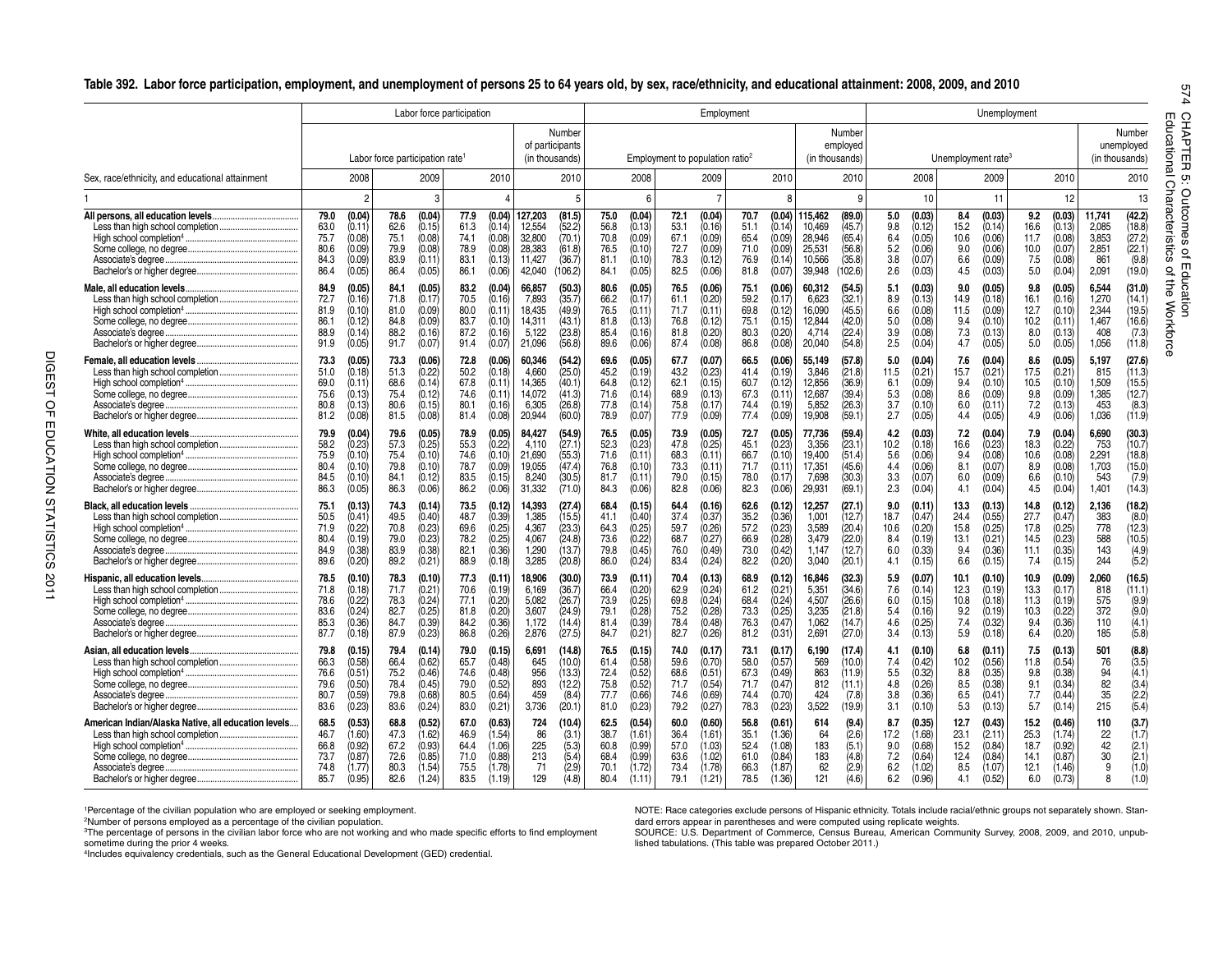#### **Table 393. Labor force participation, employment, and unemployment of persons 16 to 24 years old who are not enrolled in school, by age group, sex, race/ethnicity, and educational attainment: 2008, 2009, and 2010**

|                                                     |                                              |                                                          |                                              | Labor force participation                                |                                              |                                                          |                                                  |                                                         |                                              |                                                          |                                              | Employment                                               |                                              |                                                          |                                                  |                                                         |                                           |                                                          |                                            | Unemployment                                             |                                            |                                                          |                                         |                                                      |                                                                                                                           |
|-----------------------------------------------------|----------------------------------------------|----------------------------------------------------------|----------------------------------------------|----------------------------------------------------------|----------------------------------------------|----------------------------------------------------------|--------------------------------------------------|---------------------------------------------------------|----------------------------------------------|----------------------------------------------------------|----------------------------------------------|----------------------------------------------------------|----------------------------------------------|----------------------------------------------------------|--------------------------------------------------|---------------------------------------------------------|-------------------------------------------|----------------------------------------------------------|--------------------------------------------|----------------------------------------------------------|--------------------------------------------|----------------------------------------------------------|-----------------------------------------|------------------------------------------------------|---------------------------------------------------------------------------------------------------------------------------|
| Age group, sex, race/ethnicity,                     |                                              |                                                          |                                              | Labor force participation rate <sup>1</sup>              |                                              |                                                          |                                                  | Number of<br>participants<br>(in thousands)             |                                              |                                                          | Employment to population ratio <sup>2</sup>  |                                                          |                                              |                                                          |                                                  | Number<br>employed<br>(in thousands)                    |                                           |                                                          |                                            | Unemployment rate <sup>3</sup>                           |                                            |                                                          |                                         | Number<br>unemployed<br>(in thousands)               |                                                                                                                           |
| and educational attainment                          |                                              | 2008                                                     |                                              | 2009                                                     |                                              | 2010                                                     |                                                  | 2010                                                    |                                              | 2008                                                     |                                              | 2009                                                     |                                              | 2010                                                     |                                                  | 2010                                                    |                                           | 2008                                                     |                                            | 2009                                                     |                                            | 2010                                                     |                                         | 2010                                                 |                                                                                                                           |
|                                                     |                                              | $\overline{2}$                                           |                                              | 3                                                        |                                              |                                                          |                                                  | 5                                                       |                                              | 6                                                        |                                              | $\overline{7}$                                           |                                              | 8                                                        |                                                  | 9                                                       |                                           | 10 <sup>10</sup>                                         |                                            | 11                                                       |                                            | 12                                                       |                                         | 13                                                   |                                                                                                                           |
| 16 to 19 vears old                                  | 66.9<br>53.2<br>75.0<br>80.9                 | (0.36)<br>(0.64)<br>(0.43)<br>(0.91)                     | 63.9<br>50.3<br>71.9<br>75.1                 | (0.43)<br>(0.64)<br>(0.52)<br>(1.02)                     | 62.7<br>48.6<br>70.2<br>75.1                 | (0.36)<br>(0.62)<br>(0.49)<br>(0.99)                     | 1,676<br>481<br>995<br>200                       | (18.7)<br>(10.0)<br>(13.7)<br>(5.5)                     | 50.2<br>35.3<br>58.1<br>69.2                 | (0.39)<br>(0.64)<br>(0.49)<br>(1.01)                     | 43.2<br>29.3<br>50.3<br>60.2                 | (0.34)<br>(0.56)<br>(0.53)<br>(1.08)                     | 41.7<br>29.1<br>47.5<br>58.1                 | (0.34)<br>(0.51<br>(0.53)<br>(1.12)                      | 1,116<br>288<br>673<br>155                       | (15.3)<br>(7.1)<br>(11.1)<br>(5.1)                      | 25.0<br>33.6<br>22.4<br>14.5              | (0.37)<br>(0.87)<br>(0.45)<br>(0.97)                     | 32.4<br>41.8<br>30.1<br>19.9               | (0.47)<br>(0.87)<br>(0.56)<br>(1.04)                     | 33.4<br>40.2<br>32.4<br>22.6               | (0.49)<br>(0.79)<br>(0.69)<br>(1.08)                     | 560<br>193<br>322<br>45                 | (10.1)<br>(5.5)<br>(8.5)<br>(2.3)                    |                                                                                                                           |
|                                                     | 69.9<br>57.8<br>78.0<br>81.6                 | (0.44)<br>(0.82)<br>(0.57)<br>(1.48)                     | 66.1<br>54.6<br>74.1<br>73.0                 | (0.52)<br>(0.80)<br>(0.67)<br>(1.54)                     | 65.2<br>53.0<br>73.1<br>74.3                 | (0.49)<br>(0.86)<br>(0.65)<br>(1.51)                     | 982<br>318<br>572<br>92                          | (12.6)<br>(8.1)<br>(9.7)<br>(3.6)                       | 52.1<br>38.9<br>60.1<br>70.2                 | (0.48)<br>(0.91)<br>(0.73)<br>(1.68)                     | 44.2<br>32.5<br>51.0<br>59.0                 | (0.47)<br>(0.83)<br>(0.70)<br>(1.79)                     | 42.5<br>32.3<br>48.1<br>55.9                 | (0.48)<br>(0.82)<br>(0.61)<br>(1.59)                     | 640<br>194<br>376<br>70                          | (10.1)<br>(6.1)<br>(7.2)<br>(3.3)                       | 25.5<br>32.7<br>23.0<br>14.0              | (0.44)<br>(1.10)<br>(0.69)<br>(1.46)                     | 33.2<br>40.5<br>31.2<br>19.1               | (0.60)<br>(1.18)<br>(0.81)<br>(1.68)                     | 34.8<br>39.0<br>34.2<br>24.8               | (0.62)<br>(1.12)<br>(0.80)<br>(1.51)                     | 342<br>124<br>195<br>23                 | (7.6)<br>(4.7)<br>(6.0)<br>(1.5)                     |                                                                                                                           |
|                                                     | 63.0<br>46.7<br>71.1<br>80.3                 | (0.53)<br>(1.00)<br>(0.72)<br>(1.37)                     | 61.1<br>44.3<br>69.2<br>77.1                 | (0.64)<br>(1.04)<br>(0.78)<br>(1.41)                     | 59.5<br>41.8<br>66.7<br>75.7                 | (0.52)<br>(0.91)<br>(0.69)<br>(1.25)                     | 694<br>163<br>424<br>108                         | (11.4)<br>(5.1)<br>(8.8)<br>(4.2)                       | 47.7<br>30.4<br>55.7<br>68.3                 | (0.60)<br>(0.94)<br>(0.75)<br>(1.57)                     | 41.9<br>24.7<br>49.5<br>61.3                 | (0.54)<br>(0.79)<br>(0.83)<br>(1.52)                     | 40.8<br>24.0<br>46.7<br>60.1                 | (0.56)<br>(0.84)<br>(0.83)<br>(1.52)                     | 476<br>94<br>297<br>86                           | (10.0)<br>(3.8)<br>(8.0)<br>(3.9)                       | 24.4<br>35.0<br>21.7<br>14.9              | (0.70)<br>(1.36)<br>(0.75)<br>(1.37)                     | 31.5<br>44.2<br>28.5<br>20.5               | (0.70)<br>(1.59)<br>(0.77)<br>(1.48)                     | 31.4<br>42.4<br>29.9<br>20.7               | (0.72)<br>(1.46)<br>(0.99)<br>(1.56)                     | 218<br>69<br>127<br>22                  | (5.7)<br>(3.2)<br>(4.6)<br>(1.8)                     |                                                                                                                           |
|                                                     | 72.0<br>56.3<br>79.8<br>82.4                 | (0.47)<br>(0.87)<br>(0.56)<br>(1.25)                     | 69.3<br>53.0<br>76.8<br>79.9                 | (0.51)<br>(0.73)<br>(0.58)<br>(1.25)                     | 67.5<br>49.4<br>74.8<br>81.2                 | (0.45)<br>(0.88)<br>(0.52)<br>(1.06)                     | 866<br>201<br>549<br>116                         | (11.6)<br>(6.0)<br>(8.8)<br>(4.4)                       | 55.4<br>37.2<br>63.5<br>72.1                 | (0.53)<br>(0.87)<br>(0.69)<br>(1.35)                     | 48.6<br>30.2<br>56.1<br>66.0                 | (0.45)<br>(0.81)<br>(0.59)<br>(1.32)                     | 46.2<br>29.1<br>52.2<br>64.7                 | (0.51)<br>(0.72)<br>(0.73)<br>(1.56)                     | 594<br>119<br>383<br>92                          | (10.3)<br>(4.2)<br>(7.9)<br>(4.0)                       | 23.0<br>33.9<br>20.4<br>12.5              | (0.51)<br>(1.25)<br>(0.55)<br>(1.21)                     | 29.8<br>43.0<br>27.0<br>17.4               | (0.55)<br>(1.42)<br>(0.64)<br>(1.18)                     | 31.5<br>41.0<br>30.3<br>20.4               | (0.62)<br>(1.16)<br>(0.86)<br>(1.51)                     | 272<br>82<br>166<br>24                  | (6.0)<br>(3.4)<br>(5.3)<br>(2.0)                     |                                                                                                                           |
|                                                     | 57.0<br>41.0<br>66.6<br>80.5                 | (0.95)<br>(1.46)<br>(1.29)<br>(2.63)                     | 52.7<br>38.4<br>61.2<br>68.2                 | (1.02)<br>(1.47)<br>(1.38)<br>(2.81)                     | 52.6<br>37.1<br>62.6<br>65.9                 | (0.97)<br>(1.48)<br>(1.39)<br>(2.86)                     | 247<br>70<br>149<br>28                           | (6.7)<br>(3.8)<br>(5.0)<br>(2.1)                        | 34.9<br>18.9<br>44.2<br>60.7                 | (1.04)<br>(1.22)<br>(1.28)<br>(3.64)                     | 28.6<br>16.1<br>35.1<br>47.2                 | (0.88)<br>(1.21)<br>(1.18)<br>(2.93)                     | 26.6<br>14.1<br>33.3<br>44.0                 | (0.88)<br>(1.04)<br>(1.23)<br>(2.99)                     | 125<br>26<br>79<br>19                            | (5.0)<br>(2.2)<br>(3.8)<br>(1.8)                        | 38.7<br>53.8<br>33.6<br>24.7              | (1.44)<br>(2.52)<br>(1.44)<br>(3.69)                     | 45.8<br>58.1<br>42.7<br>30.8               | (1.32)<br>(2.74)<br>(1.63)<br>(3.58)                     | 49.5<br>62.1<br>46.7<br>33.2               | (1.32)<br>(2.27)<br>(1.68)<br>(3.64)                     | 122<br>43<br>70<br>9.                   | (4.3)<br>(2.7)<br>(3.3)<br>(1.2)                     |                                                                                                                           |
|                                                     | 65.1<br>58.1<br>70.8<br>77.3                 | (0.64)<br>(0.99)<br>(1.06)<br>(2.04)                     | 63.2<br>55.8<br>69.7<br>70.8                 | (0.79)<br>(1.32)<br>(1.06)<br>(2.37)                     | 61.8<br>55.2<br>66.9<br>70.2                 | (0.76)<br>(1.19)<br>(1.21)<br>(2.49)                     | 461<br>188<br>231<br>42                          | (8.9)<br>(5.7)<br>(6.7)<br>(2.6)                        | 51.9<br>45.0<br>57.3<br>65.7                 | (0.79)<br>(1.04)<br>(1.25)<br>(2.35)                     | 44.1<br>37.1<br>49.2<br>58.6                 | (0.68)<br>(1.09)<br>(1.20)<br>(2.75)                     | 44.2<br>38.3<br>48.0<br>55.6                 | (0.80)<br>(1.12)<br>(1.13)<br>(2.79)                     | 329<br>130<br>166<br>33                          | (7.4)<br>(4.7)<br>(5.0)<br>(2.5)                        | 20.2<br>22.6<br>19.0<br>15.1              | (0.74)<br>(1.10)<br>(1.11)<br>(2.09)                     | 30.1<br>33.5<br>29.4<br>17.2               | (0.88)<br>(1.39)<br>(1.34)<br>(2.41)                     | 28.6<br>30.7<br>28.2<br>20.7               | (0.97)<br>(1.48)<br>(1.27)<br>(2.56)                     | 132<br>58<br>65<br>9                    | (5.3)<br>(3.3)<br>(3.9)<br>(1.1)                     |                                                                                                                           |
|                                                     | 58.8<br>43.1<br>68.0<br>65.8                 | (2.86)<br>(5.22)<br>(4.05)<br>(7.26)                     | 50.8<br>38.9<br>57.3<br>61.7                 | (2.61)<br>(3.88)<br>(4.36)<br>(6.28)                     | 55.3<br>38.5<br>60.2<br>64.5                 | (2.92)<br>(5.13)<br>(3.81)<br>(5.61)                     | 30<br>-5<br>17<br>7                              | (2.5)<br>(1.0)<br>(2.0)<br>(1.1)                        | 47.3<br>32.0<br>53.7<br>60.3                 | (2.62)<br>(4.44)<br>(3.75)<br>(7.14)                     | 35.5<br>26.3<br>39.2<br>48.1                 | (2.65)<br>(3.74)<br>(4.28)<br>(6.72)                     | 39.5<br>26.2<br>40.6<br>53.9                 | (2.70)<br>(4.81)<br>(3.52)<br>(6.16)                     | 21<br>$\overline{4}$<br>11<br>-6                 | (2.0)<br>(0.8)<br>(1.5)<br>(1.0)                        | 19.6<br>25.7<br>20.9<br>8.5               | (2.80)<br>(5.97)<br>(3.94)<br>(3.96)                     | 30.1<br>32.4<br>31.6<br>22.0               | (3.49)<br>(6.77)<br>(4.47)<br>(7.08)                     | 28.5<br>31.8<br>32.5<br>16.5               | (3.03)<br>(7.67)<br>(4.35)<br>(5.23)                     | 8<br>2<br>5<br>-1                       | (1.1)<br>(0.5)<br>(1.0)<br>(0.4)                     | m<br>duc<br>Öΰ                                                                                                            |
| American Indian/Alaska Native. all education levels | 48.4<br>29.8<br>65.3<br>$\ddagger$           | (3.38)<br>(3.93)<br>(4.33)<br>$(+)$                      | 56.5<br>45.2<br>66.9                         | (3.17)<br>(4.78)<br>(4.43)<br>67.7 (10.57)               | 44.0<br>30.4<br>55.6<br>$\ddagger$           | (3.34)<br>(4.50)<br>(4.89)<br>(t)                        | 17<br>-5<br>10<br>$\ddagger$                     | (1.5)<br>(0.8)<br>(1.2)<br>(t)                          | 36.2<br>16.4<br>53.9                         | (3.58)<br>(3.11)<br>(4.97)<br>64.2 (13.48)               | 33.6<br>21.5<br>47.1<br>30.8                 | (2.79)<br>(3.68)<br>(4.70)<br>(9.73)                     | 28.5<br>15.7<br>38.4                         | (2.87)<br>(3.21)<br>(4.64)<br>44.8 (10.11)               | 11<br>3                                          | (1.2)<br>(0.6)<br>(0.9)<br>(0.4)                        | 25.2<br>45.0<br>17.5<br>11.9              | (3.95)<br>(8.06)<br>(3.90)<br>(7.16)                     | 40.5<br>52.4<br>29.6                       | (4.04)<br>(7.26)<br>(4.29)<br>54.5 (12.25)               | 35.3<br>48.3<br>30.9<br>₫.                 | (4.18)<br>(7.43)<br>(5.48)<br>(t)                        | 6<br>3<br>3<br>#                        | (0.9)<br>(0.6)<br>(0.7)<br>(t)                       | iion<br>CHAPTE<br>亘<br>Chara<br>고                                                                                         |
| 20 to 24 years old                                  | 81.9<br>67.2<br>80.9<br>86.9<br>92.6<br>94.0 | (0.14)<br>(0.36)<br>(0.22)<br>(0.25)<br>(0.43)<br>(0.22) | 81.0<br>65.9<br>79.7<br>86.3<br>92.1<br>93.5 | (0.15)<br>(0.34)<br>(0.26)<br>(0.30)<br>(0.43)<br>(0.26) | 80.2<br>65.5<br>78.8<br>85.0<br>90.6<br>93.3 | (0.14)<br>(0.38)<br>(0.20)<br>(0.30)<br>(0.47)<br>(0.26) | 9,806<br>1,507<br>3,916<br>2,391<br>497<br>1,495 | (35.0)<br>(19.8)<br>(23.7)<br>(21.3)<br>(8.5)<br>(16.3) | 71.7<br>53.1<br>69.4<br>78.5<br>87.1<br>89.2 | (0.16)<br>(0.38)<br>(0.26)<br>(0.31)<br>(0.61)<br>(0.27) | 66.6<br>47.3<br>63.1<br>73.8<br>83.5<br>86.5 | (0.17)<br>(0.39)<br>(0.28)<br>(0.41)<br>(0.56)<br>(0.34) | 65.3<br>46.3<br>61.6<br>72.1<br>82.3<br>86.0 | (0.18)<br>(0.41)<br>(0.28)<br>(0.39)<br>(0.60)<br>(0.34) | 7,983<br>1,066<br>3,061<br>2,029<br>451<br>1,377 | (34.4)<br>(16.6)<br>(22.1)<br>(20.7)<br>(8.0)<br>(15.4) | 12.4<br>21.0<br>14.2<br>9.7<br>5.9<br>5.1 | (0.13)<br>(0.42)<br>(0.21)<br>(0.25)<br>(0.47)<br>(0.23) | 17.8<br>28.2<br>20.8<br>14.5<br>9.3<br>7.5 | (0.15)<br>(0.48)<br>(0.26)<br>(0.31)<br>(0.46)<br>(0.23) | 18.6<br>29.3<br>21.8<br>15.2<br>9.2<br>7.9 | (0.17)<br>(0.53)<br>(0.30)<br>(0.31)<br>(0.55)<br>(0.28) | 1,823<br>442<br>855<br>363<br>46<br>118 | (17.4)<br>(9.4)<br>(12.6)<br>(7.6)<br>(2.9)<br>(4.4) | Ö.<br>$\overline{\mathbf{c}}$<br>$\sigma$<br>Outcome<br>Ξ.<br>ன<br>itics<br>₽<br>5<br>co<br>$\Omega$<br>$\overline{\Phi}$ |

See notes at end of table.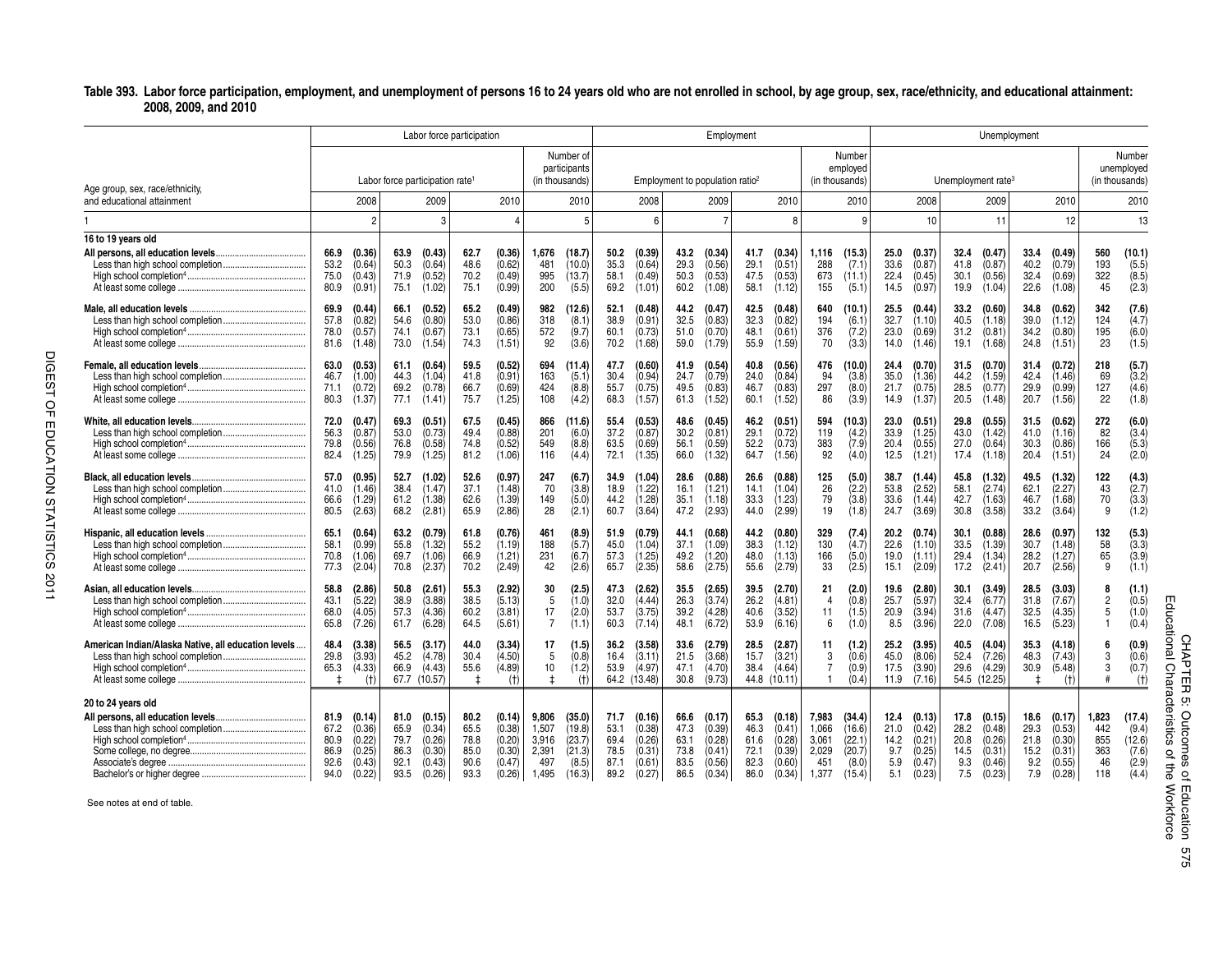#### **Table 393. Labor force participation, employment, and unemployment of persons 16 to 24 years old who are not enrolled in school, by age group, sex, race/ethnicity, and educational attainment: 2008, 2009, and 2010—Continued**

|                                                                           |                                                                                                          |                                              | Labor force participation                                |                                              |                                                          |                                                |                                                         |                                              |                                                           |                                              | Employment                                               |                                              |                                                          |                                                         |                                                        |                                             |                                                          |                                              | Unemployment                                             |                                              |                                                          |                                                         |                                                     | ăς<br>HAPTE                                                                |
|---------------------------------------------------------------------------|----------------------------------------------------------------------------------------------------------|----------------------------------------------|----------------------------------------------------------|----------------------------------------------|----------------------------------------------------------|------------------------------------------------|---------------------------------------------------------|----------------------------------------------|-----------------------------------------------------------|----------------------------------------------|----------------------------------------------------------|----------------------------------------------|----------------------------------------------------------|---------------------------------------------------------|--------------------------------------------------------|---------------------------------------------|----------------------------------------------------------|----------------------------------------------|----------------------------------------------------------|----------------------------------------------|----------------------------------------------------------|---------------------------------------------------------|-----------------------------------------------------|----------------------------------------------------------------------------|
| Age group, sex, race/ethnicity,                                           |                                                                                                          |                                              | Labor force participation rate <sup>1</sup>              |                                              |                                                          |                                                | Number of<br>participants<br>(in thousands)             |                                              |                                                           |                                              | Employment to population ratio <sup>2</sup>              |                                              |                                                          |                                                         | Number<br>employed<br>(in thousands)                   |                                             |                                                          |                                              | Unemployment rate <sup>3</sup>                           |                                              |                                                          |                                                         | Number<br>unemployed<br>(in thousands)              | نف<br>턍<br>ă<br>ᠴ<br>ö.<br>O                                               |
| and educational attainment                                                | 2008                                                                                                     |                                              | 2009                                                     |                                              | 2010                                                     |                                                | 2010                                                    |                                              | 2008                                                      |                                              | 2009                                                     |                                              | 2010                                                     |                                                         | 2010                                                   |                                             | 2008                                                     |                                              | 2009                                                     |                                              | 2010                                                     |                                                         | 2010                                                | hara <sub>i</sub>                                                          |
|                                                                           |                                                                                                          | $\overline{2}$                               |                                                          |                                              |                                                          |                                                | 5                                                       |                                              |                                                           |                                              | $\overline{7}$                                           |                                              | $\mathsf{R}$                                             |                                                         | q                                                      |                                             | 10                                                       |                                              | 11                                                       |                                              | 12 <sup>°</sup>                                          |                                                         | 13                                                  | Outcome                                                                    |
|                                                                           | 85.3<br>(0.17)<br>(0.40)<br>74.6<br>84.9<br>(0.30)<br>90.7<br>(0.31)<br>95.1<br>(0.54)<br>95.2<br>(0.33) | 84.2<br>73.5<br>83.9<br>89.1<br>94.8<br>94.3 | (0.21)<br>(0.43)<br>(0.31)<br>(0.45)<br>(0.61)<br>(0.36) | 83.0<br>71.8<br>82.6<br>87.4<br>92.9<br>95.3 | (0.19)<br>(0.47)<br>(0.30)<br>(0.41)<br>(0.66)<br>(0.34) | 5.463<br>1.017<br>2,361<br>1,221<br>236<br>629 | (24.5)<br>(15.1)<br>(17.4)<br>(16.2)<br>(6.0)<br>(9.6)  | 74.2<br>59.7<br>72.9<br>81.6<br>89.3<br>89.7 | (0.21<br>(0.57)<br>(0.36)<br>(0.47)<br>(0.93)<br>(0.46)   | 67.7<br>53.3<br>65.4<br>75.3<br>84.8<br>85.9 | (0.29)<br>(0.51)<br>(0.44)<br>(0.60)<br>(0.92)<br>(0.51) | 66.3<br>51.8<br>63.9<br>73.4<br>83.4<br>86.5 | (0.23)<br>(0.55)<br>(0.36)<br>(0.54)<br>(0.83)<br>(0.56) | 4.366<br>733<br>1.826<br>1,024<br>212<br>570            | (23.9)<br>(13.4)<br>(15.2)<br>(14.7)<br>(5.9)<br>(8.9) | 13.0<br>20.0<br>14.2<br>10.0<br>6.1<br>5.8  | (0.19)<br>(0.56)<br>(0.29)<br>(0.37)<br>(0.75)<br>(0.38) | 19.6<br>27.5<br>22.0<br>15.5<br>10.6<br>8.9  | (0.23)<br>(0.57)<br>(0.39)<br>(0.44)<br>(0.74)<br>(0.38) | 20.1<br>27.8<br>22.7<br>16.1<br>10.3<br>9.3  | (0.22)<br>(0.63)<br>(0.35)<br>(0.43)<br>(0.83)<br>(0.50) | 1.097<br>283<br>535<br>196<br>24<br>58                  | (12.9)<br>(7.1)<br>(9.5)<br>(5.7)<br>(2.0)<br>(3.4) | acteris<br>ဖ<br>ã.<br>$\Omega$<br>S<br>$\blacksquare$<br>으<br>.duca<br>the |
|                                                                           | 77.9<br>(0.23)<br>55.9<br>(0.63)<br>75.4<br>(0.42)<br>83.3<br>(0.43)<br>90.5<br>(0.68)<br>93.2<br>(0.31) | 77.1<br>54.1<br>73.9<br>83.6<br>89.5<br>93.0 | (0.22)<br>(0.56)<br>(0.40)<br>(0.43)<br>(0.65)<br>(0.38) | 76.9<br>55.5<br>73.6<br>82.7<br>88.6<br>92.0 | (0.23)<br>(0.73)<br>(0.33)<br>(0.44)<br>(0.73)<br>(0.35) | 4.343<br>491<br>1.555<br>1,171<br>260<br>866   | (22.8)<br>(10.1)<br>(15.8)<br>(15.6)<br>(6.1)<br>(12.2) | 68.8<br>43.0<br>64.7<br>75.4<br>85.3<br>88.8 | (0.27)<br>(0.65)<br>(0.48)<br>(0.47)<br>(0.75)<br>(0.39)  | 65.2<br>38.0<br>60.0<br>72.4<br>82.3<br>86.9 | (0.23)<br>(0.59)<br>(0.43)<br>(0.53)<br>(0.84)<br>(0.43) | 64.0<br>37.6<br>58.5<br>70.9<br>81.3<br>85.6 | (0.29)<br>(0.79)<br>(0.43)<br>(0.52)<br>(0.92)<br>(0.44) | 3.617<br>332<br>1.235<br>1,004<br>239<br>806            | (23.2)<br>(9.2)<br>(13.7)<br>(14.5)<br>(6.0)<br>(12.2) | 11.6<br>23.0<br>14.2<br>9.5<br>5.7<br>4.7   | (0.20)<br>(0.75)<br>(0.36)<br>(0.33)<br>(0.55)<br>(0.28) | 15.5<br>29.7<br>18.8<br>13.4<br>8.1<br>6.6   | (0.24)<br>(0.89)<br>(0.44)<br>(0.41)<br>(0.73)<br>(0.30) | 16.7<br>32.3<br>20.6<br>14.2<br>8.3<br>6.9   | (0.25)<br>(0.96)<br>(0.50)<br>(0.39)<br>(0.72)<br>(0.32) | 726<br>159<br>320<br>166<br>22<br>60                    | (11.0)<br>(5.0)<br>(8.8)<br>(4.9)<br>(1.9)<br>(2.7) | ig<br>Workfor<br>ਨੋ                                                        |
|                                                                           | 85.7<br>(0.19)<br>68.9<br>(0.56)<br>83.8<br>(0.33)<br>88.3<br>(0.31)<br>94.4<br>(0.41)<br>95.5<br>(0.22) | 84.9<br>67.1<br>82.6<br>88.1<br>93.6<br>95.0 | (0.18)<br>(0.59)<br>(0.34)<br>(0.35)<br>(0.45)<br>(0.29) | 84.0<br>65.2<br>81.5<br>86.8<br>92.5<br>95.4 | (0.19)<br>(0.67)<br>(0.27)<br>(0.36)<br>(0.49)<br>(0.23) | 5,577<br>510<br>2.155<br>1,427<br>357<br>1,127 | (23.6)<br>(9.2)<br>(17.2)<br>(15.8)<br>(6.3)<br>(12.4)  | 76.9<br>53.3<br>73.4<br>81.5<br>89.8<br>91.2 | (0.22)<br>(0.64)<br>(0.37)<br>(0.39)<br>(0.62)<br>(0.28)  | 71.9<br>46.8<br>66.9<br>77.3<br>86.7<br>88.5 | (0.24)<br>(0.69)<br>(0.42)<br>(0.46)<br>(0.57)<br>(0.37) | 70.9<br>44.9<br>65.3<br>75.5<br>86.2<br>89.1 | (0.22)<br>(0.70)<br>(0.38)<br>(0.48)<br>(0.59)<br>(0.33) | 4,706<br>351<br>1.727<br>1,242<br>333<br>1,053          | (23.0)<br>(7.8)<br>(16.7)<br>(15.3)<br>(6.2)<br>(12.0) | 10.3<br>22.7<br>12.5<br>7.7<br>4.9<br>4.5   | (0.17)<br>(0.77)<br>(0.26)<br>(0.31)<br>(0.46)<br>(0.24) | 15.2<br>30.2<br>19.0<br>12.2<br>7.4<br>6.8   | (0.19)<br>(0.80)<br>(0.36)<br>(0.34)<br>(0.48)<br>(0.26) | 15.6<br>31.1<br>19.8<br>13.0<br>6.9<br>6.6   | (0.17)<br>(0.88)<br>(0.38)<br>(0.37)<br>(0.52)<br>(0.26) | 870<br>159<br>428<br>185<br>25<br>74                    | (9.7)<br>(5.3)<br>(8.4)<br>(5.5)<br>(1.9)<br>(3.0)  |                                                                            |
|                                                                           | 73.0<br>(0.44)<br>53.1<br>(0.98)<br>73.8<br>(0.67)<br>84.4<br>(0.76)<br>87.4<br>(1.55)<br>91.6<br>(1.28) | 72.3<br>52.5<br>71.8<br>84.3<br>88.2<br>92.1 | (0.46)<br>(1.07)<br>(0.67)<br>(0.87)<br>(2.37)<br>(1.23) | 71.4<br>50.2<br>71.8<br>83.4<br>85.5<br>91.1 | (0.44)<br>(1.14)<br>(0.63)<br>(0.71)<br>(2.18)<br>(1.30) | 1,321<br>202<br>601<br>380<br>41<br>98         | (13.6)<br>(6.6)<br>(10.0)<br>(8.5)<br>(2.7)<br>(4.0)    | 55.9<br>32.1<br>56.0<br>69.3<br>75.8<br>83.7 | (0.48)<br>(1.04)<br>(0.78)<br>(0.89)<br>(2.14)<br>(1.43)  | 50.7<br>26.9<br>48.9<br>64.6<br>73.3<br>83.7 | (0.47)<br>(0.83)<br>(0.78)<br>(1.05)<br>(3.32)<br>(1.56) | 48.5<br>24.0<br>47.1<br>63.7<br>68.9<br>77.1 | (0.48)<br>(0.82)<br>(0.75)<br>(0.90)<br>(2.68)<br>(1.72) | 896<br>97<br>394<br>290<br>33<br>83                     | (11.6)<br>(4.1)<br>(8.2)<br>(7.1)<br>(2.4)<br>(3.8)    | 23.5<br>39.5<br>24.1<br>17.9<br>13.3<br>8.6 | (0.48)<br>(1.57)<br>(0.71)<br>(0.84)<br>(2.29)<br>(1.10) | 29.9<br>48.7<br>31.9<br>23.4<br>16.9<br>9.1  | (0.47)<br>(1.28)<br>(0.87)<br>(0.87)<br>(2.69)<br>(1.18) | 32.2<br>52.1<br>34.5<br>23.6<br>19.3<br>15.4 | (0.57)<br>(1.24)<br>(0.86)<br>(0.94)<br>(2.66)<br>(1.43) | 425<br>105<br>207<br>90<br>8<br>15                      | (8.8)<br>(4.2)<br>(6.3)<br>(4.3)<br>(1.2)<br>(1.5)  |                                                                            |
|                                                                           | 78.3<br>(0.30)<br>71.8<br>(0.54)<br>79.2<br>(0.49)<br>85.2<br>(0.62)<br>87.7<br>(1.77)<br>90.0<br>(1.09) | 78.1<br>71.3<br>79.2<br>84.4<br>88.7<br>89.4 | (0.29)<br>(0.52)<br>(0.50)<br>(0.76)<br>(1.18)<br>(1.23) | 77.8<br>72.2<br>78.4<br>82.7<br>87.7<br>87.7 | (0.28)<br>(0.53)<br>(0.46)<br>(0.77)<br>(1.44)<br>(1.03) | 2,309<br>720<br>954<br>438<br>72<br>125        | (17.6)<br>(15.1)<br>(11.4)<br>(9.4)<br>(3.5)<br>(3.9)   | 69.6<br>62.2<br>70.3<br>77.5<br>83.6<br>83.9 | (0.33)<br>(0.61)<br>(0.51)<br>(0.77)<br>(2.09)<br>(1.37)  | 65.0<br>57.7<br>65.3<br>72.7<br>77.6<br>81.2 | (0.33)<br>(0.58)<br>(0.56)<br>(0.99)<br>(1.82)<br>(1.58) | 64.1<br>57.1<br>64.4<br>70.6<br>76.0<br>79.8 | (0.34)<br>(0.60)<br>(0.53)<br>(0.82)<br>(1.81)<br>(1.34) | 1.903<br>569<br>784<br>374<br>62<br>114                 | (16.8)<br>(13.4)<br>(10.1)<br>(8.3)<br>(3.4)<br>(3.4)  | 11.1<br>13.3<br>11.2<br>9.0<br>4.8<br>6.8   | (0.24)<br>(0.59)<br>(0.44)<br>(0.63)<br>(1.21)<br>(0.98) | 16.7<br>19.0<br>17.5<br>13.9<br>12.5<br>9.1  | (0.33)<br>(0.64)<br>(0.54)<br>(0.76)<br>(1.99)<br>(1.10) | 17.6<br>20.9<br>17.8<br>14.6<br>13.4<br>9.0  | (0.38)<br>(0.71)<br>(0.53)<br>(0.59)<br>(1.63)<br>(0.98) | 406<br>151<br>170<br>64<br>10<br>11                     | (9.4)<br>(5.8)<br>(5.7)<br>(3.0)<br>(1.2)<br>(1.4)  |                                                                            |
|                                                                           | 82.2<br>(0.87)<br>74.7<br>(2.79)<br>79.7<br>(1.72)<br>82.7<br>(1.61)<br>83.3<br>(3.93)<br>85.4<br>(1.35) | 78.2<br>64.8<br>76.3<br>77.7<br>83.2<br>83.5 | (0.94)<br>(2.83)<br>(2.20)<br>(2.16)<br>(3.41)<br>(1.28) | 79.1<br>66.5<br>78.2<br>79.2<br>84.7<br>82.6 | (1.00)<br>(3.14)<br>(1.93)<br>(1.87)<br>(3.31)<br>(1.28) | 279<br>25<br>71<br>61<br>15<br>107             | (7.5)<br>(2.2)<br>(3.5)<br>(3.5)<br>(1.7)<br>(3.8)      | 74.0<br>65.5<br>68.2<br>74.6<br>75.5<br>79.4 | (0.98)<br>(3.18)<br>(2.18)<br>(1.66)<br>(4.50)<br>(1.62)  | 67.2<br>50.3<br>63.6<br>67.7<br>72.4<br>74.1 | (1.07)<br>(3.45)<br>(2.37)<br>(2.13)<br>(4.34)<br>(1.67) | 67.4<br>48.8<br>64.6<br>70.4<br>70.4<br>72.7 | (1.06)<br>(3.41)<br>(2.19)<br>(2.03)<br>(3.70)<br>(1.49) | 238<br>19<br>59<br>54<br>13<br>94                       | (6.9)<br>(1.8)<br>(3.3)<br>(3.3)<br>(1.4)<br>(3.4)     | 10.0<br>12.3<br>14.4<br>9.7<br>9.4<br>7.1   | (0.76)<br>(2.73)<br>(1.74)<br>(1.37)<br>(3.31)<br>(0.91) | 14.1<br>22.4<br>16.7<br>12.9<br>12.9<br>11.2 | (0.88)<br>(4.02)<br>(1.63)<br>(2.06)<br>(3.90)<br>(1.08) | 14.8<br>26.6<br>17.4<br>11.2<br>16.8<br>12.0 | (0.80)<br>(3.69)<br>(2.01)<br>(1.20)<br>(3.26)<br>(0.99) | 41<br>$\overline{7}$<br>12<br>$\overline{7}$<br>3<br>13 | (2.4)<br>(1.2)<br>(1.5)<br>(0.8)<br>(0.6)<br>(1.2)  |                                                                            |
| American Indian/Alaska Native, all education levels<br>Associate's degree | 71.0<br>(1.77)<br>58.3<br>(3.77)<br>70.5<br>(2.48)<br>79.3<br>(3.41)<br>85.8<br>(6.34)<br>98.0<br>(1.53) | 66.8<br>48.5<br>71.9<br>69.0<br>86.8<br>90.7 | (1.90)<br>(4.12)<br>(2.61)<br>(3.80)<br>(5.30)<br>(4.95) | 67.7<br>54.0<br>69.6<br>74.4<br>80.3<br>99.5 | (1.96)<br>(4.60)<br>(2.20)<br>(4.82)<br>(8.90)<br>(0.53) | 79<br>17<br>37<br>19<br>2<br>3                 | (3.2)<br>(1.8)<br>(2.2)<br>(1.9)<br>(0.5)<br>(0.7)      | 56.3<br>40.6<br>59.4<br>62.5<br>50.9<br>89.8 | (1.89)<br>(3.98)<br>(2.51)<br>(4.05)<br>(11.21)<br>(6.72) | 48.1<br>26.1<br>52.2<br>55.0<br>68.6<br>83.1 | (1.83)<br>(3.70)<br>(2.75)<br>(4.08)<br>(8.53)<br>(6.26) | 45.1<br>24.0<br>47.4<br>56.0<br>70.4<br>96.2 | (1.71)<br>(3.00)<br>(2.57)<br>(3.63)<br>(9.36)<br>(3.64) | 52<br>$\overline{7}$<br>25<br>15<br>$\overline{2}$<br>3 | (2.5)<br>(1.1)<br>(2.0)<br>(1.5)<br>(0.5)<br>(0.7)     | 20.7<br>30.4<br>15.7<br>21.2<br>40.7<br>t   | (2.03)<br>(4.94)<br>(2.28)<br>(3.98)<br>(12.12)<br>(t)   | 27.9<br>46.2<br>27.4<br>20.2<br>20.9<br>t    | (2.11)<br>(5.02)<br>(2.94)<br>(3.88)<br>(8.39)<br>(t)    | 33.4<br>55.7<br>32.0<br>24.7                 | (2.12)<br>(5.32)<br>(3.00)<br>(4.22)<br>$(+)$<br>(t)     | 26<br>9<br>12<br>5                                      | (2.1)<br>(1.4)<br>(1.3)<br>(1.0)<br>(t)<br>(†)      |                                                                            |

†Not applicable. 3The percentage of persons in the civilian labor force who are not working and who made specific efforts to find employment sometime during the prior 4 weeks.<br><sup>4</sup>Includes equivalency credentials, such as the General Educational Development (GED) credential.

Interpret data with caution. The coefficient of variation (CV) for this estimate is 30 percent or greater.<br>
#Includes equivalency credentials, such as the General Educational Development (GED) credential.<br>
#Includes person Percentage of the civilian population who are employed or seeking employment.<br>Percentage of the civilian population who are employed or seeking employment.<br>Pumber of persons employed as a percentage of the civilian populat tabulations. (This table was prepared October 2011.)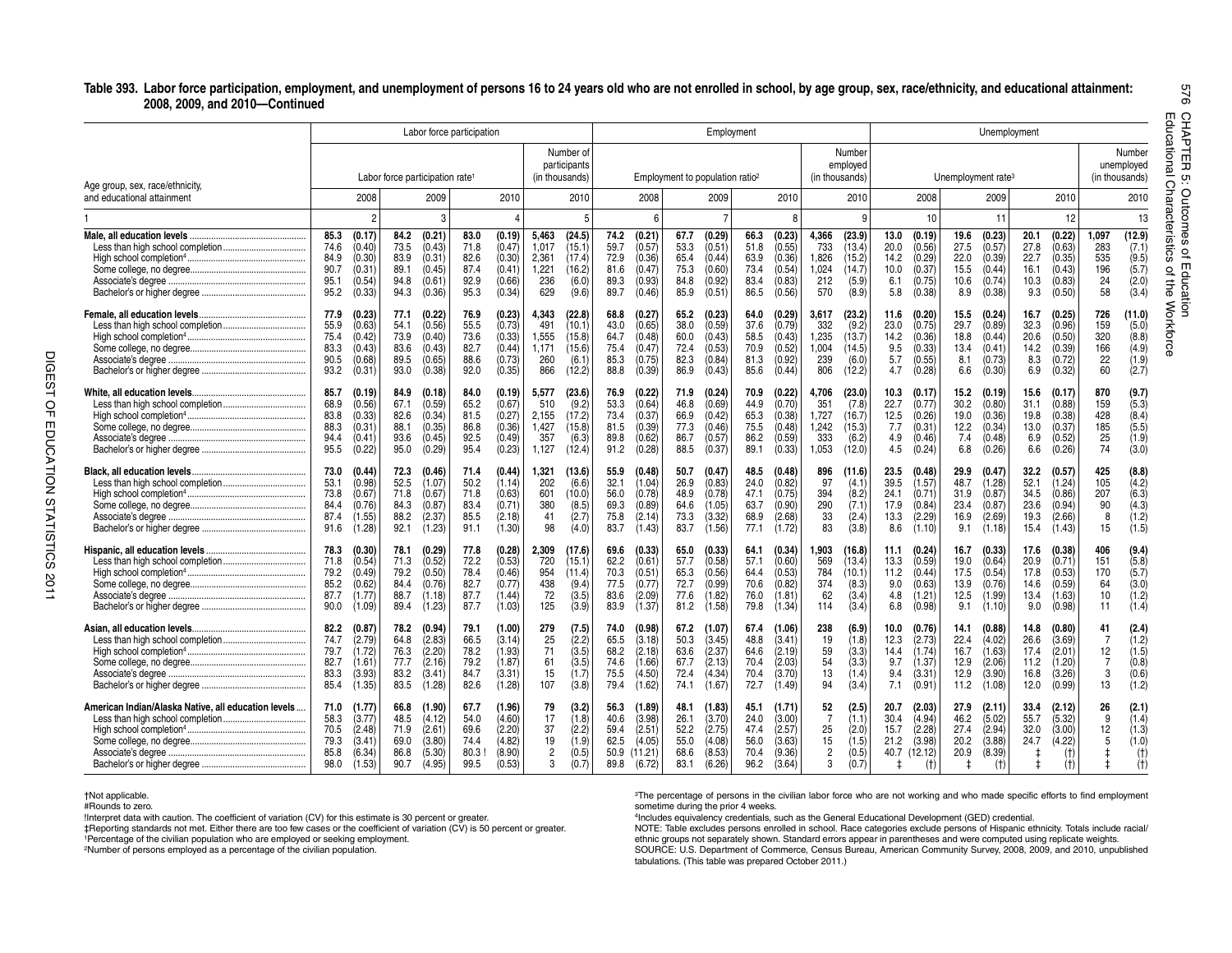#### **Table 394. Occupation of employed persons 25 years old and over, by educational attainment and sex: 2010**

|                                                  |         |                                  |       |                     |           |                          |                   | Percentage distribution, by highest level of educational attainment |                           |      |                            |                    |         |      |                   |      |                              |
|--------------------------------------------------|---------|----------------------------------|-------|---------------------|-----------|--------------------------|-------------------|---------------------------------------------------------------------|---------------------------|------|----------------------------|--------------------|---------|------|-------------------|------|------------------------------|
|                                                  |         |                                  |       |                     |           |                          | High school       |                                                                     |                           |      |                            |                    | College |      |                   |      |                              |
| Occupation and sex                               |         | Total employed<br>(in thousands) | Total | year of high school | Less than | school, no completion    | 1-4 years of high | (includes equivalency)                                              | High school<br>completion |      | Some college,<br>no degree | Associate's degree |         |      | Bachelor's degree |      | Master's or<br>higher degree |
|                                                  |         |                                  | 3     |                     |           |                          |                   |                                                                     | 6                         |      | 7                          |                    | 8       |      | 9                 |      | 10                           |
|                                                  | 121,987 | (234.0)                          | 100.0 | 3.1                 | (0.06)    | 5.1                      | (0.07)            | 28.1                                                                | (0.15)                    | 17.1 | (0.12)                     | 10.6               | (0.10)  | 22.9 | (0.14)            | 13.0 | (0.11)                       |
|                                                  | 48,913  | (219.0)                          | 100.0 | 0.4                 | (0.03)    | 1.0                      | (0.05)            | 11.5                                                                | (0.17)                    | 12.1 | (0.17)                     | 10.7               | (0.16)  | 36.1 | (0.25)            | 28.3 | (0.24)                       |
|                                                  | 20,206  | (155.0)                          | 100.0 | 0.6                 | (0.06)    | 1.7                      | (0.11)            | 17.0                                                                | (0.31)                    | 15.8 | (0.30)                     | 8.7                | (0.23)  | 37.2 | (0.39)            | 18.9 | (0.32)                       |
|                                                  | 28,707  | (179.9)                          | 100.0 | 0.1                 | (0.03)    | 0.5                      | (0.05)            | 7.7                                                                 | (0.18)                    | 9.5  | (0.20)                     | 12.0               | (0.22)  | 35.2 | (0.33)            | 34.9 | (0.33)                       |
|                                                  | 7,929   | (100.7)                          | 100.0 | 0.1                 | (0.05)    | 0.4                      | (0.08)            | 7.1                                                                 | (0.33)                    | 7.5  | (0.34)                     | 5.2                | (0.29)  | 34.9 | (0.62)            | 44.9 | (0.65)                       |
|                                                  | 627     | (28.9)                           | 100.0 | $\ddagger$          | (t)       | $\ddagger$               | (t)               | 14.4                                                                | (1.62)                    | 16.5 | (1.71)                     | 13.4               | (1.57)  | 35.9 | (2.22)            | 18.7 | (1.80)                       |
| Elementary and middle school teachers            | 2,688   | (59.5)                           | 100.0 |                     | (t)       | $\ddagger$               | (t)               | 2.4                                                                 | (0.34)                    | 2.9  | (0.38)                     | 1.7                | (0.29)  | 45.2 | (1.11)            | 47.6 | (1.11)                       |
|                                                  | 1,163   | (39.3)                           | 100.0 | #                   | (t)       | $\overline{\phantom{0}}$ | (t)               | 0.9                                                                 | (0.31)                    | 1.6  | (0.43)                     | 1.2                | (0.37)  | 43.1 | (1.68)            | 53.2 | (1.69)                       |
|                                                  | 365     | (22.1)                           | 100.0 | —                   | (t)       | #                        | (t)               | 2.5!                                                                | (0.94)                    | 2.5  | (0.94)                     | 4.4                | (1.24)  | 35.3 | (2.89)            | 55.3 | (3.01)                       |
|                                                  | 1,193   | (39.8)                           | 100.0 | #                   | (t)       | $\pm$                    | (t)               | 1.2!                                                                | (0.36)                    | 2.3  | (0.50)                     | 2.0                | (0.47)  | 13.7 | (1.15)            | 80.8 | (1.32)                       |
| Other education, training, and library workers   | 1.892   | (50.0)                           | 100.0 | $\ddagger$          | (t)       | 1.0                      | (0.26)            | 19.8                                                                | (1.06)                    | 18.6 | (1.04)                     | 12.0               | (0.87)  | 28.1 | (1.19)            | 20.2 | (1.07)                       |
|                                                  | 19,226  | (151.7)                          | 100.0 | 7.2                 | (0.22)    | 9.9                      | (0.25)            | 38.1                                                                | (0.40)                    | 19.9 | (0.33)                     | 10.7               | (0.26)  | 11.8 | (0.27)            | 2.3  | (0.12)                       |
|                                                  | 27.833  | (177.6)                          | 100.0 | 1.1                 | (0.07)    | 3.5                      | (0.13)            | 33.2                                                                | (0.33)                    | 23.8 | (0.30)                     | 11.6               | (0.22)  | 22.4 | (0.29)            | 4.4  | (0.14)                       |
| Natural resources, construction, and maintenance | 11,675  | (120.9)                          | 100.0 | 8.5                 | (0.30)    | 11.3                     | (0.34)            | 44.1                                                                | (0.53)                    | 17.1 | (0.40)                     | 10.7               | (0.33)  | 7.0  | (0.27)            | 1.3  | (0.12)                       |
| Production, transportation, and material moving  | 14,339  | (132.9)                          | 100.0 | 6.9                 | (0.24)    | 11.1                     | (0.30)            | 48.4                                                                | (0.48)                    | 17.1 | (0.36)                     | 8.1                | (0.26)  | 7.2  | (0.25)            | 1.3  | (0.11)                       |
|                                                  | 64,765  | (158.6)                          | 100.0 | 3.9                 | (0.09)    | 6.0                      | (0.11)            | 29.6                                                                | (0.20)                    | 16.6 | (0.17)                     | 9.0                | (0.13)  | 22.2 | (0.19)            | 12.7 | (0.15)                       |
|                                                  | 23,866  | (151.4)                          | 100.0 | 0.5                 | (0.05)    | 1.2                      | (0.08)            | 11.7                                                                | (0.24)                    | 12.3 | (0.24)                     | 8.0                | (0.20)  | 36.4 | (0.35)            | 29.8 | (0.34)                       |
| Management, business, and financial operations   | 11,606  | (114.6)                          | 100.0 | 0.8                 | (0.10)    | 2.0                      | (0.15)            | 17.0                                                                | (0.40)                    | 15.3 | (0.38)                     | 7.6                | (0.28)  | 37.8 | (0.51)            | 19.4 | (0.42)                       |
|                                                  | 12,260  | (117.3)                          | 100.0 | 0.2                 | (0.04)    | 0.5                      | (0.07)            | 6.7                                                                 | (0.26)                    | 9.5  | (0.30)                     | 8.4                | (0.29)  | 35.1 | (0.49)            | 39.6 | (0.50)                       |
|                                                  | 2,064   | (51.1)                           | 100.0 | #                   | (t)       | $\ddagger$               | (t)               | 3.5                                                                 | (0.46)                    | 4.5  | (0.52)                     | 2.9                | (0.42)  | 30.8 | (1.16)            | 58.0 | (1.24)                       |
| Service occupations                              | 8,253   | (98.6)                           | 100.0 | 7.9                 | (0.34)    | 8.8                      | (0.35)            | 36.3                                                                | (0.60)                    | 20.5 | (0.51)                     | 9.7                | (0.37)  | 14.0 | (0.44)            | 2.7  | (0.20)                       |
|                                                  | 10,247  | (108.6)                          | 100.0 | 1.5                 | (0.14)    | 3.7                      | (0.21)            | 28.6                                                                | (0.51)                    | 21.8 | (0.46)                     | 9.8                | (0.33)  | 28.4 | (0.51)            | 6.1  | (0.27)                       |
| Natural resources, construction, and maintenance | 11,152  | (112.7)                          | 100.0 | 8.4                 | (0.30)    | 11.4                     | (0.34)            | 44.5                                                                | (0.54)                    | 17.0 | (0.40)                     | 10.7               | (0.33)  | 6.8  | (0.27)            | 1.3  | (0.12)                       |
| Production, transportation, and material moving  | 11,247  | (113.1)                          | 100.0 | 6.2                 | (0.26)    | 10.7                     | (0.33)            | 48.6                                                                | (0.54)                    | 17.5 | (0.41)                     | 8.2                | (0.29)  | 7.5  | (0.28)            | 1.3  | (0.12)                       |
| Females .                                        | 57.222  | (161.2)                          | 100.0 | 2.2                 | (0.07)    | 4.2                      | (0.09)            | 26.4                                                                | (0.20)                    | 17.7 | (0.18)                     | 12.4               | (0.15)  | 23.8 | (0.20)            | 13.3 | (0.16)                       |
|                                                  | 25,047  | (148.5)                          | 100.0 | 0.2                 | (0.03)    | 0.7                      | (0.06)            | 11.4                                                                | (0.22)                    | 11.9 | (0.23)                     | 13.2               | (0.24)  | 35.7 | (0.33)            | 26.9 | (0.31)                       |
|                                                  | 8.600   | (97.2)                           | 100.0 | 0.4                 | (0.07)    | 1.3                      | (0.14)            | 17.0                                                                | (0.45)                    | 16.5 | (0.44)                     | 10.3               | (0.36)  | 36.4 | (0.57)            | 18.1 | (0.46)                       |
| Professional and related.                        | 16,447  | (127.9)                          | 100.0 | 0.1                 | (0.03)    | 0.4                      | (0.06)            | 8.4                                                                 | (0.24)                    | 9.6  | (0.25)                     | 14.7               | (0.30)  | 35.4 | (0.41)            | 31.4 | (0.40)                       |
|                                                  | 5.864   | (81.6)                           | 100.0 | 0.2                 | (0.06)    | 0.4                      | (0.09)            | 8.4                                                                 | (0.40)                    | 8.5  | (0.40)                     | 6.0                | (0.34)  | 36.3 | (0.69)            | 40.3 | (0.71)                       |
|                                                  | 10,974  | (108.2)                          | 100.0 | 6.7                 | (0.26)    | 10.7                     | (0.33)            | 39.5                                                                | (0.51)                    | 19.5 | (0.42)                     | 11.5               | (0.34)  | 10.1 | (0.32)            | 2.0  | (0.15)                       |
|                                                  | 17,587  | (131.2)                          | 100.0 | 0.8                 | (0.07)    | 3.4                      | (0.15)            | 35.8                                                                | (0.40)                    | 25.0 | (0.36)                     | 12.7               | (0.28)  | 18.8 | (0.32)            | 3.4  | (0.15)                       |
| Natural resources, construction, and maintenance | 523     | (25.1)                           | 100.0 | 12.2                | (1.58)    | 7.6                      | (1.28)            | 36.3                                                                | (2.32)                    | 19.1 | (1.89)                     | 10.7               | (1.49)  | 11.9 | (1.56)            | 2.1  | (0.69)                       |
| Production, transportation, and material moving. | 3.092   | (60.2)                           | 100.0 | 9.3                 | (0.58)    | 12.6                     | (0.66)            | 47.4                                                                | (0.99)                    | 15.3 | (0.71)                     | 7.7                | (0.53)  | 6.3  | (0.48)            | 1.4  | (0.23)                       |

Not available. within this estimate is 50 percent or greater. when the same of the same of the set of the coefficient of variation (CV) for this estimate is 50 percent or greater.<br>Not applicable. Not applicable. Standard e #Rounds to zero. Callendrom the construction The coefficient of variation (CV) for this estimate is 30 percent or greater. Allendrom and University of CDURCE: U.S. Department of Labor, Bureau of Labor, Sureau of Labor Stat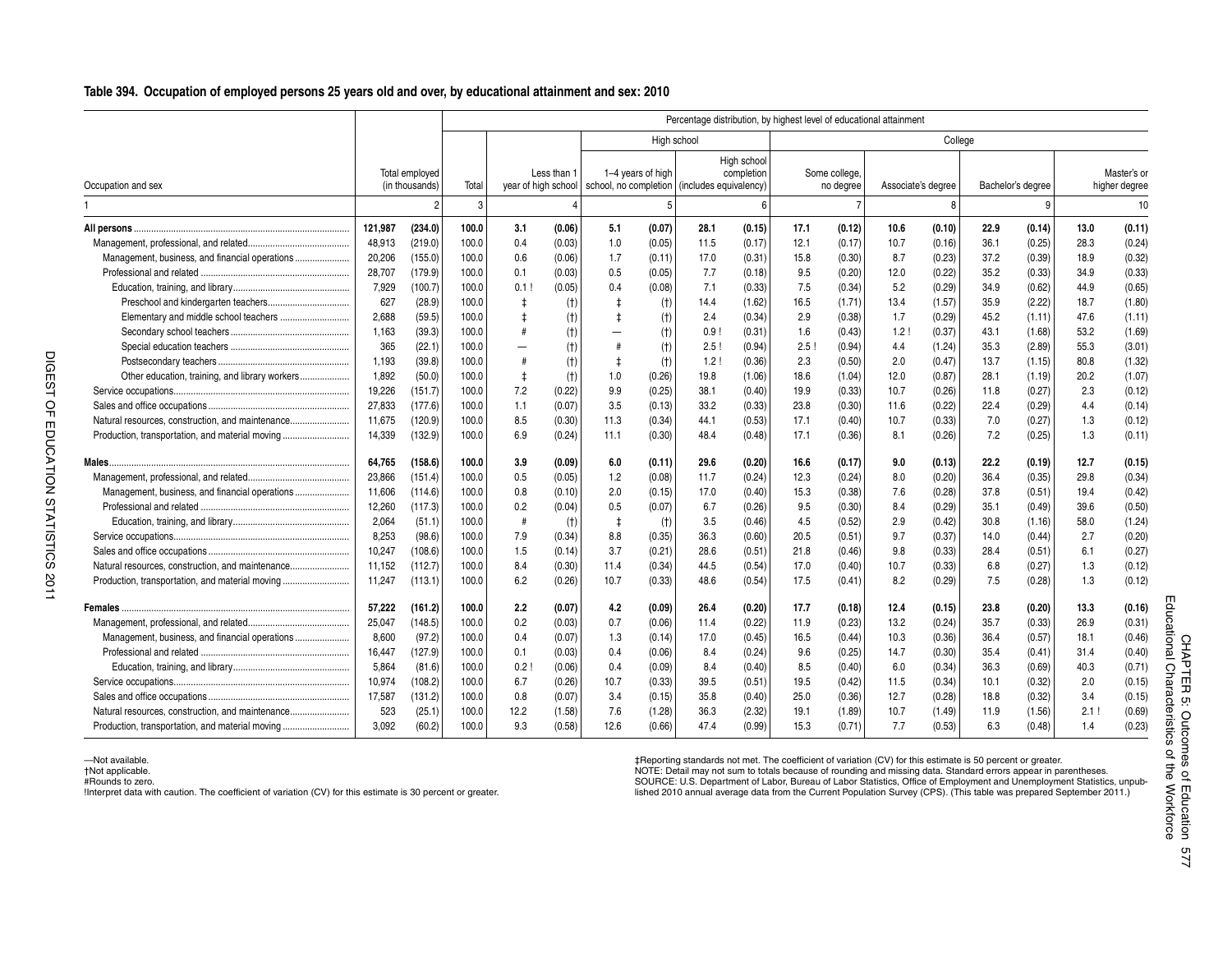|                                                  |                                                          |                                                           |                                                          |                                                                                  | Elementary/secondary                                     |                                                          |                                                          |                                                            |                                                          |                                                                                                  |                                                          |                                                                       |                                                          |                                                        | College                                                  |                                                           |                                                          |                                                                                                |                                                                |                                                                                                 |                                                              |                                                                  |
|--------------------------------------------------|----------------------------------------------------------|-----------------------------------------------------------|----------------------------------------------------------|----------------------------------------------------------------------------------|----------------------------------------------------------|----------------------------------------------------------|----------------------------------------------------------|------------------------------------------------------------|----------------------------------------------------------|--------------------------------------------------------------------------------------------------|----------------------------------------------------------|-----------------------------------------------------------------------|----------------------------------------------------------|--------------------------------------------------------|----------------------------------------------------------|-----------------------------------------------------------|----------------------------------------------------------|------------------------------------------------------------------------------------------------|----------------------------------------------------------------|-------------------------------------------------------------------------------------------------|--------------------------------------------------------------|------------------------------------------------------------------|
|                                                  |                                                          |                                                           |                                                          |                                                                                  |                                                          |                                                          |                                                          | High school                                                |                                                          |                                                                                                  |                                                          |                                                                       |                                                          |                                                        |                                                          |                                                           | Bachelor's or higher degree <sup>4</sup>                 |                                                                                                |                                                                |                                                                                                 |                                                              |                                                                  |
| Sex and year                                     |                                                          | Total                                                     | Less than 9th grade                                      |                                                                                  |                                                          | no completion                                            | Some high school.   completion (includes                 | equivalency) <sup>2</sup>                                  |                                                          | Some college.<br>no degree <sup>3</sup>                                                          | Associate's degree                                       |                                                                       |                                                          | Total                                                  | Bachelor's degree <sup>5</sup>                           |                                                           |                                                          | Master's degree                                                                                | Professional degree                                            |                                                                                                 |                                                              | Doctor's degree                                                  |
|                                                  |                                                          | $\overline{2}$                                            |                                                          | 3                                                                                |                                                          |                                                          |                                                          | 5                                                          |                                                          |                                                                                                  |                                                          |                                                                       |                                                          | 8                                                      |                                                          | 9                                                         |                                                          | 10                                                                                             |                                                                | 11                                                                                              |                                                              | 12                                                               |
|                                                  |                                                          |                                                           |                                                          |                                                                                  |                                                          |                                                          |                                                          |                                                            |                                                          |                                                                                                  | Current dollars                                          |                                                                       |                                                          |                                                        |                                                          |                                                           |                                                          |                                                                                                |                                                                |                                                                                                 |                                                              |                                                                  |
| Males<br>1990.<br>1991<br>1992.<br>1993.<br>1994 | \$30,730<br>31,610<br>32,060<br>32,360<br>33,440         | $\overleftarrow{-}$<br>(120)<br>(124)<br>(246)            | \$17,390<br>17,620<br>17.290<br>16,860<br>17,530         | $(-)$<br>$\overset{(-)}{\leftarrow}$<br>$\begin{pmatrix} - \\ 453 \end{pmatrix}$ | \$20,900<br>21,400<br>21,270<br>21,750<br>22,050         | $\overline{(-)}$<br>(319)                                | \$26,650<br>26,780<br>27,280<br>27,370<br>28,040         | (175)<br>$(204)$<br>$(322)$                                | \$31,730<br>31,660<br>32,100<br>32,080<br>32,280         | $\begin{matrix} & \boxed{-} \\ \boxed{-} \\ \boxed{-} \\ \boxed{-} \\ \boxed{-} \\ \end{matrix}$ | \$33,820<br>33,430<br>33,690<br>35,790                   | (t)<br>$\overset{(-)}{\leftarrow}$<br>$\overrightarrow{(-)}$<br>(430) | \$42,670<br>45.140<br>45.800<br>47,740<br>49,230         | $\frac{(-)}{(707)}$                                    | \$39,240<br>40,910<br>41,360<br>42,760<br>43,660         | (304)<br>(536)<br>(633)                                   | \$49,730<br>49,970<br>51,870<br>53,500                   | (†)<br>(–)<br>(–)<br>(854)                                                                     | \$74,000<br>76,220<br>80,550<br>75,010                         | $\stackrel{(\dagger)}{\left(\dagger\right)}$<br>$\begin{pmatrix} - \\ - \\ 3,040 \end{pmatrix}$ | \$57,190<br>57.420<br>63,150<br>61,920                       | (1,619)                                                          |
| 1996<br>1997<br>1998<br>1999                     | 34,550<br>35.620<br>36,680<br>37,910<br>40,330           | $(275)$<br>$(150)$<br>(149)<br>(291)<br>(144)             | 18.350<br>17.960<br>19,290<br>19,380<br>20,430           | $(545)$<br>$(594)$<br>(629)<br>$(600)$<br>$(444)$                                | 22,190<br>22.720<br>24,730<br>23,960<br>25,040           | $(342)$<br>$(414)$<br>(466)<br>(547)<br>(535)            | 29,510<br>30.710<br>31,220<br>31,480<br>33,180           | $(358)$<br>$(184)$<br>(171)<br>(169)<br>(388)              | 33,880<br>34.850<br>35,950<br>36,930<br>39,220           | $(517)$<br>$(456)$<br>(293)<br>$(291)$<br>$(581)$                                                | 35,200<br>37.130<br>38,020<br>40,270<br>41,640           | (535)<br>(435)<br>(774)<br>$(539)$<br>(459)                           | 50.480<br>51.440<br>53.450<br>56,520<br>60,200           | $(312)$<br>$(303)$<br>(755)<br>$(421)$<br>$(439)$      | 45.270<br>45.850<br>48,620<br>51,410<br>52,990           | (510)<br>(458)<br>(851)<br>$(349)$<br>$(722)$             | 55,220<br>60.510<br>61,690<br>62,240<br>66,240           | $\binom{973}{945}$<br>(771)<br>(847)<br>(690)                                                  | 79,670<br>85.960<br>85,010<br>94,740<br>100,000                | (2, 582)<br>(3,317)<br>(4, 253)<br>(12, 105)<br>(37, 836)                                       | 65.340<br>71.230<br>76,230<br>75,080<br>81,690               | $(2, 188)$<br>$(3, 362)$<br>(3,611)<br>(2,507)<br>(3,953)        |
| 2000<br>2001<br>2002<br>2003.<br>2004            | 41,060<br>41,620<br>41,150<br>41,940<br>42,090           | (156)<br>(104)<br>(100)<br>(90)<br>$\langle 89 \rangle$   | 20,790<br>21,360<br>20,920<br>21,220<br>21,660           | (376)<br>(235)<br>(213)<br>(227)<br>$\sqrt{191}$                                 | 25,100<br>26,210<br>25,900<br>26,470<br>26,280           | (436)<br>(251)<br>(207)<br>(280)<br>(234)                | 34,300<br>34,720<br>33,210<br>35,410<br>35,730           | (457)<br>(299)<br>(311)<br>(168)<br>(148)                  | 40,340<br>41,050<br>40,850<br>41,350<br>41,900           | $(312)$<br>$(214)$<br>(195)<br>(182)<br>(175)                                                    | 41,950<br>42,780<br>42,860<br>42,870<br>44,400           | (460)<br>(561)<br>(673)<br>(719)<br>(931)                             | 61.870<br>62,220<br>61,700<br>62,080<br>62,800           | (303)<br>(279)<br>(201)<br>(187)<br>(798)              | 56,330<br>55,930<br>56,080<br>56,500<br>57,220           | (573)<br>(335)<br>(385)<br>(365)<br>393                   | 68,320<br>70,900<br>67,280<br>70,640<br>71,530           | (1,506)<br>(687)<br>(1, 294)<br>$(562)$<br>$(490)$                                             | 99,410<br>100,000<br>100,000<br>100,000<br>100,000             | (20, 832)                                                                                       | 80.250<br>86,970<br>83,310<br>87,130<br>82,400               | (2, 446)<br>(3,013)<br>(2,076)<br>(2,528)<br>(2.423)             |
| 2005<br>2006<br>2007<br>2008<br>2009<br>2010     | 43.320<br>45,760<br>47,000<br>49.000<br>49,990<br>50,360 | $(367)$<br>$(134)$<br>(130)<br>$\binom{339}{201}$<br>(93) | 22.330<br>22.710<br>23,380<br>24.260<br>23,950<br>24,450 | $(220)$<br>$(398)$<br>(544)<br>$(631)$<br>$(394)$<br>(S97)                       | 27.190<br>27,650<br>29,320<br>29.680<br>28,020<br>29,440 | $(237)$<br>$(573)$<br>(590)<br>$(458)$<br>(542)<br>(684) | 36,300<br>37,030<br>37,860<br>39,010<br>39,480<br>40,060 | $(141)$<br>$(164)$<br>(406)<br>$(399)$<br>$(379)$<br>(237) | 42,420<br>43,830<br>44,900<br>45,820<br>47,100<br>46,430 | $(323)$<br>$(812)$<br>(585)<br>(276)<br>(347)<br>(348)                                           | 47.180<br>47,070<br>49,040<br>50.150<br>50,300<br>50,280 | $(367)$<br>$(390)$<br>(801)<br>$\binom{344}{238}$<br>(245)            | 66.170<br>66,930<br>70.400<br>72.220<br>71.470<br>71,780 | $(356)$<br>$(346)$<br>(241)<br>(236)<br>(239)<br>(267) | 60.020<br>60,910<br>62,090<br>65,800<br>62.440<br>63,740 | $(653)$<br>$(235)$<br>(236)<br>(388)<br>(707)<br>(1, 115) | 75,030<br>75,430<br>76,280<br>80.960<br>79,340<br>80,960 | $\begin{array}{c} (1,229) \ (859) \end{array}$<br>(416)<br>(468)<br>(1,568)<br>(453)           | 100,000<br>100,000<br>100,000<br>100,000<br>123,240<br>115,300 | (2,539)<br>(4,891)                                                                              | 85.860<br>100,000<br>92,090<br>100.000<br>100.740<br>101,220 | (3,061)<br>$(-$<br>(1,894)<br>$\overline{(-)}$<br>(519)<br>(653) |
| <b>Females</b><br>1991<br>1992<br>1993<br>1994   | 21,370<br>22,040<br>23,140<br>23,630<br>24,400           | $\overleftarrow{-}$<br>(159)<br>(166)<br>(165)            | 12,250<br>12.070<br>12,960<br>12,420<br>12,430           | $(-)$<br>$\begin{pmatrix} -1 \\ 427 \end{pmatrix}$                               | 14,430<br>14,460<br>14,560<br>15,390<br>15,130           | $\left( -\right)$<br>(328)                               | 18,320<br>18,840<br>19,430<br>19,960<br>20,370           | $\overset{(-)}{\leftarrow}$<br>(176)<br>(173)<br>(158)     | 22,230<br>22,140<br>23,160<br>23,060<br>23,510           | $\begin{array}{c} (-) \\ (-) \\ (-) \\ (-) \\ (327) \end{array}$                                 | 25,000<br>25,620<br>25,880<br>25,940                     | (t)<br>$(-)$<br>$\begin{pmatrix} -1 \\ -2 \end{pmatrix}$<br>(295)     | 30,380<br>31,310<br>32,300<br>34,310<br>35,380           | $\left( -\right)$<br>(280)                             | 28,020<br>29,080<br>30,330<br>31,200<br>31,740           | (294)<br>(310)<br>(314)                                   | 34,950<br>36,040<br>38,610<br>39,460                     | (t)<br>$\begin{matrix} \left(-\right) \ \left(-\right) \ \left(-\right) \end{matrix}$<br>(606) | 46.740<br>46,260<br>50,210<br>50,620                           | (t)<br>$(-)$<br>(2, 154)                                                                        | 43.300<br>45,790<br>47,250<br>51,120                         | (t)<br>(2,888)                                                   |
| 1995<br>1996<br>1997<br>1998.<br>1999            | 24,880<br>25,810<br>26,970<br>27,960<br>28,840           | (160)<br>(131)<br>(134)<br>(199)<br>(216)                 | 13,580<br>14,410<br>14.160<br>14,470<br>15,100           | (490)<br>(559)<br>$(492)$<br>$(429)$<br>(492)                                    | 15,830<br>16,950<br>16,700<br>16,480<br>17,020           | (293)<br>(333)<br>$(335)$<br>$(322)$<br>(298)            | 20,460<br>21,180<br>22,070<br>22.780<br>23,060           | (162)<br>(143)<br>$(148)$<br>$(254)$<br>(279)              | 24,000<br>25,170<br>26,340<br>27.420<br>27,760           | (274)<br>(267)<br>(291)<br>$\sqrt{271}$<br>(369)                                                 | 27,310<br>28,080<br>28,810<br>29.920<br>30,920           | (428)<br>(526)<br>(660)<br>(513)<br>(318)                             | 35,260<br>36,460<br>38,040<br>39.790<br>41,750           | (313)<br>(296)<br>(481)<br>(408)<br>(275)              | 32,050<br>33,530<br>35,380<br>36,560<br>37,990           | (273)<br>(437)<br>(295)<br>(305)<br>(614)                 | 40,260<br>41,900<br>44,950<br>45.280<br>48,100           | (556)<br>(564)<br>(837)<br>(760)<br>(862)                                                      | 50,000<br>57,620<br>61,050<br>57,570<br>59,900                 | (2, 532)<br>(3,635)<br>(4,737)<br>(1,705)<br>(4, 479)                                           | 48,140<br>56,270<br>53,040<br>57,800<br>60,080               | (2, 373)<br>(3,300)<br>(3,626)<br>(1, 881)<br>(3, 130)           |
| 2000<br>2001<br>2002<br>2003<br>2004             | 30,330<br>31,360<br>31.010<br>31,570<br>31,990           | (138)<br>(91)<br>$\binom{83}{85}$<br>(80)                 | 15,800<br>16.690<br>16.510<br>16.910<br>17,020           | (327)<br>$(255)$<br>$(297)$<br>$(256)$<br>(241)                                  | 17,920<br>19.160<br>19.310<br>18.940<br>19,160           | (434)<br>(359)<br>(360)<br>(327)<br>(319)                | 24,970<br>25,300<br>25.180<br>26,070<br>26,030           | (236)<br>(132)<br>(121)<br>(118)<br>(116)                  | 28,700<br>30,420<br>29.400<br>30.140<br>30,820           | (364)<br>(186)<br>(299)<br>(176)<br>(135)                                                        | 31,070<br>32,150<br>31.630<br>32.250<br>33,480           | (307)<br>(231)<br>(211)<br>(241)<br>(489)                             | 42,710<br>44.780<br>43.250<br>45.120<br>45,910           | $(439)$<br>$(367)$<br>(568)<br>(291)<br>(229)          | 40,420<br>40.990<br>40.850<br>41,330<br>41,680           | (284)<br>(231)<br>(173)<br>(204)<br>(172)                 | 50,140<br>50.670<br>48.890<br>50.160<br>51,320           | (735)<br>(328)<br>$(595)$<br>$(454)$<br>(263)                                                  | 58,960<br>61,750<br>57.020<br>66.490<br>75,040                 | (3, 552)<br>(3,976)<br>(2, 421)<br>(3,469)<br>(2, 436)                                          | 57,080<br>62.120<br>65.720<br>67.210<br>68,880               | (2,999)<br>(2,228)<br>(2, 268)<br>(2,462)<br>(2, 450)            |
| 2005<br>2006<br>2007<br>2008.<br>2009<br>2010    | 33,080<br>35,100<br>36.090<br>36,700<br>37,260<br>38.290 | (242)<br>(113)<br>(105)<br>(109)<br>(107)<br>(272)        | 16.140<br>18,130<br>18.260<br>18,630<br>18,480<br>18.240 | (250)<br>(408)<br>(461)<br>(494)<br>(451)<br>(S92)                               | 20.130<br>20,130<br>20.400<br>20,410<br>21,230<br>20.880 | (274)<br>(270)<br>(292)<br>(295)<br>(301)<br>(334)       | 26.290<br>26,740<br>27.240<br>28,380<br>29,150<br>29,860 | (134)<br>(136)<br>$(133)$<br>$(283)$<br>(273)<br>(260)     | 31,400<br>31,950<br>32,840<br>32,630<br>34,090<br>33.400 | (165)<br>(165)<br>$(415)$<br>$(355)$<br>(483)<br>(410)                                           | 33.940<br>35,160<br>36,330<br>36,760<br>37,270<br>37.770 | (497)<br>(376)<br>(283)<br>(243)<br>(310)<br>(588)                    | 46.950<br>49,570<br>50.400<br>51,410<br>51,880<br>51.940 | (232)<br>(441)<br>(158)<br>(145)<br>(169)<br>(159)     | 42.170<br>45,410<br>45.770<br>47,030<br>46,830<br>47.440 | (179)<br>(259)<br>(262)<br>(237)<br>(260)<br>(336)        | 51,410<br>52,440<br>55,430<br>57,510<br>61,070<br>59.100 | (283)<br>(561)<br>(412)<br>(745)<br>(304)<br>(1,021)                                           | 80,460<br>76,240<br>71.100<br>71,300<br>83,910<br>76.740       | (2,774)<br>(2, 488)<br>(910)<br>(2,859)<br>(3, 210)<br>(2, 723)                                 | 66,850<br>70,520<br>68.990<br>74,030<br>76,580<br>77,390     | (2, 490)<br>(1,779)<br>(2, 155)<br>(2, 144)<br>(912)<br>(2.174)  |

## **Table 395. Median annual earnings of year-round, full-time workers 25 years old and over, by highest level of educational attainment and sex: 1990 through 2010**

See notes at end of table.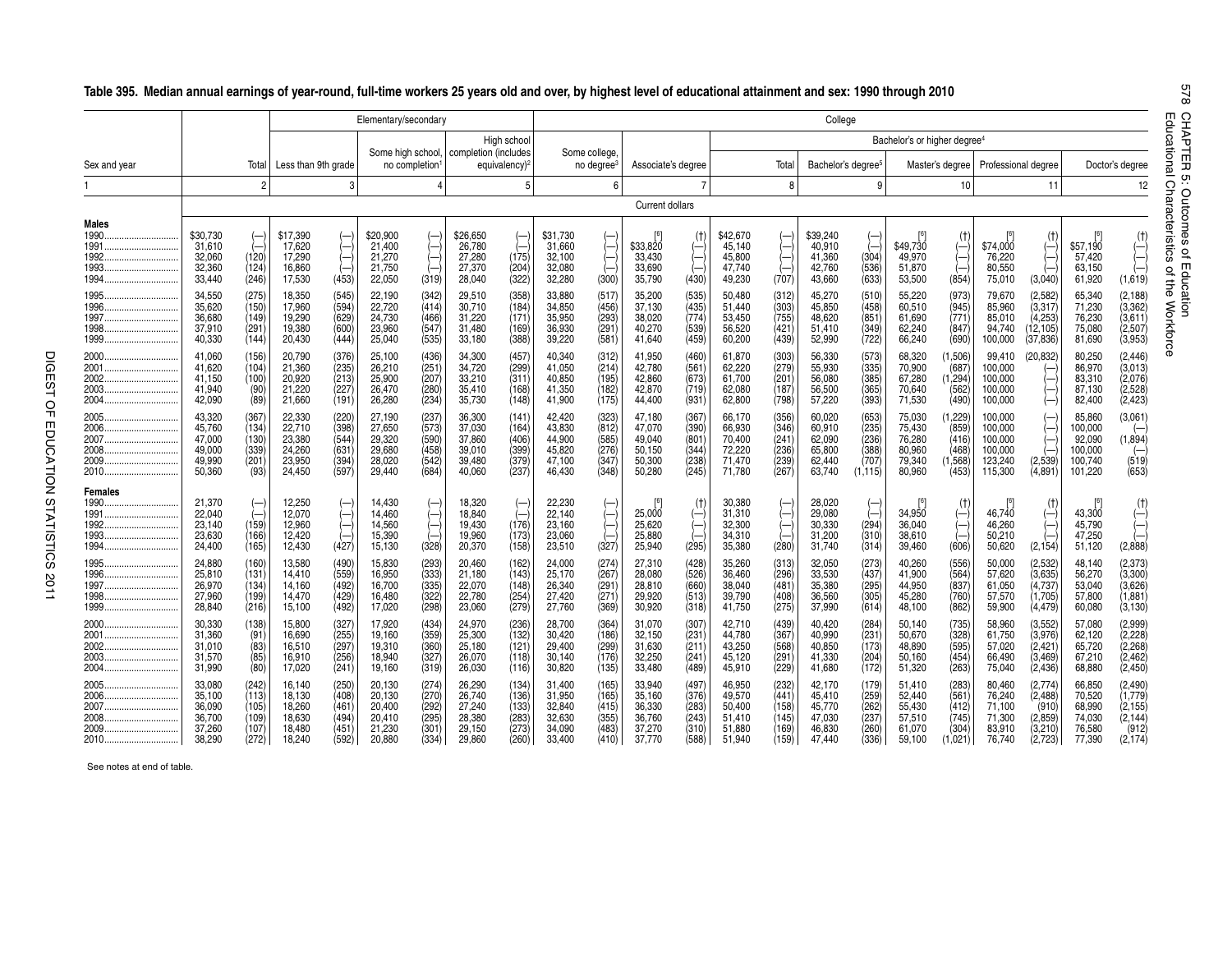|                                                          |                                                          |                                                                   |                                                          |                                                                                                                                                                                                                                | Elementary/secondary                                     |                                                                                                              |                                                          |                                                     |                                                          |                                                                                                                                                                                                             |                                                          |                                                        |                                                          |                                                    | College                                                  |                                                            |                                                          |                                                              |                                                                |                                                                   |                                                              |                                                                       |
|----------------------------------------------------------|----------------------------------------------------------|-------------------------------------------------------------------|----------------------------------------------------------|--------------------------------------------------------------------------------------------------------------------------------------------------------------------------------------------------------------------------------|----------------------------------------------------------|--------------------------------------------------------------------------------------------------------------|----------------------------------------------------------|-----------------------------------------------------|----------------------------------------------------------|-------------------------------------------------------------------------------------------------------------------------------------------------------------------------------------------------------------|----------------------------------------------------------|--------------------------------------------------------|----------------------------------------------------------|----------------------------------------------------|----------------------------------------------------------|------------------------------------------------------------|----------------------------------------------------------|--------------------------------------------------------------|----------------------------------------------------------------|-------------------------------------------------------------------|--------------------------------------------------------------|-----------------------------------------------------------------------|
|                                                          |                                                          |                                                                   |                                                          |                                                                                                                                                                                                                                |                                                          |                                                                                                              | Some high school, completion (includes                   | High school                                         |                                                          | Some college.                                                                                                                                                                                               |                                                          |                                                        |                                                          |                                                    |                                                          |                                                            | Bachelor's or higher degree <sup>4</sup>                 |                                                              |                                                                |                                                                   |                                                              |                                                                       |
| Sex and year                                             |                                                          | Total                                                             | Less than 9th grade                                      |                                                                                                                                                                                                                                |                                                          | no completion                                                                                                |                                                          | equivalency) <sup>2</sup>                           |                                                          | no degree <sup>3</sup>                                                                                                                                                                                      | Associate's degree                                       |                                                        |                                                          | Total                                              | Bachelor's degree <sup>5</sup>                           |                                                            |                                                          | Master's degree                                              | Professional degree                                            |                                                                   |                                                              | Doctor's degree                                                       |
|                                                          |                                                          | $\overline{2}$                                                    |                                                          | 3                                                                                                                                                                                                                              |                                                          |                                                                                                              |                                                          | 5                                                   |                                                          |                                                                                                                                                                                                             |                                                          |                                                        |                                                          | 8                                                  |                                                          | 9                                                          |                                                          | 10                                                           |                                                                | 11                                                                |                                                              | 12                                                                    |
|                                                          |                                                          |                                                                   |                                                          |                                                                                                                                                                                                                                |                                                          |                                                                                                              |                                                          |                                                     |                                                          |                                                                                                                                                                                                             | Constant 2010 dollars7                                   |                                                        |                                                          |                                                    |                                                          |                                                            |                                                          |                                                              |                                                                |                                                                   |                                                              |                                                                       |
| <b>Males</b><br>1990.<br>1991<br>1992.<br>1993<br>1994   | \$51,270<br>50,610<br>49,820<br>48,830<br>49,200         | $\begin{pmatrix} -1 \\ -2 \\ 187 \end{pmatrix}$<br>(187)<br>(362) | \$29,020<br>28,210<br>26,880<br>25,450<br>25,800         | $\begin{array}{c} \begin{array}{c} \begin{array}{c} \begin{array}{c} \end{array} \\ \begin{array}{c} \end{array} \\ \begin{array}{c} \end{array} \\ \begin{array}{c} \end{array} \end{array} \end{array} \end{array}$<br>(667) | \$34,870<br>34,260<br>33,060<br>32,820<br>32,440         | $\begin{matrix} \left(-\right) \ \left(-\right) \ \left(-\right) \end{matrix}$<br>(469)                      | \$44,470<br>42.870<br>42,400<br>41,300<br>41,250         | $\frac{(-)}{(272)}$<br>(308)<br>(474)               | \$52,940<br>50,690<br>49,890<br>48,410<br>47,490         | $(-$<br>Ë<br>(441)                                                                                                                                                                                          | \$54,140<br>51,960<br>50,840<br>52,670                   | (t)<br>$\bigoplus_{i=1}^{n-1}$<br>(633)                | \$71,190<br>72,270<br>71,190<br>72,040<br>72,430         | $\overleftarrow{-}$<br>(1,040)                     | \$65,460<br>65.490<br>64,270<br>64,520<br>64,240         | $\begin{pmatrix} - \\ 472 \end{pmatrix}$<br>(809)<br>(931) | \$79,620<br>77,670<br>78,270<br>78,720                   | (†<br>$(-)$<br>$\overleftarrow{-}$<br>(1,257)                | \$118,470<br>118,460<br>121,550<br>110,370                     | $(-)$<br>(4, 473)                                                 | \$91.560<br>89,240<br>95.290<br>91,110                       | (—<br>(2, 382)                                                        |
| 1995<br>1996<br>1997<br>1998<br>1999                     | 49.440<br>49,510<br>49,830<br>50,710<br>52,790           | (393)<br>$(208)$<br>$(202)$<br>(389)<br>(188)                     | 26.260<br>24,960<br>26,210<br>25,930<br>26,740           | (780)<br>$(826)$<br>$(855)$<br>(803)<br>(581)                                                                                                                                                                                  | 31.740<br>31,570<br>33,590<br>32,050<br>32,770           | (489)<br>$(575)$<br>$(633)$<br>(732)<br>(700)                                                                | 42.220<br>42,680<br>42.410<br>42,110<br>43,430           | (512)<br>(256)<br>(232)<br>(226)<br>(508)           | 48.480<br>48,430<br>48,830<br>49.410<br>51,330           | (740)<br>$(634)$<br>$(398)$<br>(389)<br>(760)                                                                                                                                                               | 50.370<br>51,600<br>51,660<br>53,880<br>54,500           | (765)<br>(605)<br>(1,052)<br>(721)<br>(601)            | 72.230<br>71,480<br>72,620<br>75,620<br>78,790           | (446)<br>(421)<br>(1,026)<br>(563)<br>(575)        | 64,770<br>63,720<br>66,050<br>68,770<br>69,350           | (730)<br>(637)<br>(1, 156)<br>(467)<br>(945)               | 79.000<br>84,090<br>83,810<br>83,270<br>86,700           | (1, 392)<br>(1, 313)<br>(1,047)<br>(1, 133)<br>(903)         | 113,990<br>119,470<br>115,500<br>126,740<br>130,890            | (3,694)<br>(4,610)<br>(5,778)<br>(16, 194)<br>(49, 522)           | 93.480<br>98,990<br>103,570<br>100.440<br>106,920            | (3, 131)<br>(4, 672)<br>(4,906)<br>(3,354)<br>(5, 174)                |
| 2000<br>2001<br>2002<br>2003.                            | 51.990<br>51,240<br>49.880<br>49,700<br>48,580           | (198)<br>(128)<br>(121)<br>(107)<br>(103)                         | 26.320<br>26,300<br>25,360<br>25,140<br>25,000           | (476)<br>(289)<br>(258)<br>(269)<br>(220)                                                                                                                                                                                      | 31.780<br>32,270<br>31.400<br>31,370<br>30,330           | (552)<br>$(309)$<br>$(251)$<br>(332)<br>(270)                                                                | 43.440<br>42,750<br>40.250<br>41,970<br>41,240           | (579)<br>(368)<br>(377)<br>(199)<br>(171)           | 51.080<br>50,540<br>49.520<br>49,000<br>48,360           | (395)<br>(263)<br>(236)<br>(216)<br>(202)                                                                                                                                                                   | 53.120<br>52,670<br>51,950<br>50,810<br>51,260           | (582)<br>(691)<br>(816)<br>(852)<br>(1,075)            | 78.340<br>76,610<br>74.790<br>73,560<br>72,490           | (384)<br>(344)<br>(244)<br>(222)<br>(921)          | 71.340<br>68,860<br>67.970<br>66,960<br>66,050           | (726)<br>(412)<br>(467)<br>(433)<br>(454)                  | 86,520<br>87,290<br>81.550<br>83,710<br>82,570           | (1,907)<br>(846)<br>(1,568)<br>(666)<br>(566)                | 125.880<br>123,130<br>121,210<br>118,510<br>115,430            | (26, 379)                                                         | 101.620<br>107,080<br>100.970<br>103,260<br>95,120           | (3,097)<br>(3,710)<br>(2,516)<br>(2,996)<br>(2,797)                   |
| 2005<br>2006<br>2007<br>2008<br>2009<br>2010             | 48,360<br>49,490<br>49,430<br>49,630<br>50,810<br>50,360 | (410)<br>(145)<br>(137)<br>(343)<br>(204)<br>(93)                 | 24,930<br>24,560<br>24,580<br>24,570<br>24,340<br>24,450 | (246)<br>(430)<br>(572)<br>(639)<br>(400)<br>(597)                                                                                                                                                                             | 30,360<br>29,910<br>30,830<br>30,060<br>28,480<br>29,440 | (265)<br>(620)<br>(620)<br>(464)<br>(551)<br>(684)                                                           | 40,530<br>40,050<br>39,810<br>39,510<br>40,130<br>40,060 | (157)<br>(177)<br>(427)<br>(404)<br>(385)<br>(237)  | 47,360<br>47,410<br>47,220<br>46,410<br>47,870<br>46,430 | (361)<br>(878)<br>(615)<br>(280)<br>(353)<br>(348)                                                                                                                                                          | 52,680<br>50,910<br>51,580<br>50,790<br>51,130<br>50,280 | (410)<br>(422)<br>(842)<br>(348)<br>(242)<br>(245)     | 73,880<br>72.400<br>74,040<br>73,140<br>72,640<br>71,780 | (397)<br>(374)<br>(253)<br>(239)<br>(243)<br>(267) | 67,010<br>65,880<br>65,290<br>66,640<br>63,470<br>63,740 | (729)<br>(254)<br>(248)<br>(393)<br>(719)<br>(1, 115)      | 83,770<br>81,590<br>80,230<br>82,000<br>80,640<br>80,960 | (1, 372)<br>(929)<br>(437)<br>(474)<br>(1, 594)<br>(453)     | 111,650<br>108,160<br>105,170<br>101,280<br>125,260<br>115,300 | (2,581)<br>(4,891)                                                | 95,870<br>108,160<br>96,850<br>101,280<br>102,390<br>101,220 | (3, 418)<br>$\overline{(-)}$<br>(1,992)<br>$(-$<br>$(528)$<br>$(653)$ |
| <b>Females</b><br>1990.<br>1991<br>1992<br>1993.<br>1994 | 35,660<br>35,290<br>35,960<br>35,660<br>35,900           | $\left(\rightleftharpoons\right)$<br>(247)<br>$\binom{250}{243}$  | 20,440<br>19.320<br>20,140<br>18,730<br>18.290           | $\begin{pmatrix} -1 \\ -1 \end{pmatrix}$<br>$\overrightarrow{(-)}$ (628)                                                                                                                                                       | 24.070<br>23.140<br>22,630<br>23,220<br>22,270           | $\begin{smallmatrix} \leftarrow \cr \leftarrow \cr \leftarrow \cr \leftarrow \cr \end{smallmatrix}$<br>(483) | 30,560<br>30,160<br>30,190<br>30,120<br>29,980           | $\left(\rightleftarrow)$<br>(274)<br>(261)<br>(232) | 37,080<br>35,450<br>35,990<br>34,790<br>34,600           | $\begin{matrix}\n\begin{pmatrix}\n\end{pmatrix} \\ \begin{pmatrix}\n\end{pmatrix} \\ \begin{pmatrix}\n\end{pmatrix} \\ \begin{pmatrix}\n\end{pmatrix} \\ \begin{pmatrix}\n481\n\end{pmatrix}\n\end{matrix}$ | 40,020<br>39,830<br>39,060<br>38.170                     | (†)<br>(–)<br>(–)<br>(434)                             | 50,680<br>50.130<br>50,210<br>51,770<br>52,050           | 昌<br>(—<br>(412)                                   | 46,740<br>46,560<br>47,130<br>47,080<br>46,700           | $\frac{(-)}{(457)}$<br>$(468)$<br>$(462)$                  | 55,950<br>56,010<br>58,270<br>58,060                     | (t)<br>$\overleftarrow{\vdash}$<br>$\overline{(-)}$<br>(892) | 74,830<br>71,890<br>75,770<br>74,470                           | $\stackrel{(\dagger)}{\leftarrow}$<br>$\overline{(-)}$<br>(3,169) | 69.330<br>71,170<br>71,300<br>75,210                         | $\overline{(-)}$<br>(4,249)                                           |
| 1996<br>1997<br>1998<br>1999                             | 35,590<br>35,870<br>36,650<br>37,400<br>37,750           | $(229)$<br>$(182)$<br>(182)<br>(266)<br>(283)                     | 19.430<br>20,030<br>19,240<br>19,350<br>19,760           | $(701)$<br>$(777)$<br>(668)<br>(574)<br>(644)                                                                                                                                                                                  | 22.640<br>23,560<br>22,680<br>22,050<br>22,270           | (419)<br>(463)<br>(455)<br>(431)<br>(390)                                                                    | 29.280<br>29.430<br>29,980<br>30,470<br>30,180           | $(232)$<br>$(199)$<br>(201)<br>(340)<br>(365)       | 34,340<br>34,980<br>35,780<br>36,680<br>36,330           | $(392)$<br>$(371)$<br>(395)<br>(363)<br>(483)                                                                                                                                                               | 39.080<br>39,030<br>39,140<br>40,030<br>40,470           | $(612)$<br>$(731)$<br>(897)<br>(686)<br>(416)          | 50.450<br>50.670<br>51.680<br>53,220<br>54,640           | (448)<br>(411)<br>(653)<br>(546)<br>(360)          | 45.860<br>46,590<br>48.070<br>48,910<br>49,730           | $(391)$<br>$(607)$<br>(401)<br>(408)<br>(804)              | 57.610<br>58,230<br>61.070<br>60,580<br>62,950           | $(796)$<br>$(784)$<br>(1, 137)<br>(1,017)<br>(1, 128)        | 71.540<br>80,080<br>82,940<br>77,010<br>78,410                 | (3,623)<br>(5,052)<br>(6, 436)<br>(2, 281)<br>(5,862)             | 68,880<br>78,200<br>72,060<br>77,320<br>78,630               | $(3,395)$<br>$(4,586)$<br>(4,926)<br>(2,516)<br>(4,097)               |
| 2000<br>2001<br>2002.<br>2003.<br>2004                   | 38.400<br>38,610<br>37,590<br>37,410<br>36,930           | (175)<br>(112)<br>(101)<br>(101)<br>(92)                          | 20.000<br>20,550<br>20,010<br>20,040<br>19,650           | (414)<br>(314)<br>(360)<br>(303)<br>(278)                                                                                                                                                                                      | 22.690<br>23,590<br>23,400<br>22,440<br>22,120           | $(550)$<br>$(442)$<br>(436)<br>(388)<br>(368)                                                                | 31.620<br>31,150<br>30,520<br>30,900<br>30,050           | (299)<br>(163)<br>(147)<br>(140)<br>(134)           | 36.340<br>37,450<br>35,640<br>35,720<br>35,570           | $(461)$<br>$(229)$<br>(362)<br>(209)<br>(156)                                                                                                                                                               | 39.340<br>39,590<br>38,330<br>38,220<br>38,650           | $(389)$<br>$(284)$<br>(256)<br>(286)<br>(564)          | 54.080<br>55,130<br>52.420<br>53,470<br>53,000           | $(556)$<br>$(452)$<br>(688)<br>(345)<br>(264)      | 51.180<br>50,470<br>49,520<br>48,980<br>48,110           | (360)<br>(284)<br>(210)<br>(242)<br>(199)                  | 63.490<br>62,390<br>59,260<br>59,450<br>59,240           | (931)<br>(404)<br>(721)<br>(538)<br>(304)                    | 74,660<br>76,030<br>69,110<br>78,800<br>86,620                 | (4, 498)<br>(4, 895)<br>(2,934)<br>(4, 111)<br>(2, 812)           | 72.280<br>76,490<br>79,650<br>79,650<br>79,510               | (3,798)<br>(2,743)<br>(2,749)<br>(2,918)<br>(2,828)                   |
| 2005<br>2006.<br>2007<br>2008.<br>2009.<br>2010          | 36,930<br>37,960<br>37,950<br>37,170<br>37,880<br>38,290 | (270)<br>(122)<br>(110)<br>(110)<br>(109)<br>(272)                | 18,020<br>19,610<br>19,200<br>18,870<br>18,780<br>18,240 | (279)<br>(441)<br>(485)<br>(500)<br>(458)<br>(592)                                                                                                                                                                             | 22,470<br>21,770<br>21,450<br>20,670<br>21,570<br>20,880 | (306)<br>(292)<br>(307)<br>(299)<br>(306)<br>(334)                                                           | 29,350<br>28,920<br>28,650<br>28,740<br>29,630<br>29,860 | (150)<br>(147)<br>(140)<br>(287)<br>(277)<br>(260)  | 35,060<br>34,560<br>34,530<br>33,040<br>34,650<br>33,400 | (184)<br>(178)<br>(436)<br>(360)<br>(491)<br>(410)                                                                                                                                                          | 37,890<br>38,030<br>38,210<br>37,230<br>37,880<br>37,770 | $(555)$<br>$(407)$<br>(298)<br>(246)<br>(315)<br>(588) | 52,420<br>53,620<br>53,000<br>52.070<br>52,730<br>51.940 | (259)<br>(477)<br>(166)<br>(147)<br>(172)<br>(159) | 47,090<br>49,110<br>48,140<br>47,630<br>47,600<br>47.440 | (200)<br>(280)<br>(276)<br>(240)<br>(264)<br>(336)         | 57,400<br>56,720<br>58,290<br>58,250<br>62,070<br>59,100 | (316)(607)<br>(433)<br>(755)<br>(309)<br>(1,021)             | 89,830<br>82,470<br>74,770<br>72,210<br>85,280<br>76,740       | (3,097)<br>(2,691)<br>(957)<br>(2,896)<br>(3,263)<br>(2, 723)     | 74,640<br>76,280<br>72,550<br>74,970<br>77,840<br>77,390     | (2,780)<br>(1,924<br>(2, 266)<br>(2, 171)<br>(927)<br>(2.174)         |

# **Table 395. Median annual earnings of year-round, full-time workers 25 years old and over, by highest level of educational attainment and sex: 1990 through 2010—Continued**

See notes at end of table.

DIGEST OF EDUCATION STATISTICS 2011 DIGEST OF EDUCATION STATISTICS 2011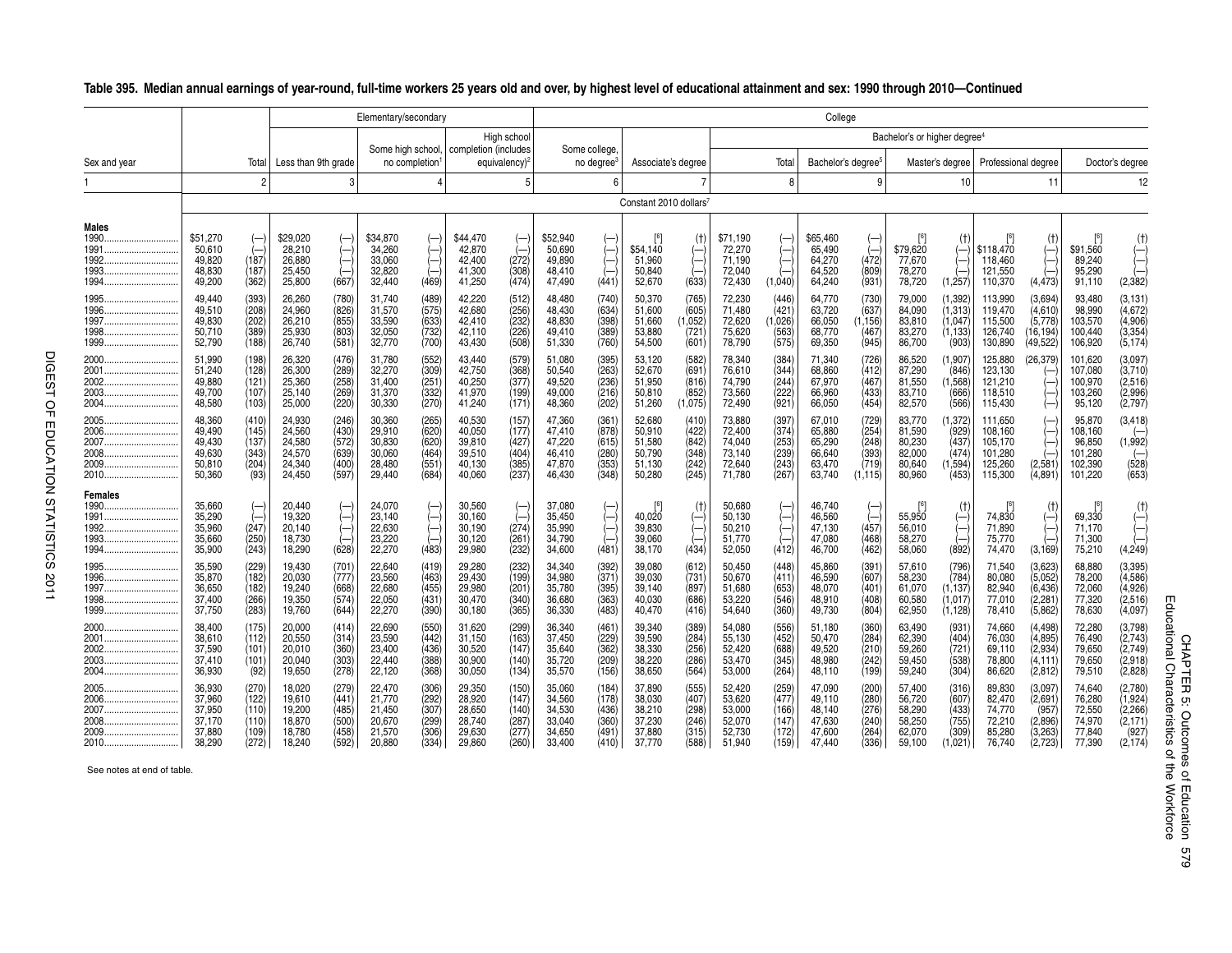|                                                          |                                                          |                                                                |                                                    |                                                              | Elementary/secondary                               |                                                          |                                                          |                                                                |                                                    |                                                               |                                                                                |                                                              |                                                          |                                                                    | College                                                  |                                                                |                                                    |                                                                    |                                                    |                                                              |                                                    |                                                                  |
|----------------------------------------------------------|----------------------------------------------------------|----------------------------------------------------------------|----------------------------------------------------|--------------------------------------------------------------|----------------------------------------------------|----------------------------------------------------------|----------------------------------------------------------|----------------------------------------------------------------|----------------------------------------------------|---------------------------------------------------------------|--------------------------------------------------------------------------------|--------------------------------------------------------------|----------------------------------------------------------|--------------------------------------------------------------------|----------------------------------------------------------|----------------------------------------------------------------|----------------------------------------------------|--------------------------------------------------------------------|----------------------------------------------------|--------------------------------------------------------------|----------------------------------------------------|------------------------------------------------------------------|
|                                                          |                                                          |                                                                |                                                    |                                                              |                                                    |                                                          | Some high school, completion (includes                   | High school                                                    |                                                    | Some college                                                  |                                                                                |                                                              |                                                          |                                                                    |                                                          |                                                                | Bachelor's or higher degree <sup>4</sup>           |                                                                    |                                                    |                                                              |                                                    |                                                                  |
| Sex and year                                             |                                                          | Total                                                          | Less than 9th grade                                |                                                              |                                                    | no completion                                            |                                                          | equivalency) <sup>2</sup>                                      |                                                    | no degree <sup>3</sup>                                        | Associate's degree                                                             |                                                              |                                                          | Total                                                              | Bachelor's degree <sup>5</sup>                           |                                                                |                                                    | Master's degree                                                    | Professional degree                                |                                                              |                                                    | Doctor's degree                                                  |
|                                                          |                                                          | $\overline{2}$                                                 |                                                    | -3                                                           |                                                    |                                                          |                                                          | 5                                                              |                                                    |                                                               |                                                                                |                                                              |                                                          |                                                                    |                                                          | 9                                                              |                                                    | 10                                                                 |                                                    | 11                                                           |                                                    | 12                                                               |
|                                                          |                                                          |                                                                |                                                    |                                                              |                                                    |                                                          |                                                          |                                                                |                                                    |                                                               | Number of persons with earnings who worked full-time year-round (in thousands) |                                                              |                                                          |                                                                    |                                                          |                                                                |                                                    |                                                                    |                                                    |                                                              |                                                    |                                                                  |
| <b>Males</b><br>1990.<br>1992.<br><br>1993.<br>1994      | 44.406<br>44,199<br>44,752<br>45,873<br>47,566           | (268.6)<br>(268.3)<br>(269.1)<br>(270.6)<br>(303.0)            | 2,250<br>1,807<br>1,815<br>1,790<br>1,895          | (73.9)<br>(66.3)<br>(66.5)<br>(66.0)<br>(69.2)               | 3,315<br>3,083<br>3,009<br>3,083<br>3,057          | (89.3)<br>(86.2)<br>(85.2)<br>(86.2)<br>(87.6)           | 16,394<br>15,025<br>14,722<br>14,604<br>15,109           | (188.0)<br>(181.1<br>(179.5)<br>(178.9)<br>(188.5)             | 9,113<br>8,034<br>8.067<br>8,493<br>8,783          | (144.6)<br>(136.4)<br>(136.6)<br>(140.0)<br>(146.2)           | $^{[6]}_{2,899}$<br>3,203<br>3,557<br>3,735                                    | $(1)$<br>(83.6)<br>(87.8)<br>(92.4)<br>(96.6)                | 13,334<br>13,350<br>13,937<br>14,346<br>14,987           | (171.8)<br>(171.9)<br>(175.2)<br>(177.5)<br>(187.8)                | 7,569<br>8,456<br>8,719<br>9,178<br>9,636                | (132.6)<br>(139.7)<br>(141.7)<br>(145.1)<br>(152.8)            | $^{[6]}_{3,073}$<br>3,178<br>3,131<br>3,225        | (t)<br>(86.1)<br>(87.5)<br>(86.8)<br>(89.9)                        | $^{[6]}$<br>1,147<br>1,295<br>1,231<br>1,258       | (t)<br>$(53.0)$<br>$(56.3)$<br>(54.9)<br>(56.4)              | [6]<br>674<br>745<br>808<br>868                    | (t)<br>(40.7)<br>(42.8)<br>(44.5)<br>(46.9)                      |
| 1995<br>1996.<br>1997<br>1998.<br>1999                   | 48,500<br>49,764<br>50,807<br>52,381<br>53,062           | (306.1)<br>(301.1)<br>(299.0)<br>(306.4)<br>(307.8)            | 1,946<br>2,041<br>1,914<br>1,870<br>1,993          | (72.8)<br>$(69.2)$<br>$(67.0)$<br>(66.3)<br>(68.4)           | 3,335<br>3,441<br>3,548<br>3,613<br>3,295          | (94.9)<br>(89.6)<br>(90.9)<br>(91.7)<br>(87.7)           | 15,331<br>15,840<br>16,225<br>16,442<br>16,589           | (195.6)<br>(186.5)<br>(187.8)<br>(189.7)<br>(190.5)            | 8,908<br>9.173<br>9,170<br>9,375<br>9,684          | (152.3)<br>(144.2)<br>(143.9)<br>(145.7)<br>(148.0)           | 3,926<br>3,931<br>4,086<br>4,347<br>4,359                                      | (102.8)<br>$(95.6)$<br>$(97.4)$<br>(100.4)<br>(100.6)        | 15,054<br>15,339<br>15,864<br>16,733<br>17,142           | (194.0)<br>(183.7)<br>(185.9)<br>(191.2)<br>(193.3)                | 9,597<br>9,898<br>10,349<br>11,058<br>11,142             | (157.8)<br>(149.6)<br>(152.4)<br>(157.6)<br>(158.2)            | 3,395<br>3,272<br>3,228<br>3,414<br>3,725          | (95.7)<br>(87.4)<br>(86.7)<br>(89.2)<br>(93.1)                     | 1,208<br>1,277<br>1,321<br>1,264<br>1,267          | (57.5)<br>(54.8)<br>(55.8)<br>(54.6)<br>(54.6)               | 853<br>893<br>966<br>998<br>1,008                  | (48.4)<br>(45.9)<br>(47.7)<br>(48.5)<br>(48.8)                   |
| 2000.<br>2001<br>2002<br>2003<br>2004                    | 54,065<br>54,013<br>54,108<br>54,253<br>55,469           | (309.7)<br>(224.8)<br>(225.0)<br>(225.2)<br>(227.0)            | 1,968<br>2,207<br>2,154<br>2,209<br>2,427          | (68.0)<br>$(51.4)$<br>$(50.7)$<br>(51.4)<br>(53.8)           | 3,354<br>3,503<br>3,680<br>3,369<br>3,468          | (88.4)<br>(64.5)<br>(66.1)<br>(63.3)<br>(64.2)           | 16,834<br>16,314<br>16,005<br>16,285<br>17,067           | (191.7)<br>(135.4)<br>(134.2)<br>(135.3)<br>(138.3)            | 9,792<br>9,494<br>9,603<br>9,340<br>9,257          | (148.8)<br>(104.9)<br>(105.5)<br>(104.1)<br>(103.6)           | 4,729<br>4,714<br>4,399<br>4,696<br>4,913                                      | (104.7)<br>$(74.7)$<br>$(72.2)$<br>(74.5)<br>(76.2)          | 17,387<br>17,780<br>18,267<br>18,354<br>18,338           | (194.6)<br>(140.9)<br>(142.7)<br>(143.0)<br>(142.9)                | 11,395<br>11,479<br>11,829<br>11,846<br>11,701           | (159.9)<br>(114.8)<br>(116.5)<br>(116.6)<br>(115.9)            | 3,680<br>3,961<br>4,065<br>4,124<br>4,243          | (92.6)<br>(68.5)<br>(69.4)<br>(69.9)<br>(70.9)                     | 1,274<br>1,298<br>1,308<br>1,348<br>1,305          | (54.8)<br>$(39.5)$<br>$(39.6)$<br>(40.2)<br>(39.6)           | 1,038<br>1,041<br>1,065<br>1,037<br>1,088          | (49.5)<br>$(35.4)$<br>$(35.8)$<br>(35.3)<br>(36.1)               |
| 2005<br>2006.<br>2007<br>2008.<br>2009.<br>2010          | 56,717<br>58,109<br>58,147<br>55,655<br>52.445<br>52,890 | (228.7)<br>(230.6)<br>(230.7)<br>(227.2)<br>(222.5)<br>(223.2) | 2,425<br>2,361<br>2.142<br>1,982<br>1.561<br>1,600 | (53.8)<br>(53.1)<br>(50.6)<br>(48.7)<br>$(43.2)$<br>$(43.8)$ | 3,652<br>3,872<br>3,451<br>3,118<br>2,795<br>2,615 | (65.9)<br>(67.8)<br>(64.0)<br>(60.9)<br>(57.7)<br>(55.9) | 17,266<br>17,369<br>17,224<br>16,195<br>15,258<br>15,104 | (139.0)<br>(139.4)<br>(138.9)<br>(135.0)<br>(131.3)<br>(130.7) | 9,532<br>9,493<br>9,867<br>9,515<br>8,609<br>8,541 | (105.1)<br>(104.9)<br>(106.8)<br>(105.0)<br>(100.1)<br>(99.7) | 5,022<br>5,110<br>5.244<br>5,020<br>4.828<br>5,042                             | (77.0)<br>(77.7)<br>(78.7)<br>(77.0)<br>$(75.5)$<br>$(77.2)$ | 18,820<br>19,903<br>20.218<br>19,825<br>19,395<br>19,990 | (144.7)<br>(148.4)<br>(149.5)<br>(148.1)<br>$(146.7)$<br>$(148.7)$ | 12,032<br>12,764<br>12,962<br>12,609<br>12.290<br>12,836 | (117.4)<br>(120.7)<br>(121.6)<br>(120.0)<br>(118.6)<br>(121.1) | 4,275<br>4,542<br>4,800<br>4,709<br>4,575<br>4,670 | $(71.2)$<br>$(73.3)$<br>$(75.3)$<br>(74.6)<br>$(73.6)$<br>$(74.3)$ | 1,369<br>1,425<br>1,332<br>1,388<br>1,319<br>1,237 | (40.5)<br>(41.3)<br>(40.0)<br>(40.8)<br>$(39.8)$<br>$(38.5)$ | 1,144<br>1,172<br>1,125<br>1,119<br>1,212<br>1,246 | (37.1)<br>$(37.5)$<br>$(36.7)$<br>(36.7)<br>$(38.1)$<br>$(38.7)$ |
| <b>Females</b><br>1990.<br>1991<br>1992<br>1993.<br>1994 | 28,636<br>29,474<br>30,346<br>30,683<br>31,379           | (234.7)<br>(237.1)<br>(239.6)<br>(240.5)<br>(259.2)            | 847<br>733<br>734<br>765<br>696                    | $(45.6)$<br>$(42.4)$<br>(42.4)<br>(43.3)<br>(42.0)           | 1,861<br>1,819<br>1,659<br>1,576<br>1.675          | $(67.3)$<br>$(66.5)$<br>(63.6)<br>(62.0)<br>(65.1)       | 11,810<br>10,959<br>11,039<br>10,513<br>10,785           | (162.8)<br>(157.4)<br>(157.9)<br>(154.4)<br>(161.2)            | 6,462<br>5,633<br>5,904<br>6,279<br>6.256          | (123.1)<br>(115.3)<br>(117.9)<br>(121.4)<br>(124.2)           | $^{[6]}_{2,523}$<br>2,655<br>3,067<br>3.210                                    | (78.1)<br>(80.1)<br>(86.0)<br>(89.7)                         | 7,655<br>7,807<br>8,355<br>8,483<br>8.756                | (133.3)<br>(134.6)<br>(138.9)<br>(139.9)<br>(146.0)                | 4,704<br>5,263<br>5,604<br>5,735<br>5,901                | $(105.8)$<br>$(111.6)$<br>(115.0)<br>(116.3)<br>(120.8)        | 2,025<br>2,192<br>2,166<br>2,174                   | (†)<br>(70.1)<br>(72.9)<br>(72.5)<br>(74.0)                        | $312$<br>334<br>323<br>398                         | $\binom{(\dagger)}{(27.7)}$<br>(28.7)<br>(28.2)<br>(31.8)    | $206^{6}$<br>225<br>260<br>283                     | (22.5)<br>(23.5)<br>(25.3)<br>(26.8)                             |
| 1995<br>1996.<br>1997<br>1998.<br>1999                   | 32,673<br>33,549<br>34,624<br>35,628<br>37,091           | (268.2)<br>(259.0)<br>(260.1)<br>(265.4)<br>(269.7)            | 774<br>750<br>791<br>814<br>886                    | $(46.1)$<br>$(42.1)$<br>(43.2)<br>(43.8)<br>(45.7)           | 1,763<br>1,751<br>1,765<br>1,878<br>1,883          | $(69.3)$<br>$(64.1)$<br>(64.4)<br>(66.4)<br>(66.5)       | 11,064<br>11,363<br>11,475<br>11,613<br>11,824           | [168.6]<br>(159.7)<br>(160.0)<br>(161.3)<br>(162.7)            | 6,329<br>6,582<br>6,628<br>7,070<br>7,453          | (129.5)<br>(122.9)<br>(123.2)<br>(127.3)<br>(130.6)           | 3,336<br>3,468<br>3,538<br>3,527<br>3,804                                      | $(94.9)$<br>$(89.9)$<br>(90.7)<br>(90.7)<br>(94.1)           | 9,406<br>9,636<br>10,427<br>10,725<br>11,242             | $(156.3)$<br>$(147.7)$<br>(153.0)<br>(155.4)<br>(158.9)            | 6,434<br>6,689<br>7,173<br>7,288<br>7,607                | $(130.5)$<br>$(123.9)$<br>(128.0)<br>(129.2)<br>(131.9)        | 2,268<br>2,213<br>2,448<br>2,639<br>2,818          | $(78.5)$<br>$(72.0)$<br>(75.7)<br>(78.6)<br>(81.2)                 | 421<br>413<br>488<br>468<br>470                    | (34.0)<br>(31.2)<br>(34.0)<br>$(33.3)$<br>$(33.3)$           | 283<br>322<br>318<br>329<br>346                    | (27.9)<br>(27.6)<br>(27.4)<br>(27.9)<br>(28.6)                   |
| 2001<br>2002.<br>2003.<br>2004                           | 37,762<br>38,228<br>38,510<br>38,681<br>39,072           | (271.6)<br>(197.0)<br>(197.6)<br>(197.9)<br>(198.7)            | 930<br>927<br>858<br>882<br>917                    | (46.8)<br>(33.4)<br>(32.1)<br>(32.6)<br>(33.2)               | 1,950<br>1,869<br>1,841<br>1,739<br>1,797          | (67.7)<br>(47.3)<br>(46.9)<br>(45.6)<br>(46.4)           | 11,789<br>11,690<br>11,687<br>11,587<br>11,392           | (162.5)<br>(115.8)<br>(115.8)<br>(115.3)<br>(114.4)            | 7,391<br>7,283<br>7,354<br>7,341<br>7,330          | (130.0)<br>(92.3)<br>(92.7)<br>(92.6)<br>(92.6)               | 4,118<br>4,190<br>4,285<br>4,397<br>4,505                                      | $(97.8)$<br>$(70.5)$<br>(71.2)<br>(72.2)<br>(73.0)           | 11,584<br>12,269<br>12,484<br>12,735<br>13,131           | (161.1)<br>(118.5)<br>(119.5)<br>(120.6)<br>(122.4)                | 7,899<br>8,257<br>8,229<br>8,330<br>8,664                | (134.3)<br>(98.1)<br>(97.9)<br>(98.5)<br>(100.4)               | 2,823<br>3,089<br>3,281<br>3,376<br>3,451          | (81.2)<br>(60.6)<br>(62.5)<br>(63.4)<br>(64.0)                     | 509<br>531<br>572<br>567<br>564                    | (34.7)<br>(25.3)<br>(26.2)<br>(26.1)<br>(26.0)               | 353<br>392<br>402<br>462<br>452                    | (28.9)<br>(21.7)<br>(22.0)<br>(23.6)<br>(23.3)                   |
| 2005.<br>2006.<br>2007<br>2008.<br>2009.<br>2010         | 40,021<br>41,311<br>42.196<br>40,979<br>40,376<br>40,196 | (200.6)<br>(203.2)<br>(204.9)<br>(202.5)<br>(201.4)<br>(201.0) | 902<br>934<br>823<br>814<br>776<br>732             | $(32.9)$<br>$(33.5)$<br>(31.5)<br>(31.3)<br>(30.5)<br>(29.7) | 1.740<br>1,802<br>1,649<br>1,568<br>1,519<br>1.371 | (45.6)<br>(46.4)<br>(44.4)<br>(43.3)<br>(42.7)<br>(40.5) | 11,419<br>11,652<br>11,447<br>10,851<br>10,467<br>10,117 | (114.5)<br>(115.6)<br>(114.7)<br>(111.8)<br>(109.9)<br>(108.1) | 7.452<br>7,613<br>7,916<br>7,456<br>7,164<br>7,150 | $(93.3)$<br>$(94.3)$<br>(96.1)<br>(93.3)<br>(91.6)<br>(91.5)  | 4.751<br>4,760<br>4,891<br>4,955<br>4,924<br>4.999                             | $(74.9)$<br>$(75.0)$<br>(76.0)<br>(76.5)<br>(76.3)<br>(76.8) | 13,758<br>14,549<br>15,469<br>15,335<br>15,526<br>15.826 | (125.1)<br>(128.4)<br>(132.1)<br>(131.6)<br>(132.4)<br>(133.5)     | 9,074<br>9,645<br>9,931<br>9,856<br>10,066<br>9.903      | (102.6)<br>(105.7)<br>(107.2)<br>(106.8)<br>(107.9)<br>(107.0) | 3,591<br>3,746<br>4,389<br>4,176<br>4,261<br>4,576 | $(65.3)$<br>$(66.7)$<br>(72.1)<br>(70.3)<br>(71.0)<br>(73.6)       | 657<br>662<br>666<br>753<br>606<br>622             | (28.1)<br>(28.2)<br>(28.3)<br>(30.1)<br>(27.0)<br>(27.4)     | 437<br>497<br>484<br>550<br>592<br>725             | $(22.9)$<br>$(24.5)$<br>(24.1)<br>(25.7)<br>(26.7)<br>(29.5)     |

# **Table 395. Median annual earnings of year-round, full-time workers 25 years old and over, by highest level of educational attainment and sex: 1990 through 2010—Continued**

See notes at end of table.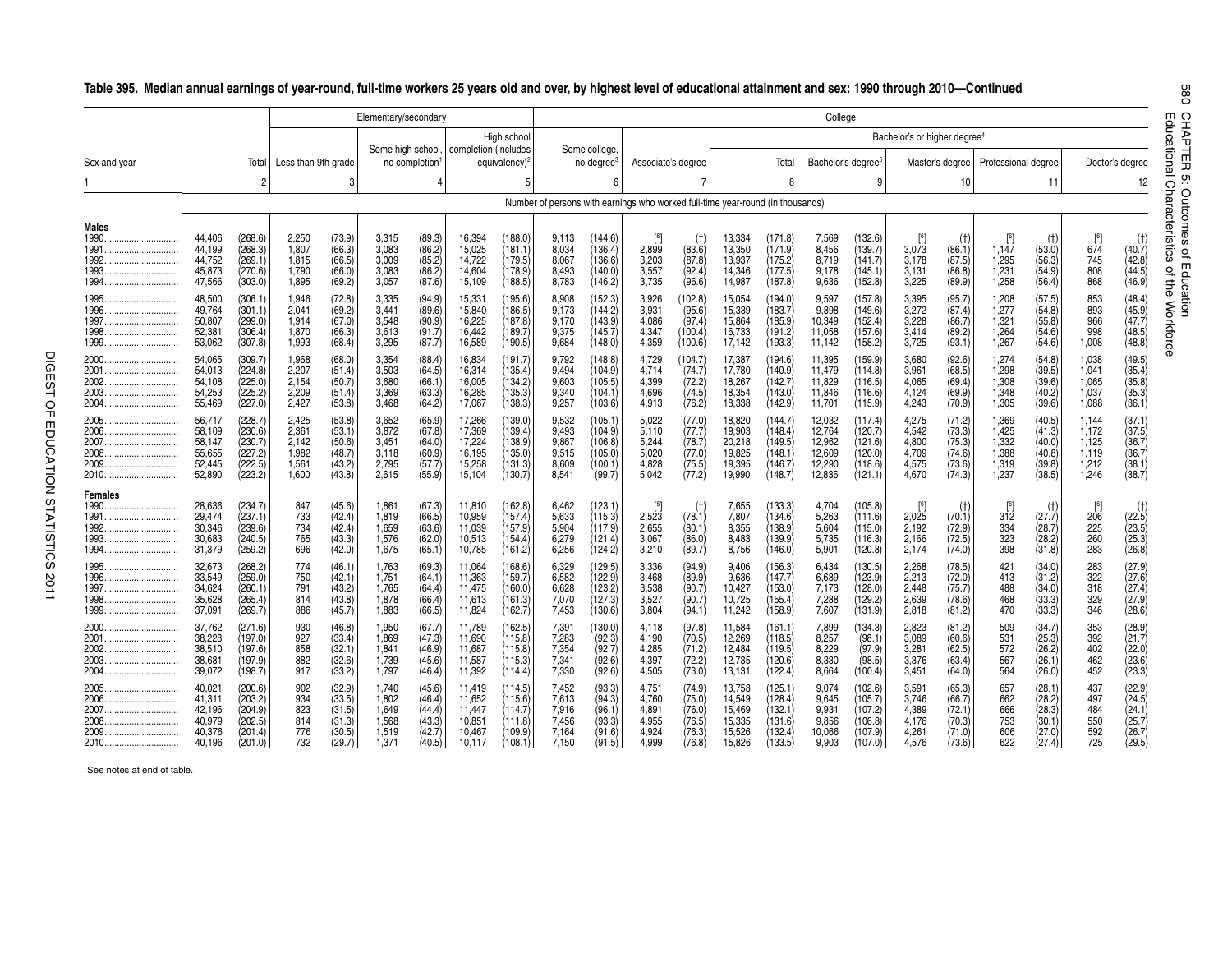|                                                            |                                                      |                                                              |                                                      |                                                                              | Elementary/secondary                         |                                                              |                                                      |                                                              |                                              |                                                          |                                              |                                                                  |                                                                  |                                                                                                                                                                                        | College                                      |                                                                  |                                                      |                                                              |                                                      |                                                              |                                              |                                                              |
|------------------------------------------------------------|------------------------------------------------------|--------------------------------------------------------------|------------------------------------------------------|------------------------------------------------------------------------------|----------------------------------------------|--------------------------------------------------------------|------------------------------------------------------|--------------------------------------------------------------|----------------------------------------------|----------------------------------------------------------|----------------------------------------------|------------------------------------------------------------------|------------------------------------------------------------------|----------------------------------------------------------------------------------------------------------------------------------------------------------------------------------------|----------------------------------------------|------------------------------------------------------------------|------------------------------------------------------|--------------------------------------------------------------|------------------------------------------------------|--------------------------------------------------------------|----------------------------------------------|--------------------------------------------------------------|
|                                                            |                                                      |                                                              |                                                      |                                                                              |                                              |                                                              | Some high school, completion (includes               | High school                                                  |                                              | Some college                                             |                                              |                                                                  |                                                                  |                                                                                                                                                                                        |                                              |                                                                  | Bachelor's or higher degree <sup>4</sup>             |                                                              |                                                      |                                                              |                                              |                                                              |
| Sex and year                                               |                                                      | Total                                                        | Less than 9th grade                                  |                                                                              |                                              | no completion                                                |                                                      | equivalency) <sup>2</sup>                                    |                                              | no degree <sup>3</sup>                                   | Associate's degree                           |                                                                  |                                                                  | Total                                                                                                                                                                                  | Bachelor's degree <sup>5</sup>               |                                                                  |                                                      | Master's degree                                              | Professional degree                                  |                                                              |                                              | Doctor's degree                                              |
|                                                            |                                                      | $\overline{2}$                                               |                                                      | -3                                                                           |                                              |                                                              |                                                      | .5                                                           |                                              |                                                          |                                              |                                                                  |                                                                  | 8                                                                                                                                                                                      |                                              | 9                                                                |                                                      | 10                                                           |                                                      | 11                                                           |                                              | 12                                                           |
|                                                            |                                                      |                                                              |                                                      |                                                                              |                                              |                                                              |                                                      |                                                              |                                              |                                                          |                                              |                                                                  | Percent of workers with earnings who worked full-time year-round |                                                                                                                                                                                        |                                              |                                                                  |                                                      |                                                              |                                                      |                                                              |                                              |                                                              |
| <b>Males</b><br>1990.<br>1991<br>1992<br>1993.<br>1994     |                                                      | (t)<br>(t)<br>(t)<br>(t)<br>(t)                              |                                                      | $\binom{11}{11}$<br>(t)                                                      |                                              | (†<br>(†<br>(t)                                              | $\overline{\phantom{0}}$                             | (†)<br>(†)<br>(t)<br>(t)                                     |                                              | (t)<br>$\binom{1}{1}$<br>(t)<br>(t)                      |                                              | $\begin{pmatrix} 1 \\ 1 \\ 1 \end{pmatrix}$<br>(t)<br>(t)        |                                                                  | $\begin{array}{c} \left( \begin{matrix} +\end{matrix} \right) \\ \left( \begin{matrix} +\end{matrix} \right) \\ \left( \begin{matrix} +\end{matrix} \right) \end{array}$<br>(f)<br>(t) | L.                                           | (t)<br>$\binom{+}{+}$<br>(f)<br>(t)                              | $\equiv$                                             | (t)<br>(t)<br>(t)                                            |                                                      | (t)                                                          |                                              | (t)                                                          |
| 1995<br>1996.<br>1997<br>1998<br>1999                      | 78.2<br>81.6<br>81.0<br>81.1                         | (t)<br>$(0.25)$<br>$(0.24)$<br>(0.24)<br>(0.24)              | 64.5<br>63.9<br>66.8<br>70.3                         | $(+)$<br>$\begin{array}{c} (1.31) \\ (1.35) \\ (1.37) \end{array}$<br>(1.32) | 66.9<br>69.5<br>73.5<br>71.5                 | (t)<br>$(1.01)$<br>$(0.99)$<br>(0.97)<br>(1.02)              | $77.2\,$<br>78.7<br>80.3<br>80.3                     | $(0.45)$<br>$(0.44)$<br>(0.43)<br>(0.43)                     | 78.8<br>79.5<br>81.0<br>81.3                 | $(0.58)$<br>$(0.58)$<br>$(0.56)$<br>$(0.55)$             | 83.8<br>81.7<br>85.3<br>84.2                 | (t)<br>$(0.83)$<br>$(0.84)$<br>(0.76)<br>(0.78)                  | 82.9<br>83.3<br>84.6<br>84.7                                     | $(+)$<br>$(0.43)$<br>$(0.42)$<br>(0.39)<br>(0.39)                                                                                                                                      | 83.2<br>83.9<br>85.9<br>85.3                 | $(0.53)$<br>$(0.51)$<br>(0.47)<br>(0.48)                         | 80.6<br>80.8<br>81.6<br>83.5                         | $(+)$<br>$(0.95)$<br>$(0.96)$<br>(0.92)<br>(0.86)            | 85.4<br>85.4<br>86.0<br>85.6                         | (t)<br>(1.40)<br>(1.38)<br>(1.39)<br>(1.40)                  | 85.1<br>83.4<br>80.0<br>81.8                 | (t)<br>$(1.69)$<br>$(1.68)$<br>(1.74)<br>(1.69)              |
| 2000<br>2001<br>2003.<br>2004                              | 81.7<br>80.1<br>79.4<br>79.5<br>80.0                 | (0.23)<br>$(0.17)$<br>$(0.17)$<br>(0.17)<br>(0.17)           | 69.2<br>69.7<br>70.1<br>71.5<br>74.7                 | (1.33)<br>$(0.90)$<br>$(0.91)$<br>(0.89)<br>(0.84)                           | 71.8<br>70.9<br>71.3<br>70.1<br>71.2         | (1.01)<br>$(0.71)$<br>$(0.69)$<br>(0.73)<br>(0.71)           | 80.9<br>79.4<br>77.8<br>78.7<br>79.1                 | (0.42)<br>$(0.31)$<br>$(0.32)$<br>(0.31)<br>(0.30)           | 82.2<br>80.2<br>78.8<br>78.8<br>79.3         | (0.54)<br>$(0.40)$<br>$(0.41)$<br>(0.41)<br>(0.41)       | 86.6<br>84.1<br>81.4<br>82.1<br>83.6         | (0.71)<br>$(0.54)$<br>$(0.58)$<br>(0.56)<br>(0.53)               | 84.8<br>83.3<br>83.9<br>83.1<br>83.0                             | (0.39)<br>$(0.28)$<br>$(0.27)$<br>(0.28)<br>(0.28)                                                                                                                                     | 85.6<br>83.6<br>84.4<br>84.0<br>83.1         | (0.47)<br>$(0.35)$<br>$(0.34)$<br>(0.34)<br>(0.35)               | 82.8<br>82.4<br>82.2<br>81.1<br>83.1                 | (0.87)<br>$(0.60)$<br>$(0.60)$<br>(0.60)<br>(0.58)           | 85.8<br>84.6<br>85.7<br>84.4<br>83.3                 | (1.39)<br>$(1.01)$<br>$(0.99)$<br>(1.00)<br>(1.03)           | 82.5<br>82.2<br>82.8<br>80.3<br>81.7         | (1.65)<br>(1.18)<br>(1.16)<br>(1.22)<br>(1.16)               |
| 2005<br>2006<br>2007<br>2008<br>2009.<br>2010              | 80.3<br>81.1<br>80.5<br>77.0<br>73.9<br>74.8         | (0.16)<br>$(0.16)$<br>$(0.16)$<br>(0.17)<br>(0.18)<br>(0.18) | 74.0<br>73.6<br>71.1<br>66.3<br>56.2<br>58.8         | (0.84)<br>$(0.85)$<br>$(0.91)$<br>(0.95)<br>(1.03)<br>(1.04)                 | 73.8<br>72.9<br>70.8<br>64.6<br>61.8<br>61.6 | (0.69)<br>$(0.67)$<br>$(0.72)$<br>(0.76)<br>(0.79)<br>(0.82) | 79.5<br>79.6<br>79.4<br>74.6<br>70.1<br>71.9         | (0.30)<br>$(0.30)$<br>$(0.30)$<br>(0.32)<br>(0.34)<br>(0.34) | 80.0<br>80.1<br>79.5<br>76.5<br>73.4<br>72.9 | (0.40)<br>(0.40)<br>(0.40)<br>(0.42)<br>(0.45)<br>(0.45) | 82.5<br>85.3<br>83.3<br>79.4<br>77.9<br>78.2 | (0.54)<br>$(0.50)$<br>$(0.52)$<br>(0.56)<br>$(0.58)$<br>$(0.56)$ | 82.9<br>84.7<br>84.5<br>82.6<br>80.8<br>81.4                     | (0.27)<br>(0.26)<br>(0.26)<br>(0.27)<br>$(0.28)$<br>$(0.27)$                                                                                                                           | 83.0<br>85.2<br>85.1<br>83.2<br>79.9<br>81.8 | (0.34)<br>$(0.32)$<br>$(0.32)$<br>(0.33)<br>(0.35)<br>(0.34)     | 82.7<br>83.5<br>83.5<br>80.9<br>82.0<br>80.0         | (0.58)<br>$(0.55)$<br>$(0.54)$<br>(0.57)<br>(0.56)<br>(0.58) | 83.7<br>85.9<br>83.1<br>82.4<br>85.1<br>81.4         | (1.00)<br>(0.94)<br>(1.03)<br>(1.02)<br>(0.99)<br>(1.10)     | 82.4<br>83.4<br>83.5<br>83.1<br>81.2<br>82.2 | (1.12)<br>(1.09)<br>(1.11)<br>(1.12)<br>(1.11)<br>(1.08)     |
| <b>Females</b><br>1990.<br>1991<br>1992.<br>1993.<br>1994. | $\overline{\phantom{0}}$<br>$\overline{\phantom{0}}$ | $\begin{pmatrix} + \\ 1 \end{pmatrix}$<br>(t)<br>(t)<br>ÌÍ   | $\overline{\phantom{0}}$<br>$\overline{\phantom{0}}$ | $\binom{+}{+}$<br>(t)<br>(t)                                                 |                                              | (t)<br>$\binom{+}{+}$                                        | $\overline{\phantom{0}}$<br>$\overline{\phantom{0}}$ | (†)<br>(†)<br>(†)<br>$\binom{+}{+}$                          | $\overline{\phantom{0}}$                     | $\begin{pmatrix} 1 \\ 1 \end{pmatrix}$<br>$\binom{1}{1}$ | $\overline{\phantom{0}}$                     | (†)<br>(†)<br>(†)<br>(†)                                         |                                                                  | $\begin{pmatrix} + \\ 1 \end{pmatrix}$<br>$\langle \dagger \rangle$<br>$\binom{+}{+}$                                                                                                  | $\overline{\phantom{0}}$                     | $\binom{+}{+}$<br>$\begin{pmatrix} 11 \\ 11 \\ 11 \end{pmatrix}$ | $\overline{\phantom{m}}$<br>$\overline{\phantom{0}}$ | (t)<br>ÌÍ<br>(t)<br>$\binom{+}{+}$                           | $\overline{\phantom{0}}$<br>$\overline{\phantom{0}}$ | (†)<br>(†)                                                   |                                              | (t)                                                          |
| 1995<br>1996<br>1997<br>1998<br>1999.                      | 60.7<br>61.7<br>62.5<br>63.7                         | $(0.32)$<br>$(0.32)$<br>$(0.31)$<br>$(0.31)$                 | 47.9<br>48.7<br>51.8<br>53.0                         | $(+)$<br>$(1.94)$<br>$(1.91)$<br>(1.94)<br>(1.88)                            | 49.4<br>49.3<br>53.1<br>54.0                 | $(1.29)$<br>$(1.29)$<br>$(1.29)$<br>$(1.29)$<br>$(1.30)$     | 60.0<br>61.0<br>61.9<br>63.0                         | $(0.55)$<br>$(0.55)$<br>$(0.55)$<br>$(0.54)$                 | 62.0<br>61.9<br>63.3<br>64.8                 | (0.73)<br>(0.72)<br>$(0.70)$<br>$(0.69)$                 | 63.7<br>64.3<br>64.9<br>65.1                 | (t)<br>(1.00)<br>(0.99)<br>(1.00)<br>(0.96)                      | 63.5<br>65.4<br>65.0<br>66.2                                     | $(0.\dot{60})$<br>(0.58)<br>$(0.57)$<br>$(0.56)$                                                                                                                                       | 63.4<br>64.6<br>64.0<br>65.9                 | (0.72)<br>(0.70)<br>$(0.69)$<br>$(0.68)$                         | 62.4<br>65.7<br>66.2<br>66.5                         | (1.25)<br>(1.20)<br>$(1.15)$<br>$(1.12)$                     | 68.4<br>73.6<br>71.9<br>68.4                         | $(2.91)$<br>$(2.63)$<br>$(2.71)$<br>$(2.73)$                 | 70.0<br>72.1<br>68.5<br>68.2                 | (3.29)<br>(3.29)<br>$(3.26)$<br>$(3.18)$                     |
| 2000<br>2001<br>2002.<br>2003.<br>2004.                    | 64.6<br>64.3<br>64.1<br>64.4<br>64.5                 | $(0.30)$<br>$(0.22)$<br>(0.22)<br>$(0.21)$<br>$(0.21)$       | 53.5<br>54.0<br>52.6<br>56.5<br>56.3                 | $(1.84)$<br>$(1.32)$<br>(1.36)<br>(1.38)<br>(1.35)                           | 56.5<br>55.3<br>55.5<br>53.8<br>56.1         | (1.30)<br>(0.94)<br>(0.95)<br>(0.96)<br>(0.96)               | 64.1<br>63.5<br>63.2<br>64.4<br>64.5                 | $(0.54)$<br>$(0.39)$<br>(0.39)<br>(0.39)<br>(0.40)           | 65.3<br>65.1<br>65.0<br>64.2<br>64.2         | (0.69)<br>(0.49)<br>(0.49)<br>(0.49)<br>(0.49)           | 66.6<br>65.8<br>65.6<br>65.6<br>64.6         | $(0.92)$<br>$(0.65)$<br>(0.65)<br>$(0.64)$<br>$(0.63)$           | 66.5<br>66.6<br>66.5<br>66.4<br>66.7                             | $(0.55)$<br>$(0.38)$<br>(0.38)<br>$(0.37)$<br>$(0.37)$                                                                                                                                 | 66.7<br>66.6<br>65.9<br>65.8<br>66.3         | (0.67)<br>(0.47)<br>(0.47)<br>(0.46)<br>(0.45)                   | 64.9<br>65.6<br>66.1<br>66.3<br>66.3                 | (1.11)<br>(0.76)<br>(0.74)<br>$(0.73)$<br>$(0.72)$           | 70.6<br>70.3<br>74.3<br>72.3<br>71.5                 | (2.61)<br>(1.83)<br>(1.73)<br>(1.75)<br>(1.77)               | 71.5<br>70.9<br>73.8<br>71.9<br>71.2         | (3.13)<br>(2.12)<br>(2.07)<br>$(1.95)$<br>$(1.97)$           |
| 2005.<br>2006.<br>2007<br>2008.<br>2009.<br>2010           | 65.3<br>66.2<br>66.7<br>64.4<br>64.3<br>64.4         | (0.21)<br>(0.21)<br>(0.21)<br>$(0.21)$<br>$(0.21)$<br>(0.21) | 56.5<br>58.5<br>56.8<br>51.6<br>52.0<br>51.7         | $(1.36)$<br>$(1.35)$<br>(1.43)<br>(1.38)<br>(1.42)<br>(1.46)                 | 54.5<br>56.0<br>55.3<br>52.8<br>54.5<br>52.4 | (0.97)<br>(0.96)<br>(1.00)<br>(1.01)<br>1.04)<br>(1.07)      | 65.1<br>65.6<br>65.7<br>62.4<br>62.4<br>62.6         | (0.40)<br>(0.39)<br>(0.39)<br>(0.40)<br>(0.41)<br>(0.42)     | 63.5<br>65.9<br>66.7<br>64.7<br>63.9<br>63.3 | (0.49)<br>(0.48)<br>(0.48)<br>(0.49)<br>(0.50)<br>(0.50) | 67.2<br>67.3<br>67.3<br>65.5<br>64.5<br>64.3 | (0.61)<br>(0.61)<br>(0.60)<br>(0.60)<br>(0.60)<br>(0.60)         | 68.2<br>68.6<br>69.3<br>67.9<br>68.0<br>68.5                     | $(0.36)$<br>$(0.35)$<br>(0.34)<br>$(0.34)$<br>$(0.34)$<br>(0.34)                                                                                                                       | 68.0<br>68.4<br>68.4<br>67.8<br>68.3<br>67.7 | (0.44)<br>(0.43)<br>(0.42)<br>(0.43)<br>(0.42)<br>(0.42)         | 68.3<br>67.5<br>70.6<br>66.9<br>67.5<br>68.5         | $(0.70)$<br>$(0.69)$<br>(0.63)<br>(0.65)<br>(0.65)<br>(0.62) | 71.2<br>73.6<br>74.1<br>74.0<br>66.4<br>73.9         | $(1.64)$<br>$(1.61)$<br>(1.60)<br>(1.51)<br>(1.72)<br>(1.66) | 67.3<br>74.0<br>71.2<br>70.0<br>68.3<br>76.3 | $(2.02)$<br>$(1.86)$<br>(1.91)<br>(1.80)<br>(1.74)<br>(1.51) |

#### **Table 395. Median annual earnings of year-round, full-time workers 25 years old and over, by highest level of educational attainment and sex: 1990 through 2010—Continued**

<sup>6</sup>Not reported separately for 1990.

—Not available. The Bureau of Labor Statistics, U.S. Department of Labor.<br>
The Consumer Price Index, prepared by the Bureau of Labor Statistics, U.S. Department of Labor.<br>
NOTE: Detail may not sum to totals because of roun

†Not applicable. NOTE: Detail may not sum to totals because of rounding. Standard errors appear in parentheses. 1Includes 1 to 3 years of high school for 1990. SOURCE: U.S. Department of Commerce, Census Bureau, Current Population Reports, Series P-60, *Money Income of* 2Includes 4 years of high school for 1990. *Households, Families, and Persons in the United States* and *Income, Poverty, and Valuation of Noncash Benefits*, 1990 3Includes 1 to 3 years of college and associate's degrees for 1990. through 1994; Series P-60, *Money Income in the United States*, 1995 through 2002; and Detailed Income Tabulations from 4Includes 4 or more years of college for 1990. the CPS, 2003 through 2010. Retrieved September 13, 2011, from http://www.census.gov/hhes/www/cpstables/032011/ 5Includes 4 years of college for 1990. perinc/new03\_136.htm and http://www.census.gov/hhes/www/cpstables/032011/perinc/new03\_262.htm. (This table was pre-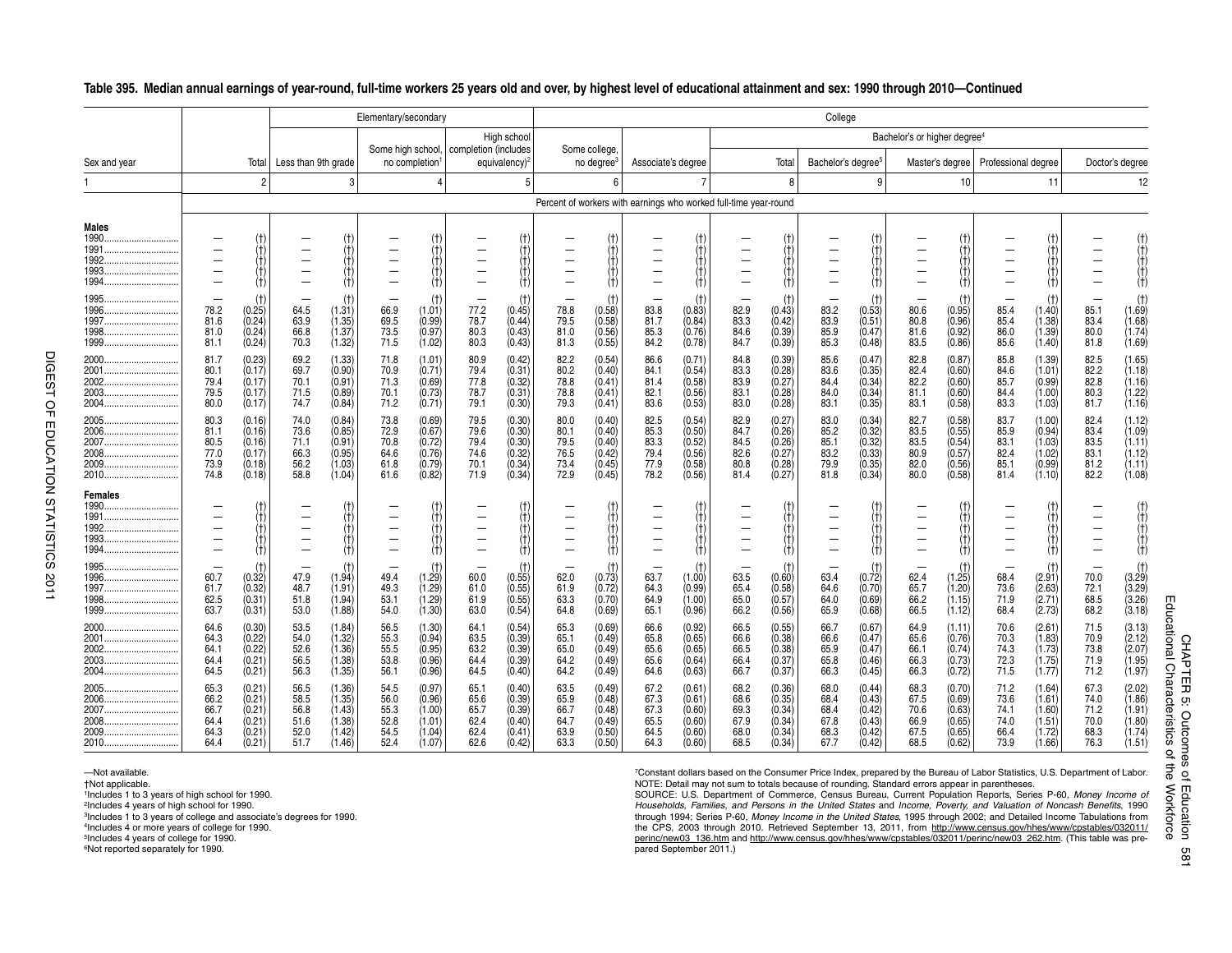## **Table 396. Distribution of earnings and median earnings of persons 25 years old and over, by highest level of educational attainment and sex: 2010**

|                                                                                                                                                                                                                                                                                                                                                                                                                                                                                                                             |                                                                                                                                     |                                                                                                           |                                                                                                                                      | Elementary/secondary                                                                                       |                                                                                                                                      |                                                                                                          |                                                                                                                                      |                                                                                                         |                                                                                                                                      |                                                                                                         |                                                                                                                                      |                                                                                                           |                                                                                                                                      | College                                                                                                   |                                                                                                                                      |                                                                                                           |                                                                                                                                      |                                                                                                          |                                                                                                                                         |                                                                                                          |                                                                                                                                              | 오<br>ш<br>은                                                               |
|-----------------------------------------------------------------------------------------------------------------------------------------------------------------------------------------------------------------------------------------------------------------------------------------------------------------------------------------------------------------------------------------------------------------------------------------------------------------------------------------------------------------------------|-------------------------------------------------------------------------------------------------------------------------------------|-----------------------------------------------------------------------------------------------------------|--------------------------------------------------------------------------------------------------------------------------------------|------------------------------------------------------------------------------------------------------------|--------------------------------------------------------------------------------------------------------------------------------------|----------------------------------------------------------------------------------------------------------|--------------------------------------------------------------------------------------------------------------------------------------|---------------------------------------------------------------------------------------------------------|--------------------------------------------------------------------------------------------------------------------------------------|---------------------------------------------------------------------------------------------------------|--------------------------------------------------------------------------------------------------------------------------------------|-----------------------------------------------------------------------------------------------------------|--------------------------------------------------------------------------------------------------------------------------------------|-----------------------------------------------------------------------------------------------------------|--------------------------------------------------------------------------------------------------------------------------------------|-----------------------------------------------------------------------------------------------------------|--------------------------------------------------------------------------------------------------------------------------------------|----------------------------------------------------------------------------------------------------------|-----------------------------------------------------------------------------------------------------------------------------------------|----------------------------------------------------------------------------------------------------------|----------------------------------------------------------------------------------------------------------------------------------------------|---------------------------------------------------------------------------|
|                                                                                                                                                                                                                                                                                                                                                                                                                                                                                                                             |                                                                                                                                     |                                                                                                           |                                                                                                                                      |                                                                                                            |                                                                                                                                      |                                                                                                          | High school<br>completion                                                                                                            |                                                                                                         |                                                                                                                                      |                                                                                                         |                                                                                                                                      |                                                                                                           |                                                                                                                                      |                                                                                                           |                                                                                                                                      | Bachelor's or higher degree                                                                               |                                                                                                                                      |                                                                                                          |                                                                                                                                         |                                                                                                          |                                                                                                                                              | ₹<br>ດ<br>au                                                              |
| Sex and earnings                                                                                                                                                                                                                                                                                                                                                                                                                                                                                                            | Total                                                                                                                               | Less than 9th grade                                                                                       |                                                                                                                                      |                                                                                                            | Some high school<br>(no completion)                                                                                                  |                                                                                                          | (includes<br>equivalency)                                                                                                            |                                                                                                         | Some college,<br>no degree                                                                                                           | Associate's degree                                                                                      |                                                                                                                                      |                                                                                                           | Total                                                                                                                                | Bachelor's degree                                                                                         |                                                                                                                                      |                                                                                                           |                                                                                                                                      | Master's degree   Professional degree                                                                    |                                                                                                                                         |                                                                                                          | Doctor's degree                                                                                                                              | g<br>m<br>ᄑ<br>ನ<br>cл<br>◯                                               |
|                                                                                                                                                                                                                                                                                                                                                                                                                                                                                                                             |                                                                                                                                     |                                                                                                           | 3                                                                                                                                    |                                                                                                            |                                                                                                                                      |                                                                                                          |                                                                                                                                      |                                                                                                         |                                                                                                                                      |                                                                                                         |                                                                                                                                      |                                                                                                           | 8                                                                                                                                    |                                                                                                           | 9                                                                                                                                    |                                                                                                           | 10                                                                                                                                   |                                                                                                          | 11                                                                                                                                      |                                                                                                          | 12                                                                                                                                           | റ<br>hara                                                                 |
| <b>Total males and females</b><br>201.543<br>(in thousands).<br>133,074<br>With earnings                                                                                                                                                                                                                                                                                                                                                                                                                                    | (220.5)<br>(278.7)                                                                                                                  | 10,277<br>4,136                                                                                           | (110.9)<br>(71.3)                                                                                                                    | 14,763<br>6,857                                                                                            | (131.7)<br>(91.3)                                                                                                                    | 61.911<br>37,182                                                                                         | (241.2)<br>(198.8)                                                                                                                   | 34.203<br>23,016                                                                                        | (192.0)<br>(161.5)                                                                                                                   | 19.047<br>14,225                                                                                        | (148.2)<br>(129.4)                                                                                                                   | 61.343<br>47,659                                                                                          | (240.4)<br>(219.5)                                                                                                                   | 39.286<br>30,316                                                                                          | (203.4)<br>(182.4)                                                                                                                   | 16.015<br>12,517                                                                                          | (136.8)<br>(121.9)                                                                                                                   | 2,980<br>2,361                                                                                           | (60.6)<br>(54.0)                                                                                                                        | 3.062<br>2.464                                                                                           | (61.5)<br>(55.2)                                                                                                                             | ਨੋ<br>ົດ<br>o<br>teristi<br>-<br>$\sigma$                                 |
| Distribution of total persons<br>with earnings, by total<br>100.0<br>annual earnings<br>\$1 to \$4,999 or loss<br>5.9<br>\$5,000 to \$9,999.<br>5.5<br>\$10,000 to \$14,999.<br>7.0<br>\$15,000 to \$19,999.<br>7.2<br>\$20,000 to \$24.999<br>8.0<br>\$25,000 to \$29,999.<br>7.2<br>\$30,000 to \$34,999.<br>7.8<br>\$35,000 to \$39,999.<br>6.6<br>\$40,000 to \$49.999<br>11.4<br>17.4<br>\$50,000 to \$74,999.<br>\$75,000 to \$99,999.<br>7.1<br>\$100,000 or more<br>8.7<br>\$35,720<br>Median earnings <sup>1</sup> | (t)<br>(0.07)<br>(0.07)<br>(0.08)<br>(0.08)<br>(0.08)<br>(0.08)<br>(0.08)<br>(0.08)<br>(0.10)<br>(0.12)<br>(0.08)<br>(0.09)<br>(82) | 100.0<br>8.8<br>12.4<br>19.3<br>17.9<br>13.5<br>8.2<br>5.6<br>4.4<br>4.4<br>3.9<br>0.9<br>0.7<br>\$17,040 | (t)<br>(0.49)<br>(0.57)<br>(0.69)<br>(0.67)<br>(0.59)<br>(0.48)<br>(0.40)<br>(0.36)<br>(0.36)<br>(0.34)<br>(0.16)<br>(0.15)<br>(186) | 100.0<br>11.1<br>10.5<br>14.5<br>15.3<br>12.4<br>8.5<br>7.4<br>4.8<br>6.4<br>6.4<br>1.3<br>1.2<br>\$19,370 | (t)<br>(0.42)<br>(0.41)<br>(0.48)<br>(0.49)<br>(0.44)<br>(0.38)<br>(0.35)<br>(0.29)<br>(0.33)<br>(0.33)<br>(0.15)<br>(0.15)<br>(292) | 100.0<br>6.7<br>6.4<br>8.8<br>9.3<br>11.7<br>9.6<br>9.6<br>7.4<br>11.5<br>13.2<br>3.4<br>2.5<br>\$28,070 | (t)<br>(0.14)<br>(0.14)<br>(0.16)<br>(0.17)<br>(0.19)<br>(0.17)<br>(0.17)<br>(0.15)<br>(0.19)<br>(0.20)<br>(0.11)<br>(0.09)<br>(227) | 100.0<br>6.8<br>6.0<br>7.1<br>7.9<br>8.9<br>8.8<br>9.1<br>7.4<br>12.4<br>16.0<br>5.6<br>4.0<br>\$31,640 | (t)<br>(0.19)<br>(0.17)<br>(0.19)<br>(0.20)<br>(0.21)<br>(0.21)<br>(0.21)<br>(0.19)<br>(0.24)<br>(0.27)<br>(0.17)<br>(0.14)<br>(136) | 100.0<br>5.3<br>4.7<br>6.1<br>6.3<br>7.3<br>7.7<br>9.5<br>7.8<br>13.8<br>20.7<br>6.8<br>4.0<br>\$36,390 | (t)<br>(0.21)<br>(0.20)<br>(0.22)<br>(0.23)<br>(0.24)<br>(0.25)<br>(0.28)<br>(0.25)<br>(0.32)<br>(0.38)<br>(0.24)<br>(0.18)<br>(211) | 100.0<br>4.0<br>3.4<br>3.7<br>3.5<br>3.8<br>4.2<br>5.6<br>5.7<br>11.5<br>23.3<br>12.3<br>19.1<br>\$52,110 | (t)<br>(0.10)<br>(0.09)<br>(0.10)<br>(0.09)<br>(0.10)<br>(0.10)<br>(0.12)<br>(0.12)<br>(0.16)<br>(0.22)<br>(0.17)<br>(0.20)<br>(114) | 100.0<br>4.3<br>3.9<br>4.1<br>3.9<br>4.4<br>5.1<br>6.6<br>6.5<br>12.6<br>23.2<br>11.1<br>14.4<br>\$47,970 | (t)<br>(0.13)<br>(0.12)<br>(0.13)<br>(0.12)<br>(0.13)<br>(0.14)<br>(0.16)<br>(0.16)<br>(0.21)<br>(0.27)<br>(0.20)<br>(0.23)<br>(474) | 100.0<br>3.8<br>2.9<br>3.1<br>2.8<br>3.2<br>3.0<br>4.5<br>4.9<br>10.7<br>25.4<br>14.6<br>21.0<br>\$58,190 | (t)<br>(0.19)<br>(0.17)<br>(0.17)<br>(0.17)<br>(0.18)<br>(0.17)<br>(0.21)<br>(0.22)<br>(0.31)<br>(0.43)<br>(0.35)<br>(0.41)<br>(913) | 100.0<br>2.9<br>1.6<br>1.6<br>3.0<br>1.8<br>1.4<br>2.2<br>3.1<br>6.6<br>16.6<br>12.5<br>46.6<br>\$91,200 | (t)<br>(0.38)<br>(0.29)<br>(0.29)<br>(0.39)<br>(0.31)<br>(0.27)<br>(0.34)<br>(0.40)<br>(0.57)<br>(0.86)<br>(0.76)<br>(1.15)<br>(1, 366) | 100.0<br>1.8<br>1.4<br>2.6<br>1.6<br>1.4<br>2.6<br>2.2<br>1.7<br>6.8<br>20.7<br>15.4<br>41.9<br>\$82,200 | $^{(+)}$<br>(0.30)<br>(0.26)<br>(0.36)<br>(0.28)<br>(0.27)<br>(0.36)<br>(0.33)<br>(0.29)<br>(0.57)<br>(0.91)<br>(0.81)<br>(1.11)<br>(2, 192) | ♀<br>င္ၿ<br>m<br>$\circ$<br>o<br>₿<br>m<br>నె<br><b>Workfor</b><br>ਨ<br>Φ |
| <b>Number of males</b><br>97.220<br>(in thousands)<br>.<br>70.706<br>With earnings.                                                                                                                                                                                                                                                                                                                                                                                                                                         | (132.1)<br>(182.5)                                                                                                                  | 5.117<br>2.719                                                                                            | (78.1)<br>(57.6)                                                                                                                     | 7.443<br>4.242                                                                                             | (93.2)<br>(71.4)                                                                                                                     | 30.370<br>21.016                                                                                         | (166.7)<br>(146.3)                                                                                                                   | 16.137<br>11.715                                                                                        | (131.5)<br>(114.6)                                                                                                                   | 8.182<br>6.451                                                                                          | (97.4)<br>(87.2)                                                                                                                     | 29.971<br>24,563                                                                                          | (166.0)<br>(155.1)                                                                                                                   | 19.017<br>15,690                                                                                          | (140.6)<br>(130.0)                                                                                                                   | 7.181<br>5.839                                                                                            | (91.7)<br>(83.2)                                                                                                                     | 1.862<br>1,519                                                                                           | (47.8)<br>(43.3)                                                                                                                        | 1.911<br>1,515                                                                                           | (48.4)<br>(43.2)                                                                                                                             |                                                                           |
| Distribution of males with<br>earnings, by total annual<br>100.0<br>earnings<br>\$1 to \$4.999 or loss<br>4.5<br>\$5,000 to \$9,999.<br>4.3<br>5.6<br>\$10,000 to \$14,999.<br>\$15,000 to \$19,999.<br>5.8<br>\$20,000 to \$24.999.<br>7.1<br>\$25,000 to \$29,999.<br>6.4<br>\$30,000 to \$34,999.<br>7.1<br>\$35,000 to \$39,999.<br>6.2<br>\$40,000 to \$49.999<br>11.5<br>\$50,000 to \$74.999<br>19.8<br>\$75,000 to \$99,999.<br>9.0<br>\$100,000 or more<br>12.5<br>Median earnings <sup>1</sup><br>\$41,320        | (t)<br>(0.09)<br>(0.09)<br>(0.10)<br>(0.10)<br>(0.11)<br>(0.10)<br>(0.11)<br>(0.10)<br>(0.13)<br>(0.17)<br>(0.12)<br>(0.14)<br>(97) | 100.0<br>6.5<br>9.5<br>17.1<br>17.9<br>13.9<br>9.2<br>6.9<br>5.7<br>6.0<br>5.1<br>1.3<br>1.0              | (t)<br>(0.53)<br>(0.63)<br>(0.81)<br>(0.82)<br>(0.74)<br>(0.62)<br>(0.54)<br>(0.50)<br>(0.51)<br>(0.47)<br>(0.24)<br>(0.21)          | 100.0<br>8.3<br>9.1<br>12.1<br>13.2<br>12.7<br>9.4<br>8.5<br>5.8<br>8.4<br>9.0<br>1.8<br>1.6               | (t)<br>(0.47)<br>(0.49)<br>(0.56)<br>(0.58)<br>(0.57)<br>(0.50)<br>(0.48)<br>(0.40)<br>(0.48)<br>(0.49)<br>(0.23)<br>(0.22)          | 100.0<br>5.0<br>5.0<br>6.6<br>7.1<br>9.9<br>8.9<br>9.6<br>7.9<br>13.4<br>17.9<br>5.0<br>3.8              | (t)<br>(0.17)<br>(0.17)<br>(0.19)<br>(0.20)<br>(0.23)<br>(0.22)<br>(0.23)<br>(0.21)<br>(0.26)<br>(0.30)<br>(0.17)<br>(0.15)          | 100.0<br>5.4<br>4.4<br>5.6<br>5.7<br>7.3<br>6.9<br>7.8<br>7.2<br>13.7<br>21.3<br>8.3<br>6.5             | (t)<br>(0.23)<br>(0.21)<br>(0.24)<br>(0.24)<br>(0.27)<br>(0.26)<br>(0.28)<br>(0.27)<br>(0.35)<br>(0.42)<br>(0.28)<br>(0.25)          | 100.0<br>4.0<br>3.3<br>4.8<br>4.1<br>5.3<br>6.6<br>7.8<br>7.3<br>14.5<br>25.2<br>10.2<br>7.0            | (t)<br>(0.27)<br>(0.25)<br>(0.30)<br>(0.28)<br>(0.31)<br>(0.35)<br>(0.37)<br>(0.36)<br>(0.49)<br>(0.60)<br>(0.42)<br>(0.35)          | 100.0<br>3.0<br>2.5<br>2.6<br>2.6<br>3.3<br>3.3<br>4.3<br>4.2<br>9.2<br>22.8<br>14.7<br>27.5              | (t)<br>(0.12)<br>(0.11)<br>(0.11)<br>(0.11)<br>(0.13)<br>(0.13)<br>(0.14)<br>(0.14)<br>(0.21)<br>(0.30)<br>(0.25)<br>(0.32)          | 100.0<br>3.3<br>2.7<br>2.8<br>2.7<br>3.9<br>3.9<br>5.2<br>5.1<br>10.3<br>24.6<br>14.1<br>21.3             | (t)<br>(0.16)<br>(0.15)<br>(0.15)<br>(0.14)<br>(0.17)<br>(0.17)<br>(0.20)<br>(0.20)<br>(0.27)<br>(0.38)<br>(0.31)<br>(0.37)          | 100.0<br>2.6<br>2.4<br>2.5<br>2.7<br>2.9<br>2.4<br>3.1<br>3.0<br>8.3<br>21.6<br>16.3<br>32.2              | (t)<br>(0.23)<br>(0.22)<br>(0.23)<br>(0.24)<br>(0.25)<br>(0.22)<br>(0.25)<br>(0.25)<br>(0.40)<br>(0.60)<br>(0.54)<br>(0.68)          | 100.0<br>2.1<br>2.0<br>1.3<br>2.6<br>1.4<br>0.8<br>2.0<br>2.6<br>5.4<br>12.0<br>13.7<br>54.1             | (t)<br>(0.41)<br>(0.41)<br>(0.32)<br>(0.45)<br>(0.34)<br>(0.25)<br>(0.40)<br>(0.45)<br>(0.65)<br>(0.93)<br>(0.99)<br>(1.43)             | 100.0<br>2.1<br>1.2<br>2.3<br>1.7<br>0.8<br>2.3<br>1.9<br>1.1<br>5.0<br>18.8<br>15.4<br>47.3             | (t)<br>(0.41)<br>(0.31)<br>(0.43)<br>(0.37)<br>(0.25)<br>(0.43)<br>(0.39)<br>(0.30)<br>(0.62)<br>(1.12)<br>(1.04)<br>(1.43)                  |                                                                           |

See notes at end of table.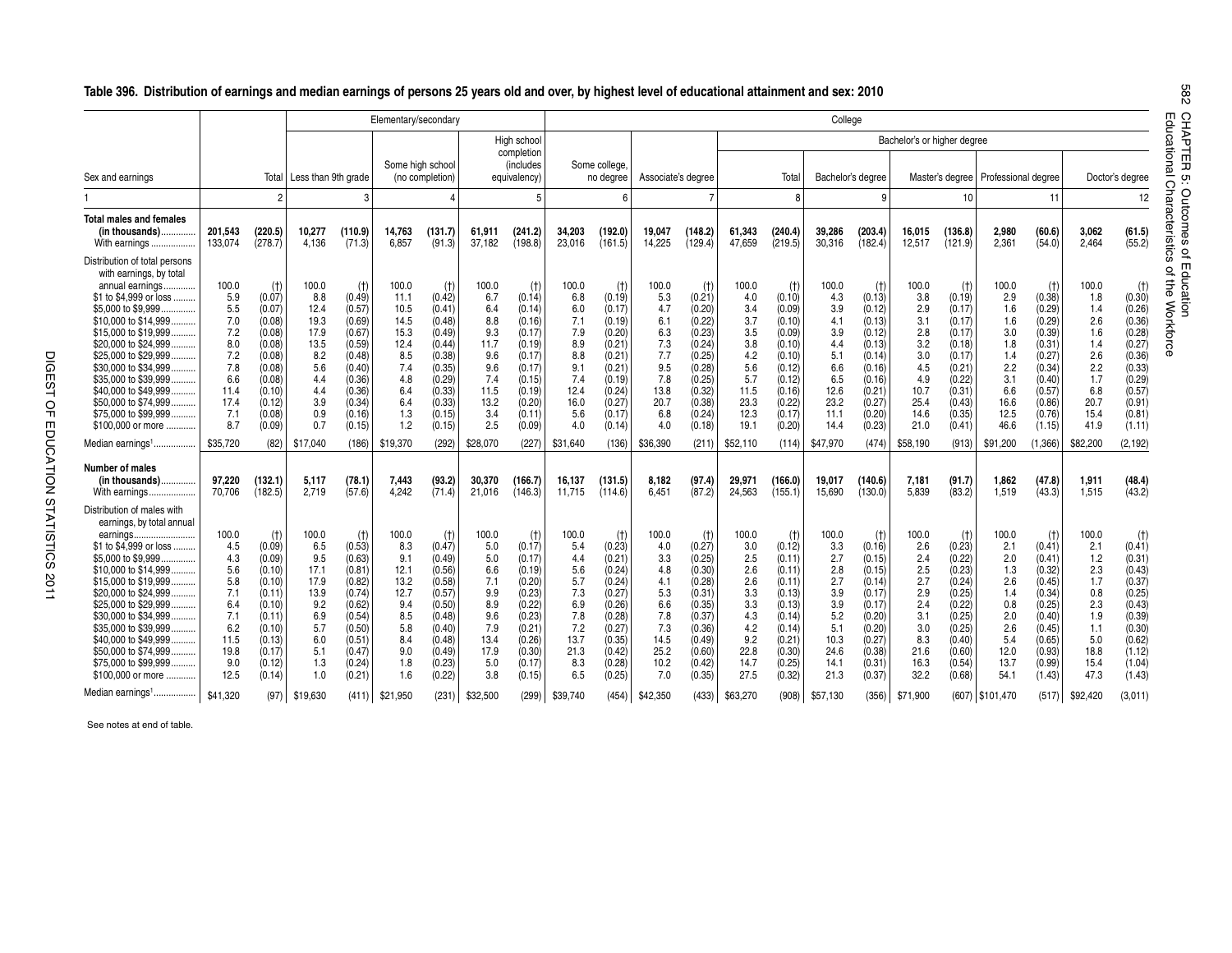# **Table 396. Distribution of earnings and median earnings of persons 25 years old and over, by highest level of educational attainment and sex: 2010—Continued**

|                                                                      |                     |                            |                       |                            | Elementary/secondary  |                            |                     |                                         |                      |                            |                     |                            |                     |                            | College             |                            |                             |                            |                                       |                            |                      |                            |
|----------------------------------------------------------------------|---------------------|----------------------------|-----------------------|----------------------------|-----------------------|----------------------------|---------------------|-----------------------------------------|----------------------|----------------------------|---------------------|----------------------------|---------------------|----------------------------|---------------------|----------------------------|-----------------------------|----------------------------|---------------------------------------|----------------------------|----------------------|----------------------------|
|                                                                      |                     |                            |                       |                            |                       |                            |                     | High school                             |                      |                            |                     |                            |                     |                            |                     |                            | Bachelor's or higher degree |                            |                                       |                            |                      |                            |
| Sex and earnings                                                     |                     | Total                      | Less than 9th grade   |                            | Some high school      | (no completion)            |                     | completion<br>(includes<br>equivalency) |                      | Some college,<br>no degree | Associate's degree  |                            |                     | Total                      | Bachelor's degree   |                            |                             |                            | Master's degree   Professional degree |                            |                      | Doctor's degree            |
|                                                                      |                     |                            |                       | 3                          |                       |                            |                     |                                         |                      |                            |                     |                            |                     |                            |                     |                            |                             |                            |                                       | 11                         |                      | 12                         |
| <b>Number of females</b><br>(in thousands)<br>With earnings          | 104,323<br>62,368   | (146.5)<br>(197.5)         | 5.160<br>1.417        | (78.6)<br>(41.8)           | 7,320<br>2,615        | (92.8)<br>(56.5)           | 31,541<br>16,165    | (171.6)<br>(132.6)                      | 18,065<br>11,30      | (138.9)<br>(113.3)         | 10,865<br>7,774     | (111.3)<br>(95.4)          | 31,372<br>23,096    | (171.3)<br>153.3)          | 20,269<br>14,626    | (145.6)<br>(127.0)         | 8,834<br>6,678              | (101.3)<br>(88.9)          | 1.118<br>842                          | (37.2)<br>(32.3)           | 1,151<br>950         | (37.7)<br>(34.3)           |
| Distribution of females with<br>earnings, by total annual            |                     |                            |                       |                            |                       |                            |                     |                                         |                      |                            |                     |                            |                     |                            |                     |                            |                             |                            |                                       |                            |                      |                            |
| earnings<br>\$1 to \$4,999 or loss<br>\$5,000 to \$9,999             | 100.0<br>7.4<br>6.8 | (t)<br>(0.12)<br>(0.11)    | 100.0<br>13.2<br>18.0 | (t)<br>(1.00)<br>(1.14)    | 100.0<br>15.7<br>12.8 | (t)<br>(0.80)<br>(0.73)    | 100.0<br>8.9<br>8.2 | (t)<br>(0.25)<br>(0.24)                 | 100.0<br>8.2<br>7.6  | (t)<br>(0.29)<br>(0.28)    | 100.0<br>6.3<br>5.8 | (t)<br>(0.31)<br>(0.30)    | 100.0<br>5.0<br>4.3 | (t)<br>(0.16)<br>(0.15)    | 100.0<br>5.4<br>5.1 | (t)<br>(0.21)<br>(0.20)    | 100.0<br>4.9<br>3.3         | (t)<br>(0.29)<br>(0.25)    | 100.0<br>4.3<br>0.8                   | $(+)$<br>(0.78)<br>(0.35)  | 100.0<br>1.4<br>1.7  | (t)<br>(0.42)<br>(0.47)    |
| \$10,000 to \$14,999<br>\$15,000 to \$19,999                         | 8.6<br>8.9          | (0.13)<br>(0.13)           | 23.5<br>18.0          | (1.26)<br>(1.14)           | 18.5<br>18.6          | (0.85)<br>(0.85)           | 11.6<br>12.3        | (0.28)<br>(0.29)                        | 8.7<br>10.3          | 0.30)<br>0.32              | 7.2<br>8.1          | (0.33)<br>(0.35)           | 4.8<br>4.4          | (0.16)<br>(0.15)           | 5.6<br>5.3          | (0.21)<br>(0.21)           | 3.7<br>2.9                  | (0.26)<br>(0.23)           | 2.4<br>3.7                            | (0.59)<br>(0.73)           | 3.1<br>1.5           | (0.62)<br>(0.44)           |
| \$20,000 to \$24,999<br>\$25,000 to \$29,999<br>\$30,000 to \$34,999 | 9.1<br>8.1<br>8.6   | (0.13)<br>(0.12)<br>(0.13) | 12.6<br>6.4<br>3.0    | (0.99)<br>(0.72)<br>(0.51) | 11.9<br>7.2<br>5.7    | (0.71)<br>(0.57)<br>(0.51) | 14.0<br>10.4<br>9.6 | (0.30)<br>(0.27)<br>(0.26)              | 10.6<br>10.8<br>10.4 | 0.32<br>(0.33)<br>0.32)    | 8.9<br>8.6<br>11.0  | (0.36)<br>(0.36)<br>(0.40) | 4.3<br>5.2<br>6.9   | (0.15)<br>(0.16)<br>(0.19) | 5.0<br>6.3<br>8.0   | (0.20)<br>(0.22)<br>(0.25) | 3.4<br>3.6<br>5.7           | (0.25)<br>(0.25)<br>(0.32) | 2.5<br>2.4<br>2.6                     | (0.60)<br>(0.59)<br>(0.61) | 2.5<br>3.2<br>2.5    | (0.57)<br>(0.63)<br>(0.57) |
| \$35,000 to \$39,999<br>\$40,000 to \$49,999.                        | 7.0<br>11.4         | (0.11)<br>(0.14)           | 2.0<br>1.4            | (0.42)<br>(0.35)           | 3.1<br>3.2            | (0.38)<br>(0.39)           | 6.7<br>9.1          | (0.22)<br>(0.25)                        | 7.6<br>11.1          | (0.28)<br>(0.33)           | 8.2<br>13.3         | (0.35)<br>(0.43)           | 7.2<br>13.9         | (0.19)<br>(0.25)           | 8.0<br>15.0         | (0.25)<br>(0.33)           | 6.6<br>12.9                 | (0.34)<br>(0.46)           | 3.9<br>9.0                            | (0.75)<br>(1.10)           | 2.7<br>9.8           | (0.59)<br>(1.08)           |
| \$50,000 to \$74,999<br>\$75,000 to \$99,999<br>\$100,000 or more    | 14.8<br>5.0<br>4.5  | (0.16)<br>(0.10)<br>(0.09) | 1.6<br>0.1<br>0.1     | (0.37)<br>(0.11)<br>(0.11) | 2.3<br>0.5            | (0.32)<br>(0.15)<br>(0.16) | 7.0<br>1.4<br>0.8   | (0.22)<br>(0.10)<br>(0.08)              | 10.4<br>2.8<br>1.4   | 0.32<br>(0.17)<br>(0.12)   | 16.9<br>3.9<br>1.6  | (0.48)<br>(0.25)<br>(0.16) | 23.8<br>9.8<br>10.3 | (0.31)<br>(0.22)<br>(0.22) | 21.6<br>7.8<br>7.0  | (0.38)<br>(0.25)<br>(0.24) | 28.6<br>13.2<br>11.2        | (0.62)<br>(0.46)<br>(0.43) | 24.9<br>10.8<br>33.0                  | (1.67)<br>(1.20)<br>(1.81) | 23.3<br>15.2<br>33.2 | (1.53)<br>(1.30)<br>(1.71) |
| Median earnings <sup>1</sup>                                         | \$30,460            | (85)                       | \$13,510              | (472)                      | \$15,650              | (235)                      | \$22,450            | (152)                                   | \$26,620             | (188)                      | \$31,540            | (196)                      | \$45,230            | (207)                      | \$40,570            | (185)                      | \$51,100                    | (248)                      | \$65,790                              | (2,097)                    | \$72,060             | (2, 206)                   |

Note the sum to persons without earnings.<br>NOTE: Detail may not sum to totals because of rounding. Standard errors appear in parentheses.

1Not applicable.<br>
1921, from http://www.census.gov/hhes/www/cpstables/032011/perinc/new03 000.htm. (This table was prepared September<br>
192011, from http://www.census.gov/hhes/www/cpstables/032011/perinc/new03 000.htm. (Thi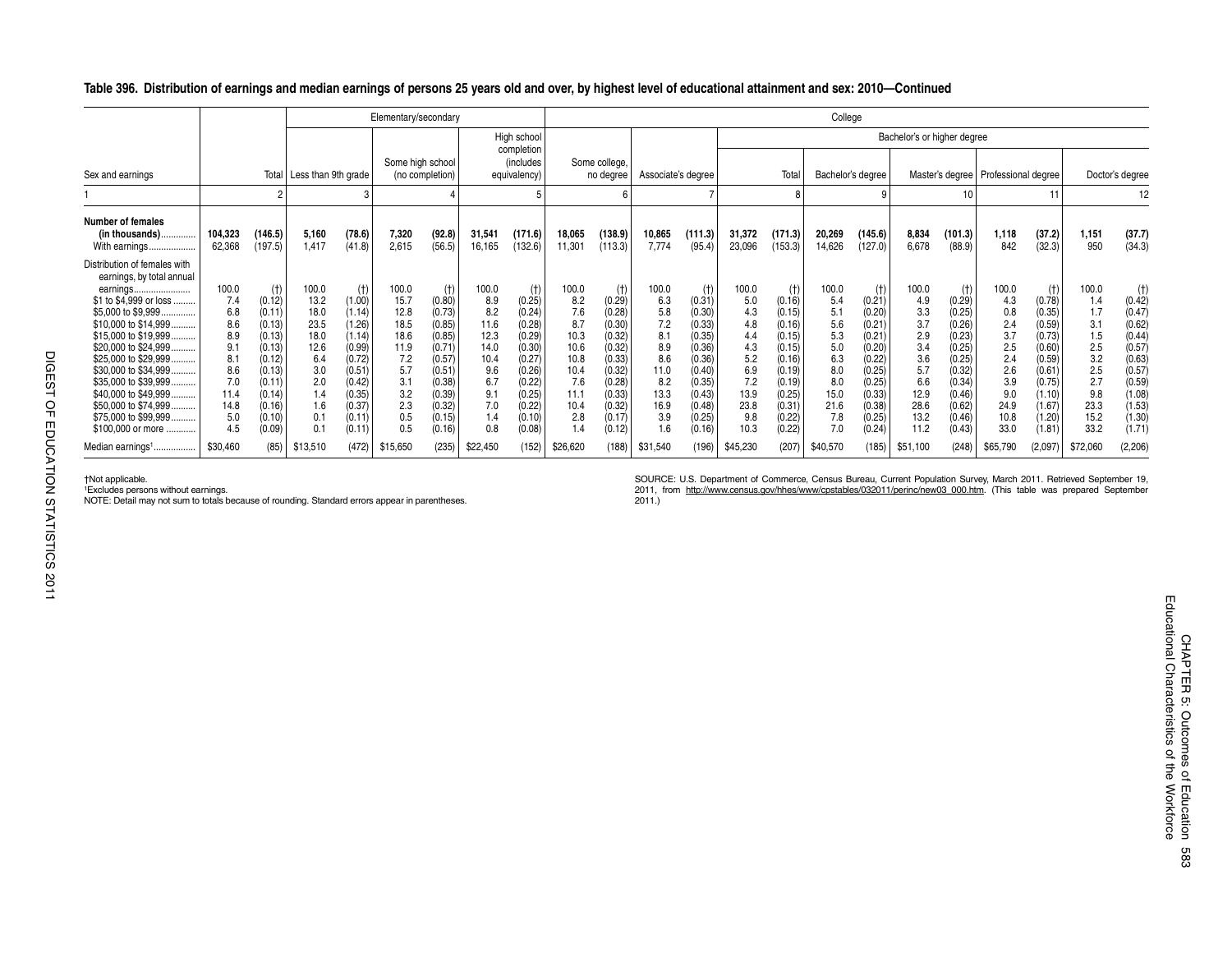#### 584 CHAPTER 5: Outcomes of Education Educational Characteristics of the Workforce

#### **Table 397. Number, percentage distribution, unemployment rates, and median salaries of 25- to 29-year-old bachelor's degree holders and percentage of degree holders among all 25- to 29-year-olds, by field of study: 2009**

|                                                     |                      |                |                         |                  | 25- to 29-year-old bachelor's degree holders |                  |                      |                    |                         | Percent of all 25-<br>to 29-year-olds |
|-----------------------------------------------------|----------------------|----------------|-------------------------|------------------|----------------------------------------------|------------------|----------------------|--------------------|-------------------------|---------------------------------------|
| Field of study                                      | Number, in thousands |                | Percentage distribution |                  | Unemployment rate                            |                  | Median annual salary |                    | with degree in specific | field                                 |
|                                                     |                      | $\overline{2}$ |                         | 3                |                                              | 4                |                      | 5                  |                         | 6                                     |
|                                                     | 6,418                | (30.8)         | 100.0                   | (t)              | 5.2                                          | (0.12)           | \$44,900             | (547)              | 29.9                    | (0.14)                                |
|                                                     | 59                   | (2.9)          | 0.9                     | (0.04)           | 2.2!                                         | (0.85)           | 38,990               | (996)              | 0.3                     | (0.01)                                |
|                                                     | 45                   | (2.3)          | 0.7                     | (0.04)           | 9.6                                          | (1.58)           | 45,980               | (1, 187)           | 0.2                     | (0.01)                                |
| Arts, fine and commercial                           | 27                   | (2.1)          | 0.4                     | (0.03)           | 7.3                                          | (2.10)           | 39,950               | (1, 495)           | 0.1                     | (0.01)                                |
|                                                     | 250                  | (6.5)          | 3.9                     | (0.10)           | 8.8                                          | (0.79)           | 35,890               | (889)              | 1.2                     | (0.03)                                |
|                                                     | 96                   | (4.9)          | 1.5                     | (0.08)           | 9.2                                          | (1.22)           | 39,960               | (535)              | 0.4                     | (0.02)                                |
| <b>Business</b>                                     |                      |                |                         |                  |                                              |                  |                      |                    |                         |                                       |
|                                                     | 224                  | (6.6)          | 3.5                     | (0.10)           | 5.2                                          | (0.63)           | 45,940               | (1, 111)           | 1.0                     | (0.03)                                |
|                                                     | 184                  | (5.9)          | 2.9                     | (0.09)           | 4.4                                          | (0.63)           | 52,870               | (1, 429)           | 0.9                     | (0.03)                                |
|                                                     | 372<br>196           | (8.7)<br>(6.3) | 5.8<br>3.0              | (0.13)<br>(0.10) | 5.9<br>5.7                                   | (0.46)           | 43,920               | (1, 238)           | 1.7<br>0.9              | (0.04)                                |
|                                                     | 168                  | (5.2)          | 2.6                     | (0.08)           | 4.8                                          | (0.67)<br>(0.74) | 44,770<br>51,420     | (134)<br>(891)     | 0.8                     | (0.03)<br>(0.02)                      |
|                                                     | 27                   | (2.0)          | 0.4                     | (0.03)           | 5.8                                          | (1.66)           | 55,380               | (2,571)            | 0.1                     | (0.01)                                |
|                                                     | 121                  | (5.2)          | 1.9                     | (0.08)           | 4.9                                          | (0.88)           | 45,070               | (1, 434)           | 0.6                     | (0.02)                                |
| Communications and communications technologies      | 384                  | (8.8)          | 6.0                     | (0.13)           | 5.4                                          | (0.51)           | 39,920               | (62)               | 1.8                     | (0.04)                                |
|                                                     | 259                  | (6.2)          | 4.0                     | (0.09)           | 5.2                                          | (0.64)           | 59,060               | (948)              | 1.2                     | (0.03)                                |
| Construction/electrical/transportation technologies | 34                   | (2.2)          | 0.5                     | (0.03)           | 4.1                                          | (1.19)           | 49,970               | (2, 249)           | 0.2                     | (0.01)                                |
|                                                     | 133                  | (4.5)          | 2.1                     | (0.07)           | 4.2                                          | (0.72)           | 39,920               | (453)              | 0.6                     | (0.02)                                |
| Education                                           |                      |                |                         |                  |                                              |                  |                      |                    |                         |                                       |
|                                                     | 143                  | (4.8)          | 2.2                     | (0.08)           | 3.3                                          | (0.63)           | 39,200               | (538)              | 0.7                     | (0.02)                                |
|                                                     | 41<br>192            | (2.5)<br>(5.2) | 0.6<br>3.0              | (0.04)<br>(0.08) | 2.8!<br>3.2                                  | (1.00)<br>(0.49) | 35,250<br>36,000     | (889)<br>(896)     | 0.2<br>0.9              | (0.01)<br>(0.02)                      |
|                                                     | 21                   | (1.5)          | 0.3                     | (0.02)           | 3.8!                                         | (1.86)           | 38,500               | (959)              | 0.1                     | (0.01)                                |
|                                                     | 180                  | (5.0)          | 2.8                     | (0.08)           | 3.2                                          | (0.59)           | 37,990               | (825)              | 0.8                     | (0.02)                                |
| Engineering and engineering-related fields          |                      |                |                         |                  |                                              |                  |                      |                    |                         |                                       |
|                                                     | 55                   | (3.2)          | 0.9                     | (0.05)           | 6.0                                          | (1.25)           | 59,810               | (1, 395)           | 0.3                     | (0.01)                                |
|                                                     | 30                   | (2.1)          | 0.5                     | (0.03)           | 3.6!                                         | (1.65)           | 64,960               | (3,708)            | 0.1                     | (0.01)                                |
|                                                     | 42<br>55             | (2.3)<br>(2.5) | 0.7<br>0.9              | (0.03)<br>(0.04) | 4.2<br>4.9                                   | (1.13)<br>(1.19) | 57,870<br>59,930     | (1,794)<br>(1,525) | 0.2<br>0.3              | (0.01)<br>(0.01)                      |
|                                                     | 95                   | (3.3)          | 1.5                     | (0.05)           | 4.3                                          | (0.90)           | 63,610               | (1,523)            | 0.4                     | (0.02)                                |
|                                                     | 84                   | (3.7)          | 1.3                     | (0.06)           | 5.0                                          | (0.92)           | 61,620               | (1,700)            | 0.4                     | (0.02)                                |
|                                                     | 74                   | (3.7)          | 1.2                     | (0.06)           | 4.3                                          | (0.93)           | 58,900               | (931)              | 0.3                     | (0.02)                                |
|                                                     | 38                   | (2.8)          | 0.6                     | (0.04)           | 7.0                                          | (1.59)           | 54,270               | (1,872)            | 0.2                     | (0.01)                                |
|                                                     | 200                  | (5.3)          | 3.1                     | (0.08)           | 5.7                                          | (0.77)           | 37,980               | (1,050)            | 0.9                     | (0.02)                                |
| Health professions                                  | 62                   | (2.8)          | 1.0                     | (0.05)           | 2.4                                          | (0.65)           | 35,940               | (2, 416)           | 0.3                     | (0.01)                                |
|                                                     | 183                  | (5.2)          | 2.9                     | (0.08)           | 3.3                                          | (0.60)           | 49,910               | (1,305)            | 0.9                     | (0.02)                                |
|                                                     | 164                  | (5.2)          | 2.6                     | (0.08)           | 1.5                                          | (0.34)           | 52,920               | (1,754)            | 0.8                     | (0.02)                                |
|                                                     | 133                  | (4.3)          | 2.1                     | (0.07)           | 7.4                                          | (0.90)           | 39,660               | (737)              | 0.6                     | (0.02)                                |
|                                                     | 117<br>68            | (4.4)<br>(3.3) | 1.8<br>1.1              | (0.07)<br>(0.05) | 7.1<br>5.6                                   | (0.88)<br>(1.18) | 38,910<br>39,930     | (1, 375)<br>(795)  | 0.5<br>0.3              | (0.02)<br>(0.02)                      |
| Linguistics and comparative language and literature |                      |                |                         |                  |                                              |                  |                      |                    |                         |                                       |
|                                                     | 70<br>121            | (3.2)<br>(4.3) | 1.1<br>1.9              | (0.05)           | 4.7<br>5.8                                   | (1.33)           | 49,570<br>43,010     | (909)<br>(1, 947)  | 0.3<br>0.6              | (0.01)                                |
| Natural sciences                                    |                      |                |                         | (0.07)           |                                              | (0.92)           |                      |                    |                         | (0.02)                                |
|                                                     | 354                  | (6.8)          | 5.5                     | (0.10)           | 4.5                                          | (0.52)           | 42,320               | (879)              | 1.6                     | (0.03)                                |
|                                                     | 42                   | (2.5)          | 0.7                     | (0.04)           | 3.0!                                         | (1.15)           | 39,240               | (603)              | 0.2                     | (0.01)                                |
|                                                     | 104                  | (4.2)          | 1.6                     | (0.06)           | 4.2                                          | (0.81)           | 44,190               | (434)              | 0.5                     | (0.02)                                |
| Physical fitness, parks, recreation and leisure     | 96                   | (3.9)          | 1.5                     | (0.06)           | 5.9                                          | (0.93)           | 39,400               | (350)              | 0.4                     | (0.02)                                |
|                                                     | 57                   | (3.0)          | 0.9                     | (0.05)           | 8.1                                          | (1.51)           | 40,990               | (1,388)            | 0.3                     | (0.01)                                |
|                                                     | 371<br>14            | (7.6)<br>(1.7) | 5.8<br>0.2              | (0.12)<br>(0.03) | 5.0<br>4.8!                                  | (0.50)<br>(2.69) | 39,910<br>52,180     | (765)<br>(4,292)   | 1.7<br>0.1              | (0.04)<br>(0.01)                      |
|                                                     |                      |                |                         |                  |                                              |                  |                      |                    |                         |                                       |
| Social sciences                                     | 33                   | (2.1)          | 0.5                     | (0.03)           | 5.6!                                         | (1.91)           | 33,280               | (2, 557)           | 0.2                     | (0.01)                                |
|                                                     | 126                  | (4.5)          | 2.0                     | (0.07)           | 5.1                                          | (0.80)           | 59,010               | (3, 145)           | 0.6                     | (0.02)                                |
|                                                     | 21                   | (1.7)          | 0.3                     | (0.03)           | $5.8$ !                                      | (2.11)           | 40,190               | (1,216)            | 0.1                     | (0.01)                                |
|                                                     | 20                   | (1.6)          | 0.3                     | (0.02)           | 7.4                                          | (2.18)           | 45,340               | (2,966)            | 0.1                     | (0.01)                                |
|                                                     | 167<br>113           | (5.2)<br>(3.9) | 2.6<br>1.8              | (0.08)<br>(0.06) | 6.6<br>5.3                                   | (0.85)<br>(0.94) | 47,510<br>38,640     | (1,034)<br>(1,586) | 0.8<br>0.5              | (0.02)<br>(0.02)                      |
|                                                     | 32                   | (2.4)          | 0.5                     | (0.04)           | 6.6!                                         | (2.21)           | 39,920               | (526)              | 0.2                     | (0.01)                                |
|                                                     | 67                   | (3.9)          | 1.0                     | (0.06)           | 4.0                                          | (0.92)           | 34,970               | (1,082)            | 0.3                     | (0.02)                                |
|                                                     | 32                   | (2.4)          | 0.5                     | (0.04)           | 3.7!                                         | (1.20)           | 35,320               | (963)              | 0.1                     | (0.01)                                |
|                                                     | 22                   | (2.2)          | 0.3                     | (0.03)           | 7.2!                                         | (2.59)           | 42,780               | (3,819)            | 0.1                     | (0.01)                                |

or greater. 2012.) NOTE: Standard errors appear in parentheses. Detail may not sum to totals because of rounding.

Not applicable.<br>Interpret data with caution. The coefficient of variation (CV) for this estimate is 30 percent [SOURCE: U.S. Department of Commerce, Census Bureau, 2009 American Community!<br>اتارہ (PUMS) data. (This table wa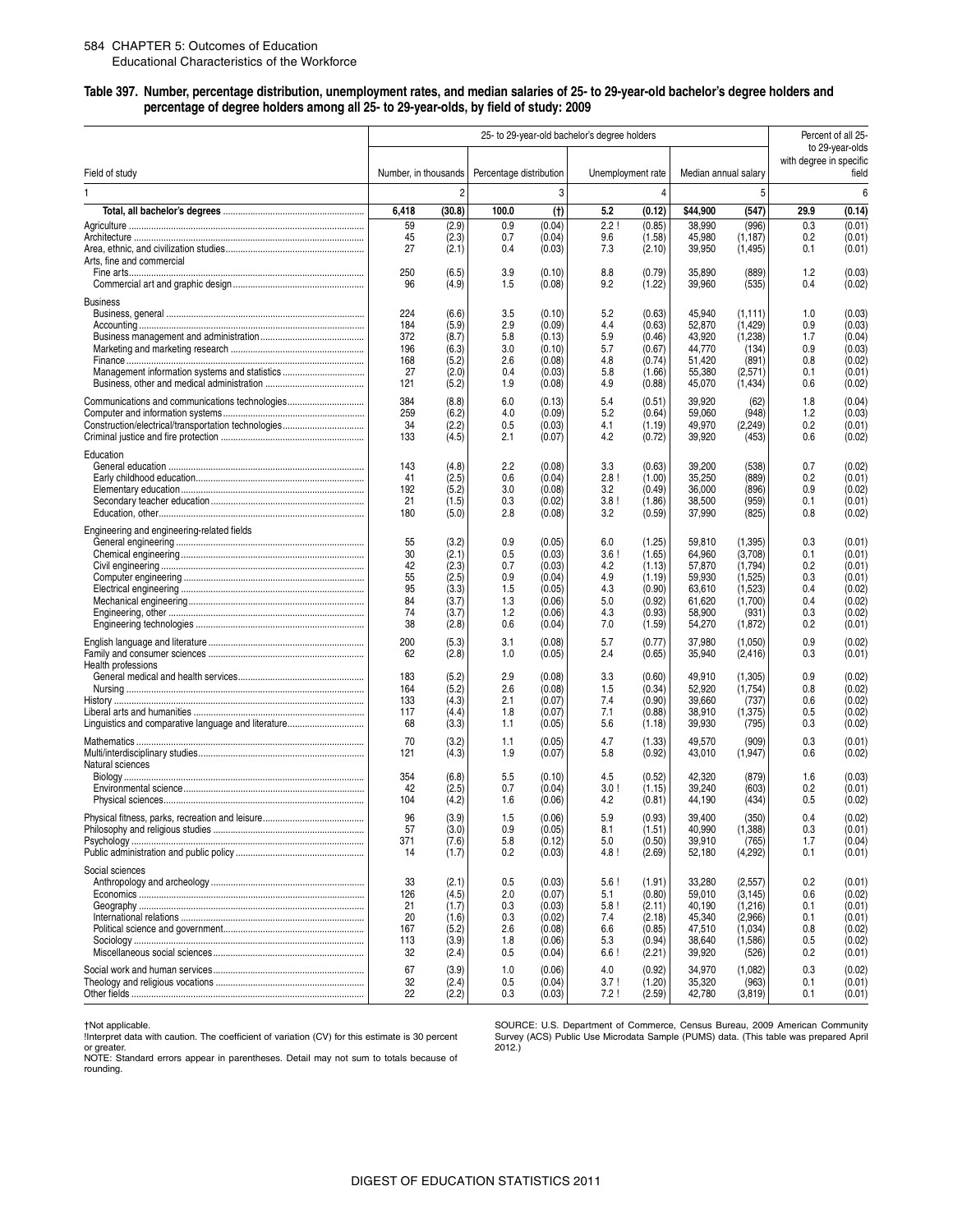#### **Table 398. Literacy skills of adults, by type of literacy, proficiency levels, and selected characteristics: 1992 and 2003**

|                                                                                                                                                                                                                                                                                                                                                                                                                                                                                                                                                                                                                                                                                                                                                                                                                                                                                                                                                                                                                                                                                                                                                                                                                                                                                                                                                                                                                                                                                                                                                                                                                                                                                                                                                                                                               |                                                                                                              |                                               |                                                             |                                                                           | Prose literacy <sup>1</sup>                                 |                                                                                       |                                                             |                                                                                                       |                                                           |                                                                 |                                               |                                                                 |                                               |                                                             | Document literacy <sup>2</sup>                                                                                                                                                                                                                                                                                                                                                                                                                                                                                                                                                                                                                                                                                                                                                                                                                                                                                                                                                                                                                                                                                                                                                                                                                                                                                                                                                                                                                                                                                                                                                                                                                                                                                                                                                                                                                                                                                                                                                                                                                                                           |                                                                                                              |                                                                     |                                                                                                              |                                                                 |                                                           |                                                             |                                               |                                                             |                                        |                                                                  |                                                                                                       |                                           | Quantitative literacy <sup>3</sup>                                                                               |                                        |                                                             |                                                                 |                                                                 |                                                                                               |
|---------------------------------------------------------------------------------------------------------------------------------------------------------------------------------------------------------------------------------------------------------------------------------------------------------------------------------------------------------------------------------------------------------------------------------------------------------------------------------------------------------------------------------------------------------------------------------------------------------------------------------------------------------------------------------------------------------------------------------------------------------------------------------------------------------------------------------------------------------------------------------------------------------------------------------------------------------------------------------------------------------------------------------------------------------------------------------------------------------------------------------------------------------------------------------------------------------------------------------------------------------------------------------------------------------------------------------------------------------------------------------------------------------------------------------------------------------------------------------------------------------------------------------------------------------------------------------------------------------------------------------------------------------------------------------------------------------------------------------------------------------------------------------------------------------------|--------------------------------------------------------------------------------------------------------------|-----------------------------------------------|-------------------------------------------------------------|---------------------------------------------------------------------------|-------------------------------------------------------------|---------------------------------------------------------------------------------------|-------------------------------------------------------------|-------------------------------------------------------------------------------------------------------|-----------------------------------------------------------|-----------------------------------------------------------------|-----------------------------------------------|-----------------------------------------------------------------|-----------------------------------------------|-------------------------------------------------------------|------------------------------------------------------------------------------------------------------------------------------------------------------------------------------------------------------------------------------------------------------------------------------------------------------------------------------------------------------------------------------------------------------------------------------------------------------------------------------------------------------------------------------------------------------------------------------------------------------------------------------------------------------------------------------------------------------------------------------------------------------------------------------------------------------------------------------------------------------------------------------------------------------------------------------------------------------------------------------------------------------------------------------------------------------------------------------------------------------------------------------------------------------------------------------------------------------------------------------------------------------------------------------------------------------------------------------------------------------------------------------------------------------------------------------------------------------------------------------------------------------------------------------------------------------------------------------------------------------------------------------------------------------------------------------------------------------------------------------------------------------------------------------------------------------------------------------------------------------------------------------------------------------------------------------------------------------------------------------------------------------------------------------------------------------------------------------------------|--------------------------------------------------------------------------------------------------------------|---------------------------------------------------------------------|--------------------------------------------------------------------------------------------------------------|-----------------------------------------------------------------|-----------------------------------------------------------|-------------------------------------------------------------|-----------------------------------------------|-------------------------------------------------------------|----------------------------------------|------------------------------------------------------------------|-------------------------------------------------------------------------------------------------------|-------------------------------------------|------------------------------------------------------------------------------------------------------------------|----------------------------------------|-------------------------------------------------------------|-----------------------------------------------------------------|-----------------------------------------------------------------|-----------------------------------------------------------------------------------------------|
|                                                                                                                                                                                                                                                                                                                                                                                                                                                                                                                                                                                                                                                                                                                                                                                                                                                                                                                                                                                                                                                                                                                                                                                                                                                                                                                                                                                                                                                                                                                                                                                                                                                                                                                                                                                                               |                                                                                                              | Average score                                 |                                                             |                                                                           |                                                             |                                                                                       |                                                             | Percent of adults at each proficiency level, 2003                                                     |                                                           |                                                                 |                                               |                                                                 | Average score                                 |                                                             | Percent of adults at each proficiency level, 2003                                                                                                                                                                                                                                                                                                                                                                                                                                                                                                                                                                                                                                                                                                                                                                                                                                                                                                                                                                                                                                                                                                                                                                                                                                                                                                                                                                                                                                                                                                                                                                                                                                                                                                                                                                                                                                                                                                                                                                                                                                        |                                                                                                              |                                                                     |                                                                                                              |                                                                 |                                                           |                                                             |                                               | Average score                                               |                                        |                                                                  |                                                                                                       |                                           | Percent of adults at each proficiency level, 2003                                                                |                                        |                                                             |                                                                 |                                                                 |                                                                                               |
| Selected characteristic                                                                                                                                                                                                                                                                                                                                                                                                                                                                                                                                                                                                                                                                                                                                                                                                                                                                                                                                                                                                                                                                                                                                                                                                                                                                                                                                                                                                                                                                                                                                                                                                                                                                                                                                                                                       | 1992                                                                                                         |                                               | 2003                                                        | <b>Below Basic</b>                                                        |                                                             |                                                                                       |                                                             | Basic Intermediate                                                                                    |                                                           | Proficient                                                      |                                               | 1992                                                            |                                               |                                                             | 2003 Below Basic                                                                                                                                                                                                                                                                                                                                                                                                                                                                                                                                                                                                                                                                                                                                                                                                                                                                                                                                                                                                                                                                                                                                                                                                                                                                                                                                                                                                                                                                                                                                                                                                                                                                                                                                                                                                                                                                                                                                                                                                                                                                         |                                                                                                              | Basic Intermediate                                                  |                                                                                                              |                                                                 |                                                           | Proficient                                                  |                                               | 1992                                                        |                                        | 2003                                                             | <b>Below Basic</b>                                                                                    |                                           | Basic                                                                                                            |                                        | Intermediate                                                |                                                                 | Proficient                                                      |                                                                                               |
|                                                                                                                                                                                                                                                                                                                                                                                                                                                                                                                                                                                                                                                                                                                                                                                                                                                                                                                                                                                                                                                                                                                                                                                                                                                                                                                                                                                                                                                                                                                                                                                                                                                                                                                                                                                                               |                                                                                                              | $\overline{2}$                                | 3                                                           |                                                                           |                                                             |                                                                                       | 5                                                           | 6                                                                                                     |                                                           | $\overline{7}$                                                  |                                               | 8                                                               |                                               | ٩                                                           | 10                                                                                                                                                                                                                                                                                                                                                                                                                                                                                                                                                                                                                                                                                                                                                                                                                                                                                                                                                                                                                                                                                                                                                                                                                                                                                                                                                                                                                                                                                                                                                                                                                                                                                                                                                                                                                                                                                                                                                                                                                                                                                       |                                                                                                              | 11                                                                  |                                                                                                              | 12                                                              |                                                           | 13                                                          |                                               | 14                                                          |                                        | 15                                                               |                                                                                                       | 16                                        | 17                                                                                                               |                                        | 18                                                          |                                                                 | 19                                                              |                                                                                               |
|                                                                                                                                                                                                                                                                                                                                                                                                                                                                                                                                                                                                                                                                                                                                                                                                                                                                                                                                                                                                                                                                                                                                                                                                                                                                                                                                                                                                                                                                                                                                                                                                                                                                                                                                                                                                               | $276$ (1.1)                                                                                                  |                                               | 275 (1.3)                                                   |                                                                           | 14(0.6)                                                     |                                                                                       | 29 (0.6)                                                    | 44 (0.7)                                                                                              |                                                           | 13(0.5)                                                         | 271                                           | (1.1)                                                           | 271(1.2)                                      |                                                             | 12(0.5)                                                                                                                                                                                                                                                                                                                                                                                                                                                                                                                                                                                                                                                                                                                                                                                                                                                                                                                                                                                                                                                                                                                                                                                                                                                                                                                                                                                                                                                                                                                                                                                                                                                                                                                                                                                                                                                                                                                                                                                                                                                                                  |                                                                                                              | 22(0.5)                                                             | 53 (0.7)                                                                                                     |                                                                 |                                                           | 13(0.6)                                                     |                                               | 275(1.1)                                                    |                                        | 283 (1.2)                                                        | 22(0.6)                                                                                               |                                           | 33(0.5)                                                                                                          |                                        | 33(0.5)                                                     | 13                                                              | (0.5)                                                           |                                                                                               |
| Sex<br>Female                                                                                                                                                                                                                                                                                                                                                                                                                                                                                                                                                                                                                                                                                                                                                                                                                                                                                                                                                                                                                                                                                                                                                                                                                                                                                                                                                                                                                                                                                                                                                                                                                                                                                                                                                                                                 | 276<br>$\binom{1.2}{1.3}$<br>277                                                                             | 272                                           | (1.5)<br>$277$ $(1.4)$                                      | 15<br>12                                                                  | (0.6)<br>(0.6)                                              | 29<br>29                                                                              | (0.7)<br>(0.6)                                              | 43<br>(0.7)<br>46<br>(0.8)                                                                            | 13<br>14                                                  | (0.6)<br>(0.6)                                                  | 274<br>268                                    | $\binom{1.2}{1.2}$                                              | 269<br>272                                    | $\binom{1.5}{1.2}$                                          | (0.6)<br>14<br>11 $(0.6)$                                                                                                                                                                                                                                                                                                                                                                                                                                                                                                                                                                                                                                                                                                                                                                                                                                                                                                                                                                                                                                                                                                                                                                                                                                                                                                                                                                                                                                                                                                                                                                                                                                                                                                                                                                                                                                                                                                                                                                                                                                                                | $\frac{23}{22}$                                                                                              | (0.5)<br>(0.6)                                                      | 51<br>54                                                                                                     | (0.8)<br>(0.8)                                                  | 13<br>13                                                  | (0.6)<br>(0.6)                                              | 283<br>269                                    | (1.4)<br>(1.2)                                              | 286<br>279                             | (1.3)<br>(1.3)                                                   | 21<br>$22 \ (0.8)$                                                                                    | (0.6)                                     | 31<br>(0.5)<br>35<br>(0.7)                                                                                       |                                        | 33 (0.5)<br>32 (0.7)                                        | 16<br>11                                                        | (0.6)<br>(0.6)                                                  |                                                                                               |
| Age<br>16 to 18 years old<br>19 to 24 years old<br>25 to 39 years old<br>40 to 54 years old<br>55 to 64 years old<br>65 years old and older                                                                                                                                                                                                                                                                                                                                                                                                                                                                                                                                                                                                                                                                                                                                                                                                                                                                                                                                                                                                                                                                                                                                                                                                                                                                                                                                                                                                                                                                                                                                                                                                                                                                   | 270<br>(2.3)<br>280<br>(2.0)<br>288<br>(1.3)<br>293<br>(2.0)<br>269<br>(1.4)<br>235<br>(1.7)                 | 267<br>276<br>283<br>282<br>278               | (2.8)<br>(2.4)<br>(1.7)<br>(2.3)<br>(1.9)<br>$248$ $(2.0)$  | 11<br>11<br>12<br>11<br>13<br>23                                          | (1.7)<br>(1.1)<br>(0.6)<br>(0.9)<br>(0.8)<br>(1.3)          | 37<br>29<br>25<br>27<br>27<br>38                                                      | (2.5)<br>(1.3)<br>(0.7)<br>(1.1)<br>(0.9)<br>(1.2)          | 48<br>(2.7)<br>48<br>$(1.5)$<br>$(0.7)$<br>45<br>47<br>(1.2)<br>44<br>(1.1)<br>34<br>(1.4)            | 5<br>12<br>18<br>15<br>15<br>$\overline{4}$               | (1.4)<br>(1.1)<br>(0.8)<br>(1.1)<br>(0.8)<br>(0.6)              | 270<br>282<br>286<br>284<br>258<br>221        | (2.2)<br>$(2.2)$<br>$(1.2)$<br>(1.9)<br>(1.4)<br>(2.2)          | 268<br>277<br>282<br>277<br>270<br>235        | (2.9)<br>(2.5)<br>(1.8)<br>(1.8)<br>(2.1)<br>(2.0)          | 11<br>(1.4)<br>9(1.1)<br>(0.7)<br>8<br>(0.7)<br>10<br>$\frac{12}{27}$<br>$(0.9)$<br>(1.5)                                                                                                                                                                                                                                                                                                                                                                                                                                                                                                                                                                                                                                                                                                                                                                                                                                                                                                                                                                                                                                                                                                                                                                                                                                                                                                                                                                                                                                                                                                                                                                                                                                                                                                                                                                                                                                                                                                                                                                                                | 24<br>20<br>19<br>20<br>$\substack{23 \ 33}$                                                                 | (1.8)<br>$(1.2)$<br>$(0.7)$<br>(0.8)<br>(0.9)<br>(1.0)              | 56<br>58<br>56<br>54<br>$\frac{54}{38}$                                                                      | (2.4)<br>(1.7)<br>(1.1)<br>(1.1)<br>$\binom{1.2}{1.4}$          | 9<br>13<br>17<br>15<br>12                                 | (1.7)<br>(1.5)<br>(1.1)<br>(0.9)<br>(1.1)<br>3(0.4)         | 264<br>277<br>286<br>292<br>272<br>235        | (2.5)<br>(2.0)<br>(1.3)<br>(1.8)<br>$(1.8)$<br>(2.7)        | 267<br>279<br>292<br>289<br>289<br>257 | (3.1)<br>(2.3)<br>(1.8)<br>(1.9)<br>$(1.9)$<br>$(2.2)$           | 28<br>21<br>17<br>19<br>19<br>34(1.6)                                                                 | (2.3)<br>(1.4)<br>(0.8)<br>(0.9)<br>(1.0) | 38(2.1)<br>36<br>(1.3)<br>31<br>(0.8)<br>32<br>(0.8)<br>30<br>$(0.8)$<br>$(1.2)$<br>37                           | 28<br>33<br>35<br>34<br>34<br>24       | (2.1)<br>(1.4)<br>(0.8)<br>(0.8)<br>$(0.9)$<br>$(1.2)$      | 6<br>10<br>17<br>16<br>17<br>5                                  | (1.3)<br>(1.1)<br>(0.9)<br>(0.9)<br>$(0.8)$<br>$(0.6)$          |                                                                                               |
| Race/ethnicity<br>White<br>Black<br>Hispanic<br>Asian/Pacific Islander                                                                                                                                                                                                                                                                                                                                                                                                                                                                                                                                                                                                                                                                                                                                                                                                                                                                                                                                                                                                                                                                                                                                                                                                                                                                                                                                                                                                                                                                                                                                                                                                                                                                                                                                        | 287<br>(1.2)<br>237<br>(1.4)<br>(2.3)<br>234<br>255<br>(6.1)                                                 | 288<br>243<br>216<br>271                      | (1.5)<br>(1.8)<br>(3.5)<br>(4.0)                            | 7<br>24<br>44<br>14                                                       | (0.5)<br>(1.4)<br>(1.8)<br>(2.0)                            | 25<br>43<br>30<br>32                                                                  | (0.8)<br>(1.2)<br>(1.0)<br>(2.2)                            | 51<br>(0.9)<br>31<br>(1.4)<br>23<br>(1.1)<br>42<br>(2.5)                                              | $\overline{2}$<br>4                                       | 17 (0.9)<br>(0.4)<br>(0.4)<br>12(1.8)                           | 281<br>230<br>238<br>259                      | (1.2)<br>(1.4)<br>(1.8)<br>(6.1)                                | 282<br>238<br>224<br>272                      | (1.5)<br>(2.1)<br>(3.6)<br>(5.0)                            | 8<br>(0.5)<br>$(1.7)$<br>$(1.6)$<br>24<br>$\overline{36}$<br>(2.2)<br>11                                                                                                                                                                                                                                                                                                                                                                                                                                                                                                                                                                                                                                                                                                                                                                                                                                                                                                                                                                                                                                                                                                                                                                                                                                                                                                                                                                                                                                                                                                                                                                                                                                                                                                                                                                                                                                                                                                                                                                                                                 | 19<br>35<br>26                                                                                               | (0.7)<br>(1.4)<br>(0.8)<br>22(2.1)                                  | 58<br>40<br>33<br>54                                                                                         | (1.0)<br>(1.9)<br>(1.2)<br>(3.0)                                | 15<br>$\overline{2}$<br>5                                 | (1.0)<br>(0.5)<br>(0.5)<br>13(2.3)                          | 288<br>222<br>233<br>268                      | (1.1)<br>$(1.6)$<br>$(2.3)$<br>(7.8)                        | 297<br>238<br>233<br>285               | (1.3)<br>(2.1)<br>(3.2)<br>(5.1)                                 | 13(0.7)<br>47 (1.8)<br>50<br>19(3.0)                                                                  | (1.7)                                     | 32(0.7)<br>36<br>(1.3)<br>29<br>(0.9)<br>34<br>(2.9)                                                             | 39<br>15<br>17<br>35                   | (0.8)<br>(1.1)<br>(0.9)<br>(2.8)                            | 17<br>$\overline{c}$<br>$\overline{4}$<br>12                    | (0.8)<br>$(0.4)$<br>$(0.5)$<br>(2.5)                            |                                                                                               |
| Highest level of education<br>Still in high school<br>Less than high school                                                                                                                                                                                                                                                                                                                                                                                                                                                                                                                                                                                                                                                                                                                                                                                                                                                                                                                                                                                                                                                                                                                                                                                                                                                                                                                                                                                                                                                                                                                                                                                                                                                                                                                                   | 268 (2.5)                                                                                                    |                                               | 262 (3.7)                                                   |                                                                           | 14(2.5)                                                     |                                                                                       | 37(2.8)                                                     | 45(3.1)                                                                                               |                                                           | 4 (1.5)                                                         | 270                                           | (2.4)                                                           | 265 (4.3)                                     |                                                             | 13(2.3)                                                                                                                                                                                                                                                                                                                                                                                                                                                                                                                                                                                                                                                                                                                                                                                                                                                                                                                                                                                                                                                                                                                                                                                                                                                                                                                                                                                                                                                                                                                                                                                                                                                                                                                                                                                                                                                                                                                                                                                                                                                                                  |                                                                                                              | 24(2.2)                                                             | 54 (3.0)                                                                                                     |                                                                 |                                                           | 9(1.9)                                                      | 263                                           | (3.2)                                                       |                                        | 261 (4.2)                                                        | 31(2.9)                                                                                               |                                           | 38(2.5)                                                                                                          |                                        | 25(2.3)                                                     | 5                                                               | (1.4)                                                           |                                                                                               |
| completion<br>GED/high school                                                                                                                                                                                                                                                                                                                                                                                                                                                                                                                                                                                                                                                                                                                                                                                                                                                                                                                                                                                                                                                                                                                                                                                                                                                                                                                                                                                                                                                                                                                                                                                                                                                                                                                                                                                 | 216(1.4)                                                                                                     |                                               | $207$ $(2.4)$                                               | 50                                                                        | (1.4)                                                       |                                                                                       | 33(1.0)                                                     | 16<br>(0.9)                                                                                           |                                                           | 1(0.2)                                                          | 211                                           | (1.5)                                                           | $208$ $(2.6)$                                 |                                                             | 45<br>(1.4)                                                                                                                                                                                                                                                                                                                                                                                                                                                                                                                                                                                                                                                                                                                                                                                                                                                                                                                                                                                                                                                                                                                                                                                                                                                                                                                                                                                                                                                                                                                                                                                                                                                                                                                                                                                                                                                                                                                                                                                                                                                                              |                                                                                                              | 29 (0.7)                                                            | 25                                                                                                           | (1.0)                                                           |                                                           | 2(0.3)                                                      | 209                                           | (2.1)                                                       |                                        | 211(2.2)                                                         | 64 (1.3)                                                                                              |                                           | 25(0.8)                                                                                                          |                                        | 10(0.7)                                                     | -1                                                              | (0.2)                                                           |                                                                                               |
| equivalency.<br>High school graduate<br>Vocational/trade/business<br>Some college<br>Associate's degree<br>Bachelor's degree<br>Graduate studies/degree                                                                                                                                                                                                                                                                                                                                                                                                                                                                                                                                                                                                                                                                                                                                                                                                                                                                                                                                                                                                                                                                                                                                                                                                                                                                                                                                                                                                                                                                                                                                                                                                                                                       | 265<br>(2.2)<br>(1.0)<br>268<br>278<br>(2.1)<br>292<br>(1.4)<br>306<br>(1.9)<br>325<br>(1.9)<br>340<br>(2.0) | 260<br>262<br>268<br>287<br>298<br>314<br>327 | (2.1)<br>(1.3)<br>(2.7)<br>(1.6)<br>(2.4)<br>(2.1)<br>(2.8) | 10<br>13<br>10 <sup>1</sup><br>5<br>4<br>3<br>1                           | (1.8)<br>(1.0)<br>(1.8)<br>(0.7)<br>(0.7)<br>(0.5)<br>(0.4) | 45<br>39<br>36<br>25<br>20<br>14<br>10                                                | (2.9)<br>(1.2)<br>(2.6)<br>(1.4)<br>(1.5)<br>(1.0)<br>(1.2) | (3.0)<br>43<br>44<br>(1.3)<br>49<br>(2.7)<br>59<br>(1.7)<br>56<br>(2.0)<br>53<br>(1.7)<br>48<br>(2.3) | 3<br>4<br>5<br>11<br>19<br>31<br>41                       | (1.1)<br>(0.6)<br>(1.5)<br>(1.4)<br>(2.0)<br>$(1.8)$<br>$(2.6)$ | 259<br>261<br>273<br>288<br>301<br>317<br>328 | (2.3)<br>(1.4)<br>(2.0)<br>(1.6)<br>(1.9)<br>$(1.9)$<br>$(1.9)$ | 257<br>258<br>267<br>280<br>291<br>303<br>311 | (2.5)<br>(1.5)<br>(2.5)<br>(1.7)<br>(2.0)<br>(2.2)<br>(2.2) | (1.9)<br>13<br>13(1.0)<br>(1.5)<br>9<br>(0.8)<br>5<br>3<br>(0.7)<br>2<br>(0.6)<br>(0.4)<br>$\mathbf{1}$                                                                                                                                                                                                                                                                                                                                                                                                                                                                                                                                                                                                                                                                                                                                                                                                                                                                                                                                                                                                                                                                                                                                                                                                                                                                                                                                                                                                                                                                                                                                                                                                                                                                                                                                                                                                                                                                                                                                                                                  | 30<br>29<br>26<br>19<br>15<br>11<br>9                                                                        | (2.3)<br>(1.1)<br>$(2.3)$<br>$(1.3)$<br>(1.5)<br>$\binom{1.2}{1.1}$ | 53<br>52<br>59<br>65<br>66<br>62<br>59                                                                       | (2.8)<br>(1.4)<br>(2.7)<br>(1.8)<br>(2.3)<br>$(2.5)$<br>$(2.6)$ | 4<br>5<br>$\overline{7}$<br>10<br>16<br>25<br>31          | (1.2)<br>(0.7)<br>(1.7)<br>(1.5)<br>(2.2)<br>(2.7)<br>(2.8) | 265<br>267<br>280<br>295<br>305<br>324<br>336 | (2.3)<br>(1.2)<br>(2.2)<br>(1.7)<br>(2.0)<br>(1.8)<br>(2.1) | 265<br>269<br>279<br>294<br>305<br>323 | (3.1)<br>(1.6)<br>$(2.2)$<br>(1.7)<br>(2.1)<br>(1.8)<br>332(2.1) | 26<br>24(1.4)<br>18<br>10<br>$\overline{7}$<br>$\overline{4}$<br>3(0.6)                               | (3.1)<br>(2.1)<br>(1.2)<br>(1.1)<br>(0.6) | 43<br>(3.1)<br>42<br>(1.3)<br>(2.3)<br>41<br>(1.8)<br>36<br>30<br>(1.9)<br>$\frac{22}{18}$<br>$(1.2)$<br>$(1.5)$ | 28<br>29<br>35<br>43<br>45<br>43<br>43 | (2.9)<br>(1.3)<br>(2.3)<br>(1.8)<br>(2.1)<br>(1.5)<br>(2.1) | 3<br>5<br>6<br>11<br>18<br>31<br>36                             | (1.2)<br>(0.7)<br>(1.4)<br>(1.5)<br>(2.1)<br>$(1.9)$<br>$(2.6)$ |                                                                                               |
| Employment<br>Full-time<br>Unemployed<br>Not in labor force                                                                                                                                                                                                                                                                                                                                                                                                                                                                                                                                                                                                                                                                                                                                                                                                                                                                                                                                                                                                                                                                                                                                                                                                                                                                                                                                                                                                                                                                                                                                                                                                                                                                                                                                                   | 290<br>(1.3)<br>(1.7)<br>285<br>(2.3)<br>263<br>252<br>(1.4)                                                 | 285<br>281<br>269<br>255                      | (1.5)<br>(2.2)<br>(2.8)<br>(1.7)                            | $\overline{\phantom{0}}$<br>$\qquad \qquad -$<br>$\overline{\phantom{m}}$ | (t)<br>(t)<br>(t)                                           | —<br>$\overline{\phantom{0}}$<br>$\overline{\phantom{0}}$<br>$\overline{\phantom{0}}$ | (t)<br>(t)<br>(t)                                           | $\overline{\phantom{0}}$<br>(†)<br>(†)<br>$\hspace{1.0cm} - \hspace{1.0cm}$<br>$\qquad \qquad -$      | $\equiv$<br>$\qquad \qquad -$<br>$\overline{\phantom{0}}$ | (†)<br>(†)<br>(†)<br>(t)                                        | 286<br>279<br>261<br>244                      | (1.2)<br>$(1.8)$<br>$(2.2)$<br>(1.5)                            | 281<br>277<br>265<br>250                      | (1.2)<br>$(2.2)$<br>$(0.3)$<br>(1.9)                        | $\qquad \qquad -$<br>$\equiv$<br>(†)<br>(†)<br>$\overline{\phantom{m}}$<br>(t)                                                                                                                                                                                                                                                                                                                                                                                                                                                                                                                                                                                                                                                                                                                                                                                                                                                                                                                                                                                                                                                                                                                                                                                                                                                                                                                                                                                                                                                                                                                                                                                                                                                                                                                                                                                                                                                                                                                                                                                                           | $\overline{\phantom{m}}$<br>$\overline{\phantom{0}}$<br>$\overline{\phantom{m}}$<br>$\overline{\phantom{m}}$ | (†<br>$\ddagger$<br>(†)<br>(t)                                      | $\overline{\phantom{0}}$<br>$\overline{\phantom{0}}$<br>$\overline{\phantom{0}}$<br>$\overline{\phantom{m}}$ | (t)<br>(†)<br>(†)<br>(t)                                        | $\equiv$<br>$\qquad \qquad -$<br>$\overline{\phantom{0}}$ | (t)<br>$\binom{+}{+}$<br>(t)                                | 292<br>281<br>261<br>247                      | $(1.3)$<br>$(1.7)$<br>(3.2)<br>(1.9)                        | 296<br>287<br>270<br>261               | (1.1)<br>$(2.2)$<br>$(3.6)$<br>(1.8)                             | $\overline{\phantom{a}}$<br>$\qquad \qquad -$<br>$\overline{\phantom{m}}$<br>$\overline{\phantom{m}}$ | (t)<br>$(+)$<br>$^{(+)}$<br>(t)           | (t)<br>$\equiv$<br>$\binom{11}{11}$<br>$\qquad \qquad -$<br>$\equiv$<br>(t)                                      | $\equiv$<br>$\overline{\phantom{m}}$   | (t)<br>(†)<br>(t)<br>(f)                                    | $\overline{\phantom{0}}$<br>$\qquad \qquad -$<br>$\equiv$       | (t)<br>$\binom{4}{1}$<br>(t)                                    |                                                                                               |
| Language spoken before<br>starting school<br>English only<br>English and Spanish<br>English and other language<br>Other language                                                                                                                                                                                                                                                                                                                                                                                                                                                                                                                                                                                                                                                                                                                                                                                                                                                                                                                                                                                                                                                                                                                                                                                                                                                                                                                                                                                                                                                                                                                                                                                                                                                                              | 282<br>(1.2)<br>255<br>(2.9)<br>273<br>(4.0)<br>(2.9)<br>205<br>239<br>(3.4)                                 | 283<br>262<br>278<br>188                      | (1.4)<br>(3.1)<br>(3.1)<br>(3.8)<br>249(4.6)                | 9<br>14<br>$\overline{7}$<br>61<br>26                                     | (0.5)<br>(2.1)<br>(1.5)<br>(1.8)<br>(2.2)                   | 27<br>38<br>33<br>25                                                                  | (0.7)<br>(2.2)<br>(2.8)<br>(1.1)<br>33(2.0)                 | 49<br>(0.8)<br>42<br>(2.4)<br>51<br>(3.1)<br>13<br>(0.9)<br>34<br>(2.3)                               | 15<br>6<br>9<br>$\overline{1}$                            | (0.7)<br>(1.3)<br>(2.1)<br>(0.3)<br>7(1.3)                      | 275<br>253<br>260<br>216<br>241               | (1.2)<br>(3.6)<br>(4.5)<br>(2.8)<br>(3.7)                       | 276<br>259<br>268<br>199<br>257               | (1.3)<br>(3.4)<br>(3.2)<br>(4.6)<br>(4.2)                   | (0.5)<br>9<br>(2.5)<br>12<br>(2.0)<br>10<br>49<br>(2.0)<br>20<br>(1.9)                                                                                                                                                                                                                                                                                                                                                                                                                                                                                                                                                                                                                                                                                                                                                                                                                                                                                                                                                                                                                                                                                                                                                                                                                                                                                                                                                                                                                                                                                                                                                                                                                                                                                                                                                                                                                                                                                                                                                                                                                   | 21<br>29<br>$25\,$<br>25<br>24                                                                               | (0.6)<br>(3.0)<br>(2.3)<br>(1.0)<br>(1.3)                           | 56<br>54<br>57<br>23<br>46                                                                                   | (0.8)<br>(3.8)<br>(2.9)<br>(1.3)<br>(2.0)                       | 13<br>5<br>8<br>-3                                        | (0.7)<br>(1.8)<br>(2.0)<br>(0.4)<br>10(1.2)                 | 280<br>247<br>271<br>212                      | (1.2)<br>(4.6)<br>(5.6)<br>(3.3)<br>246(4.3)                | 289<br>261<br>289<br>211<br>270        | (1.2)<br>(3.8)<br>(4.1)<br>(4.6)<br>(4.3)                        | 18<br>31<br>15<br>62<br>28(2.3)                                                                       | (0.6)<br>(3.3)<br>(2.7)<br>(2.2)          | 33<br>(0.6)<br>39<br>(2.6)<br>38<br>(2.7)<br>25<br>(1.2)<br>33(1.7)                                              | 35<br>26<br>34<br>11                   | (0.6)<br>(2.8)<br>(3.0)<br>(1.1)<br>29(1.9)                 | 15<br>$\overline{4}$<br>14<br>$\overline{2}$<br>10 <sup>°</sup> | (0.6)<br>(1.3)<br>(2.6)<br>(0.5)<br>(1.5)                       | Educational                                                                                   |
| -Not available.<br><b>†Not applicable.</b><br><sup>1</sup> Prose literacy refers to the knowledge and skills needed to search, comprehend, and use information from continuous texts.<br>Adults at the Below Basic level, rated 0 to 209, range from being nonliterate in English to being able to locate easily identifi-<br>able information in short, commonplace prose texts. At the Basic level, rated 210 to 264, adults are able to read and under-<br>stand information in short, commonplace prose texts. At the Intermediate level, rated 265 to 339, adults are able to read and<br>understand moderately dense, less commonplace prose texts as well as summarize, make simple inferences, determine<br>cause and effect, and recognize the author's purpose. At the Proficient level, rated 340 to 500, adults are able to read lengthy,<br>complex, abstract prose texts as well as synthesize information and make complex inferences.<br><sup>2</sup> Document literacy refers to the knowledge and skills needed to search, comprehend, and use information from noncontinuous texts<br>in various formats. Adults at the Below Basic level, rated 0 to 204, range from being nonliterate in English to being able to locate eas-<br>ily identifiable information and follow instructions in simple documents (e.g., charts or forms). At the Basic level, rated 205 to 249,<br>adults are able to read and understand information in simple documents. At the Intermediate level, rated 250 to 334, adults are able<br>to locate information in dense, complex documents and make simple inferences about the information. At the Proficient level, rated<br>335 to 500, adults are able to integrate, synthesize, and analyze multiple pieces of information located in complex documents. |                                                                                                              |                                               |                                                             |                                                                           |                                                             |                                                                                       |                                                             |                                                                                                       |                                                           |                                                                 |                                               |                                                                 |                                               |                                                             | <sup>3</sup> Quantitative literacy refers to the knowledge and skills required to identify and perform computations, either alone or sequentially,<br>using numbers embedded in printed materials. Adults at the Below Basic level, rated 0 to 234, range from being nonliterate in English<br>to being able to locate numbers and use them to perform simple quantitative operations (primarily addition) when the mathematical<br>information is very concrete and familiar. At the Basic level, rated 235 to 289, adults are able to locate easily identifiable quantitative<br>information and use it to solve simple, one-step problems when the arithmetic operation is specified or easily inferred. At the Interme-<br>diate level, rated 290 to 349, adults are able to locate less familiar quantitative information and use it to solve problems when the<br>arithmetic operation is not specified or easily inferred. At the Proficient level, rated 350 to 500, adults are able to locate more abstract<br>quantitative information and use it to solve multistep problems when the arithmetic operations are not easily inferred and the prob-<br>lems are more complex.<br>NOTE: Adults are defined as people age 16 and older living in households or prisons. Adults who could not be interviewed due<br>to language spoken or cognitive or mental disabilities (3 percent in 2003 and 4 percent in 1992) are excluded from this table.<br>Race categories exclude persons of Hispanic ethnicity. Totals include racial/ethnic groups not separately shown. Detail may not<br>sum to totals because of rounding. Standard errors appear in parentheses.<br>SOURCE: U.S. Department of Education, National Center for Education Statistics, 1992 National Adult Literacy Survey (NALS) and<br>2003 National Assessment of Adult Literacy (NAAL), A First Look at the Literacy of America's Adults in the 21st Century, and supple-<br>mental data retrieved July 6, 2006, from http://nces.ed.gov/naal/Excel/2006470_DataTable.xls. (This table was prepared July 2006.) |                                                                                                              |                                                                     |                                                                                                              |                                                                 |                                                           |                                                             |                                               |                                                             |                                        |                                                                  |                                                                                                       |                                           |                                                                                                                  |                                        |                                                             |                                                                 |                                                                 | <b>CHAPTER</b><br>Characteristics<br>თ,<br>Outcomes of Education<br>eristics of the Workforce |

DIGEST OF EDUCATION STATISTICS 2011

DIGEST OF EDUCATION STATISTICS 2011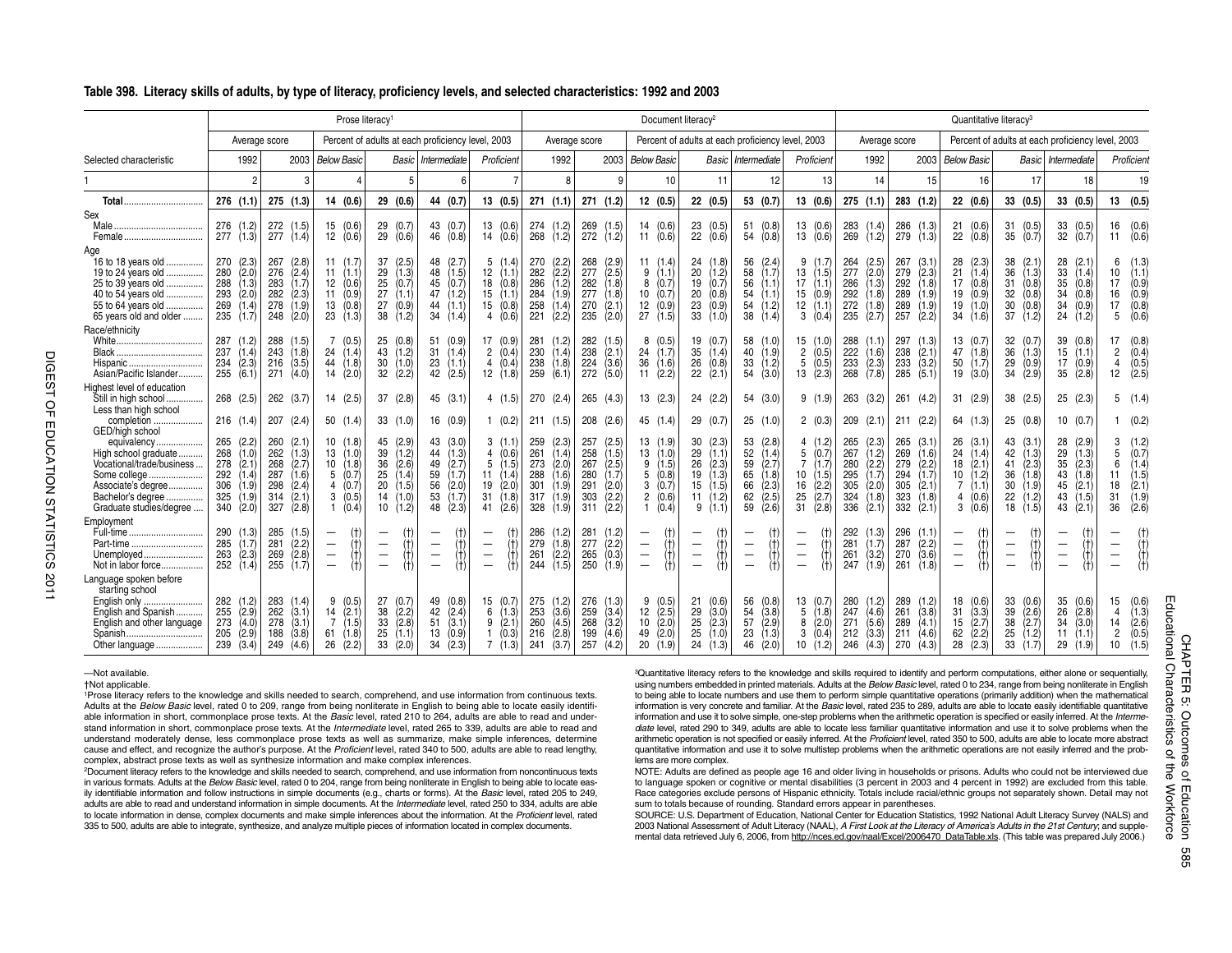**Table 399. Percentage of 12th-graders working different numbers of hours per week during the school year, by selected student characteristics and the school's locale: 1992 and 2004** 

|                                                                                                  |                                           |                                 |                                      |                                                |                                   |                                                |                                    |                                                |                                      |                                                |                                      |                                                |                                      |                                                | Percentage distribution of students by average hours worked per week during senior year |                                                |                                   |                                                   |                                 |                                             |                                 |                                                                                  |                                 |                                                |
|--------------------------------------------------------------------------------------------------|-------------------------------------------|---------------------------------|--------------------------------------|------------------------------------------------|-----------------------------------|------------------------------------------------|------------------------------------|------------------------------------------------|--------------------------------------|------------------------------------------------|--------------------------------------|------------------------------------------------|--------------------------------------|------------------------------------------------|-----------------------------------------------------------------------------------------|------------------------------------------------|-----------------------------------|---------------------------------------------------|---------------------------------|---------------------------------------------|---------------------------------|----------------------------------------------------------------------------------|---------------------------------|------------------------------------------------|
| Selected student characteristic                                                                  |                                           |                                 |                                      | Did not work                                   |                                   |                                                |                                    |                                                |                                      |                                                |                                      |                                                |                                      |                                                |                                                                                         |                                                |                                   | More than 20                                      |                                 |                                             |                                 |                                                                                  |                                 |                                                |
| and school's locale                                                                              |                                           | Total                           |                                      | during year                                    |                                   | $1$ to 5                                       |                                    | 6 to 10                                        |                                      | 11 to 15                                       |                                      | 16 to 20                                       |                                      | Total                                          |                                                                                         | 21 to 25                                       |                                   | 26 to 30                                          |                                 | 31 to 35                                    |                                 | 36 to 40                                                                         |                                 | More than 40                                   |
|                                                                                                  |                                           | $\overline{2}$                  |                                      |                                                |                                   | $\Delta$                                       |                                    | 5                                              |                                      | $6\overline{6}$                                |                                      |                                                |                                      | 8                                              |                                                                                         | 9                                              |                                   | 10                                                |                                 | 11                                          |                                 | 12                                                                               |                                 | 13                                             |
|                                                                                                  | 100.0                                     | (t)                             | 31.8                                 | $(-)$                                          | 6.8                               | $(-)$                                          | 9.8                                | $(-)$                                          | 12.7                                 | $(-)$                                          | 16.1                                 | $(-)$                                          | 22.7                                 | $(-)$                                          | 9.8                                                                                     | $(-)$                                          | 5.6                               | $(-)$                                             | 2.5                             | $(-)$                                       | 3.3                             | $(-)$                                                                            | 1.5                             | $(-)$                                          |
| Sex                                                                                              | 100.0<br>100.0                            | (t)<br>(t)                      | 33.0<br>30.7                         | $(-)$<br>$(-)$                                 | 6.0<br>7.6                        | $(-)$<br>$(-)$                                 | 8.9<br>10.7                        | $(-)$                                          | 11.1<br>14.4                         | $(-)$                                          | 15.0<br>17.2                         | $(-)$<br>$(-)$                                 | 26.0<br>19.5                         | $(-)$                                          | 10.2<br>9.5                                                                             | $(-)$                                          | 6.5<br>4.8                        | $(-)$<br>$(-)$                                    | 3.1<br>1.9                      | $(-)$                                       | 4.2<br>2.4                      | $\overline{ }$<br>$(-)$                                                          | 2.0<br>1.0                      | (—<br>$(-)$                                    |
| Race/ethnicity<br>White<br>Black<br>Asian/Pacific Islander<br>American Indian/Alaska Native<br>. | 100.0<br>100.0<br>100.0<br>100.0<br>100.0 | (t)<br>(t)<br>(t)<br>(t)<br>(t) | 27.6<br>47.4<br>38.9<br>43.3<br>45.0 | $(-)$<br>$(-)$<br>$(-)$<br>$(-)$<br>$(-)$      | 7.0<br>4.9<br>6.0<br>9.5<br>8.5   | $(-)$<br>$(-)$<br>$(-)$<br>$(-)$<br>$(-)$      | 11.2<br>6.5<br>5.3<br>6.7<br>5.6   | $(-)$                                          | 14.1<br>7.2<br>11.3<br>9.3<br>6.2    | $(-)$<br>$(-)$<br>$(-)$<br>$(-)$<br>$(-)$      | 17.3<br>11.9<br>13.3<br>13.5<br>12.5 | $(-)$<br>$(-)$<br>$(-)$<br>$(-)$<br>$(-)$      | 22.8<br>22.1<br>25.2<br>17.7<br>22.3 | $(-)$<br>$(-)$                                 | 10.0<br>8.8<br>10.7<br>8.1<br>12.0                                                      | $(-)$<br>$(-)$                                 | 5.5<br>6.4<br>6.6<br>4.4<br>3.8   | (—<br>(—<br>(—<br>$(-$<br>$(-)$                   | 2.6<br>2.4<br>2.4<br>0.8<br>5.0 | $(-)$<br>$(-)$                              | 3.3<br>2.9<br>4.1<br>3.7<br>0.9 | (—<br>$\overline{(-)}$<br>$\overline{\phantom{a}}$<br>$\left( -\right)$<br>$(-)$ | 1.5<br>1.7<br>1.4<br>0.8<br>0.7 | (—<br>$(-$<br>$(-)$                            |
| Socioeconomic status quarter <sup>1</sup>                                                        | 100.0<br>100.0<br>100.0<br>100.0          | (t)<br>(t)<br>(t)<br>(t)        | 38.2<br>29.8<br>28.2<br>32.5         | $(-)$<br>$(-)$<br>$(-)$<br>$(-)$               | 5.2<br>5.5<br>5.8<br>10.1         | $\overline{ }$<br>$(-)$<br>$(-)$<br>$(-)$      | 6.7<br>8.3<br>10.6<br>12.6         | $(-)$                                          | 9.5<br>11.9<br>13.7<br>15.0          | $(-)$<br>$(-)$<br>$(-)$<br>$(-)$               | 13.4<br>18.6<br>18.4<br>14.0         | $\overline{ }$<br>$(-)$<br>$(-)$<br>$(-)$      | 27.1<br>25.9<br>23.3<br>15.8         | $(-)$<br>$(-)$<br>$(-)$                        | 10.2<br>10.9<br>10.8<br>8.0                                                             | $(-)$<br>$(-)$<br>$(-)$<br>$(-)$               | 6.8<br>6.4<br>5.9<br>3.4          | $\overline{ }$<br>$\overline{ }$<br>$(-$<br>$(-)$ | 3.6<br>3.2<br>2.4<br>1.3        | $(-)$<br>$(-)$                              | 4.3<br>4.2<br>2.7<br>2.1        | $(-)$<br>$\overline{\phantom{a}}$<br>$(-)$<br>$(-)$                              | 2.2<br>1.4<br>1.6<br>1.0        | (—<br>$(-)$<br>$(-)$                           |
| School's locale<br>Urban.                                                                        | 100.0<br>100.0<br>100.0                   | (t)<br>(t)<br>(t)               | 35.6<br>29.4<br>31.6                 | $(-)$<br>$(-)$<br>$(-)$                        | 6.7<br>6.6<br>7.2                 | $(-)$<br>$(-)$<br>$(-)$                        | 9.4<br>9.6<br>10.6                 | $(-)$<br>$(-)$                                 | 12.2<br>13.6<br>12.1                 | $(-)$<br>$\left( \rightarrow \right)$<br>$(-)$ | 14.3<br>18.3<br>14.9                 | $(-)$<br>$(-)$<br>$(-)$                        | 21.7<br>22.5<br>23.7                 | $(-)$<br>$(-)$<br>$(-)$                        | 9.5<br>10.6<br>9.1                                                                      | $(-)$<br>$(-)$                                 | 5.3<br>5.7<br>5.8                 | $(-)$<br>$\overline{ }$<br>$(-)$                  | 2.3<br>2.5<br>2.7               | $(-)$<br>$(-)$<br>$(-)$                     | 3.3<br>2.4<br>4.3               | $(-)$<br>$(-)$<br>$(-)$                                                          | 1.3<br>1.4<br>1.8               | (—<br>$(-)$                                    |
|                                                                                                  | 100.0                                     | (t)                             | 11.8                                 | (0.38)                                         | 8.7                               | (0.38)                                         | 12.2                               | (0.42)                                         | 15.0                                 | (0.39)                                         | 18.7                                 | (0.50)                                         | 33.5                                 | (0.63)                                         | 12.9                                                                                    | (0.40)                                         | 8.9                               | (0.35)                                            | 4.4                             | (0.24)                                      | 5.0                             | (0.26)                                                                           | 2.4                             | (0.17)                                         |
| Sex                                                                                              | 100.0<br>100.0                            | (t)<br>(t)                      | 12.1<br>11.6                         | (0.55)<br>(0.54)                               | 8.2<br>9.3                        | (0.51)<br>(0.50)                               | 11.2<br>13.1                       | (0.53)<br>(0.58)                               | 13.3<br>16.7                         | (0.54)<br>(0.58)                               | 18.4<br>19.0                         | (0.67)<br>(0.74)                               | 36.9<br>30.2                         | (0.89)<br>(0.80)                               | 12.9<br>13.0                                                                            | (0.56)<br>(0.54)                               | 9.4<br>8.3                        | (0.52)<br>(0.46)                                  | 4.9<br>4.0                      | (0.35)<br>(0.33)                            | 6.3<br>3.6                      | (0.44)<br>(0.30)                                                                 | 3.3<br>1.4                      | (0.28)<br>(0.20)                               |
| Race/ethnicity<br>Black<br>Hispanic.<br>Asian/Pacific Islander<br>American Indian/Alaska Native  | 100.0<br>100.0<br>100.0<br>100.0<br>100.0 | (t)<br>(t)<br>(t)<br>(t)<br>(t) | 10.9<br>11.9<br>13.4<br>17.1<br>21.3 | (0.47)<br>(0.94)<br>(1.04)<br>(1.90)<br>(6.29) | 8.5<br>8.2<br>8.4<br>14.8<br>14.0 | (0.48)<br>(0.85)<br>(0.99)<br>(1.87)<br>(5.43) | 13.2<br>9.1<br>9.3<br>12.6<br>10.8 | (0.57)<br>(0.86)<br>(1.00)<br>(1.28)<br>(4.64) | 16.3<br>11.4<br>12.4<br>14.9<br>13.3 | (0.53)<br>(0.94)<br>(1.01)<br>(1.68)<br>(4.01) | 19.1<br>18.6<br>17.6<br>18.6<br>18.0 | (0.60)<br>(1.30)<br>(1.31)<br>(2.06)<br>(4.48) | 31.9<br>40.7<br>39.0<br>21.9<br>22.6 | (0.77)<br>(1.59)<br>(1.59)<br>(1.86)<br>(5.99) | 13.1<br>13.6<br>12.3<br>9.2<br>12.3                                                     | (0.52)<br>(1.11)<br>(1.12)<br>(1.17)<br>(5.22) | 8.1<br>11.2<br>11.6<br>5.4<br>3.7 | (0.40)<br>(1.16)<br>(1.17)<br>(1.01)<br>(2.36)    | 4.0<br>6.5<br>6.4<br>2.1<br>#   | (0.29)<br>(0.83)<br>(0.75)<br>(0.64)<br>(t) | 4.5<br>6.7<br>6.0<br>3.9<br>3.0 | (0.30)<br>(0.86)<br>(0.80)<br>(0.94)<br>(1.38)                                   | 2.2<br>2.8<br>2.7<br>1.3<br>3.5 | (0.21)<br>(0.53)<br>(0.48)<br>(0.45)<br>(1.82) |
| Socioeconomic status quarter <sup>1</sup>                                                        | 100.0<br>100.0<br>100.0<br>100.0          | (t)<br>(t)<br>(t)<br>(t)        | 11.1<br>10.2<br>10.2<br>15.3         | (0.78)<br>(0.72)<br>(0.69)<br>(0.80)           | 7.5<br>7.0<br>8.0<br>11.8         | (0.65)<br>(0.62)<br>(0.64)<br>(0.89)           | 9.5<br>10.8<br>11.7<br>15.7        | (0.74)<br>(0.82)<br>(0.75)<br>(0.86)           | 11.2<br>13.7<br>15.7<br>18.2         | (0.78)<br>(0.80)<br>(0.78)<br>(0.91)           | 18.1<br>19.7<br>19.8<br>17.3         | (0.98)<br>(0.92)<br>(0.87)<br>(0.89)           | 42.6<br>38.5<br>34.5<br>21.7         | (1.19)<br>(1.18)<br>(1.09)<br>(0.97)           | 14.3<br>14.5<br>14.0<br>9.7                                                             | (0.88)<br>(0.90)<br>(0.85)<br>(0.60)           | 11.9<br>9.6<br>9.4<br>5.5         | (0.84)<br>(0.67)<br>(0.68)<br>(0.54)              | 6.3<br>5.2<br>4.5<br>2.3        | (0.61)<br>(0.52)<br>(0.53)<br>(0.32)        | 7.0<br>6.2<br>4.6<br>2.8        | (0.59)<br>(0.59)<br>(0.48)<br>(0.34)                                             | 3.1<br>3.0<br>2.2<br>1.3        | (0.44)<br>(0.42)<br>(0.33)<br>(0.23)           |
| School's locale<br>Urban.                                                                        | 100.0<br>100.0<br>100.0                   | (t)<br>(t)<br>(t)               | 13.6<br>10.4<br>10.9                 | (0.69)<br>(0.55)<br>(0.78)                     | 10.2<br>8.8<br>8.0                | (0.82)<br>(0.58)<br>(0.73)                     | 12.7<br>12.5<br>12.8               | (0.87)<br>(0.61)<br>(1.06)                     | 14.2<br>16.2<br>15.4                 | (0.89)<br>(0.57)<br>(0.81)                     | 16.6<br>19.6<br>19.6                 | (0.89)<br>(0.76)<br>(1.10)                     | 32.8<br>32.5<br>33.2                 | (1.38)<br>(0.89)<br>(1.27)                     | 12.2<br>13.7<br>13.2                                                                    | (0.80)<br>(0.62)<br>(0.90)                     | 9.7<br>8.4<br>8.2                 | (0.85)<br>(0.43)<br>(0.71)                        | 4.7<br>3.9<br>4.0               | (0.55)<br>(0.34)<br>(0.51)                  | 4.1<br>4.4<br>5.3               | (0.50)<br>(0.35)<br>(0.62)                                                       | 2.2<br>2.1<br>2.5               | (0.36)<br>(0.24)<br>(0.39)                     |

—Not available. Notice the categories exclude persons of Hispanic ethnicity. Totals include racial/ethnic groups not separately shown.<br>
The categories exclude persons of Hispanic ethnicity. Totals include racial/ethnic gro †Not applicable. Detail may not sum to totals because of rounding. Standard errors appear in parentheses.

<sup>1</sup>Socioeconomic status (SES) was measured by a composite score of parental education and occupations, and family 1988 (NELS:88/92), "Second Follow-up, Student Survey, 1992"; and Education Longitudinal Study of 2002 (ELS:2 income. "First Follow-up, Student Survey, 2004." (This table was prepared December 2006.)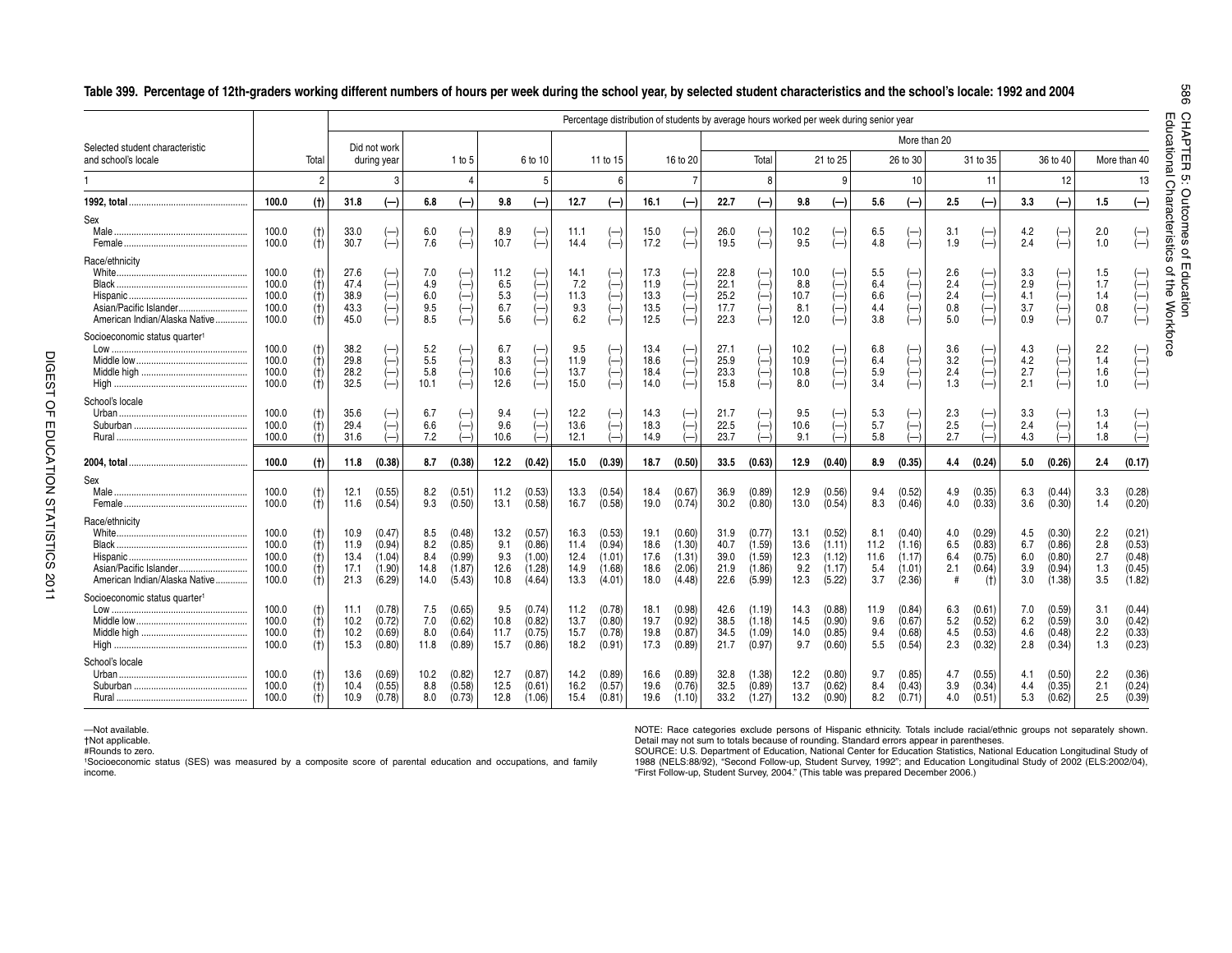#### Table 400. Labor force status of 2008, 2009, and 2010 high school completers, by sex, race/ethnicity, and college enrollment status: October 2008, 2009, and 2010

|                                          |            |                              |                   |                  | Percent of high school completers |                      |              | Percentage distribution of all high school completers |              |                        |              |                       |              |                              |            |                              |                       |                  | High school completers in civilian labor force <sup>2</sup> |                         |               |                      |            |                                  |
|------------------------------------------|------------|------------------------------|-------------------|------------------|-----------------------------------|----------------------|--------------|-------------------------------------------------------|--------------|------------------------|--------------|-----------------------|--------------|------------------------------|------------|------------------------------|-----------------------|------------------|-------------------------------------------------------------|-------------------------|---------------|----------------------|------------|----------------------------------|
|                                          |            | Total number of              |                   | Separately for   |                                   |                      |              |                                                       |              |                        |              |                       |              | Labor force<br>participation |            |                              | Number (in thousands) |                  |                                                             |                         |               |                      |            | High school                      |
|                                          |            | high school                  | those enrolled in |                  |                                   | For all high         |              |                                                       |              | Unemployed             |              |                       |              | rate of all                  |            | Total, all                   |                       |                  |                                                             | Unemployed              |               |                      |            | completers not                   |
| Selected characteristic                  |            | completers<br>(in thousands) | college vs. those | not enrolled     |                                   | school<br>completers |              | Employed                                              |              | (seeking<br>employment |              | Not in<br>labor force |              | high school<br>completers    |            | completers in<br>labor force |                       | Employed         |                                                             | (seeking<br>employment) |               | Unemployment<br>rate |            | in labor force<br>(in thousands) |
|                                          |            |                              |                   | 3                |                                   |                      |              | 5                                                     |              | 6                      |              | $\overline{7}$        |              | 8                            |            | 9                            |                       | 10               |                                                             | 11                      |               | 12                   |            | 13                               |
| 2008 high school completers <sup>3</sup> |            |                              |                   |                  |                                   |                      |              |                                                       |              |                        |              |                       |              |                              |            |                              |                       |                  |                                                             |                         |               |                      |            |                                  |
|                                          | 3.151      | (116.3)                      | $\mathbf t$       | (f)              | 100.0                             | (t)                  | 41.6         | (1.54)                                                | 10.6         | (0.96)                 | 47.8         | (1.20)                | 52.2         | (1.56)                       | 1.644      | (70.7)                       | 1.310                 | (63.2)           | 334                                                         | (32.1)                  | 20.3          | (1.75)               | 1.507      | (52.4)                           |
| Male                                     | 1.640      | (83.8)                       |                   | (†)              | 52.1                              | (1.93)               | 39.1         | (2.08)                                                | 11.3         | (1.35)                 | 49.6         | (2.13)                | 50.4         | (2.13)                       | 827        | (49.3)                       | 641                   | (43.5)           | 186                                                         | (23.5)                  | 22.5          | (2.50)               | 813        | (48.9)                           |
|                                          | 1,511      | (80.6)                       | $\pm$             | (t)              | 47.9                              | (1.93)               | 44.2         | (2.13)                                                | 9.8          | (1.28)                 | 45.9         | (2.14)                | 54.1         | (2.14)                       | 817        | (47.4)                       | 668                   | (43.0)           | 148                                                         | (20.3)                  | 18.2          | (2.25)               | 694        | (43.8)                           |
|                                          | 2,091      | (94.4)                       |                   | (t)              | 66.3                              | (1.82)               | 44.7         | (1.90)                                                | 9.9          | (1.15)                 | 45.4         | (1.47)                | 54.6         | (1.91)                       | 1,141      | (59.0)                       | 934                   | (53.4)           | 207                                                         | (25.3)                  | 18.2          | (2.01)               | 949        | (41.6)                           |
| Black.                                   | 416        | (50.8)                       | $\ddagger$        | (t)              | 13.2                              | (1.56)               | 34.8         | (4.34)                                                | 12.7         | (3.03)                 | 52.5         | (4.55)                | 47.5         | (4.55)                       | 198        | (26.0)                       | 145                   | (22.3)           | 53                                                          | (13.5)                  | 26.7          | (5.85)               | 218        | (27.3)                           |
|                                          | 458        | (69.5)                       | $\ddagger$        | (t)              | 14.5                              | (2.11)               | 40.4         | (4.26)                                                | 13.3         | (2.95)                 | 46.3         | (4.33)                | 53.7         | (4.33)                       | 246        | (28.9)                       | 185                   | (25.1)           | 61                                                          | (14.5)                  | 24.8          | (5.12)               | 212        | (26.9)                           |
| Enrolled in college, 2008                | 2,161      | (65.9)                       | 100.0             | (t)              | 68.6                              | (1.21)               | 35.0         | (1.80)                                                | 6.1          | (0.91)                 | 58.9         | (1.43)                | 41.1         | (1.85)                       | 888        | (52.1)                       | 756                   | (48.1)           | 132                                                         | (20.2)                  | 14.9          | (2.10)               | 1,274      | (48.2)                           |
|                                          | 1,080      | (46.6)                       | 50.0              | (1.57)           | 34.3                              | (1.23)               | 30.3         | (2.41)                                                | 5.7          | (1.22)                 | 64.0         | (2.52)                | 36.0         | (2.52)                       | 389        | (33.9)                       | 327                   | (31.1)           | 62                                                          | (13.6)                  | 15.9          | (3.20)               | 691        | (45.1)                           |
|                                          | 1.081      | (46.6)                       | 50.0              | (1.57)           | 34.3                              | (1.23)               | 39.6         | (2.48)                                                | 6.5          | (1.25)                 | 53.9         | (2.53)                | 46.1         | (2.53)                       | 499        | (37.1)                       | 428                   | (34.4)           | 70                                                          | (14.0)                  | 14.1          | (2.60)               | 583        | (40.1)                           |
|                                          | 871        | (42.6)                       | 40.3              | (1.54)           | 27.7                              | (1.16)               | 48.1         | (2.96)                                                | 7.9          | (1.60)                 | 44.1         | (2.28)                | 55.9         | (2.95)                       | 488        | (38.6)                       | 419                   | (35.8)           | 69                                                          | (14.6)                  | 14.1          | (2.77)               | 384        | (26.5)                           |
|                                          | 1,290      | (51.5)                       | 59.7              | (1.54)           | 40.9                              | (1.28)               | 26.1         | (2.14)                                                | 4.9          | (1.06)                 | 69.0         | (1.74)                | 31.0         | (2.26)                       | 400        | (35.0)                       | 337                   | (32.1)           | 64                                                          | (14.0)                  | 15.9          | (3.22)               | 890        | (40.3)                           |
| Full-time students                       | 2,013      | (63.7)                       | 93.1              | (0.79)           | 63.9                              | (1.25)               | 32.9         | (1.83)                                                | 5.6          | (0.90)                 | 61.5         | (1.47)                | 38.5         | (1.90)                       | 775        | (48.7)                       | 662                   | (45.0)           | 113                                                         | (18.7)                  | 14.5          | (2.23)               | 1,238      | (47.5)                           |
| Part-time students                       | 149        | (17.8)                       | 6.9               | (0.79)           | 4.7                               | (0.55)               | 62.8         | (6.94)                                                | 13.2         | (4.88)                 | 24.1         | (4.75)                | 75.9         | (6.14)                       | 113        | (18.6)                       | 93                    | (16.9)           | 20                                                          | (7.8)                   | 17.3          | (6.27)               | 36         | (8.1)                            |
|                                          | 1.499      | (54.6)                       | 69.3              | (1.45)           | 47.6                              | (1.30)               | 37.6         | (2.19)                                                | 5.8          | (1.06)                 | 56.7         | (1.73)                | 43.3         | (2.24)                       | 649        | (44.6)                       | 563                   | (41.5)           | 86                                                          | (16.3)                  | 13.3          | (2.34)               | 850        | (39.4)                           |
|                                          | 232<br>292 | (23.1)<br>(27.7)             | 10.7<br>13.5      | (1.03)<br>(1.22) | 7.4<br>9.3                        | (0.72)<br>(0.86)     | 27.3<br>34.7 | (5.44)<br>(5.17)                                      | 5.8<br>9.9   | (2.84)<br>(3.25)       | 66.9<br>55.4 | (5.75)<br>(5.40)      | 33.1<br>44.6 | (5.75)<br>(5.40)             | 77<br>130  | (16.2)<br>(21.2)             | 63<br>101             | (14.8)<br>(18.7) | 13<br>29                                                    | (6.8)<br>(10.0)         | 17.4!<br>22.2 | (8.05)<br>(6.77)     | 155<br>162 | (23.1)<br>(23.6)                 |
|                                          |            |                              |                   |                  |                                   |                      |              |                                                       |              |                        |              |                       |              |                              |            |                              |                       |                  |                                                             |                         |               |                      |            |                                  |
| Not enrolled in college, 2008            | 989<br>560 | (45.3)<br>(34.0)             | 100.0<br>56.6     | (t)<br>(2.30)    | 31.4<br>17.8                      | (1.21)<br>(0.99)     | 56.0<br>56.1 | (2.76)<br>(3.62)                                      | 20.4<br>22.1 | (2.25)<br>(3.02)       | 23.6<br>21.9 | (1.83)<br>(3.01)      | 76.4<br>78.1 | (2.37)<br>(3.01)             | 756<br>438 | (48.1)<br>(36.0)             | 554<br>314            | (41.2)<br>(30.5) | 202<br>124                                                  | (25.0)<br>(19.1)        | 26.7<br>28.2  | (2.83)<br>(3.71)     | 234<br>122 | (20.7)<br>(19.1)                 |
|                                          | 430        | (29.9)                       | 43.4              | (2.30)           | 13.6                              | (0.89)               | 55.9         | (4.00)                                                | 18.2         | (3.11)                 | 25.9         | (3.53)                | 74.1         | (3.53)                       | 318        | (29.7)                       | 240                   | (25.8)           | 78                                                          | (14.7)                  | 24.6          | (4.03)               | 111        | (17.6)                           |
|                                          | 592        | (35.1)                       | 59.8              | (2.28)           | 18.8                              | (1.02)               | 62.7         |                                                       | 20.5         | (2.92)                 | 16.9         | (2.08)                | 83.1         | (2.70)                       | 492        | (38.8)                       | 371                   | (33.7)           | 121                                                         | (19.4)                  | 24.6          | (3.42)               | 100        | (13.5)                           |
|                                          | 184        | (20.7)                       | 18.6              | (1.92)           | 5.9                               | (0.65)               | 44.2         | (3.48)<br>(6.80)                                      | 21.4         | (5.61)                 | 34.4         | (6.50)                | 65.6         | (6.50)                       | 121        | (20.4)                       | 81                    | (16.7)           | 39                                                          | (11.7)                  | 32.6          | (7.92)               | 63         | (14.8)                           |
| Hispanic                                 | 165        | (21.0)                       | 16.7              | (1.96)           | 5.2                               | (0.66)               | 50.5         | (7.23)                                                | 19.4         | (5.72)                 | 30.1         | (6.63)                | 69.9         | (6.63)                       | 115        | (19.9)                       | 83                    | (16.9)           | 32!                                                         | (10.5)                  | 27.7          | (7.74)               | 50         | (13.1)                           |
|                                          |            |                              |                   |                  |                                   |                      |              |                                                       |              |                        |              |                       |              |                              |            |                              |                       |                  |                                                             |                         |               |                      |            |                                  |
| 2009 high school completers <sup>3</sup> | 2.937      | (112.6)                      | -1                | (t)              | 100.0                             | (t)                  | 36.1         | (1.55)                                                | 14.3         | (1.14)                 | 49.5         | (1.25)                | 50.5         | (1.62)                       | 1,482      | (67.2)                       | 1.062                 | (56.9)           | 421                                                         | (36.0)                  | 28.4          | (2.06)               | 1,455      | (51.5)                           |
|                                          | 1,407      | (78.1)                       |                   | (t)              | 47.9                              | (2.00)               | 36.5         | (2.21)                                                | 15.0         | (1.64)                 | 48.5         | (2.30)                | 51.5         | (2.30)                       | 724        | (46.2)                       | 513                   | (38.9)           | 211                                                         | (25.0)                  | 29.1          | (2.91)               | 683        | (44.9)                           |
|                                          | 1,531      | (81.1)                       | $\ddagger$        | (t)              | 52.1                              | (2.00)               | 35.8         | (2.04)                                                | 13.7         | (1.47)                 | 50.5         | (2.13)                | 49.5         | (2.13)                       | 758        | (45.7)                       | 549                   | (38.9)           | 210                                                         | (24.1)                  | 27.7          | (2.71)               | 772        | (46.2)                           |
|                                          | 1,863      | (89.6)                       |                   | (t)              | 63.4                              | (1.92)               | 40.6         | (1.99)                                                | 13.5         | (1.39)                 | 45.9         | (1.56)                | 54.1         | (2.02)                       | 1,009      | (55.5)                       | 757                   | (48.1)           | 252                                                         | (27.9)                  | 24.9          | (2.40)               | 854        | (39.5)                           |
|                                          | 415        | (50.8)                       | $\ddagger$        | (t)              | 14.1                              | (1.67)               | 24.3         | (3.91)                                                | 16.9         | (3.42)                 | 58.8         | (4.49)                | 41.2         | (4.49)                       | 171        | (24.2)                       | 101                   | (18.6)           | 70                                                          | (15.5)                  | 41.0          | (6.99)               | 244        | (28.9)                           |
|                                          | 459        | (69.6)                       | $^{+}$            | (t)              | 15.6                              | (2.26)               | 31.9         | (4.05)                                                | 15.0         | (3.10)                 | 53.1         | (4.33)                | 46.9         | (4.33)                       | 215        | (27.1)                       | 146                   | (22.4)           | 69                                                          | (15.4)                  | 31.9          | (5.91)               | 243        | (28.8)                           |
| Enrolled in college, 2009                | 2,058      | (64.4)                       | 100.0             | (t)              | 70.1                              | (1.23)               | 32.1         | (1.80)                                                | 10.0         | (1.16)                 | 57.9         | (1.47)                | 42.1         | (1.91)                       | 867        | (51.4)                       | 662                   | (45.0)           | 205                                                         | (25.2)                  | 23.7          | (2.54)               | 1.192      | (46.6)                           |
|                                          | 928        | (43.4)                       | 45.1              | (1.60)           | 31.6                              | (1.25)               | 31.7         | (2.63)                                                | 9.1          | (1.62)                 | 59.2         | (2.78)                | 40.8         | (2.78)                       | 379        | (33.5)                       | 294                   | (29.5)           | 84                                                          | (15.8)                  | 22.2          | (3.68)               | 550        | (40.3)                           |
|                                          | 1,130      | (47.6)                       | 54.9              | (1.60)           | 38.5                              | (1.31)               | 32.5         | (2.32)                                                | 10.7         | (1.53)                 | 56.8         | (2.46)                | 43.2         | (2.46)                       | 488        | (36.8)                       | 367                   | (31.9)           | 121                                                         | (18.3)                  | 24.8          | (3.26)               | 642        | (42.1)                           |
|                                          | 813        | (41.2)                       | 39.5              | (1.57)           | 27.7                              | (1.21)               | 43.9         | (3.05)                                                | 15.4         | (2.22)                 | 40.8         | (2.33)                | 59.2         | (3.02)                       | 482        | (38.4)                       | 357                   | (33.0)           | 125                                                         | (19.7)                  | 25.9          | (3.51)               | 332        | (24.6)                           |
|                                          | 1.245      | (50.6)                       | 60.5              | (1.57)           | 42.4                              | (1.33)               | 24.5         | (2.13)                                                | 6.4          | (1.22)                 | 69.1         | (1.77)                | 30.9         | (2.29)                       | 385        | (34.3)                       | 305                   | (30.6)           | 80                                                          | (15.7)                  | 20.8          | (3.64)               | 860        | (39.6)                           |
| Full-time students.                      | 1,885      | (61.8)                       | 91.6              | (0.89)           | 64.2                              | (1.29)               | 29.6         | (1.84)                                                | 9.1          | (1.17)                 | 61.3         | (1.52)                | 38.7         | (1.96)                       | 729        | (47.2)                       | 558                   | (41.3)           | 172                                                         | (23.0)                  | 23.5          | (2.76)               | 1.156      | (45.9)                           |
|                                          | 173        | (19.2)                       | 8.4               | (0.89)           | 5.9                               | (0.63)               | 60.1         | (6.52)                                                | 19.2         | (5.27)                 | 20.7         | (4.17)                | 79.3         | (5.39)                       | 137        | (20.5)                       | 104                   | (17.9)           | 33 <sup>1</sup>                                             | (10.2)                  | 24.2          | (6.43)               | 36         | (8.1)                            |

See notes at end of table.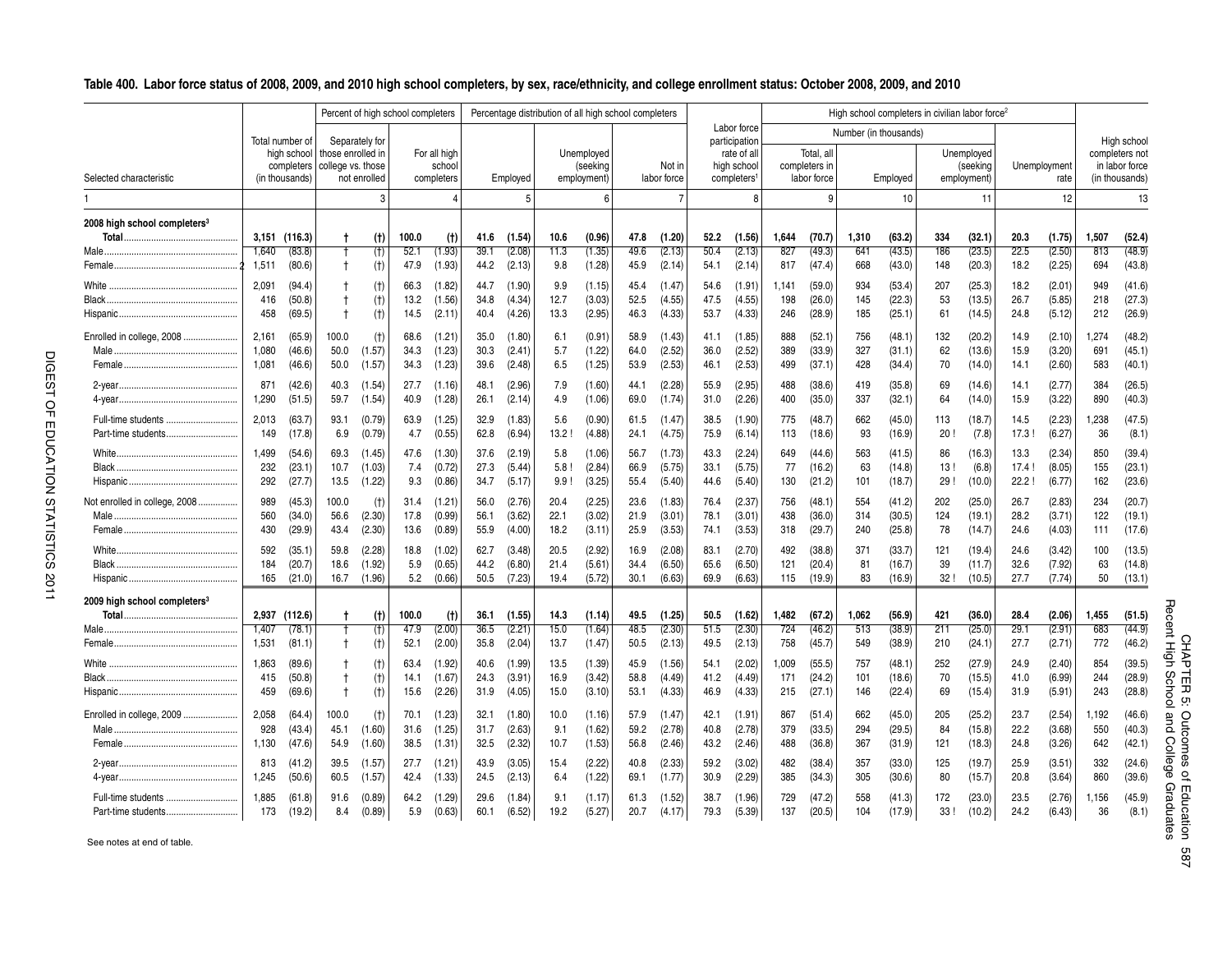#### **Table 400. Labor force status of 2008, 2009, and 2010 high school completers, by sex, race/ethnicity, and college enrollment status: October 2008, 2009, and 2010—Continued**

|                                            |                |                                             |                   |                                   | Percent of high school completers |                                      |              |                  |              |                                       | Percentage distribution of all high school completers |                       |              |                                                       |              |                                            |                       |                  | High school completers in civilian labor force <sup>2</sup> |                                       |              |                      |            |                                                    |                     |
|--------------------------------------------|----------------|---------------------------------------------|-------------------|-----------------------------------|-----------------------------------|--------------------------------------|--------------|------------------|--------------|---------------------------------------|-------------------------------------------------------|-----------------------|--------------|-------------------------------------------------------|--------------|--------------------------------------------|-----------------------|------------------|-------------------------------------------------------------|---------------------------------------|--------------|----------------------|------------|----------------------------------------------------|---------------------|
|                                            |                | Total number of                             |                   | Separately for                    |                                   |                                      |              |                  |              |                                       |                                                       |                       |              | Labor force<br>participation                          |              |                                            | Number (in thousands) |                  |                                                             |                                       |              |                      |            | High school                                        | Recent              |
| Selected characteristic                    |                | high school<br>completers<br>(in thousands) | college vs. those | those enrolled in<br>not enrolled |                                   | For all high<br>school<br>completers |              | Employed         |              | Unemployed<br>(seeking<br>employment) |                                                       | Not in<br>labor force |              | rate of all<br>high school<br>completers <sup>7</sup> |              | Total, all<br>completers in<br>labor force |                       | Employed         |                                                             | Unemployed<br>(seeking<br>employment) |              | Unemployment<br>rate |            | completers not<br>in labor force<br>(in thousands) | High                |
|                                            |                |                                             |                   |                                   |                                   |                                      |              |                  |              | 6                                     |                                                       |                       |              | 8                                                     |              | g                                          |                       | 10               |                                                             | 11                                    |              | 12                   |            | 13                                                 | ഗ                   |
|                                            | 1.329          | (51.7)                                      | 64.6              | (1.54)                            | 45.2                              | (1.34)                               | 34.8         | (2.29)           | 9.6          | (1.42)                                | 55.6                                                  | (1.85)                | 44.4         | (2.39)                                                | 591          | (42.5)                                     | 463                   | (37.6)           | 128                                                         | (19.9)                                | 21.6         | (2.98)               | 739        | (36.7)                                             | loonb.              |
|                                            | 289<br>272     | (25.7)<br>(26.8)                            | 14.0<br>13.2      | (1.19)<br>(1.24)                  | 9.8<br>9.3                        | (0.85)<br>(0.89)                     | 23.4<br>29.9 | (4.63)<br>(5.16) | 10.6<br>9.0  | (3.37)<br>(3.23)                      | 66.0<br>61.0                                          | (5.18)<br>(5.49)      | 34.0<br>39.0 | (5.18)<br>(5.49)                                      | 98<br>106    | (18.4)<br>(19.1)                           | 68<br>81              | (15.3)<br>(16.7) | 31<br>25                                                    | (10.3)<br>(9.2)                       | 31.2<br>23.2 | (8.69)<br>(7.62)     | 190<br>166 | (25.5)<br>(23.9)                                   | an<br>ō<br>O        |
| Not enrolled in college, 2009 2            | 879            | (42.8)                                      | 100.0             | (t)                               | 29.9                              | (1.23)                               | 45.5         | (2.94)           | 24.5         | (2.55)                                | 30.0                                                  | (2.09)                | 70.0         | (2.71)                                                | 616          | (43.4)                                     | 400                   | (35.0)           | 216                                                         | (25.8)                                | 35.0         | (3.38)               | 263        | (22.0)                                             | ≌                   |
|                                            | 478            | (31.5)                                      | 54.4              | (2.45)                            | 16.3                              | (0.99)                               | 45.7         | (3.93)           | 26.5         | (3.48)                                | 27.8                                                  | (3.53)                | 72.2         | (3.53)                                                | 345          | (32.0)                                     | 219                   | (25.5)           | 127                                                         | (19.4)                                | 36.7         | (4.47)               | 133        | (19.8)                                             | ege                 |
|                                            | 401            | (28.9)                                      | 45.6              | (2.45)                            | 13.6                              | (0.92)                               | 45.2         | (4.15)           | 22.2         | (3.46)                                | 32.6                                                  | (3.90)                | 67.4         | (3.90)                                                | 270          | (27.4)                                     | 181                   | (22.4)           | 89                                                          | (15.7)                                | 32.9         | (4.77)               | 130        | (19.0)                                             | Φ                   |
|                                            | 534            | (33.3)                                      | 60.8              | (2.40)                            | 18.2                              | (1.04                                | 55.1         | (3.77)           | 23.2         | (3.21)                                | 21.7                                                  | (2.41)                | 78.3         | (3.12)                                                | 418          | (35.8)                                     | 294                   | (30.0)           | 124                                                         | (19.6)                                | 29.6         | (3.93)               | 116        | (14.6)                                             | rad                 |
|                                            | 126            | (17.2)                                      | 14.4              | (1.84)                            | 4.3                               | (0.58)                               | 26.4         | (7.29)           | 31.3         | (7.66)                                | 42.3                                                  | (8.17)                | 57.7         | (8.17)                                                | 73           | (15.8)                                     | 33                    | (10.7)           | 39                                                          | (11.7)                                | 54.2         | (10.8)               | 54         | (13.6)                                             | 5                   |
|                                            | 186            | (22.3)                                      | 21.2              | (2.28)                            | 6.3                               | (0.75)                               | 34.9         | (6.49)           | 23.6         | (5.78)                                | 41.5                                                  | (6.71)                | 58.5         | (6.71)                                                | 109          | (19.4)                                     | 65                    | (15.0)           | 44                                                          | (12.3)                                | 40.4         | (8.73)               | 77         | (16.3)                                             | $\vec{\sigma}$<br>Ö |
| 2010 high school completers <sup>3,4</sup> |                |                                             |                   |                                   |                                   |                                      |              |                  |              |                                       |                                                       |                       |              |                                                       |              |                                            |                       |                  |                                                             |                                       |              |                      |            |                                                    |                     |
|                                            | 3,160          | (91.8)                                      |                   | (t)                               | 100.0                             | (t)                                  | 37.3         | (1.73)           | 14.4         | (1.18)                                | 48.3                                                  | (1.77)                | 51.7         | (1.77)                                                | 1,633        | (70.7)                                     | 1,179                 | (64.9)           | 454                                                         | (38.1)                                | 27.8         | (2.14)               | 1,528      | (74.0)                                             |                     |
|                                            | 1.679<br>1,482 | (64.6)<br>(58.4)                            | $\ddagger$        | (t)<br>(t)                        | 53.1<br>46.9                      | (1.30)<br>(1.30)                     | 39.3<br>35.1 | (2.31)<br>(2.32) | 15.9<br>12.6 | (1.71)<br>(1.50)                      | 44.8<br>52.3                                          | (2.26)<br>(2.52)      | 55.2<br>47.7 | (2.26)<br>(2.52)                                      | 926<br>706   | (51.5)<br>(45.2)                           | 659<br>520            | (49.2)<br>(38.0) | 267<br>187                                                  | (28.2)<br>(23.9)                      | 28.9<br>26.4 | (2.91)<br>(2.85)     | 752<br>775 | (48.0)<br>(49.5)                                   |                     |
|                                            |                |                                             |                   |                                   |                                   |                                      |              |                  |              |                                       |                                                       |                       |              |                                                       |              |                                            |                       |                  |                                                             |                                       |              |                      |            |                                                    |                     |
|                                            | 1,937<br>461   | (68.7)                                      | $\ddagger$        | (t)                               | 61.3                              | (1.41)                               | 40.9<br>24.5 | (2.18)           | 12.9<br>23.3 | (1.34)<br>(4.22)                      | 46.2<br>52.2                                          | (2.10)                | 53.8<br>47.8 | (2.10)<br>(4.50)                                      | 1,041<br>220 | (55.1)<br>(27.2)                           | 792<br>113            | (52.1)           | 249<br>107                                                  | (26.7)                                | 23.9<br>48.7 | (2.43)               | 896        | (51.7)<br>(28.3)                                   |                     |
|                                            | 507            | (36.9)<br>(37.3)                            |                   | (t)<br>(t)                        | 14.6<br>16.0                      | (1.11<br>(1.05)                      | 42.5         | (3.74)<br>(4.60) | 12.3         | (2.68)                                | 45.1                                                  | (4.50)<br>(4.60)      | 54.9         | (4.60)                                                | 278          | (30.6)                                     | 215                   | (19.8)<br>(27.9) | 63                                                          | (20.9)<br>(14.3)                      | 22.5         | (6.96)<br>(4.71)     | 241<br>229 | (29.1)                                             |                     |
|                                            |                |                                             |                   |                                   |                                   |                                      |              |                  |              |                                       |                                                       |                       |              |                                                       |              |                                            |                       |                  |                                                             |                                       |              |                      |            |                                                    |                     |
| Enrolled in college, 2010                  | 2,152          | (78.8)                                      | 100.0             | (t)                               | 68.1                              | (1.49)                               | 30.9         | (1.94)           | 9.1          | (1.22)                                | 60.0                                                  | (2.13)                | 40.0         | (2.13)                                                | 860          | (51.9)                                     | 664                   | (46.9)           | 196                                                         | (26.4)                                | 22.8         | (2.77)               | 1.292      | (70.3)                                             |                     |
|                                            | 1,055<br>1.097 | (50.5)<br>(55.2)                            | 49.0<br>51.0      | (1.64)<br>(1.64)                  | 33.4<br>34.7                      | (1.24)<br>(1.44)                     | 30.1<br>31.6 | (2.67)<br>(2.68) | 11.0<br>7.3  | (1.81)<br>(1.52)                      | 58.9<br>61.1                                          | (3.05)<br>(2.84)      | 41.1<br>38.9 | (3.05)<br>(2.84)                                      | 433<br>427   | (37.4)<br>(37.4)                           | 317<br>347            | (31.7)<br>(34.0) | 116<br>80                                                   | (19.6)<br>(17.1)                      | 26.8<br>18.7 | (3.87)<br>(3.66)     | 621<br>670 | (44.8)<br>(46.3)                                   |                     |
|                                            |                |                                             |                   |                                   |                                   |                                      |              |                  |              |                                       |                                                       |                       |              |                                                       |              |                                            |                       |                  |                                                             |                                       |              |                      |            |                                                    |                     |
|                                            | 842<br>1,309   | (55.9)                                      | 39.2<br>60.9      | (2.02)<br>(2.02)                  | 39.2<br>60.9                      | (2.02)<br>(2.02)                     | 42.6<br>23.3 | (3.21)           | 9.8<br>8.7   | (1.93)<br>(1.50)                      | 47.6<br>68.0                                          | (3.43)<br>(2.33)      | 52.4<br>32.0 | (3.43)<br>(2.33)                                      | 441          | (39.3)<br>(35.5)                           | 359<br>305            | (36.1)<br>(30.9) | 82<br>114                                                   | (16.2)<br>(20.4)                      | 18.7<br>27.1 | (3.39)<br>(4.25)     | 401<br>890 | (41.0)<br>(52.5)                                   |                     |
|                                            |                | (61.1)                                      |                   |                                   |                                   |                                      |              | (2.14)           |              |                                       |                                                       |                       |              |                                                       | 419          |                                            |                       |                  |                                                             |                                       |              |                      |            |                                                    |                     |
| Full-time students                         | 1,946          | (76.2)                                      | 90.4              | (1.11)                            | 90.4                              | (1.11)                               | 27.6         | (1.91)           | 9.1          | (1.24)                                | 63.3                                                  | (2.16)                | 36.7         | (2.16)                                                | 714          | (48.1)                                     | 537                   | (41.6)           | 176                                                         | (24.7)                                | 24.7         | (3.01)               | 1,233      | (67.2)                                             |                     |
| Part-time students                         | 206            | (24.7)                                      | 9.6               | (1.11)                            | 9.6                               | (1.11)                               | 61.7         | (5.96)           | 9.5          | (3.27)                                | 28.7                                                  | (5.55)                | 71.3         | (5.55)                                                | 147          | (21.0)                                     | 127                   | (19.9)           | 20                                                          | (7.0)                                 | 13.4         | (4.54)               | 59         | (13.3)                                             |                     |
|                                            | 1,365          | (56.9)                                      | 63.5              | (1.81)                            | 43.2                              | (1.40)                               | 34.3         | (2.41)           | 9.1          | (1.39)                                | 56.7                                                  | (2.51)                | 43.3         | (2.51)                                                | 592          | (41.0)                                     | 468                   | (37.6)           | 124                                                         | (19.4)                                | 21.0         | (3.03)               | 774        | (48.7)                                             |                     |
|                                            | 286<br>302     | (33.4)                                      | 13.3              | (1.42)<br>(1.30)                  | 9.1                               | (1.01)<br>(0.96)                     | 22.4         | (4.79)           | 13.3<br>6.8  | (4.58)                                | 64.2                                                  | (5.48)                | 35.8<br>37.6 | (5.48)                                                | 102          | (19.9)                                     | 64<br>93              | (15.3)           | 38                                                          | (14.1)                                | 37.3         | (10.89)              | 184<br>189 | (26.3)<br>(26.8)                                   |                     |
|                                            |                | (31.5)                                      | 14.1              |                                   | 9.6                               |                                      | 30.8         | (5.59)           |              | (2.60)                                | 62.4                                                  | (5.72)                |              | (5.72)                                                | 114          | (20.6)                                     |                       | (19.1)           | 21                                                          | (8.2)                                 | 18.1         | (6.83)               |            |                                                    |                     |
| Not enrolled in college, 2010              | 1,009          | (54.9)                                      | 100.0             | (t)                               | 31.9                              | (1.49)                               | 51.0         | (2.98)           | 25.6         | (2.38)                                | 23.4                                                  | (2.29)                | 76.6         | (2.29)                                                | 773          | (49.7)                                     | 515                   | (42.9)           | 258                                                         | (27.4)                                | 33.4         | (3.07)               | 236        | (25.4)                                             |                     |
|                                            | 624<br>385     | (40.4)<br>(37.4)                            | 61.9<br>38.1      | (2.77)<br>(2.77)                  | 19.7<br>12.2                      | (1.15)<br>(1.13)                     | 54.8<br>45.0 | (3.66)<br>(4.64) | 24.2<br>27.8 | (2.99)<br>(3.95)                      | 21.0<br>27.3                                          | (2.67)<br>(4.11)      | 79.0<br>72.7 | (2.67)<br>(4.11)                                      | 493<br>280   | (38.9)<br>(30.8)                           | 342<br>173            | (35.6)<br>(24.6) | 151<br>107                                                  | (19.9)<br>(17.8)                      | 30.7<br>38.2 | (3.75)<br>(5.13)     | 131<br>105 | (17.0)<br>(19.2)                                   |                     |
|                                            |                |                                             |                   |                                   |                                   |                                      |              |                  |              |                                       |                                                       |                       |              |                                                       |              |                                            |                       |                  |                                                             |                                       |              |                      |            |                                                    |                     |
|                                            | 571            | (39.3)                                      | 56.7              | (2.72)                            | 18.1                              | (1.13)                               | 56.8         | (3.94)           | 21.9         | (3.02)<br>(6.95)                      | 21.4                                                  | (3.15)                | 78.6<br>67.4 | (3.15)                                                | 449          | (36.0)                                     | 324<br>49             | (33.6)           | 125                                                         | (18.1)                                | 27.8         | (3.79)               | 122        | (19.7)<br>(12.3)                                   |                     |
|                                            | 175<br>204     | (24.9)<br>(25.4)                            | 17.3<br>20.3      | (2.11)<br>(2.34)                  | 5.5<br>6.5                        | (0.80)<br>(0.76)                     | 27.8<br>59.9 | (6.61)<br>(5.86) | 39.6<br>20.5 | (5.10)                                | 32.6<br>19.6                                          | (6.23)<br>(5.11)      | 80.4         | (6.23)<br>(5.11)                                      | 118<br>164   | (21.7)<br>(23.9)                           | 122                   | (13.8)<br>(19.9) | 69<br>42                                                    | (16.3)<br>(11.7)                      | 58.7<br>25.5 | (9.00)<br>(6.01)     | 57<br>40   | (11.0)                                             |                     |
|                                            |                |                                             |                   |                                   |                                   |                                      |              |                  |              |                                       |                                                       |                       |              |                                                       |              |                                            |                       |                  |                                                             |                                       |              |                      |            |                                                    |                     |

†Not applicable.

!Interpret data with caution. The coefficient of variation (CV) for this estimate is 30 percent or greater.

1The labor force participation rate is the percentage of persons who are either employed or seeking employment.

2The labor force includes all employed persons plus those seeking employment. The unemployment rate is the percentage of persons in the labor force who are not working and who made specific efforts to find employment sometime during the prior 4 weeks. 3Includes 16- to 24-year-olds who completed high school between October of the previous year and October of the given year. Includes recipients of equivalency credentials as well as diploma recipients.

4Beginning in 2010, standard errors were computed using replicate weights, which produced more precise values than the methodology used in prior years. For more information, see Appendix A: Guide to Sources.

NOTE: Data are for October of given year. Data are based on sample surveys of the civilian noninstitutional population. Percentages are only shown when the base is 75,000 or greater. Totals include race categories not separately shown. Race categories exclude persons of Hispanic ethnicity. Detail may not sum to totals because of rounding. Standard errors appear in parentheses. SOURCE: U.S. Department of Commerce, Census Bureau, Current Population Survey (CPS), October 2008, 2009, and 2010. (This table was prepared August 2011.)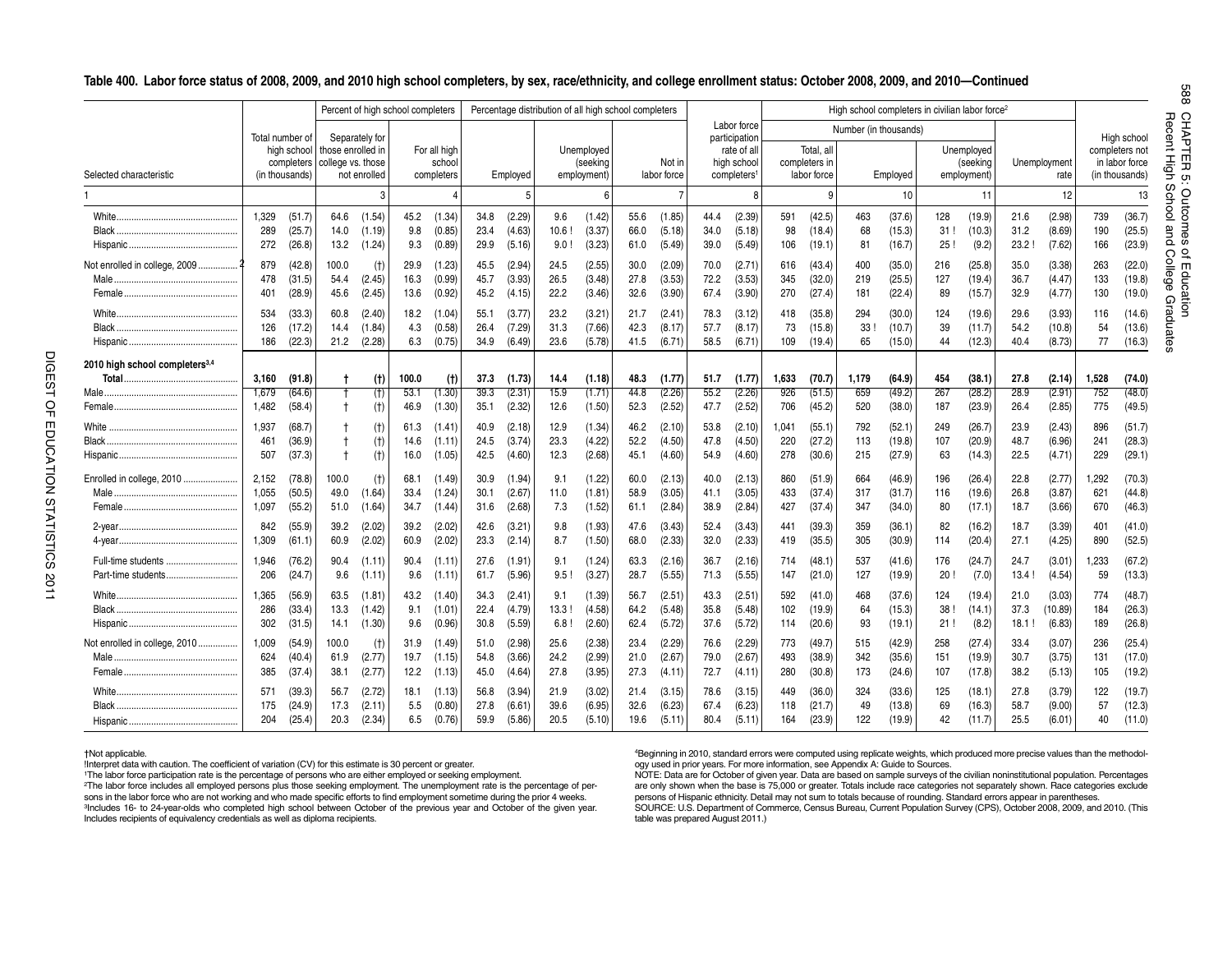#### 1980<br>1985 1985<br>1990 1990<br>1995 1995 2000 2005 Year, sex, and race/ethnicity Number of dropouts (in thousands) Percent of all dropouts Percentage distribution of dropouts<br>
Labor force participation rate of labor force dropouts<sup>1</sup> Total Dropouts in civilian labor force<sup>2</sup> Dropouts not in labor force (in thousands) Number (in thousands) Unemploymen<br>rate Employed employment) labor force dropouts<sup>1</sup> Total employment) rate **Unemployed** (seeking employment) Not ir<br>Iabor force **Unemployed** (seeking employment) 1 | 2| 3| 4| 5| 6| 7| 8| 9| 10| 11 **All dropouts**  .................... 738 (44.0) 100.0 (†) 43.8 (2.97) 20.0 (2.37) 36.2 (2.87) 63.8 (2.87) 471 (35.2) 148 (19.5) 31.4 (3.44) 267 (26.5) 1985.................... 610 (42.3) 100.0 (†) 43.5 (3.45) 24.0 (2.94) 32.5 (3.25) 67.5 (3.25) 412 (34.8) 147 (20.6) 35.6 (4.01) 198 (24.1) 1990.................... 412 (36.0) 100.0 (†) 46.3 (4.37) 21.6 (3.57) 32.2 (4.09) 67.8 (4.09) 279 (29.7) 89 (16.6) 31.8 (4.90) 132 (20.4) 1995.................... 604 (43.6) 100.0 (†) 47.7 (3.61) 20.0 (2.86) 32.3 (3.38) 67.7 (3.38) 409 (35.9) 121 (19.3) 29.6 (3.97) 195 (24.8) 2000.................... 515 (28.5) 100.0 (†) 48.7 (2.77) 19.2 (3.01) 32.0 (2.59) 68.0 (2.59) 350 (23.5) 99 (17.2) 28.1 (4.16) 165 (16.2) 2005.................... 407 (35.3) 100.0 (†) 38.3 (4.22) 18.9 (3.42) 42.8 (3.32) 57.2 (4.30) 233 (26.7) 77 (15.4) 32.9 (5.42) 174 (17.9) 2008.................... 400 (35.0) 100.0 (†) 29.3 (3.98) 19.1 (3.46) 51.6 (3.38) 48.4 (4.38) 194 (24.4) 77 (15.4) 39.5 (6.18) 206 (19.4) 2009.................... 383 (34.3) 100.0 (†) 21.8 (3.69) 26.7 (3.98) 51.5 (3.46) 48.5 (4.47) 186 (23.9) 103 (17.8) 55.1 (6.42) 198 (19.0) 2010 **Male**  340 (29.0) 100.0 (†) 30.9 (4.24) 23.0 (4.29) 46.1 (4.78) 53.9 (4.78) 183 (21.5) 78 (16.0) 42.7 (6.67) 157 (21.9) 1980.................... 422 (32.5) 57.2 (2.89) 50.3 (3.86) 22.0 (3.20) 27.7 (3.45) 72.3 (3.45) 305 (27.7) 93 (15.3) 30.5 (4.18) 117 (17.1) .................... 319 (29.9) 52.3 (3.39) 50.8 (4.69) 30.6 (4.32) 18.6 (3.65) 81.4 (3.65) 260 (27.0) 98 (16.6) 37.6 (5.04) 59 (12.9) 1990.................... 217 (25.6) 52.8 (4.27) 51.3 (5.89) 28.0 (5.29) 20.7 (4.77) 79.3 (4.77) 172 (22.8) 61 (13.5) 35.3 (6.32) 45 (11.6) 1995.................... 339 (31.5) 56.2 (3.45) 52.8 (4.64) 21.3 (3.80) 26.0 (4.07) 74.0 (4.07) 251 (27.1) 72 (14.5) 28.7 (4.88) 88 (16.1) 2000.................... 295 (29.3) 57.3 (3.73) 56.3 (4.94) 18.3 (3.85) 25.6 (4.35) 74.4 (4.35) 220 (25.3) 54 (12.6) 24.5 (4.96) 76 (14.9) 2005.................... 227 (25.9) 55.8 (4.24) 38.3 (5.56) 21.6 (4.71) 40.3 (5.61) 59.7 (5.61) 136 (20.1) 49 (12.1) 35.9 (7.09) 91 (16.4) 2008.................... 191 (23.8) 47.6 (4.30) 29.3 (5.69) 24.6 (5.38) 46.1 (6.22) 53.9 (6.22) 103 (17.5) 47 (11.8) 45.6 (8.47) 88 (16.1) 2009.................... 205 (24.6) 53.4 (4.39) 27.5 (5.37) 33.5 (5.68) 39.1 (5.88) 60.9 (5.88) 125 (19.2) 69 (14.3) 54.9 (7.68) 80 (15.4) 2010<sup>3</sup> **Female**  179 (21.3) 52.7 (4.17) 25.9 (4.96) 17.2 (4.40) 56.9 (5.70) 43.1 (5.70) 77 (12.4) 31 (8.5) 39.8 (8.62) 102 (17.2) 1980.................... 316 (27.0) 42.8 (2.77) 35.0 (4.08) 17.4 (3.24) 47.6 (4.28) 52.4 (4.28) 165 (19.6) 55 (11.3) 33.2 (5.57) 150 (18.7) 1985.................... 291 (27.4) 47.7 (3.25) 35.5 (4.51) 16.8 (3.52) 47.8 (4.71) 52.2 (4.71) 152 (19.8) 49 (11.2) 32.1 (6.09) 139 (18.9) .................... 194 (23.2) 47.2 (4.10) 40.6 (5.87) 14.4 (4.19) 45.0 (5.94) 55.0 (5.94) 107 (17.2) 28 ! (8.8) 26.1 (7.08) 87 (15.6) 1995.................... 265 (26.6) 43.8 (3.31) 41.1 (4.96) 18.4 (3.91) 40.5 (4.95) 59.5 (4.95) 157 (20.6) 49 (11.5) 30.9 (6.05) 107 (17.0) 2000.................... 220 (24.3) 42.7 (3.58) 39.1 (5.40) 20.5 (4.46) 40.6 (5.43) 59.4 (5.43) 131 (18.8) 45 (11.0) 34.2 (6.80) 90 (15.6) 2005.................... 180 (22.4) 44.2 (4.11) 38.3 (6.04) 15.6 (4.51) 46.0 (6.20) 54.0 (6.20) 97 (16.4) 28 ! (8.8) 28.8 (7.67) 83 (15.2) 2008.................... 210 (24.1) 52.4 (4.16) 29.2 (5.24) 14.2 (4.02) 56.6 (5.71) 43.4 (5.71) 91 (15.9) 30 ! (9.1) 32.7 (8.20) 119 (18.2) 2009.................... 179 (22.3) 46.6 (4.25) 15.2 (4.48) 19.0 (4.90) 65.8 (5.92) 34.2 (5.92) 61 (13.0) 34 (9.7) ‡ (†) 117 (18.1) 20103 **White**  161 (19.3) 47.3 (4.17) 36.4 (6.46) 29.6 (7.15) 34.0 (6.82) 66.0 (6.82) 106 (17.0) 48 (13.0) 44.8 (9.14) 55 (12.5) 1980.................... 489 (35.9) 66.2 (2.83) 50.3 (3.67) 18.0 (2.79) 31.7 (3.42) 68.3 (3.42) 334 (29.7) 88 (15.1) 26.3 (3.87) 155 (20.2) 1985.................... 354 (32.3) 58.1 (3.43) 49.2 (4.56) 23.3 (3.82) 27.5 (4.07) 72.5 (4.07) 257 (27.5) 83 (15.4) 32.2 (4.95) 98 (16.9) 1990.................... 242 (27.6) 58.8 (4.31) 56.3 (5.67) 18.7 (4.41) 25.0 (4.95) 75.0 (4.95) 181 (23.9) 45 (11.8) 25.0 (5.65) 60 (13.8) .................... 316 (31.6) 52.3 (3.61) 51.6 (5.00) 18.3 (3.83) 30.1 (4.59) 69.9 (4.59) 221 (26.4) 58 (13.4) 26.2 (5.21) 95 (17.3) 2000.................... 288 (21.4) 55.9 (2.76) 60.2 (3.63) 16.5 (3.79) 23.4 (3.14) 76.6 (3.14) 221 (18.7) 47 (11.9) 21.5 (4.79) 67 (10.3) 2005.................... 194 (24.4) 47.6 (4.34) 40.3 (6.17) 20.0 (5.05) 39.7 (6.16) 60.3 (6.16) 117 (18.9) 39 (10.9) 33.2 (7.67) 77 (15.4) 2008.................... 152 (21.6) 38.1 (4.25) 38.6 (6.90) 20.6 (5.76) 40.9 (6.97) 59.1 (6.97) 90 (16.6) 31 ! (9.8) 34.8 (8.83) 62 (13.8) 2009.................... 164 (22.5) 42.9 (4.43) 33.9 (6.47) 24.1 (5.87) 42.0 (6.74) 58.0 (6.74) 95 (17.1) 40 (11.1) 41.5 (8.88) 69 (14.6) 2010<sup>3</sup> **Black**  148 (18.9) 43.5 (4.57) 31.4 (6.58) 20.4 (5.46) 48.3 (6.82) 51.7 (6.82) 77 (13.6) 30 (8.9) 39.4 (9.52) 71 (14.1) 1980.................... 141 (19.9) 19.1 (2.43) 20.9 (5.77) 28.4 (6.40) 50.7 (7.09) 49.3 (7.09) 69 (14.0) 40 (10.6) ‡ (†) 71 (14.2) 1985.................... 130 (20.2) 21.4 (2.95) 29.9 (7.13) 22.7 (6.52) 47.5 (7.78) 52.5 (7.78) 68 (14.7) 30 ! (9.7) ‡ (†) 62 (14.0) 1990.................... 82 (16.6) 19.9 (3.62) 30.9 ! (9.42) 35.2 (9.74) 33.9 (9.64) 66.1 (9.64) 54 (13.5) 29 ! (9.9) ‡ (†) 28 ! (9.7) 1995.................... 104 (18.5) 17.2 (2.79) 33.5 (8.40) 25.8 ! (7.78) 40.8 (8.75) 59.2 (8.75) 62 (14.2) 27 ! (9.4) ‡ (†) 42 (11.8) ....................... | 106 (18.7)| 20.6 (3.24)| 26.7 (7.79)| 25.5!(7.68)| 47.8 (8.80)| 52.2 (8.80)| 55 (13.5)| 27! (9.4)| ‡ (†)| 51 (12.9) 2005.................... 108 (19.3) 26.5 (4.07) 26.5 (7.89) 16.0 ! (6.56) 57.5 (8.84) 42.5 (8.84) 46 (12.6) 17 ! (7.7) ‡ (†) 62 (14.6) 2008.................... 109 (19.4) 27.3 (4.14) 18.1 ! (6.84) 15.0 ! (6.34) 67.0 (8.36) 33.0 (8.36) 36 ! (11.2) 16 ! (7.5) ‡ (†) 73 (15.9) 2009.................... 77 (16.2) 20.0 (3.80) 5.1 ! (4.66) 38.6 (10.33) 56.4 (10.53) 43.6 (10.53) 33 ! (10.7) 30 ! (10.1) ‡ (†) 43 (12.2) 20103 **Hispanic**  64 (15.4) 18.7 (3.94) ‡ (†) ‡ (†) ‡ (†) ‡ (†) 29 ! (9.8) 17 ! (7.9) ‡ (†) 35 ! (11.6) 1980.................... 91 (18.9) 12.3 (2.41) 47.2 (10.42) 17.9 ! (8.00) 34.8 (9.94) 65.2 (9.94) 59 (15.3) 16 ! (8.0) ‡ (†) 32 ! (11.2) 1985.................... 105 (18.2) 17.3 (2.72) 37.9 (8.41) 32.0 (8.09) 30.1 (7.95) 69.9 (7.95) 74 (15.2) 34 ! (10.3) ‡ (†) 32 ! (10.0) 1990.................... 72 (15.6) 17.4 (3.44) ‡ (†) ‡ (†) ‡ (†) ‡ (†) 32 ! (10.5) 10 ! (5.9) ‡ (†) 39 (11.5) 1995.................... 174 (23.8) 28.8 (3.34) 48.5 (6.88) 20.1 (5.52) 31.4 (6.40) 68.6 (6.40) 119 (19.7) 35 ! (10.7) 29.3 (7.57) 55 (13.4) 2000.................... 101 (18.2) 19.6 (3.18) 39.0 (8.83) 22.2 ! (7.52) 38.9 (8.82) 61.1 (8.82) 62 (14.2) 22 ! (8.6) ‡ (†) 39 (11.3) .................... 86 (17.2) 21.1 (3.76) 45.1 (9.96) 19.2 ! (7.89) 35.7 (9.59) 64.3 (9.59) 55 (13.8) 17 ! (7.6) ‡ (†) 31 ! (10.3) 2008.................... 111 (19.6) 27.8 (4.16) 31.9 (8.21) 24.5 ! (7.58) 43.7 (8.74) 56.3 (8.74) 63 (14.7) 27 ! (9.7) ‡ (†) 49 (12.9) 2009.................... 115 (19.9) 30.1 (4.35) 17.2 ! (6.53) 27.9 (7.77) 54.9 (8.61) 45.1 (8.61) 52 (13.4) 32 ! (10.5) ‡ (†) 63 (14.8) 20103 .................. 93 (15.8) 27.3 (3.95) 33.9 (8.72) 24.1 (6.83) 42.0 (8.87) 58.0 (8.87) 54 (12.0) 22 ! (7.0) 41.6 (11.01) 39 (10.8)

#### **Table 401. Labor force status of high school dropouts, by sex and race/ethnicity: October, selected years, 1980 through 2010**

†Not applicable.

!Interpret data with caution. The coefficient of variation (CV) for this estimate is 30 percent or greater.<br>**‡Reporting standards not met (too few cases)** 

<sup>1</sup>The labor force participation rate is the percentage of persons who are either employed or seeking employment.

2The labor force includes all employed persons plus those seeking employment. The unemployment rate is the percentage of persons in the labor force who are not working and who made specific efforts to find employment sometime during the prior 4 weeks.

<sup>3</sup>Beginning in 2010, standard errors were computed using replicate weights, which produced more precise values than the methodology used in prior years. For more information, see Appendix A: Guide to Sources.

 NOTE: Data are based on sample surveys of the civilian noninstitutional population. Drop- base is 75,000 or greater. Totals include race categories not separately shown. Race cateouts are considered persons 16 to 24 years old who dropped out of school in the 12-month period ending in October of years shown. Includes dropouts from any grade, including a small number from elementary and middle schools. Percentages are shown only when the gories exclude persons of Hispanic ethnicity. Detail may not sum to totals because of rounding. Standard errors appear in parentheses.

SOURCE: U.S. Department of Commerce, Census Bureau, Current Population Survey (CPS), October, selected years, 1980 through 2010. (This table was prepared August 2011.)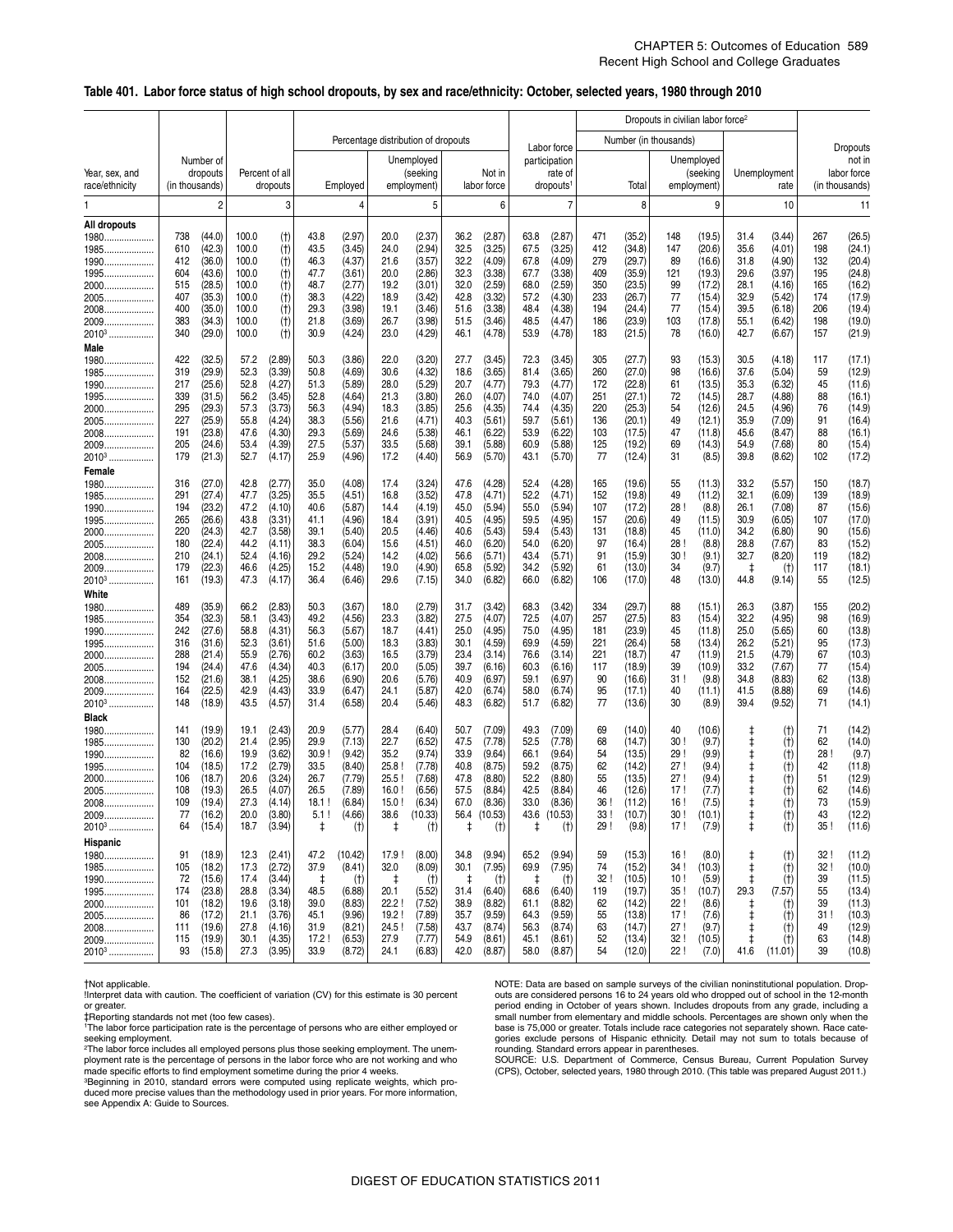#### **Table 402. Among special education students out of high school up to 8 years, percentage attending and completing postsecondary education, living independently, and working competitively, by type of disability: 2007 and 2009**

| Year, postsecondary status and<br>institution type, and living and<br>employment status                             |                              | All disabilities <sup>1</sup>        |                               | Specific<br>learning<br>disabilities  |                              | Speech or<br>language<br>impairments   |                                  | Intellectual<br>disability             |                                     | Emotional<br>disturbance              |                              | Hearing<br>impairments                  |                              | Orthopedic<br>impairments              |                                  | Other health<br>impairments <sup>2</sup> |                                                | Visual<br>impairments                   |                                 | Multiple<br>disabilities             |                              | Deaf-blindness                       |                               | Autism                                 |                                        | Traumatic<br>brain injury              |
|---------------------------------------------------------------------------------------------------------------------|------------------------------|--------------------------------------|-------------------------------|---------------------------------------|------------------------------|----------------------------------------|----------------------------------|----------------------------------------|-------------------------------------|---------------------------------------|------------------------------|-----------------------------------------|------------------------------|----------------------------------------|----------------------------------|------------------------------------------|------------------------------------------------|-----------------------------------------|---------------------------------|--------------------------------------|------------------------------|--------------------------------------|-------------------------------|----------------------------------------|----------------------------------------|----------------------------------------|
|                                                                                                                     |                              | $\overline{2}$                       |                               | 3                                     |                              |                                        |                                  | 5                                      |                                     | 6                                     |                              |                                         |                              | 8                                      |                                  | 9                                        |                                                | 10 <sup>10</sup>                        |                                 | 11                                   |                              | 12                                   |                               | 13                                     |                                        | 14                                     |
| 2007 (out of high school up to<br>6 years)                                                                          |                              |                                      |                               |                                       |                              |                                        |                                  |                                        |                                     |                                       |                              |                                         |                              |                                        |                                  |                                          |                                                |                                         |                                 |                                      |                              |                                      |                               |                                        |                                        |                                        |
| Ever attended institution<br>Any postsecondary<br>2-year<br>Vocational/technical.<br>.                              | 55.0<br>14.7<br>37.3<br>28.3 | (2.62)<br>(1.87)<br>(2.55)<br>(2.37) | 60.9<br>15.6<br>40.8<br>31.4  | (3.88)<br>(2.89)<br>(3.91)<br>(3.69)  | 63.0<br>29.8<br>41.0<br>20.3 | (3.77)<br>(3.57)<br>(3.84)<br>(3.14)   | 28.2<br>6.2!<br>21.2<br>16.0     | (3.65)<br>(1.96)<br>(3.32)<br>(2.97)   | 44.6<br>7.7!<br>30.0<br>27.5        | (4.36)<br>(2.34)<br>(4.02)<br>(3.92)  | 70.9<br>31.4<br>44.9<br>37.8 | (4.61)<br>(4.71)<br>(5.05)<br>(4.92)    | 59.8<br>22.5<br>45.5<br>21.5 | (4.59)<br>(3.91)<br>(4.66)<br>(3.84)   | 56.9<br>19.5<br>44.6<br>28.1     | (4.14)<br>(3.31)<br>(4.16)<br>(3.76)     | 70.8<br>42.8<br>47.0<br>21.2                   | (5.23)<br>(5.70)<br>(5.74)<br>(4.71)    | 31.3<br>$8.0$ !<br>17.2<br>14.8 | (5.28)<br>(3.08)<br>(4.29)<br>(4.04) | 48.8<br>18.2<br>29.1<br>18.9 | (6.83)<br>(5.28)<br>(6.21)<br>(5.35) | 46.6<br>15.7<br>32.6<br>21.8  | (5.25)<br>(3.82)<br>(4.93)<br>(4.35)   | 56.2<br>15.7<br>33.5<br>33.2           | (7.49)<br>(5.49)<br>(7.12)<br>(7.11)   |
| Graduation rate, by type of<br>institution <sup>3</sup><br>Any postsecondary<br>4-year<br><br>Vocational/technical  | 38.4<br>29.4<br>29.7<br>54.6 | (4.41)<br>(8.30)<br>(4.83)<br>(7.22) | 37.5<br>$\pm$<br>29.4<br>55.1 | (6.13)<br>(t)<br>(6.81)<br>(9.66)     | 48.4<br>39.8<br>40.2<br>69.8 | (6.64)<br>(12.46)<br>(7.79)<br>(10.43) | 40.0<br>$28.1$ !<br>50.3!        | (10.17)<br>$(+)$<br>(11.70)<br>(15.09) | 41.1<br>$^{\rm t}$<br>26.7!<br>56.5 | (7.55)<br>(t)<br>(8.47)<br>(11.38)    | 38.9<br>37.2<br>30.6<br>33.0 | (8.80)<br>(13.80)<br>(10.78)<br>(14.56) | 35.7<br>35.7<br>23.1<br>44.4 | (7.55)<br>(16.18)<br>(8.41)<br>(11.95) | 33.8<br>13.8<br>32.6<br>47.1     | (6.09)<br>(9.29)<br>(6.63)<br>(11.65)    | 49.7<br>58.7<br>42.9<br>50.9!                  | (9.35)<br>(13.84)<br>(11.33)<br>(19.67) | 32.1 !<br>13.3!<br>$\ddagger$   | (10.55)<br>(t)<br>(8.66)<br>(t)      |                              | (t)<br>(t)<br>(t)<br>(t)             | 35.3<br>$\pm$<br>33.0<br>49.2 | (10.36)<br>(13.39)<br>(15.05)          | 50.4<br>24.8<br>$\pm$                  | (12.59)<br>$^{(+)}$<br>(12.11)<br>(t)  |
| Living independently <sup>4</sup>                                                                                   | 35.7                         | (2.53)                               | 40.6                          | (3.91)                                | 30.4                         | (3.60)                                 | 21.2                             | (3.32)                                 | 34.4                                | (4.17)                                | 28.5                         | (4.60)                                  | 14.0                         | (3.26)                                 | 30.8                             | (3.86)                                   | 31.3                                           | (5.35)                                  | 10.6                            | (3.51)                               | 13.7!                        | (4.69)                               | 11.8                          | (3.39)                                 | 24.8                                   | (6.52)                                 |
| Competitively employed <sup>5</sup><br>In the past 2 years                                                          | 61.1<br>78.6                 | (2.86)<br>(2.27)                     | 70.4<br>85.9                  | (4.12)<br>(2.92)                      | 61.4<br>78.8                 | (4.17)<br>(3.30)                       | 31.6<br>49.8                     | (4.22)<br>(4.32)                       | 53.2<br>78.9                        | (4.94)<br>(3.77)                      | 49.4<br>70.3                 | (5.85)<br>(4.93)                        | 26.2<br>42.8                 | (4.36)<br>(4.62)                       | 60.3<br>78.8                     | (4.51)<br>(3.54)                         | 34.4<br>54.6                                   | (5.98)<br>(5.97)                        | 31.6<br>41.0                    | (6.13)<br>(5.99)                     | $15.0$ !<br>26.4             | (5.46)<br>(6.17)                     | 32.7<br>44.1                  | (5.63)<br>(5.40)                       | 32.6<br>63.6                           | (7.47)<br>(7.50)                       |
| 2009 (out of high school up to<br>8 years)                                                                          |                              |                                      |                               |                                       |                              |                                        |                                  |                                        |                                     |                                       |                              |                                         |                              |                                        |                                  |                                          |                                                |                                         |                                 |                                      |                              |                                      |                               |                                        |                                        |                                        |
| Ever attended institution<br>Any postsecondary<br>2-year<br><br>Vocational/technical.                               | 59.2<br>18.4<br>44.4<br>31.3 | (2.64)<br>(2.08)<br>(2.67)<br>(2.49) | 65.3<br>20.9<br>49.7<br>34.1  | (3.93)<br>(3.36)<br>(4.13)<br>(3.92)  | 67.0<br>30.9<br>46.5<br>28.5 | (3.62)<br>(3.56)<br>(3.86)<br>(3.48)   | 29.5<br>6.2<br>19.7<br>17.2      | (3.62)<br>(1.92)<br>(3.16)<br>(2.99)   | 53.0<br>11.0<br>38.0<br>33.0        | (4.53)<br>(2.84)<br>(4.40)<br>(4.27)  | 74.8<br>34.7<br>53.4<br>40.3 | (4.24)<br>(4.66)<br>(4.88)<br>(4.79)    | 62.0<br>23.5<br>50.9<br>26.5 | (4.42)<br>(3.87)<br>(4.57)<br>(4.03)   | 65.2<br>19.1<br>53.2<br>33.1     | (4.05)<br>(3.34)<br>(4.25)<br>(4.00)     | 70.7<br>41.5<br>51.2<br>25.6                   | (5.01)<br>(5.43)<br>(5.51)<br>(4.81)    | 33.2<br>7.3<br>21.7<br>17.6     | (5.09)<br>(2.82)<br>(4.45)<br>(4.11) | 56.8<br>23.7<br>36.9<br>21.6 | (7.09)<br>(6.09)<br>(6.91)<br>(5.89) | 44.2<br>17.4<br>32.2<br>22.1  | (4.66)<br>(3.56)<br>(4.39)<br>(3.90)   | 60.4<br>18.5<br>42.1<br>34.5           | (7.40)<br>(5.87)<br>(7.47)<br>(7.20)   |
| Currently attending institution<br>Any postsecondary<br>2-year<br>Vocational/technical.                             | 15.1<br>5.2<br>9.0<br>2.2!   | (1.93)<br>(1.20)<br>(1.54)<br>(0.79) | 17.3<br>5.9<br>10.3<br>2.2    | (3.13)<br>(1.95)<br>(2.52)<br>(1.23)  | 20.1<br>10.6<br>8.3<br>2.7   | (3.09)<br>(2.38)<br>(2.14)<br>(1.24)   | 2.1!<br>t<br>1.9 !<br>$\ddagger$ | (1.16)<br>(t)<br>(1.08)<br>(t)         | 12.9<br>3.9!<br>8.6<br>2.6!         | (3.04)<br>(1.76)<br>(2.56)<br>(1.46)  | 25.0<br>15.0<br>11.6<br>1.7  | (4.23)<br>(3.51)<br>(3.15)<br>(1.26)    | 23.3<br>8.0<br>13.2<br>5.5!  | (3.87)<br>(2.47)<br>(3.10)<br>(2.09)   | 16.1<br>3.1!<br>10.9<br>2.9!     | (3.13)<br>(1.48)<br>(2.67)<br>(1.43)     | 25.0<br>15.1<br>8.9 <sub>1</sub><br>$\ddagger$ | (4.79)<br>(3.94)<br>(3.16)<br>(t)       | 8.2<br>2.2<br>4.4!<br>1.8!      | (2.99)<br>(1.60)<br>(2.21)<br>(1.45) | 24.5<br>9.1<br>16.7!<br>3.1! | (6.19)<br>(4.11)<br>(5.34)<br>(2.50) | 14.0<br>5.3<br>8.2<br>1.4!    | (3.26)<br>(2.12)<br>(2.59)<br>(1.11)   | 14.6!<br>4.6!<br>$9.2$ !<br>$\ddagger$ | (5.34)<br>(3.17)<br>(4.38)<br>(t)      |
| Graduation rate, by type of<br>institution <sup>3</sup><br>Any postsecondary<br>4-year.<br><br>Vocational/technical | 47.6<br>45.3<br>37.2<br>54.6 | (3.92)<br>(7.28)<br>(4.46)<br>(5.96) | 47.8<br>47.7<br>38.2<br>52.7  | (5.49)<br>(10.07)<br>(6.16)<br>(8.29) | 53.5<br>60.1<br>39.2<br>64.3 | (5.35)<br>(8.80)<br>(6.35)<br>(8.39)   | 39.8<br>$\pm$<br>28.2!<br>51.2   | (8.45)<br>$(+)$<br>(9.90)<br>(12.94)   | 45.9<br>$20.8$ !<br>33.3<br>62.5    | (6.45)<br>(12.26)<br>(7.61)<br>(8.67) | 58.7<br>49.5<br>42.5<br>63.8 | (6.67)<br>(9.93)<br>(8.53)<br>(10.75)   | 45.3<br>48.8<br>32.9<br>50.7 | (6.40)<br>(11.86)<br>(7.24)<br>(10.12) | 44.8<br>$30.6$ !<br>35.1<br>58.7 | (5.64)<br>(9.72)<br>(6.12)<br>(8.28)     | 58.4<br>63.1<br>45.9<br>47.3                   | (7.24)<br>(10.01)<br>(9.06)<br>(12.97)  | 58.9<br>44.3<br>46.5            | (9.71)<br>(t)<br>(12.86)<br>(12.73)  |                              | (t)<br>(t)<br>(t)<br>(t)             | 50.7<br>59.0<br>43.3<br>53.2  | (8.15)<br>(12.15)<br>(10.61<br>(12.43) | 61.8<br>$\pm$<br>35.7!<br>73.9         | (10.33)<br>$(+)$<br>(11.88)<br>(14.00) |
| Living independently <sup>4</sup>                                                                                   | 44.7                         | (2.68)                               | 51.0                          | (4.15)                                | 38.7                         | (3.75)                                 | 25.7                             | (3.48)                                 | 44.3                                | (4.52)                                | 40.3                         | (4.79)                                  | 24.9                         | (3.95)                                 | 39.2                             | (4.17)                                   | 41.4                                           | (5.43)                                  | 11.2!                           | (3.41)                               | 20.5                         | (5.79)                               | 7.1 !                         | (2.42)                                 | 24.0                                   | (6.48)                                 |
| Competitively employed <sup>5</sup><br>In the past 2 years                                                          | 53.1<br>70.1                 | (2.82)<br>(2.52)                     | 62.4<br>78.1                  | (4.27)<br>(3.51)                      | 58.5<br>77.2                 | (3.93)<br>(3.28)                       | 25.7<br>38.7                     | (3.60)<br>(3.98)                       | 40.9<br>68.6                        | (4.65)<br>(4.31)                      | 47.4<br>65.0                 | (5.14)<br>(4.81)                        | 26.4<br>40.2                 | (4.03)<br>(4.53)                       | 53.8<br>72.2                     | (4.48)<br>(3.92)                         | 34.1<br>47.2                                   | (5.36)<br>(5.61)                        | 21.5<br>32.1                    | (4.63)<br>(5.15)                     | 23.1<br>34.9                 | (6.19)<br>(6.96)                     | 24.2<br>33.9                  | (4.07)<br>(4.54)                       | 41.7<br>53.3                           | (7.52)<br>(7.64)                       |

†Not applicable.

!Interpret data with caution. The coefficient of variation (CV) for this estimate is 30 percent or greater.

‡Reporting standards not met. The coefficient of variation (CV) for this estimate is 50 percent or greater. 1Includes disability categories not shown separately.

2Other health impairments include having limited strength, vitality, or alertness that is due to chronic or acute health problems (such as a heart condition, rheumatic fever, asthma, hemophilia, and leukemia) and that adversely affects educational performance.

3Among students who had ever attended the type of institution specified, the percentage who received a diploma, certificate, or license.

4Living independently includes living alone, with a spouse or roommate, in a college dormitory, in Job Corps housing, or in military housing as a service member.

5Competitively employed refers to those receiving more than minimum wage and working in an environment where the majority of workers are not disabled.

NOTE: Data based on students who had been out of high school up to 6 years in 2007 and up to 8 years in 2009 and had attended special or regular schools in the 1999-2000 or 2000-01 school year. Apparent discrepancies in attendance and graduation percentages between 2007 and 2009 may be due to inconsistent reporting by respondents and smaller numbers of respondents for the 2009 survey wave. Some data have been revised from previously published figures. Standard errors appear in parentheses.

SOURCE: U.S. Department of Education, Institute of Education Sciences, National Center for Special Education Research, National Longitudinal Transition Study-2 (NLTS2), Waves 4 and 5, 2007 and 2009, unpublished tabulations. (This table was prepared July 2010.)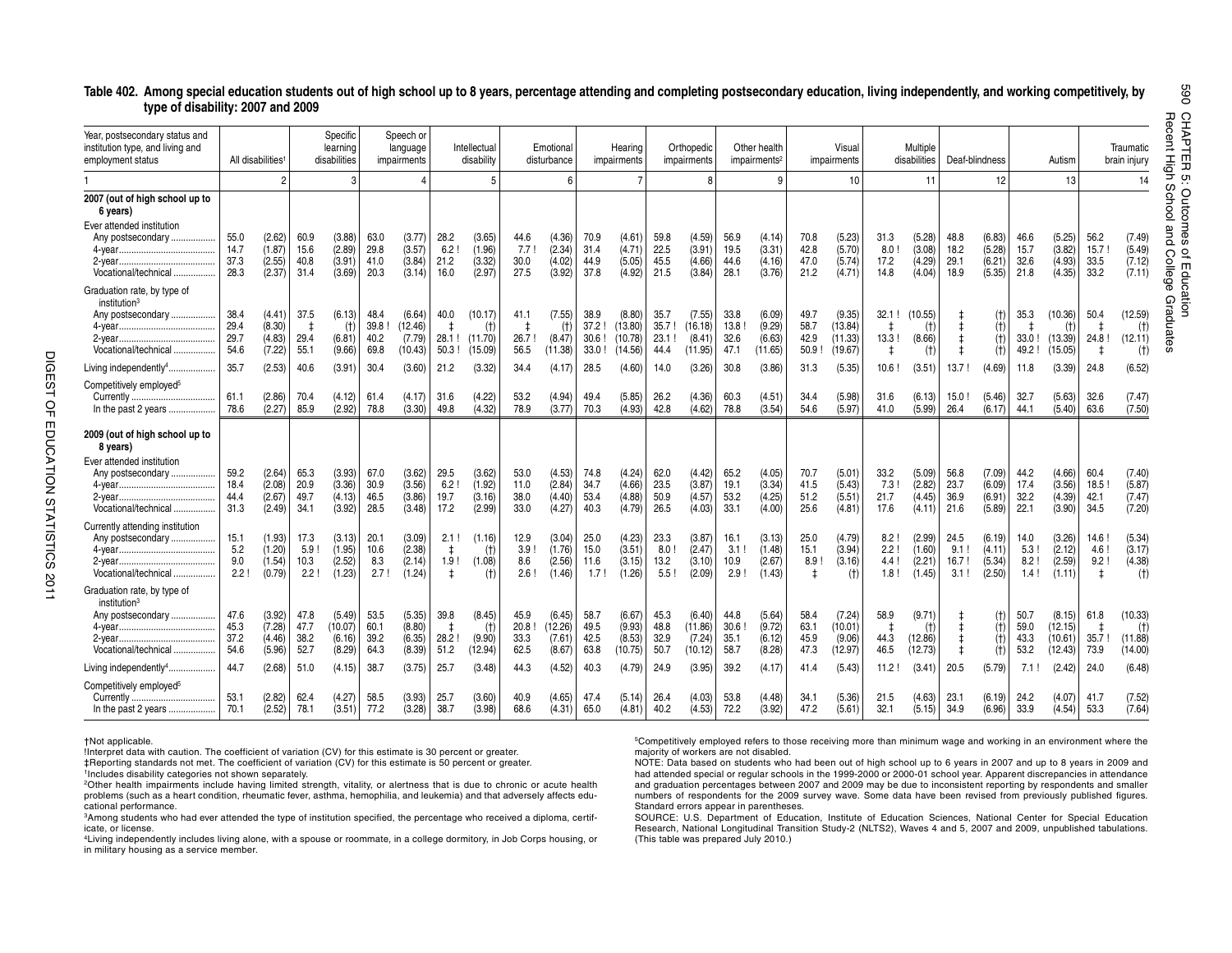#### Table 403. Percentage distribution of recipients of bachelor's degrees in various fields of study 1 year after graduation, by time to completion, enrollment and employment status, and occupation: **2001 and 2009**

|                                                                                                                                                                                                                                                                                                                                                                                                                                                                                                                                                                                                                                                                                                   |                                                                     |                             |                                      |                             |                                      |                             |                                        |                             |                                        |                              |                                      |                              |                                      | 2007-08 graduates in 2009                                                                                                                                                                                                                                                                                                                                                                                                                                                                                                                                                                                                                                                                                                                                                                                                                                                           |                                      |                             |                                      |                             |                                      |                             |                                      |                              |                                      |                              |                            |
|---------------------------------------------------------------------------------------------------------------------------------------------------------------------------------------------------------------------------------------------------------------------------------------------------------------------------------------------------------------------------------------------------------------------------------------------------------------------------------------------------------------------------------------------------------------------------------------------------------------------------------------------------------------------------------------------------|---------------------------------------------------------------------|-----------------------------|--------------------------------------|-----------------------------|--------------------------------------|-----------------------------|----------------------------------------|-----------------------------|----------------------------------------|------------------------------|--------------------------------------|------------------------------|--------------------------------------|-------------------------------------------------------------------------------------------------------------------------------------------------------------------------------------------------------------------------------------------------------------------------------------------------------------------------------------------------------------------------------------------------------------------------------------------------------------------------------------------------------------------------------------------------------------------------------------------------------------------------------------------------------------------------------------------------------------------------------------------------------------------------------------------------------------------------------------------------------------------------------------|--------------------------------------|-----------------------------|--------------------------------------|-----------------------------|--------------------------------------|-----------------------------|--------------------------------------|------------------------------|--------------------------------------|------------------------------|----------------------------|
| Time to completion, enrollment and<br>employment status, and occupation                                                                                                                                                                                                                                                                                                                                                                                                                                                                                                                                                                                                                           | 1999-2000<br>graduates in<br>2001, total                            |                             | Total <sup>1</sup>                   |                             | Engineering                          |                             | Biological<br>and physical<br>sciences |                             | Mathematics<br>and computer<br>science | Social sciences              |                                      |                              | History                              |                                                                                                                                                                                                                                                                                                                                                                                                                                                                                                                                                                                                                                                                                                                                                                                                                                                                                     | Humanities                           |                             | Health<br>professions                |                             | <b>Business and</b><br>management    |                             | Education <sup>2</sup>               |                              | Psychology                           | Public affairs and           | social services            |
|                                                                                                                                                                                                                                                                                                                                                                                                                                                                                                                                                                                                                                                                                                   | 2                                                                   |                             | 3                                    |                             |                                      |                             |                                        |                             | 6                                      |                              | $\overline{7}$                       |                              | 8                                    |                                                                                                                                                                                                                                                                                                                                                                                                                                                                                                                                                                                                                                                                                                                                                                                                                                                                                     | 9                                    |                             | 10                                   |                             | 11                                   |                             | 12                                   |                              | 13                                   |                              | 14                         |
| Total graduates                                                                                                                                                                                                                                                                                                                                                                                                                                                                                                                                                                                                                                                                                   | 100.0<br>(t)                                                        | 100.0                       | (f)                                  | 100.0                       | (f)                                  | 100.0                       | (t)                                    | 100.0                       | (t)                                    | 100.0                        | $(+)$                                | 100.0                        | $(+)$                                | 100.0                                                                                                                                                                                                                                                                                                                                                                                                                                                                                                                                                                                                                                                                                                                                                                                                                                                                               | (f)                                  | 100.0                       | (f)                                  | 100.0                       | (t)                                  | 100.0                       | $(+)$                                | 100.0                        | (f)                                  | 100.0                        | (t)                        |
| Time between high school graduation<br>and degree completion<br>4 years or less                                                                                                                                                                                                                                                                                                                                                                                                                                                                                                                                                                                                                   | (0.83)<br>32.7                                                      | 40.3                        | (0.64)                               | 35.5                        | (2.68)                               | 56.2                        | (2.24)                                 | 36.3                        | (3.27)                                 | 53.4                         | (2.08)                               | 44.1                         | (3.78)                               | 50.4                                                                                                                                                                                                                                                                                                                                                                                                                                                                                                                                                                                                                                                                                                                                                                                                                                                                                | (2.02)                               | 28.9                        | (2.01)                               | 37.5                        | (1.53)                               | 32.5                        | (1.65)                               | 48.9                         | (2.17)                               | 29.1                         | (3.42)                     |
| More than 4, up to 5 years<br>More than 5, up to 6 years<br>More than 6, up to 10 years                                                                                                                                                                                                                                                                                                                                                                                                                                                                                                                                                                                                           | 22.9<br>(0.58)<br>10.8<br>(0.48)<br>14.8<br>(0.59)                  | 20.7<br>9.5                 | (0.51)<br>(0.35)<br>13.4 (0.42)      | 31.0<br>11.2<br>11.1        | (2.58)<br>(1.69)<br>(1.64)           | 17.8<br>9.8<br>8.9          | (1.74)<br>(1.59)<br>(1.21)             | 16.9<br>8.4<br>13.8         | (2.62)<br>(1.79)<br>(2.25)             | 19.2<br>7.6<br>11.9          | (1.62)<br>(1.09)<br>(1.21)           | 20.4<br>12.2<br>12.4         | (2.81)<br>(2.87)<br>(2.87)           | 20.7<br>7.9<br>12.6                                                                                                                                                                                                                                                                                                                                                                                                                                                                                                                                                                                                                                                                                                                                                                                                                                                                 | (1.57)<br>(1.01)<br>(1.40)           | 18.1<br>8.9<br>16.3         | (1.41)<br>(1.14)<br>(1.64)           | 17.4<br>8.0<br>14.1         | (1.09)<br>(0.79)<br>(1.01)           | 25.5<br>13.2<br>13.8        | (1.59)<br>(1.34)<br>(1.32)           | 19.5<br>7.7<br>11.8          | (1.73)<br>(1.10)<br>(1.54)           | 16.0<br>10.4<br>19.0         | (2.85)<br>(2.12)<br>(3.09) |
|                                                                                                                                                                                                                                                                                                                                                                                                                                                                                                                                                                                                                                                                                                   | 18.8<br>(0.59)                                                      |                             | 16.0 (0.52)                          | 11.2                        | (1.89)                               | 7.3                         | (1.24)                                 | 24.6                        | (2.58)                                 | 7.8                          | (1.05)                               | 10.9                         | (2.55)                               | 8.3                                                                                                                                                                                                                                                                                                                                                                                                                                                                                                                                                                                                                                                                                                                                                                                                                                                                                 | (1.02)                               | 27.8                        | (2.13)                               | 23.1                        | (1.25)                               | 15.0                        | (1.41)                               | 12.1                         | (1.61)                               | 25.5                         | (2.74)                     |
| <b>Enrollment status</b><br>Enrolled.                                                                                                                                                                                                                                                                                                                                                                                                                                                                                                                                                                                                                                                             | (0.51)<br>20.8<br>79.2<br>(0.51)                                    | 78.3                        | $21.7$ $(0.47)$<br>(0.47)            | 22.8<br>77.2                | (1.98)<br>(1.98)                     | 40.9<br>59.1                | (2.33)<br>(2.33)                       | 19.9<br>80.1                | (2.58)<br>(2.58)                       | 23.5<br>76.5                 | (1.65)<br>(1.65)                     | 38.1<br>61.9                 | (3.99)<br>(3.99)                     | 23.6<br>76.4                                                                                                                                                                                                                                                                                                                                                                                                                                                                                                                                                                                                                                                                                                                                                                                                                                                                        | (1.48)<br>(1.48)                     | 23.5<br>76.5                | (1.93)<br>(1.93)                     | 13.9<br>86.1                | (1.01)<br>(1.01)                     | 19.9<br>80.1                | (1.36)<br>(1.36)                     | 36.6<br>63.4                 | (2.15)<br>(2.15)                     | 24.3<br>75.7                 | (3.28)<br>(3.28)           |
| <b>Employment status</b>                                                                                                                                                                                                                                                                                                                                                                                                                                                                                                                                                                                                                                                                          |                                                                     |                             |                                      |                             |                                      |                             |                                        |                             |                                        |                              |                                      |                              |                                      |                                                                                                                                                                                                                                                                                                                                                                                                                                                                                                                                                                                                                                                                                                                                                                                                                                                                                     |                                      |                             |                                      |                             |                                      |                             |                                      |                              |                                      |                              | (2.92)                     |
| Unemployed <sup>3</sup>                                                                                                                                                                                                                                                                                                                                                                                                                                                                                                                                                                                                                                                                           | 87.4<br>(0.46)<br>(0.52)<br>76.5<br>10.9<br>(0.40)<br>6.1<br>(0.33) | 83.8<br>65.0<br>18.8<br>9.2 | (0.49)<br>(0.62)<br>(0.48)<br>(0.38) | 88.4<br>76.1<br>12.3<br>6.7 | (1.54)<br>(2.12)<br>(1.88)<br>(1.15) | 69.6<br>49.0<br>20.7<br>7.2 | (1.92)<br>(2.38)<br>(1.84)<br>(1.06)   | 88.9<br>75.1<br>13.8<br>5.8 | (1.88)<br>(2.67)<br>(2.11)<br>(1.28)   | 78.9<br>61.2<br>17.6<br>11.3 | (1.72)<br>(1.94)<br>(1.72)<br>(1.32) | 74.9<br>46.1<br>28.8<br>14.5 | (3.93)<br>(4.35)<br>(3.66)<br>(3.24) | 79.4<br>47.6<br>31.9<br>11.8                                                                                                                                                                                                                                                                                                                                                                                                                                                                                                                                                                                                                                                                                                                                                                                                                                                        | (1.58)<br>(2.12)<br>(1.72)<br>(1.32) | 86.6<br>68.5<br>18.0<br>6.4 | (1.64)<br>(1.86)<br>(1.59)<br>(1.07) | 88.1<br>76.7<br>11.4<br>8.5 | (0.95)<br>(1.18)<br>(0.92)<br>(0.83) | 90.2<br>70.7<br>19.4<br>5.1 | (1.12)<br>(1.74)<br>(1.54)<br>(0.76) | 79.7<br>46.6<br>33.1<br>10.2 | (1.91)<br>(2.40)<br>(2.33)<br>(1.42) | 81.2<br>69.8<br>11.4<br>13.5 | (3.44)<br>(2.15)<br>(2.63) |
| Not in labor force <sup>4</sup>                                                                                                                                                                                                                                                                                                                                                                                                                                                                                                                                                                                                                                                                   | (0.35)<br>6.4                                                       |                             | $7.0$ $(0.31)$                       | 4.9                         | (1.08)                               | 23.1                        | (1.99)                                 | 5.3                         | (1.51)                                 | 9.9                          | (1.32)                               | 10.6                         | (2.39)                               | 8.8                                                                                                                                                                                                                                                                                                                                                                                                                                                                                                                                                                                                                                                                                                                                                                                                                                                                                 | (1.03)                               | 7.0                         | (1.27)                               | 3.4                         | (0.51)                               | 4.7                         | (0.91)                               | 10.0                         | (1.44)                               | 5.2                          | (1.52)                     |
| Unemployment rate (labor force)<br>participants only) <sup>5</sup>                                                                                                                                                                                                                                                                                                                                                                                                                                                                                                                                                                                                                                | 6.5<br>$(-)$                                                        | 9.9                         | $(-)$                                | 7.0                         | $(-)$                                | 9.4                         | $(-)$                                  | 6.1                         | $(-)$                                  | 12.5                         | $(-)$                                | 16.2                         | $(-)$                                | 12.9                                                                                                                                                                                                                                                                                                                                                                                                                                                                                                                                                                                                                                                                                                                                                                                                                                                                                | $(-)$                                | 6.9                         | $(-)$                                | 8.8                         | $(-)$                                | 5.4                         | $(-)$                                | 11.3                         | $(-)$                                | 14.3                         | $(-)$                      |
| Total employed                                                                                                                                                                                                                                                                                                                                                                                                                                                                                                                                                                                                                                                                                    | 100.0<br>(t)                                                        | 100.0                       | (f)                                  | 100.0                       | (t)                                  | 100.0                       | (t)                                    | 100.0                       | (t)                                    | 100.0                        | (t)                                  | 100.0                        | (t)                                  | 100.0                                                                                                                                                                                                                                                                                                                                                                                                                                                                                                                                                                                                                                                                                                                                                                                                                                                                               | $(+)$                                | 100.0                       | (t)                                  | 100.0                       | (t)                                  | 100.0                       | (t)                                  | 100.0                        | (t)                                  | 100.0                        | (t)                        |
| Occupation<br>Administrative/clerical<br>Arts/communications                                                                                                                                                                                                                                                                                                                                                                                                                                                                                                                                                                                                                                      | 4.5<br>(0.28)<br>(0.30)<br>4.2                                      | 4.5                         | $2.6$ $(0.21)$<br>(0.32)             |                             | $(+)$<br>$2.3$ ! $(1.09)$            | 1.9!<br>$\ddagger$          | (0.61)<br>(t)                          |                             | (t)<br>$1.6$ ! (0.65)                  | 4.1                          | (0.88)<br>$3.0$ ! $(0.92)$           | $\ddagger$                   | $4.6$ ! $(2.17)$<br>$(+)$            | 4.9<br>14.4                                                                                                                                                                                                                                                                                                                                                                                                                                                                                                                                                                                                                                                                                                                                                                                                                                                                         | (1.01)<br>(1.54)                     | ŧ<br>$\ddagger$             | (t)<br>(t)                           | 2.6<br>1.3                  | (0.51)<br>(0.37)                     |                             | (t)<br>$1.0$ ! (0.35)                | 2.9<br>$\ddagger$            | (0.65)<br>(t)                        | 5.8!<br>#                    | (2.10)<br>(t)              |
| <b>Business</b><br>Management<br>Nonmanagement<br>Computer information systems/                                                                                                                                                                                                                                                                                                                                                                                                                                                                                                                                                                                                                   | 12.5<br>(0.47)<br>15.1<br>(0.58)                                    | 8.4                         | (0.41)<br>$21.1$ $(0.61)$            | 10.8<br>7.0                 | (2.08)<br>(1.54)                     | 3.2<br>10.5                 | (0.96)<br>(1.63)                       | 17.0                        | $3.4$ ! (1.24)<br>(2.82)               | 9.5<br>26.3                  | (1.45)<br>(2.05)                     | 5.0!<br>19.5                 | (1.83)<br>(3.67)                     | 4.8<br>15.8                                                                                                                                                                                                                                                                                                                                                                                                                                                                                                                                                                                                                                                                                                                                                                                                                                                                         | (0.99)<br>(1.93)                     | 5.1<br>6.4                  | (1.10)<br>(1.14)                     | 14.5<br>43.5                | (1.08)<br>(1.76)                     | 1.6<br>4.0                  | (0.45)<br>(0.76)                     | 6.9<br>16.8                  | (1.43)<br>(1.98)                     | 11.1<br>11.6                 | (2.98)<br>(2.91)           |
| mathematics <sup>6</sup><br>Construction/trade/                                                                                                                                                                                                                                                                                                                                                                                                                                                                                                                                                                                                                                                   | (0.34)<br>6.8                                                       |                             | $4.6$ $(0.27)$                       | 7.0                         | (1.19)                               | $\ddagger$                  | (t)                                    | 50.6                        | (3.28)                                 | 3.0                          | (0.89)                               | ŧ                            | (t)                                  |                                                                                                                                                                                                                                                                                                                                                                                                                                                                                                                                                                                                                                                                                                                                                                                                                                                                                     | $1.0$ ! $(0.39)$                     | ŧ                           | (t)                                  | 4.6                         | (0.69)                               |                             | $0.6$ ! $(0.27)$                     |                              | $1.8$ ! $(0.77)$                     | #                            | (t)                        |
| transportation<br>Education<br>Engineering/engineering                                                                                                                                                                                                                                                                                                                                                                                                                                                                                                                                                                                                                                            | $3.1$ $(0.26)$<br>(0.52)<br>18.1                                    |                             | $3.3$ $(0.23)$<br>$15.6$ $(0.43)$    | 5.0                         | (1.22)<br>$5.2$ $(1.26)$             | $2.5\,$<br>16.3             | (0.72)<br>(2.12)                       |                             | $2.0$ ! $(0.70)$<br>$12.5$ $(2.01)$    | 2.2                          | (0.61)<br>$11.4$ $(1.45)$            | 5.1!<br>27.9                 | (2.51)<br>(3.49)                     | 4.2                                                                                                                                                                                                                                                                                                                                                                                                                                                                                                                                                                                                                                                                                                                                                                                                                                                                                 | (1.01)<br>19.1 (1.74)                | ₫.<br>3.5                   | $(+)$<br>(0.72)                      | 4.2<br>3.1                  | (0.59)<br>(0.55)                     |                             | $0.9$ ! $(0.31)$<br>78.7 (1.61)      | 1.7                          | (0.50)<br>$12.7$ $(1.41)$            | 13.1                         | (t)<br>(2.69)              |
| technician/science<br>professions<br>Health professions                                                                                                                                                                                                                                                                                                                                                                                                                                                                                                                                                                                                                                           | (0.33)<br>8.4<br>7.8<br>(0.26)                                      | 8.6                         | $6.2$ $(0.30)$<br>(0.30)             | 55.6                        | (3.02)<br>$1.1$ ! $(0.53)$           | 28.8<br>13.5                | (2.39)<br>(1.62)                       | $\pm$                       | $2.2$ ! (0.93)<br>$(+)$                | 3.3                          | $1.0$ ! (0.38)<br>(0.84)             | t                            | (t)<br>$3.7$ ! $(1.68)$              | 0.8!                                                                                                                                                                                                                                                                                                                                                                                                                                                                                                                                                                                                                                                                                                                                                                                                                                                                                | (0.32)<br>$2.4$ ! $(0.78)$           | 74.4                        | (t)<br>(2.00)                        | 1.3<br>1.2                  | (0.35)<br>(0.32)                     |                             | $0.2$ ! $(0.09)$<br>$1.2$ ! $(0.48)$ | 7.0                          | $1.7$ ! $(0.74)$<br>(1.38)           | #<br>2.3!                    | $(+)$<br>(1.06)            |
| Military/protective service<br>Sales                                                                                                                                                                                                                                                                                                                                                                                                                                                                                                                                                                                                                                                              | (0.20)<br>2.4<br>6.8<br>(0.31)                                      | 2.9<br>7.9                  | (0.24)<br>(0.40)                     |                             | $1.6$ ! $(0.72)$<br>$2.1$ (0.61)     | 2.9!<br>7.4                 | (0.89)<br>(1.78)                       |                             | $2.3$ ! $(1.12)$<br>$1.6$ ! $(0.70)$   | 6.3<br>7.4                   | (1.08)<br>(1.29)                     | 6.5!<br>8.9!                 | (2.23)<br>(3.28)                     | 0.9!<br>9.8                                                                                                                                                                                                                                                                                                                                                                                                                                                                                                                                                                                                                                                                                                                                                                                                                                                                         | (0.39)<br>(1.34)                     | $\pm$                       | (t)<br>$1.9$ ! (0.68)                | 2.4<br>12.9                 | (0.46)<br>(1.12)                     | 1.7                         | $0.8$ ! $(0.35)$<br>(0.44)           | 1.8!<br>7.4                  | (0.69)<br>(1.37)                     | 7.0!<br>5.5!                 | (2.79)<br>(2.21)           |
| Other occupations                                                                                                                                                                                                                                                                                                                                                                                                                                                                                                                                                                                                                                                                                 | $10.2$ $(0.42)$                                                     |                             | $14.3$ $(0.43)$                      |                             | $2.0$ ! (0.65)                       | 10.9                        | (1.65)                                 |                             | $4.3$ ! $(1.40)$                       | 22.4                         | (2.16)                               | 13.0                         | (2.53)                               | 21.8                                                                                                                                                                                                                                                                                                                                                                                                                                                                                                                                                                                                                                                                                                                                                                                                                                                                                | (1.77)                               | 4.6                         | (0.87)                               | 8.8                         | (1.08)                               | 9.2                         | (1.22)                               | 38.5                         | (2.19)                               | 42.4                         | (4.03)                     |
| -Not available.<br>†Not applicable.<br>#Rounds to zero.<br>!Interpret data with caution. The coefficient of variation (CV) for this estimate is 30 percent or greater.<br>‡Reporting standards not met. The coefficient of variation (CV) for this estimate is 50 percent or greater.<br><sup>1</sup> Includes graduates in other fields not separately shown.<br><sup>2</sup> Includes graduates who have not finished all requirements for teaching certification or were previously qualified to teach.<br><sup>3</sup> Percentage of all graduates who are not employed, but are looking for work.<br><sup>4</sup> Percentage of all graduates who are neither employed nor looking for work. |                                                                     |                             |                                      |                             |                                      |                             |                                        |                             |                                        |                              |                                      | appear in parentheses.       |                                      | <sup>5</sup> The labor force is made up of persons who are employed and persons who are not employed but are looking for work.<br>(It does not include those who are neither employed nor looking for work.) The unemployment rate is the percentage of<br>labor force participants who are not employed but are actively seeking work.<br><sup>6</sup> For 2001, does not include mathematics professions.<br>NOTE: Data exclude bachelor's degree recipients from U.S. Service Academies, deceased graduates, and graduates<br>living at foreign addresses at the time of the survey. Detail may not sum to totals because of rounding. Standard errors<br>SOURCE: U.S. Department of Education, National Center for Education Statistics, 2000/01 and 2008/09 Baccalaureate and<br>Beyond Longitudinal Study (B&B:2000/01 and B&B:08/09). (This table was prepared August 2011.) |                                      |                             |                                      |                             |                                      |                             |                                      |                              |                                      |                              |                            |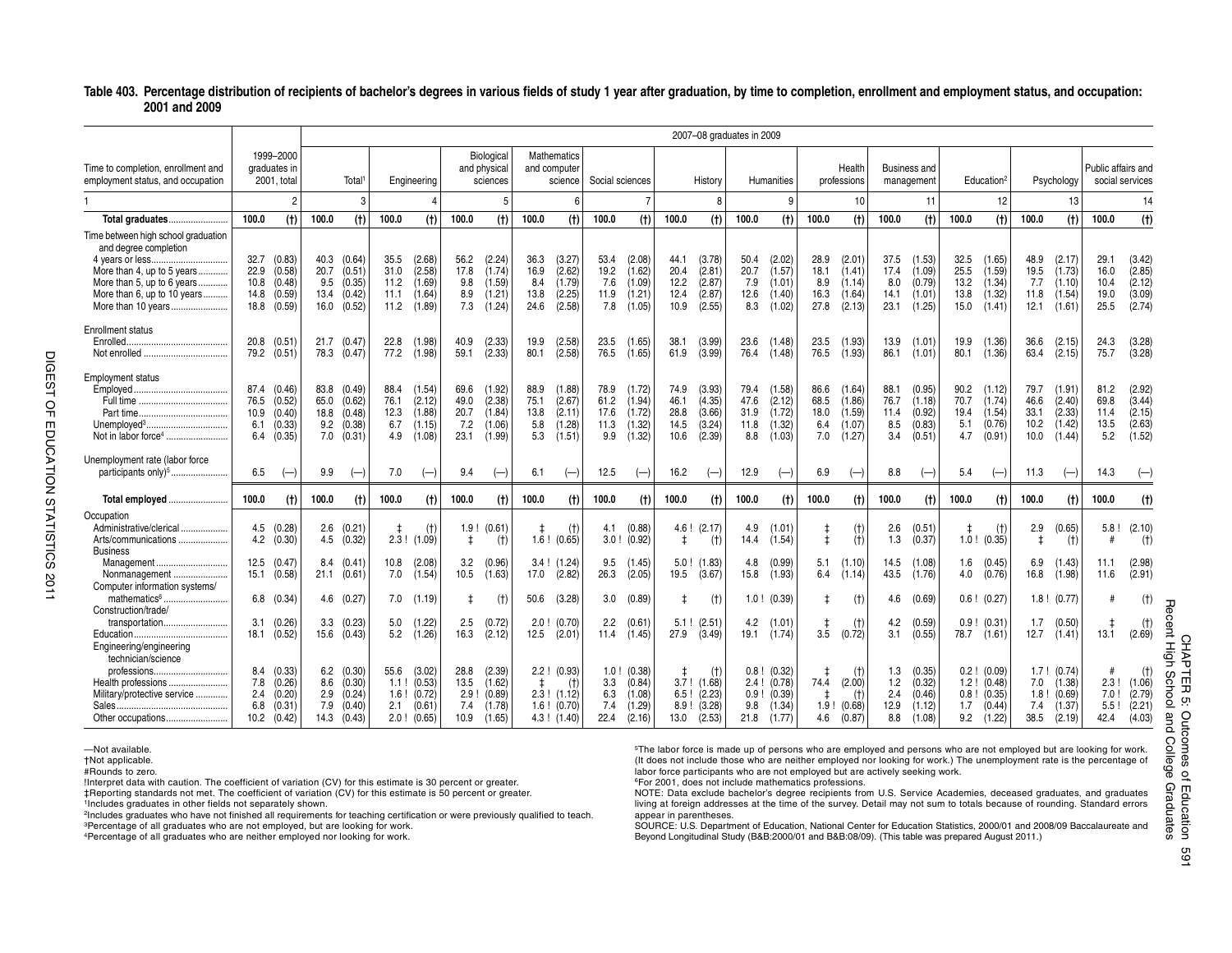#### **Table 404. Percentage, selected employment characteristics, and annual salaries of bachelor's degree recipients employed full time 1 year after graduation, by field of study: Selected years, 1976 through 2009**

| Selected emplovment characteristic and<br>annual salary                                                                                                                                                                                                                                                    |                                                  | All fields<br>of study <sup>1</sup>                  |                                                  | Engineering                                        |                                                         | Biological<br>and physical<br>sciences <sup>2</sup> |                                                  | <b>Mathematics</b><br>and computer<br>science <sup>2</sup> |                                        | Social sciences                                                                      |                                          | History                               |                                                  | <b>Humanities</b>                           |                                                  | Health<br>professions |                                                                    | <b>Business and</b><br>management                                                                                  |                                                  | Education <sup>3,4</sup>                                  |                                        | Psychology                                        | Public affairs and                     | social services                              | ecent<br>High         |
|------------------------------------------------------------------------------------------------------------------------------------------------------------------------------------------------------------------------------------------------------------------------------------------------------------|--------------------------------------------------|------------------------------------------------------|--------------------------------------------------|----------------------------------------------------|---------------------------------------------------------|-----------------------------------------------------|--------------------------------------------------|------------------------------------------------------------|----------------------------------------|--------------------------------------------------------------------------------------|------------------------------------------|---------------------------------------|--------------------------------------------------|---------------------------------------------|--------------------------------------------------|-----------------------|--------------------------------------------------------------------|--------------------------------------------------------------------------------------------------------------------|--------------------------------------------------|-----------------------------------------------------------|----------------------------------------|---------------------------------------------------|----------------------------------------|----------------------------------------------|-----------------------|
|                                                                                                                                                                                                                                                                                                            |                                                  | $\overline{2}$                                       |                                                  |                                                    |                                                         |                                                     |                                                  | 5                                                          |                                        | 6                                                                                    |                                          |                                       |                                                  |                                             |                                                  | g                     |                                                                    | 10 <sup>10</sup>                                                                                                   |                                                  | 11                                                        |                                        | 12                                                |                                        | 13                                           |                       |
| <b>Employment characteristics</b><br>Percent of recipients employed full time<br>1974-75 recipients in May 1976.<br>.<br>1979-80 recipients in May 1981<br>1989-90 recipients in June 1991.<br>1999-2000 recipients in July 2001<br>2007-08 recipients in June 2009.                                       | 66.8<br>71.2<br>73.5<br>76.5<br>65.0             | $(-)$<br>$(-)$<br>(0.52)<br>(0.62)                   | 79.4<br>83.8<br>84.5<br>86.0<br>76.1             | $(-)$<br>(—)<br>(1.77)<br>(2.12)                   | 56.5<br>45.2<br>50.3<br>58.6<br>49.0                    | $(-)$<br>$(-)$<br>$(-)$<br>(2.04)<br>(2.38)         | 50.0<br>57.7<br>72.2<br>83.7<br>75.1             | $(-)$<br>$(-)$<br>$(-)$<br>(2.06)<br>(2.67)                | 59.1<br>61.1<br>68.5<br>66.0<br>61.2   | $(-)$<br>$(-)$<br>(2.28)<br>(1.94)                                                   | $\lceil 5 \rceil$<br>[5]<br>76.7<br>46.1 | (t)<br>(t)<br>(t)<br>(3.16)<br>(4.35) | 56.3<br>55.2<br>58.6<br>75.9<br>47.6             | $(-)$<br>$(-)$<br>$(-)$<br>(3.51)<br>(2.12) | 74.6<br>77.0<br>86.4<br>74.8<br>68.5             | (1.50)<br>(1.86)      | 84.0<br>83.3<br>83.4<br>85.4<br>76.7                               | $\left( \begin{matrix} -\end{matrix} \right)$<br>$\left( \begin{matrix} -\end{matrix} \right)$<br>(1.28)<br>(1.18) | 66.2<br>67.4<br>67.0<br>84.0<br>70.7             | $(-\,$<br>$(-)$<br>$\overline{(-)}$<br>(1.29)<br>(1.74)   | 61.4<br>55.9<br>59.2<br>64.0<br>46.6   | $(-)$<br>$(-)$<br>$(-)$<br>(2.64)<br>(2.40)       | 77.0<br>66.1<br>81.6<br>69.8           | (t)<br>$(-)$<br>$(-)$<br>(3.44)<br>(3.44)    | School and<br>College |
| Percent of full-time employees looking<br>for other or additional work<br>1999-2000 recipients in July 2001<br>2007-08 recipients in June 2009                                                                                                                                                             | 24.6<br>29.5                                     | (0.66)<br>(0.74)                                     | 19.2<br>19.6                                     | (2.30)<br>(2.66)                                   | 22.9<br>28.2                                            | (2.64)<br>(3.72)                                    | 18.3<br>26.7                                     | (2.36)<br>(3.40)                                           | 28.4<br>35.8                           | (2.42)<br>(3.02)                                                                     | 22.8<br>28.0                             | (3.46)<br>(5.91)                      | 27.7<br>38.4                                     | (4.92)<br>(3.03)                            | 20.9<br>20.9                                     | (1.93)<br>(2.49)      | 24.5<br>30.4                                                       | (1.52)<br>(1.67)                                                                                                   | 17.4<br>19.9                                     | (1.45)<br>(1.89)                                          | 23.9<br>34.0                           | (2.54)<br>(2.98)                                  | 19.6<br>27.9                           | (3.65)<br>(5.11)                             | Graduates             |
| Percent of full-time employees in job<br>closely related to field of study<br>1974-75 recipients in May 1976<br>1979-80 recipients in May 1981<br>1989-90 recipients in June 1991                                                                                                                          | 35.2<br>38.4<br>38.7                             | $(-)$<br>$\left( \rightarrow \right)$<br>$(-)$       | 57.4<br>55.4<br>50.4                             | $(-)$<br>$\left( -\right)$<br>$\left( -\right)$    | 26.1<br>17.7<br>25.6                                    | $(-)$<br>$\left( \rightarrow \right)$<br>$(-)$      | 18.7<br>29.0<br>48.0                             | $(-)$<br>$(-)$<br>$(-)$                                    | 11.7<br>9.9<br>16.4                    | $(-)$<br>$(-)$                                                                       | $^{[5]}$                                 | (t)<br>(t)<br>(t)                     | 11.7<br>13.8<br>10.5                             | $(-)$<br>$(-)$<br>$(-)$                     | 70.8<br>66.4<br>82.9                             |                       | 48.8<br>43.6<br>41.7                                               | $(-)$<br>$\left( \rightarrow \right)$<br>(—)                                                                       | 22.4<br>29.1<br>39.5                             | $(-)$<br>(—)<br>(—)                                       | 22.2<br>17.2<br>22.4                   | $(-)$<br>$(-)$<br>$(-)$                           | 45.7<br>49.0                           | (t)<br>$(-)$<br>$(-)$                        |                       |
| Annual salaries of full-time employees<br>Average salary, in current dollars<br>1974-75 recipients in February 1976 <sup>6</sup><br>1979-80 recipients in May 1981 <sup>6</sup> .<br>1989-90 recipients in June 1991.<br>1999-2000 recipients in July 2001 <sup>6</sup><br>2007-08 recipients in June 2009 | \$7,600<br>15,200<br>23,600<br>35,400<br>41.200  | $(-)$<br>$\overline{(-)}$<br>$(-)$<br>(300)<br>(410) | \$12,200<br>22,400<br>30,900<br>47,900<br>54,000 | $(-)$<br>$(-)$<br>$(-)$<br>(840)<br>(1,090)        | \$6,500<br>14,500<br>21,100<br>30,900<br>35,100 (1,400) | $(-)$<br>$(-)$<br>$(-)$<br>(720)                    | \$7,000<br>16,300<br>27,200<br>47,400<br>50,100  | $\overline{(-)}$<br>$(-)$<br>(1,090)<br>(1,780)            | \$6,700<br>14,000<br>22,200<br>33,900  | $(-)$<br>$(-)$<br>$(-)$<br>(890)<br>37.400 (1.240)                                   | 30,000<br>35,600 (2,110)                 | (t)<br>(t)<br>(1,010)                 | \$5,800<br>12,600<br>19,100<br>33,900<br>31,000  | $(-)$<br>$(-)$<br>(—<br>(1,200)<br>(1, 120) | \$8,600<br>17,300<br>31,500<br>39,400<br>49.100  | (1, 110)<br>(1.470)   | $(-)$ \$10,200<br>16,300<br>24,700<br>41,000<br>44.600             | $(-)$<br>(860)<br>(960)                                                                                            | \$6,300<br>11,500<br>19,100<br>27,500<br>30.000  | $(-)$<br>$(-)$<br>$(-)$<br>(370)<br>(1.390)               | \$12,500<br>19,200<br>28,800<br>30.900 | (t)<br>$(-)$<br>$(-)$<br>(990)<br>(930)           | \$13,700<br>20,800<br>26,900<br>34,200 | (t)<br>$(-)$<br>$(-)$<br>(950)<br>(1,920)    |                       |
| Average salary, in constant 2010 dollars<br>1974–75 recipients in February 1976 <sup>6</sup><br>1979-80 recipients in May 1981 <sup>6</sup> .<br>1989-90 recipients in June 1991<br>1999-2000 recipients in July 20016<br>2007-08 recipients in June 2009.                                                 | \$29.100<br>36.500<br>37.800<br>43,600<br>41.900 | $(-)$<br>$\overline{(-)}$<br>(370)<br>(420)          | \$46.700<br>53.700<br>49.500<br>59,000<br>54,900 | $(-)$<br>$\overleftarrow{-}$<br>(1,030)<br>(1.110) | \$24.900<br>34.800<br>33.700<br>38,100<br>35,700        | $(-)$<br>$(-)$<br>$(-)$<br>(890)<br>(1,420)         | \$26,800<br>39,100<br>43,500<br>58,400<br>50,900 | $(-)$<br>$(-)$<br>$(-)$<br>(1,340)<br>(1,810)              | \$25.700<br>33.600<br>35,600<br>41,700 | $(-)$<br>$\left( \begin{matrix} - \end{matrix} \right)$<br>(1,100)<br>38,000 (1,260) |                                          | 36,900 (1,240)<br>36,200 (2,140)      | \$22.200<br>30.200<br>30,500<br>41,700<br>31,500 | $(-)$<br>(1,480)<br>(1, 140)                | \$33,000<br>41.500<br>50.400<br>48,500<br>49,900 | (1,370)<br>(1,490)    | $\overline{\phantom{0}}$<br>\$39.100<br>39.600<br>50,500<br>45.300 | (t)<br>(1,060)<br>(980)                                                                                            | \$24.100<br>27.600<br>30.600<br>33,900<br>30,500 | $\overline{\phantom{0}}$<br>(—<br>(—<br>(460)<br>(1, 410) | \$30,000<br>30,700<br>35,500<br>31,400 | (t)<br>(—<br>$\overline{(-)}$<br>(1,220)<br>(950) | \$32.900<br>33,300<br>33,100<br>34,800 | (t)<br>$(-)$<br>$(-)$<br>(1, 170)<br>(1,950) |                       |
| Percent change in average salary, in<br>constant 2010 dollars                                                                                                                                                                                                                                              | 49.7<br>15.4<br>$-3.9$                           | $(-)$<br>$(-)$                                       | 26.3<br>19.3<br>$-7.0$                           | $(-)$<br>$\overline{\phantom{a}}$                  | 52.0<br>12.4<br>$-6.3$                                  | $(-)$<br>$(-)$<br>$(-)$                             | 96.3<br>21.1<br>$-12.8$                          | $(-)$<br>$(-)$                                             | 62.6<br>17.4<br>$-8.9$                 | $(-)$<br>$(-)$                                                                       | $\overline{\phantom{m}}$<br>$-2.1$       | (t)<br>(t)<br>$(-)$                   | 66.8<br>21.5<br>$-24.5$                          | $(-)$<br>$(-)$                              | 47.4<br>$-3.6$<br>2.8                            |                       | 29.2<br>27.6<br>$-10.2$                                            | $(-)$<br>$(-)$                                                                                                     | 41.0<br>11.2<br>$-10.0$                          | $(-)$<br>$(-)$                                            | 15.8<br>$-11.5$                        | (t)<br>$(-$                                       | 12.4<br>4.9                            | (t)<br>$(-)$<br>$(-)$                        |                       |
| Median salary, in current dollars<br>1999-2000 recipients in July 20016<br>2007-08 recipients in June 2009.                                                                                                                                                                                                | \$31,900<br>37.000                               | (530)                                                | $(110)$ \$47,700<br>54,200                       | (920)<br>(900)                                     | \$30,000<br>34,300                                      | (610)<br>(1,530)                                    | \$46,000<br>47,700                               | (2,090)<br>(2,000)                                         | \$30,000<br>34,400                     | (950)                                                                                | $(320)$ \$30,000<br>31,500 (2,560)       | (1,030)                               | \$30,000<br>27,300 (1,290)                       |                                             | $(1,520)$ \$35,002<br>45,800                     | (980)<br>(1,230)      | \$36,656<br>40,000                                                 | (690)<br>(440)                                                                                                     | \$27,924<br>28,000                               | (430)<br>(1,980)                                          | \$27,600<br>29,300                     | (1,180)<br>(900)                                  | \$25,900<br>31,200                     | (610)<br>(1,500)                             |                       |
| Median salarv. in constant 2010 dollars<br>1999-2000 recipients in July 2001 <sup>6</sup><br>2007-08 recipients in June 2009.                                                                                                                                                                              | \$39,300<br>37,600                               | (135)<br>(539)                                       | \$58,700<br>55,100                               | (1, 130)<br>(910)                                  | \$36,900<br>34,900 (1,560)                              | (750)                                               | \$56.700<br>48,500                               | (2.570)<br>(2,030)                                         | \$36,900<br>35,000                     | (390)<br>(970)                                                                       | \$36,900                                 | (1,270)<br>32,000 (2,600)             | \$36,900                                         | 27,700 (1,310)                              | $(1,870)$ \$43,100<br>46,600 (1,250)             | (1,210)               | \$45,100<br>40,700                                                 | (850)<br>(450)                                                                                                     | \$34.400<br>28,500                               | (530)<br>(2,010)                                          | \$34,000<br>29,800                     | (1.450)<br>(910)                                  | \$31.900<br>31,700                     | (750)<br>(1,520)                             |                       |
| Percent change in median salary, in<br>constant 2010 dollars                                                                                                                                                                                                                                               | -4.3                                             |                                                      | $-6.2$                                           |                                                    | $-5.6$                                                  | $(-)$                                               | $-14.4$                                          |                                                            | $-5.4$                                 |                                                                                      | $-13.3$                                  |                                       | $-24.9$                                          |                                             | 8.0                                              |                       | $-9.9$                                                             | $(-)$                                                                                                              | $-17.2$                                          | $(-)$                                                     | $-12.4$                                | $(-)$                                             | $-0.6$                                 | $(-)$                                        |                       |

—Not available.

†Not applicable. 1Includes graduates in other fields not separately shown.

2For years prior to 2001, physical sciences not included in column 4 with biological sciences; instead, they are included in column 5 with mathematics and computer science.

<sup>3</sup>Includes graduates who have not finished all requirements for teaching certification or were previously qualified to teach. 4Most educators work 9- to 10-month contracts.

5Included in social sciences.

6Reported salaries of full-time workers under \$2,600 in 1976, \$4,200 in 1981, and \$1,000 in 2001 were excluded from the tabulations. Also, those with salaries over \$500,000 in 2001 were excluded.

NOTE: Data exclude bachelor's degree recipients from U.S. Service Academies, deceased graduates, and graduates living at foreign addresses at the time of the survey. Constant dollars based on the Consumer Price Index, prepared by the Bureau of Labor Statistics, U.S. Department of Labor. Data for 2001 have been revised from previously published figures. Standard errors appear in parentheses.

SOURCE: U.S. Department of Education, National Center for Education Statistics, "Recent College Graduates" surveys, 1976 through 1991; and 2000/01 and 2008/09 Baccalaureate and Beyond Longitudinal Study (B&B:2000/01 and B&B:08/09). (This table was prepared October 2011.)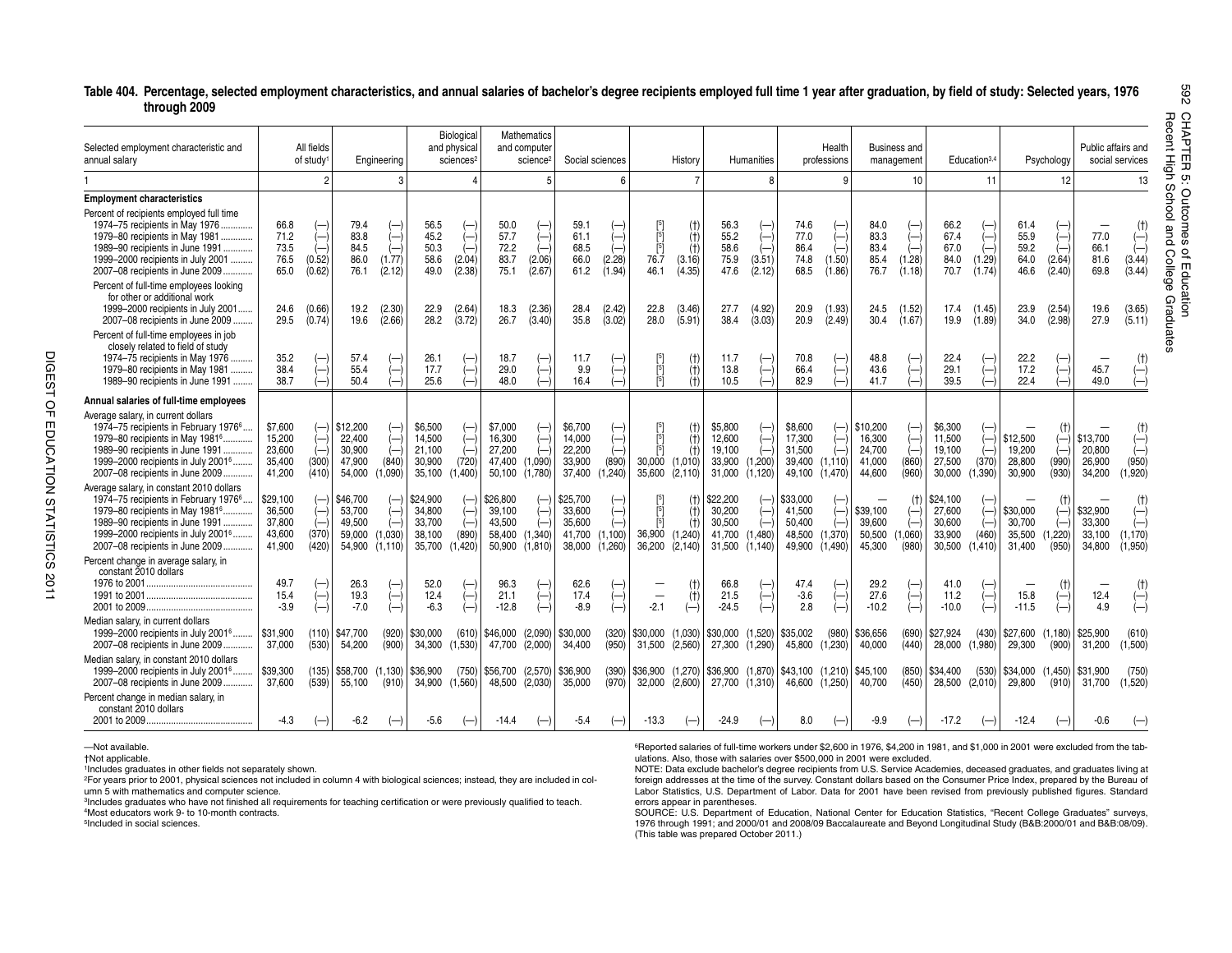|      |      |                  |                      | Percent reporting use during past 30 days |     |         |      |         |      |            |      |                              |                      |                              |      | Percent reporting use during past year |      |                              |                          |                |
|------|------|------------------|----------------------|-------------------------------------------|-----|---------|------|---------|------|------------|------|------------------------------|----------------------|------------------------------|------|----------------------------------------|------|------------------------------|--------------------------|----------------|
|      |      |                  | <b>Illicit drugs</b> |                                           |     |         |      |         |      |            |      |                              | <b>Illicit drugs</b> |                              |      |                                        |      |                              |                          |                |
| Year |      | Any <sup>1</sup> |                      | Marijuana                                 |     | Cocaine |      | Alcohol |      | Cigarettes |      | Any <sup>1</sup>             |                      | Marijuana                    |      | Cocaine                                |      | Alcohol                      |                          | Cigarettes     |
|      |      | റ                |                      |                                           |     |         |      |         |      |            |      | $\overline{7}$               |                      | 8                            |      | 9                                      |      | 10                           |                          | 11             |
|      |      | (t)              | 27.2                 | $(-)$                                     | 7.0 | $(-)$   | 66.6 | $(-)$   |      | (t)        |      | (t)                          | 37.4                 | $\left( \rightarrow \right)$ | 15.9 | $(-)$                                  | 80.6 | $\left( \rightarrow \right)$ | $\overline{\phantom{0}}$ | (†             |
|      | 25.3 | $(-)$            | 21.7                 | $(-)$                                     | 8.1 | $(-)$   | 70.1 | $(-)$   | 47.4 | $(-)$      | 37.4 | $(-)$                        | 34.0                 | $(-)$                        | 13.6 | $(-)$                                  | 84.2 | $(-)$                        | 49.9                     | (—             |
|      | 17.9 | $(-)$            | 15.3                 | $(-)$                                     | 4.8 | $(-)$   | 64.7 | $(-)$   | 45.6 | $(-)$      | 29.1 | $\left( \rightarrow \right)$ | 26.1                 | $(-)$                        | 10.5 | $(-)$                                  | 79.6 | $(-)$                        | 50.9                     | ←              |
|      | 15.0 | $(-)$            | 12.7                 | $(-)$                                     | 2.3 | $(-)$   | 62.8 | $(-)$   | 40.9 | $(-)$      | 26.1 | $(-)$                        | 23.0                 | $(-)$                        | 6.5  | $(-)$                                  | 78.1 | $(-)$                        | 45.1                     | $(-)$          |
|      | 15.4 | $(-)$            | 12.9                 | $(-)$                                     | 2.2 | $(-)$   | 63.1 | $(-)$   | 41.7 | $(-)$      | 26.6 | $(-)$                        | 22.9                 | $(-)$                        | 6.7  | $(-)$                                  | 80.7 | $(-)$                        | 46.9                     | $(-)$          |
|      | 13.1 | $(-)$            | 10.9                 | $(-)$                                     | 2.0 | $(-)$   | 58.6 | $(-)$   | 41.5 | $(-)$      | 24.1 | $\left( \rightarrow \right)$ | 21.2                 | $\left( \rightarrow \right)$ | 5.5  | $(-)$                                  | 75.6 | $(-)$                        | 46.8                     | $(-)$          |
|      | 13.6 | $(-)$            | 11.1                 | $(-)$                                     | 1.6 | $(-)$   | 58.7 | $(-)$   | 37.9 | $(-)$      | 24.2 | $(-)$                        | 21.4                 | $(-)$                        | 4.4  | $(-)$                                  | 76.9 | $(-)$                        | 43.7                     | $\overline{ }$ |
|      | 13.3 | $(-)$            | 12.1                 | $(-)$                                     | 1.2 | $(-)$   | 63.1 | $(-)$   | 34.6 | $(-)$      | 24.6 | $(-)$                        | 21.8                 | $(-)$                        | 3.6  | $(-)$                                  | 78.5 | $(-)$                        | 41.1                     | $(-)$          |
|      | 14.2 | $(-)$            | 12.0                 | $(-)$                                     | 1.3 | $(-)$   | 61.3 | $(-)$   | 35.3 | $(-)$      | 25.5 | $(-)$                        | 21.8                 | $\left( -\right)$            | 4.3  | $(-)$                                  | 76.5 | $(-)$                        | 42.5                     | (—             |
|      | 15.6 | $(-)$            | 13.2                 | $(-)$                                     | 2.0 | $(-)$   | 60.0 | $(-)$   | 38.3 | $(-)$      | 26.8 | $(-)$                        | 23.8                 | $(-)$                        | 4.7  | $(-)$                                  | 75.3 | $(-)$                        | 44.7                     | $(-)$          |
|      | 14.7 | $(-)$            | 12.8                 | $(-)$                                     | 1.2 | $(-)$   | 58.4 | $(-)$   | 40.6 | $(-)$      | 25.3 | $(-)$                        | 22.3                 | $(-)$                        | 3.9  | $(-)$                                  | 75.1 | $(-)$                        | 45.9                     | $(-)$          |
|      | 16.1 | $(-)$            | 13.8                 | $(-)$                                     | 2.0 | $(-)$   | 60.0 | $(-$    | 41.6 | $(-)$      | 27.4 | $(-)$                        | 24.1                 | $(-)$                        | 4.7  | $(-)$                                  | 74.2 | $(-)$                        | 47.1                     | (—             |
|      | 16.4 | (0.40)           | 14.2                 | (0.38)                                    | 1.7 | (0.12)  | 57.2 | (0.54)  | 39.7 | (0.47)     | 29.1 | (0.48)                       | 24.5                 | (0.46)                       | 5.2  | (0.21)                                 | 74.8 | (0.48)                       | 47.5                     | (0.52)         |
|      | 15.9 | (0.36)           | 13.6                 | (0.34)                                    | 1.4 | (0.11)  | 56.8 | (0.51)  | 38.3 | (0.48)     | 27.9 | (0.46)                       | 23.7                 | (0.43)                       | 4.4  | (0.18)                                 | 74.5 | (0.46)                       | 45.8                     | (0.49)         |
|      | 18.8 | (0.41)           | 16.0                 | (0.39)                                    | 1.9 | (0.13)  | 58.8 | (0.50)  | 39.1 | (0.47)     | 31.9 | (0.48)                       | 26.7                 | (0.48)                       | 5.7  | (0.23)                                 | 75.4 | (0.41)                       | 46.8                     | (0.48)         |
|      | 20.2 | (0.37)           | 17.3                 | (0.36)                                    | 2.0 | (0.12)  | 60.5 | (0.53)  | 40.8 | (0.48)     | 35.5 | (0.46)                       | 29.8                 | (0.43)                       | 6.7  | (0.24)                                 | 77.9 | (0.41)                       | 49.0                     | (0.50)         |
|      | 20.3 | (0.40)           | 17.0                 | (0.37)                                    | 2.2 | (0.13)  | 61.4 | (0.50)  | 40.2 | (0.47)     | 34.6 | (0.48)                       | 28.5                 | (0.46)                       | 6.6  | (0.23)                                 | 78.1 | (0.41)                       | 47.6                     | (0.46)         |
|      | 19.4 | (0.40)           | 16.1                 | (0.37)                                    | 2.1 | (0.13)  | 60.5 | (0.51)  | 39.5 | (0.49)     | 33.9 | (0.48)                       | 27.8                 | (0.47)                       | 6.6  | (0.25)                                 | 78.0 | (0.44)                       | 47.5                     | (0.52)         |
|      | 20.1 | (0.40)           | 16.6                 | (0.37)                                    | 2.6 | (0.15)  | 60.9 | (0.51)  | 39.0 | (0.47)     | 34.2 | (0.47)                       | 28.0                 | (0.45)                       | 6.9  | (0.23)                                 | 77.9 | (0.43)                       | 47.2                     | (0.48)         |
|      | 19.8 | (0.37)           | 16.3                 | (0.35)                                    | 2.2 | (0.12)  | 61.9 | (0.51)  | 38.4 | (0.47)     | 34.4 | (0.48)                       | 28.0                 | (0.46)                       | 6.9  | (0.24)                                 | 78.8 | (0.43)                       | 47.0                     | (0.48)         |
|      | 19.7 | (0.39)           | 16.4                 | (0.37)                                    | 1.7 | (0.12)  | 61.2 | (0.52)  | 36.2 | (0.48)     | 33.2 | (0.48)                       | 27.5                 | (0.46)                       | 6.4  | (0.24)                                 | 77.9 | (0.45)                       | 45.1                     | (0.49)         |
|      | 19.6 | (0.38)           | 16.5                 | (0.37)                                    | 1.5 | (0.12)  | 61.2 | (0.49)  | 35.7 | (0.45)     | 33.5 | (0.46)                       | 27.6                 | (0.45)                       | 5.5  | (0.21)                                 | 78.0 | (0.44)                       | 45.0                     | (0.48)         |
|      | 21.2 | (0.40)           | 18.1                 | (0.37)                                    | 1.4 | (0.11)  | 61.8 | (0.52)  | 35.8 | (0.48)     | 36.0 | (0.47)                       | 30.6                 | (0.46)                       | 5.3  | (0.20)                                 | 78.8 | (0.42)                       | 45.2                     | (0.51)         |

#### **Table 405. Percentage of 18- to 25-year-olds reporting use of illicit drugs, alcohol, and cigarettes during the past 30 days and the past year, by substance used: Selected years, 1982 through 2009**

DIGEST OF EDUCATION STATISTICS 2011

DIGEST OF EDUCATION STATISTICS 2011

—Not available. Stitute a new baseline for tracking trends. Valid trend comparisons can be made for 1982 through 1998, 1999 through 2001,<br>
1998, 1999 through 2001, thot applicable.

<sup>1</sup>Includes other illegal drug use not shown separately.<br>NOTE: Marijuana includes hashish usage. Data for 1999 and later years were gathered using Computer Assisted Interview-<br>National Household Survey on Drug Abuse: Main NOTE: Marijuana includes hashish usage. Data for 1999 and later years were gathered using Computer Assisted Interview- Mational Household Survey on Drug Abuse: Main Findings, selected years, 1982 through 2001, and National (This table was prepared May 2011.)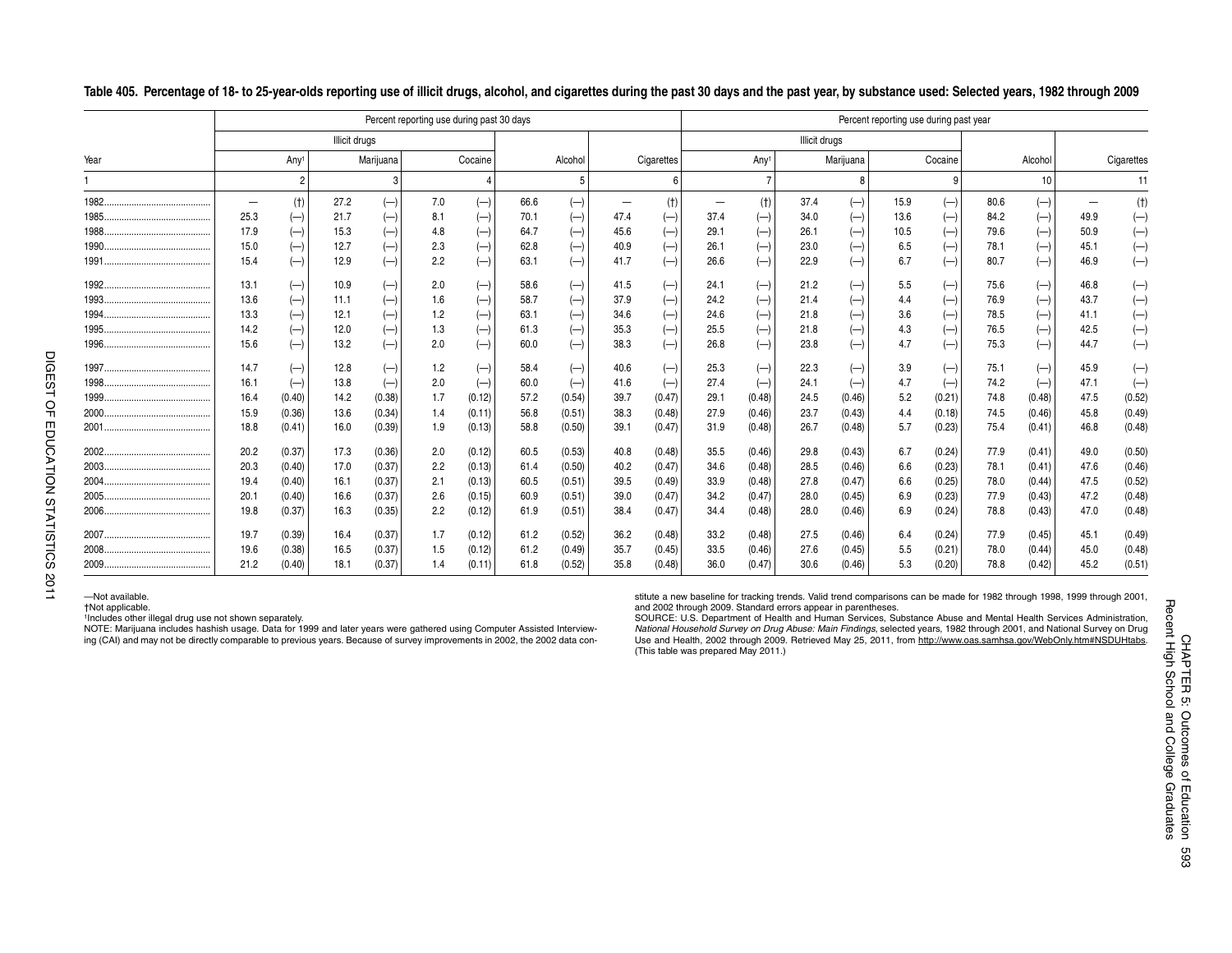#### Table 406. Percentage of 18- to 25-year-olds reporting use of illicit drugs, alcohol, and cigarettes during the past 30 days and the past year, by substance used and selected characteristics: **2004 and 2009**

|                                                                                                                    |                                                      |                                                                   |                                             | Percent reporting use during past 30 days                       |                                        |                                                                   |                                              |                                                                 |                                                       |                                                                   |                                                     |                                                                   |                                              |                                                                | Percent reporting use during past year               |                                                                 |                                              |                                                                |                                              |                                                                   |
|--------------------------------------------------------------------------------------------------------------------|------------------------------------------------------|-------------------------------------------------------------------|---------------------------------------------|-----------------------------------------------------------------|----------------------------------------|-------------------------------------------------------------------|----------------------------------------------|-----------------------------------------------------------------|-------------------------------------------------------|-------------------------------------------------------------------|-----------------------------------------------------|-------------------------------------------------------------------|----------------------------------------------|----------------------------------------------------------------|------------------------------------------------------|-----------------------------------------------------------------|----------------------------------------------|----------------------------------------------------------------|----------------------------------------------|-------------------------------------------------------------------|
|                                                                                                                    |                                                      |                                                                   | <b>Illicit drugs</b>                        |                                                                 |                                        |                                                                   |                                              |                                                                 |                                                       |                                                                   |                                                     |                                                                   | <b>Illicit drugs</b>                         |                                                                |                                                      |                                                                 |                                              |                                                                |                                              |                                                                   |
| Year and selected characteristic                                                                                   |                                                      | Any <sup>1</sup>                                                  |                                             | Marijuana                                                       |                                        | Cocaine                                                           |                                              | Alcohol                                                         |                                                       | Cigarettes                                                        |                                                     | Any <sup>1</sup>                                                  |                                              | Marijuana                                                      |                                                      | Cocaine                                                         |                                              | Alcohol                                                        |                                              | Cigarettes                                                        |
|                                                                                                                    |                                                      | $\overline{c}$                                                    |                                             | 3                                                               |                                        |                                                                   |                                              | 5                                                               |                                                       | F                                                                 |                                                     | $\overline{7}$                                                    |                                              |                                                                |                                                      | g                                                               |                                              | 10                                                             |                                              | 11                                                                |
| 2004                                                                                                               | 19.4                                                 | (0.40)                                                            | 16.1                                        | (0.37)                                                          | 2.1                                    | (0.13)                                                            | 60.5                                         | (0.51)                                                          | 39.5                                                  | (0.49)                                                            | 33.9                                                | (0.48)                                                            | 27.8                                         | (0.47)                                                         | 6.6                                                  | (0.25)                                                          | 78.0                                         | (0.44)                                                         | 47.5                                         | (0.52)                                                            |
| Sex                                                                                                                | 23.3<br>15.4                                         | (0.60)<br>(0.46)                                                  | 20.2<br>12.0                                | (0.56)<br>(0.41)                                                | 2.7<br>1.6                             | (0.21)<br>(0.15)                                                  | 64.9<br>56.0                                 | (0.68)<br>(0.65)                                                | 43.5<br>35.5                                          | (0.65)<br>(0.63)                                                  | 37.9<br>29.9                                        | (0.67)<br>(0.59)                                                  | 31.9<br>23.7                                 | (0.68)<br>(0.56)                                               | 8.5<br>4.7                                           | (0.37)<br>(0.26)                                                | 79.8<br>76.3                                 | (0.58)<br>(0.59)                                               | 51.6<br>43.3                                 | (0.69)<br>(0.67)                                                  |
| Race/ethnicity<br>Asian.<br>Native Hawaiian/Pacific Islander<br>American Indian/Alaska Native<br>Two or more races | 21.6<br>18.7<br>14.1<br>8.1<br>$\pm$<br>24.2<br>30.7 | (0.50)<br>(0.90)<br>(0.87)<br>(1.10)<br>$(+)$<br>(5.04)<br>(3.36) | 18.2<br>16.7<br>10.1<br>6.1<br>23.5<br>26.8 | (0.47)<br>(0.88)<br>(0.74)<br>(0.94)<br>(†<br>(5.14)<br>(3.23)  | 2.7<br>0.7<br>1.7<br>0.2<br>4.0        | (0.18)<br>(0.19)<br>(0.30)<br>(0.18)<br>(t)<br>(t)<br>(2.11)      | 67.7<br>48.5<br>48.2<br>46.6<br>55.8<br>68.6 | (0.59)<br>(1.27)<br>(1.28)<br>(2.56)<br>(t)<br>(5.38)<br>(3.27) | 45.1<br>28.8<br>31.7<br>25.2<br>$\pm$<br>49.7<br>44.3 | (0.62)<br>(1.13)<br>(1.28)<br>(2.23)<br>(t)<br>(5.22)<br>(3.50)   | 37.9<br>31.2<br>25.4<br>16.7<br>$+$<br>46.6<br>48.0 | (0.59)<br>(1.09)<br>(1.14)<br>(1.74)<br>$(+)$<br>(5.26)<br>(3.56) | 31.5<br>27.3<br>18.3<br>13.2<br>39.5<br>38.8 | (0.58)<br>(1.05)<br>(1.05)<br>(1.56)<br>(†<br>(5.05)<br>(3.53) | 8.3<br>1.6<br>5.8<br>1.2<br>2.4<br>$\ddagger$<br>9.6 | (0.33)<br>(0.30)<br>(0.63)<br>(0.47)<br>(1.39)<br>(t)<br>(2.47) | 83.9<br>68.9<br>66.8<br>68.4<br>86.2         | (0.46)<br>(1.12)<br>(1.31)<br>(2.31)<br>(t)<br>(t)<br>(2.16)   | 53.2<br>34.7<br>39.9<br>34.5<br>55.6<br>55.9 | (0.65)<br>(1.17)<br>(1.31)<br>(2.39)<br>$(+)$<br>(5.31)<br>(3.57) |
| Education<br>Less than high school<br>High school graduate                                                         | 21.6<br>19.4<br>20.0<br>14.4                         | (0.82)<br>(0.58)<br>(0.77)<br>(0.95)                              | 17.9<br>16.0<br>17.0<br>11.6                | (0.73)<br>(0.52)<br>(0.70)<br>(0.91)                            | 2.6<br>1.9<br>2.3<br>1.6               | (0.30)<br>(0.20)<br>(0.23)<br>(0.35)                              | 48.4<br>55.9<br>66.2<br>78.0                 | (1.06)<br>(0.76)<br>(0.83)<br>(1.06)                            | 49.4<br>40.9<br>36.2<br>28.4                          | (1.08)<br>(0.72)<br>(0.83)<br>(1.17)                              | 35.3<br>33.6<br>35.6<br>28.1                        | (1.02)<br>(0.68)<br>(0.85)<br>(1.13)                              | 28.4<br>27.5<br>29.7<br>23.2                 | (0.97)<br>(0.66)<br>(0.83)<br>(1.09)                           | 7.0<br>6.6<br>7.2<br>4.6                             | (0.48)<br>(0.38)<br>(0.45)<br>(0.56)                            | 67.8<br>75.2<br>83.0<br>89.9                 | (1.01)<br>(0.70)<br>(0.67)<br>(0.74)                           | 55.0<br>48.6<br>45.5<br>37.4                 | (1.06)<br>(0.76)<br>(0.88)<br>(1.22)                              |
| Employment status                                                                                                  | 18.1<br>19.6<br>29.3<br>18.1                         | (0.50)<br>(0.69)<br>(1.45)<br>(0.89)                              | 15.0<br>16.2<br>25.5<br>15.0                | (0.46)<br>(0.70)<br>(1.38)<br>(0.81)                            | 2.0<br>1.9<br>3.8<br>2.0               | (0.18)<br>(0.23)<br>(0.55)<br>(0.31)                              | 66.3<br>59.7<br>59.9<br>48.1                 | (0.70)<br>(0.92)<br>(1.45)<br>(1.12)                            | 43.0<br>34.5<br>49.8<br>33.7                          | (0.67)<br>(0.83)<br>(1.49)<br>(1.06)                              | 32.2<br>35.8<br>45.0<br>30.9                        | (0.63)<br>(0.87)<br>(1.53)<br>(1.03)                              | 26.3<br>29.3<br>38.5<br>25.4                 | (0.60)<br>(0.86)<br>(1.50)<br>(1.01)                           | 6.3<br>6.3<br>10.8<br>6.0                            | (0.32)<br>(0.43)<br>(0.96)<br>(0.55)                            | 82.1<br>78.7<br>76.8<br>68.2                 | (0.60)<br>(0.75)<br>(1.29)<br>(1.02)                           | 50.3<br>43.6<br>56.2<br>42.4                 | (0.70)<br>(0.90)<br>(1.47)<br>(1.10)                              |
| 2009                                                                                                               | 21.2                                                 | (0.40)                                                            | 18.1                                        | (0.37)                                                          | 1.4                                    | (0.11)                                                            | 61.8                                         | (0.52)                                                          | 35.8                                                  | (0.48)                                                            | 36.0                                                | (0.47)                                                            | 30.6                                         | (0.46)                                                         | 5.3                                                  | (0.20)                                                          | 78.8                                         | (0.42)                                                         | 45.2                                         | (0.51)                                                            |
| Sex<br>Male.                                                                                                       | 25.9<br>16.4                                         | (0.60)<br>(0.47)                                                  | 22.7<br>13.5                                | (0.57)<br>(0.43)                                                | 1.7<br>1.0                             | (0.17)<br>(0.12)                                                  | 65.9<br>57.7                                 | (0.69)<br>(0.66)                                                | 40.4<br>31.2                                          | (0.71)<br>(0.57)                                                  | 41.1<br>30.9                                        | (0.65)<br>(0.63)                                                  | 35.5<br>25.5                                 | (0.64)<br>(0.60)                                               | 6.5<br>4.0                                           | (0.33)<br>(0.25)                                                | 80.8<br>76.8                                 | (0.54)<br>(0.58)                                               | 50.2<br>40.2                                 | (0.71)<br>(0.62)                                                  |
| Race/ethnicity<br>Asian.<br>Native Hawaiian/Pacific Islander<br>American Indian/Alaska Native                      | 23.4<br>20.5<br>16.3<br>9.4<br>30.5<br>30.9          | (0.54)<br>(0.97)<br>(0.84)<br>(1.43)<br>$(+)$<br>(3.78)<br>(3.15) | 20.2<br>18.6<br>12.5<br>7.8<br>22.2<br>29.2 | (0.51)<br>(0.95)<br>(0.71)<br>(1.37)<br>(t)<br>(2.78)<br>(3.11) | 1.8<br>0.5<br>1.1<br>0.2<br>0.3<br>1.6 | (0.16)<br>(0.14)<br>(0.24)<br>(0.24)<br>$(+)$<br>(0.30)<br>(0.66) | 68.1<br>51.2<br>52.5<br>49.9<br>48.9<br>67.9 | (0.60)<br>(1.29)<br>(1.14)<br>(2.25)<br>(<br>(5.02)<br>(3.01)   | 40.5<br>27.0<br>29.9<br>21.6<br>46.9<br>40.9          | (0.60)<br>(1.10)<br>(1.09)<br>(1.80)<br>$(+)$<br>(5.04)<br>(3.13) | 39.4<br>33.6<br>30.1<br>18.2<br>t<br>45.2<br>45.1   | (0.64)<br>(1.10)<br>(1.09)<br>(1.79)<br>(t)<br>(4.41)<br>(3.22)   | 33.9<br>29.9<br>23.4<br>14.2<br>32.5<br>40.0 | (0.61)<br>(1.07)<br>(1.02)<br>(1.68)<br>(†<br>(3.42)<br>(3.40) | 6.8<br>1.2<br>4.3<br>1.5<br>$\pm$<br>6.5<br>5.3      | (0.30)<br>(0.22)<br>(0.42)<br>(0.53)<br>(t)<br>(2.00)<br>(1.17) | 83.9<br>69.6<br>71.7<br>69.3<br>66.5<br>81.4 | (0.48)<br>(1.09)<br>(1.03)<br>(2.09)<br>(†<br>(4.93)<br>(2.66) | 50.4<br>33.0<br>41.4<br>28.2<br>56.6<br>47.1 | (0.63)<br>(1.23)<br>(1.16)<br>(2.13)<br>$(+)$<br>(4.61)<br>(3.21) |
| Education<br>Less than high school<br>High school graduate                                                         | 23.7<br>20.8<br>21.8<br>17.8                         | (0.84)<br>(0.62)<br>(0.78)<br>(1.07)                              | 20.1<br>17.5<br>18.9<br>15.3                | (0.80)<br>(0.57)<br>(0.76)<br>(0.99)                            | 1.5<br>1.0<br>1.7<br>1.3               | (0.24)<br>(0.14)<br>(0.21)<br>(0.27)                              | 46.4<br>56.4<br>68.4<br>80.0                 | (1.07)<br>(0.77)<br>(0.81)<br>(1.03)                            | 46.4<br>40.1<br>30.3<br>24.5                          | (1.08)<br>(0.77)<br>(0.77)<br>(1.08)                              | 36.9<br>36.0<br>36.9<br>32.8                        | (0.97)<br>(0.73)<br>(0.88)<br>(1.36)                              | 31.0<br>29.9<br>31.8<br>28.6                 | (0.95)<br>(0.69)<br>(0.89)<br>(1.29)                           | 5.9<br>4.7<br>5.7<br>4.8                             | (0.46)<br>(0.30)<br>(0.39)<br>(0.56)                            | 67.0<br>75.0<br>84.3<br>90.3                 | (1.00)<br>(0.65)<br>(0.63)<br>(0.76)                           | 54.1<br>48.5<br>41.3<br>34.7                 | (1.09)<br>(0.76)<br>(0.86)<br>(1.20)                              |
| Employment status<br>Part-time.                                                                                    | 19.5<br>22.3<br>25.7<br>19.9                         | (0.59)<br>(0.74)<br>(1.04)<br>(0.79)                              | 16.3<br>19.3<br>22.3<br>17.2                | (0.53)<br>(0.71)<br>(1.00)<br>(0.77)                            | 1.4<br>1.4<br>1.6<br>1.2               | (0.17)<br>(0.21)<br>(0.26)<br>(0.23)                              | 69.1<br>61.6<br>56.9<br>52.9                 | (0.69)<br>(0.95)<br>(1.22)<br>(1.13)                            | 38.7<br>31.5<br>46.5<br>29.9                          | (0.71)<br>(0.82)<br>(1.21)<br>(0.92)                              | 33.5<br>37.7<br>42.9<br>33.8                        | (0.68)<br>(0.83)<br>(1.20)<br>(0.97)                              | 27.5<br>33.0<br>36.9<br>28.6                 | (0.66)<br>(0.82)<br>(1.17)<br>(0.95)                           | 5.4<br>5.3<br>6.8<br>4.0                             | (0.33)<br>(0.37)<br>(0.55)<br>(0.42)                            | 84.6<br>79.8<br>75.4<br>69.8                 | (0.54)<br>(0.78)<br>(1.00)<br>(0.97)                           | 47.6<br>41.9<br>55.4<br>39.1                 | (0.75)<br>(0.89)<br>(1.21)<br>(0.99)                              |

†Not applicable. NOTE: Marijuana includes hashish usage. Standard errors appear in parentheses. Race categories exclude persons of His-

mic ethnicity.<br>
The partial and a structure of the structure of the structure of the structure of the structure of the structure of the structure of the structure of the structure of the structure of the structure of the s reports.htm. (This table was prepared June 2011.)